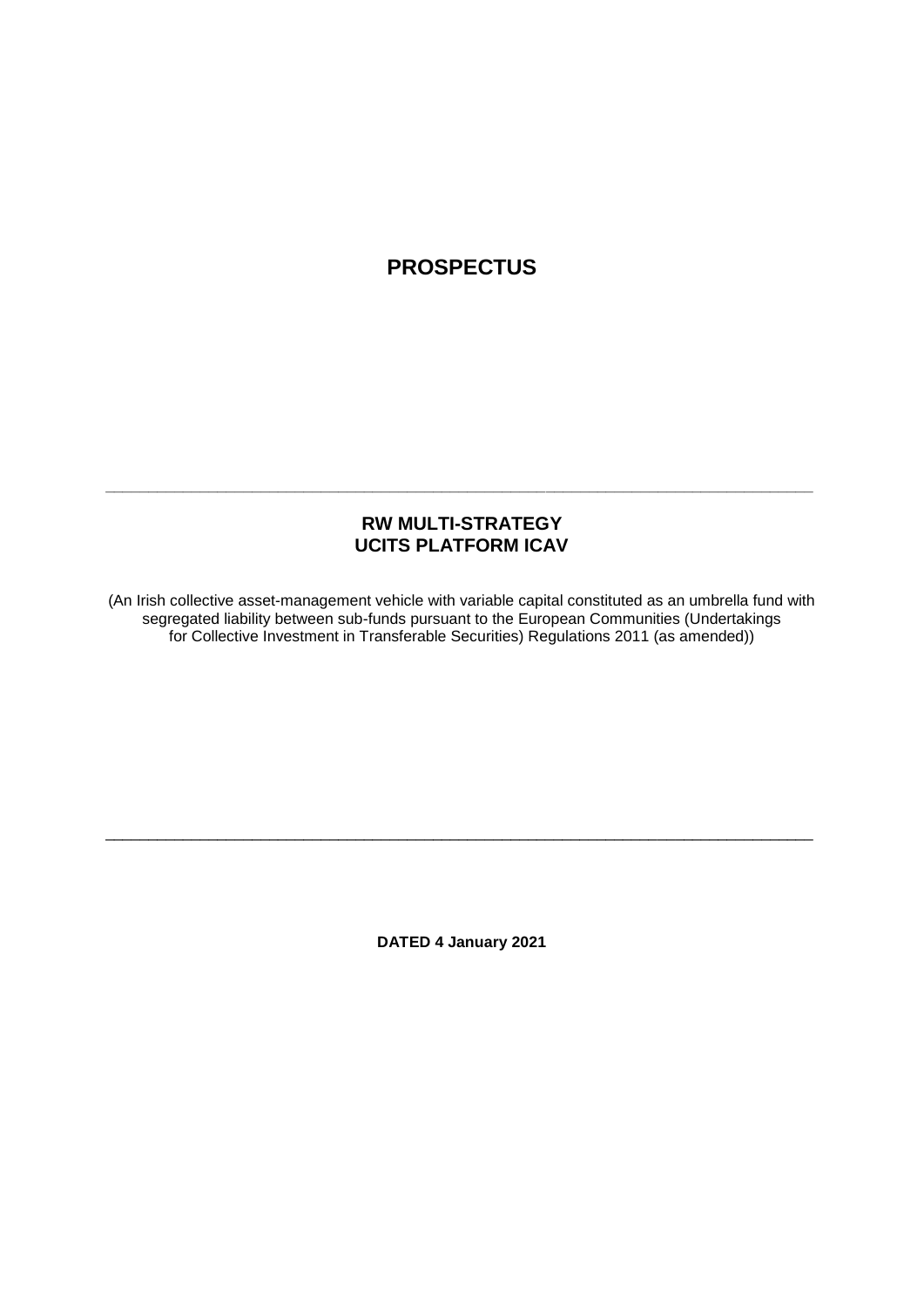#### **IMPORTANT INFORMATION**

<span id="page-1-0"></span>The Directors of ICAV whose names appear under the heading "Directory" jointly accept responsibility for the information contained in this document. To the best of the knowledge and belief of the Directors (who have taken all reasonable care to ensure that such is the case) the information contained in this document is in accordance with the facts and does not omit anything likely to affect the import of such information. The Directors accept responsibility accordingly.

This Prospectus describes the ICAV, registered as an Irish collective asset-management vehicle with registered number C152880 pursuant to the Act on 8 March 2016. The ICAV is constituted as an umbrella fund insofar as the share capital of the ICAV will be divided into different Shares with one or more Classes of Shares representing a separate Fund comprising a separate pool of assets and which pursues its investment objective through separate investment policies.

Each Fund may be further divided into Shares of different Classes to accommodate different subscription and/or redemption charges and/or minimum investment initial subscription amounts and/or dividend and/or charges and/or fee arrangements and/or denomination currencies and/or currency hedging strategies. A separate pool of assets will not be maintained for each Class. Details of the Funds and their Classes will be specified in the relevant Supplement to the Prospectus.

This Prospectus may be translated into other languages and such translations shall contain only the same information as this Prospectus may be attributable to individual Share Classes. In the event of any inconsistency or ambiguity in relation to the meaning of any word or phrase in any translation, the English text shall prevail and all disputes as to the terms thereof shall be governed by, and construed in accordance with, the law of Ireland.

#### **INVESTOR RESPONSIBILITY**

**Prospective investors should review this Prospectus carefully and in its entirety and consult a stockbroker, bank manager, solicitor, accountant or other financial advisers in relation to (i) the legal requirements within their own countries for the purchase, holding, exchange, redemption or disposal of Shares; (ii) any foreign exchange restrictions to which they are subject in their own countries in relation to the purchase, holding, exchange, redemption or disposal of Shares; and (iii) the legal, tax, financial or other consequences of subscribing for, purchasing, holding, exchanging, redeeming or disposing of Shares. Prospective investors should seek the advice of their legal, tax and financial advisers if they have any doubts regarding the contents of this Prospectus.**

Certain terms used in this Prospectus are defined under "Definitions" below.

#### **AUTHORISATION BY THE CENTRAL BANK**

**The ICAV is authorised by the Central Bank as a UCITS within the meaning of the Regulations. The authorisation of the ICAV as a UCITS by the Central Bank is not an endorsement or guarantee of the ICAV by the Central Bank nor is the Central Bank responsible for the contents of this Prospectus. The authorisation of the ICAV by the Central Bank shall not constitute a warranty by the Central Bank as to the performance of the ICAV and the Central Bank shall not be liable for the performance or default of the ICAV.**

#### **Investment Risks**

There can be no assurance that a Fund will achieve its investment objective. An investment in a Fund involves investment risks, including possible loss of the amount invested. **In view of the fact that a sales fee or a redemption fee may be payable on a subscription or redemption by an investor in a Fund the difference at any one time between the sale and repurchase price of shares in the Fund means that the investment should be regarded as a medium to long term investment.** Details of certain investment risks and other information for an investor are set out more fully in this Prospectus.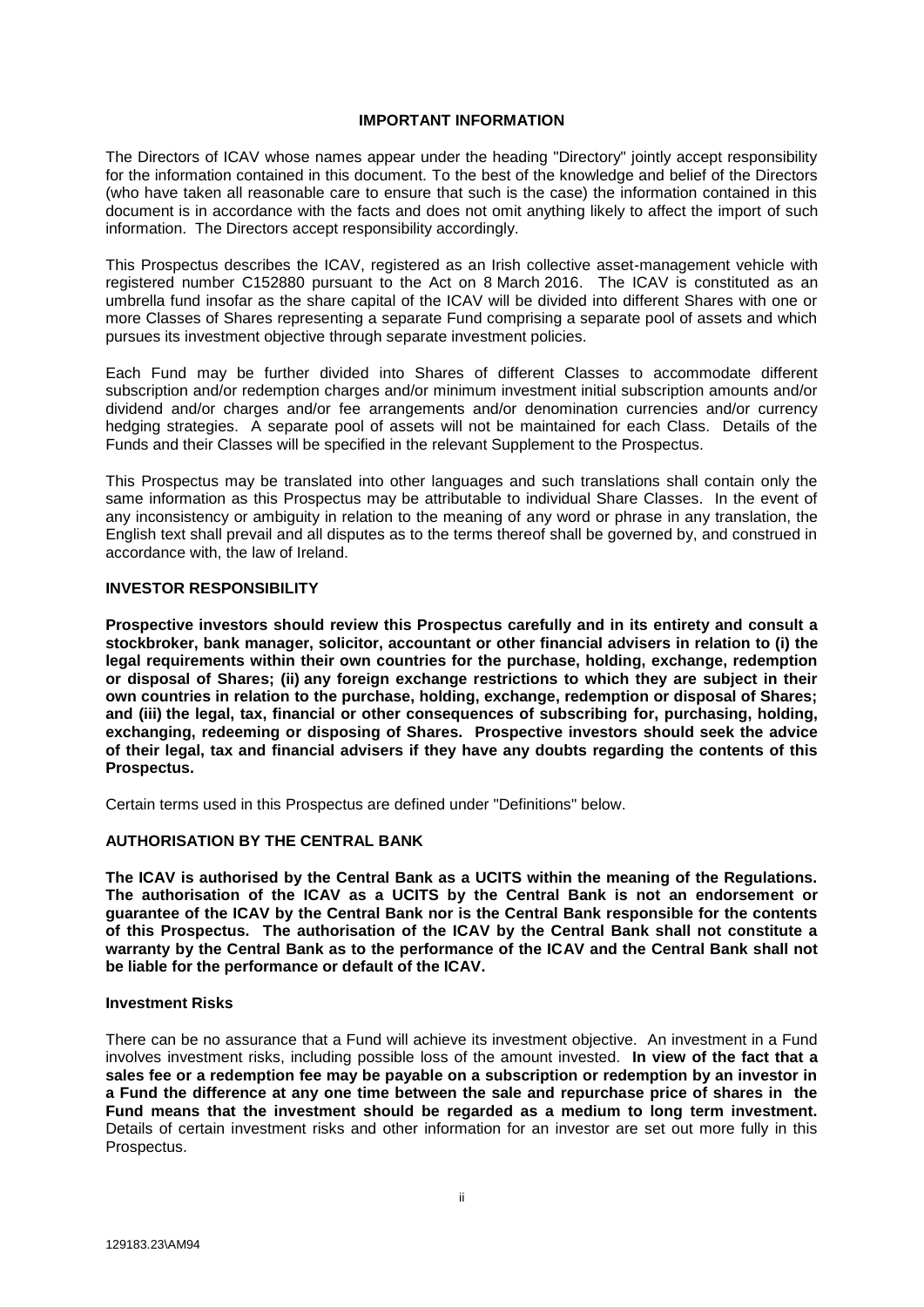#### **DISTRIBUTION AND SELLING RESTRICTIONS**

The distribution of this Prospectus and the offering or purchase of the Shares may be restricted in certain jurisdictions. No persons receiving a copy of this Prospectus or the accompanying application form in any such jurisdiction may treat this Prospectus or such application form as constituting an invitation to them to subscribe for Shares, nor should they in any event use such application form, unless in the relevant jurisdiction such an invitation could lawfully be made to them and such application form could lawfully be used without compliance with any registration or other legal requirements. Accordingly, this Prospectus does not constitute an offer or solicitation by anyone in any jurisdiction in which such offer or solicitation is not lawful or in which the person making such offer or solicitation is not qualified to do so or to anyone to whom it is unlawful to make such offer or solicitation. It is the responsibility of any persons in possession of this Prospectus and any persons wishing to apply for Shares, pursuant to this Prospectus or the Application Form, to inform themselves of, and to observe, all applicable laws and regulations of any relevant jurisdiction. Prospective applicants for Shares should inform themselves as to the legal requirements of so applying and any applicable exchange control regulations and taxes in the countries of their respective citizenship, residence or domicile.

Distribution of this Prospectus is not authorised in any jurisdiction unless accompanied by a copy of the then latest published annual report and audited accounts of the ICAV and, if published after such report or annual report, a copy of the latest semi-annual report and unaudited accounts. Such reports and this Prospectus together form the prospectus for the issue of Shares in the ICAV.

The Shares have not been and will not be registered under the US Securities Act of 1933, as amended (the "**1933 Act**"), or the securities laws of any of the states of the United States. The Shares may not be offered, sold or delivered directly or indirectly in the United States or to or for the account or benefit of any "US Person" except pursuant to an exemption from, or in a transaction not subject to, the registration requirements of the 1933 Act and any applicable state laws. The Shares are being offered outside the United States pursuant to the exemption from registration under Regulation S under the 1933 Act and inside the United States in reliance on Regulation D promulgated under the 1933 Act and Section 4(a)(2) thereof.

The ICAV has not been and will not be registered under the United States 1940 Act of 1940, as amended (the "**1940 Act**"), since Shares will only be sold to US Persons who are "qualified purchasers", as defined in the 1940 Act.

Each applicant for Shares that is a US Person will be required to certify that it is an "accredited investor" and a "qualified purchaser", in each case as defined under applicable US federal securities laws.

The Shares have not been filed with or approved or disapproved by any regulatory authority of the United States or any state thereof, nor has any such regulatory authority passed upon or endorsed the merits of this offering or the accuracy or adequacy of this Prospectus. Any representation to the contrary is unlawful.

There will be no public offering of the Shares in the United States.

This Prospectus has been prepared solely for the information of the person to whom it has been delivered by or on behalf of the ICAV, and should not be reproduced or used for any other purpose. Notwithstanding anything to the contrary herein, each investor in the ICAV (and each employee, representative, or other agent of each investor in the ICAV) may disclose to any and all persons, without limitation of any kind, the tax treatment and tax structure of an investment in the ICAV and all materials of any kind (including opinions or other tax analyses) that are provided to the investor relating to such tax treatment and tax structure. Acceptance of this Prospectus by a recipient constitutes an agreement to be bound by the foregoing terms.

The Instrument of the ICAV gives powers to the Directors to impose restrictions (but not the obligation) on the holding of Shares by (and consequently to effect the redemption of Shares held by) or the transfer of Shares to any US Person (unless permitted under certain exceptions under the laws of the United States) or by any person or persons in circumstances (whether directly or indirectly affecting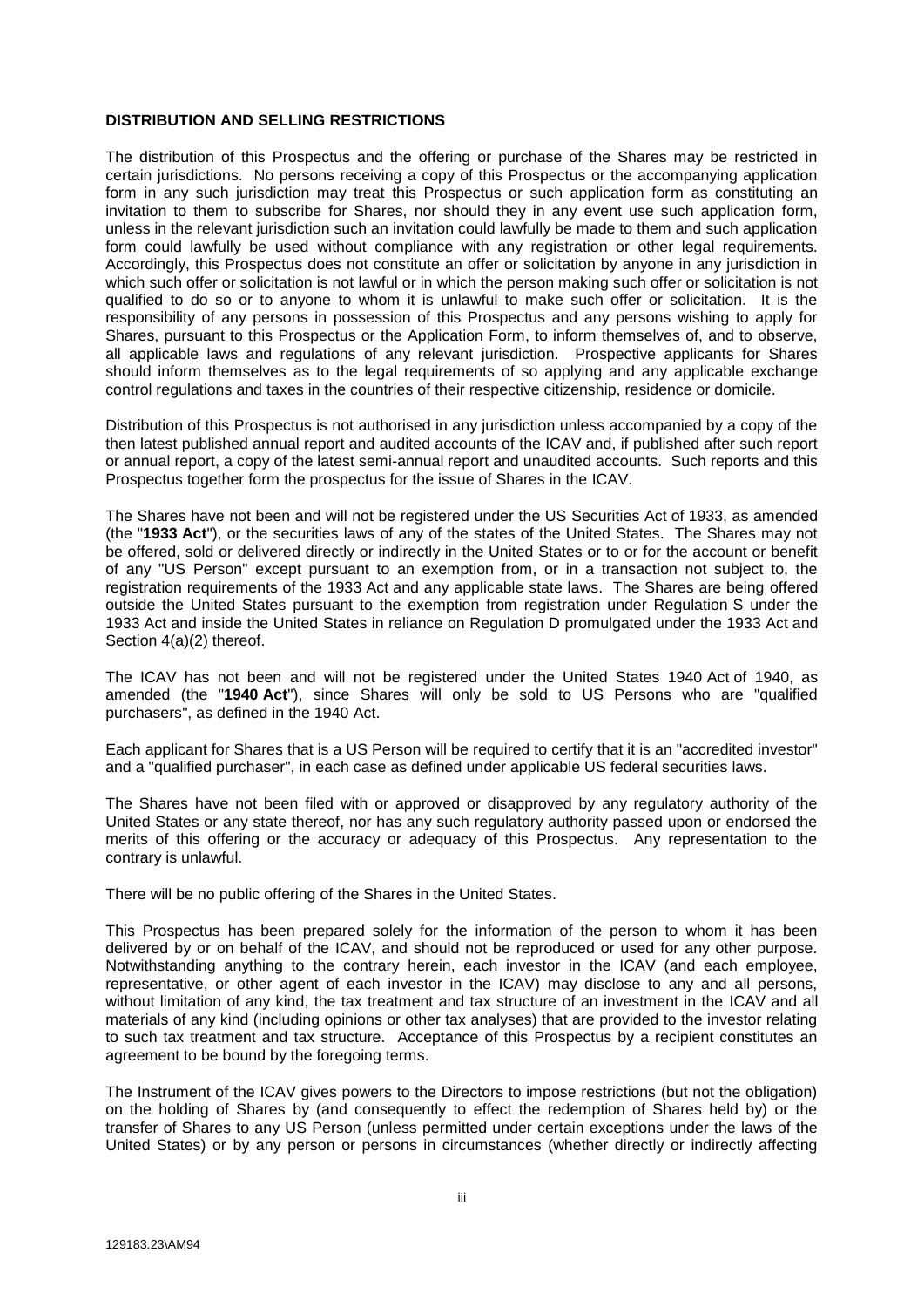such person or person, and whether taken alone or in conjunction with any other persons, connected or not, or any other circumstances appearing to the Directors to be relevant) which in the opinion of the Directors might result in the ICAV incurring any liability to taxation or suffering pecuniary disadvantage which the ICAV might not otherwise have incurred or suffered.

### **RELIANCE ON THIS PROSPECTUS AND ON THE KEY INVESTOR INFORMATION DOCUMENT**

Shares in the ICAV are offered only on the basis of the information contained in this Prospectus and Key Investor Information Document and, as appropriate, after publication of the first half-yearly report of the ICAV or, after publication of the first audited annual accounts of the ICAV, the latest audited annual accounts and any subsequent half-yearly report of the ICAV. These reports form part of the Prospectus. Any further information or representations given or made by any dealer, broker or other person should be disregarded and, accordingly, should not be relied upon. No person has been authorised to give any information or to make any representations in connection with the offering of Shares in the ICAV other than those contained in this Prospectus and in any subsequent half-yearly or annual report for the ICAV and, if given or made, such information or representations must not be relied on as having been authorised by the ICAV, the Directors, the Management Company, the relevant Investment Manager, any sub-investment manager, any investment adviser, the Administrator or the Depositary.

Statements in this Prospectus are based on the law and practice currently in force in Ireland at the date hereof and are subject to change. Neither the delivery of this Prospectus nor the issue of Shares shall, under any circumstances, create any implication or constitute any representation that the affairs of the ICAV have not changed since the date hereof.

This Prospectus should be read in its entirety before making any application for Shares.

All Shareholders are entitled to the benefit of, are bound by and are deemed to have notice of the provisions of the Instrument of the ICAV, copies of which are available as mentioned herein.

Distribution of this Prospectus in certain jurisdictions will require that the Prospectus be translated into other languages. Where such translation is required, the translated version of the Prospectus will accord in all respects with the English version.

Key Investor Information Documents can be obtained at www.rudolfwolff.com or in person at Rudolf Wolff Limited, 10 Orange Street London WC2H 7DQ, UK.

**Shareholders should note that the Instrument permits the ICAV to impose a sales charge of up to a maximum of 5% of the Net Asset Value per Share to purchases. A redemption fee of up to 3% may also be chargeable. Details of any such charges intended to be imposed shall be set out in the relevant Supplement. In the event that such charges are imposed the difference at any time between the sale and repurchase price of Shares means that any investment in the ICAV should be viewed as being in the medium to long term. Prices of Shares in the ICAV may fall as well as rise. These charges may only be applied if provided for in the relevant Fund's Supplement.**

The ICAV, the Management Company and the Administrator have a responsibility to regulators for compliance with money laundering regulations around the world and for that reason, existing Shareholders, potential subscribers for and transferees of Shares will be asked for proof of identity. Until satisfactory proof of identity is provided by potential investors or transferees, either of the above reserve the right to withhold issuance of Shares or any transfer of Shares. In case of delay or failure to provide satisfactory proof of identity, any of the above may take such action as they see fit.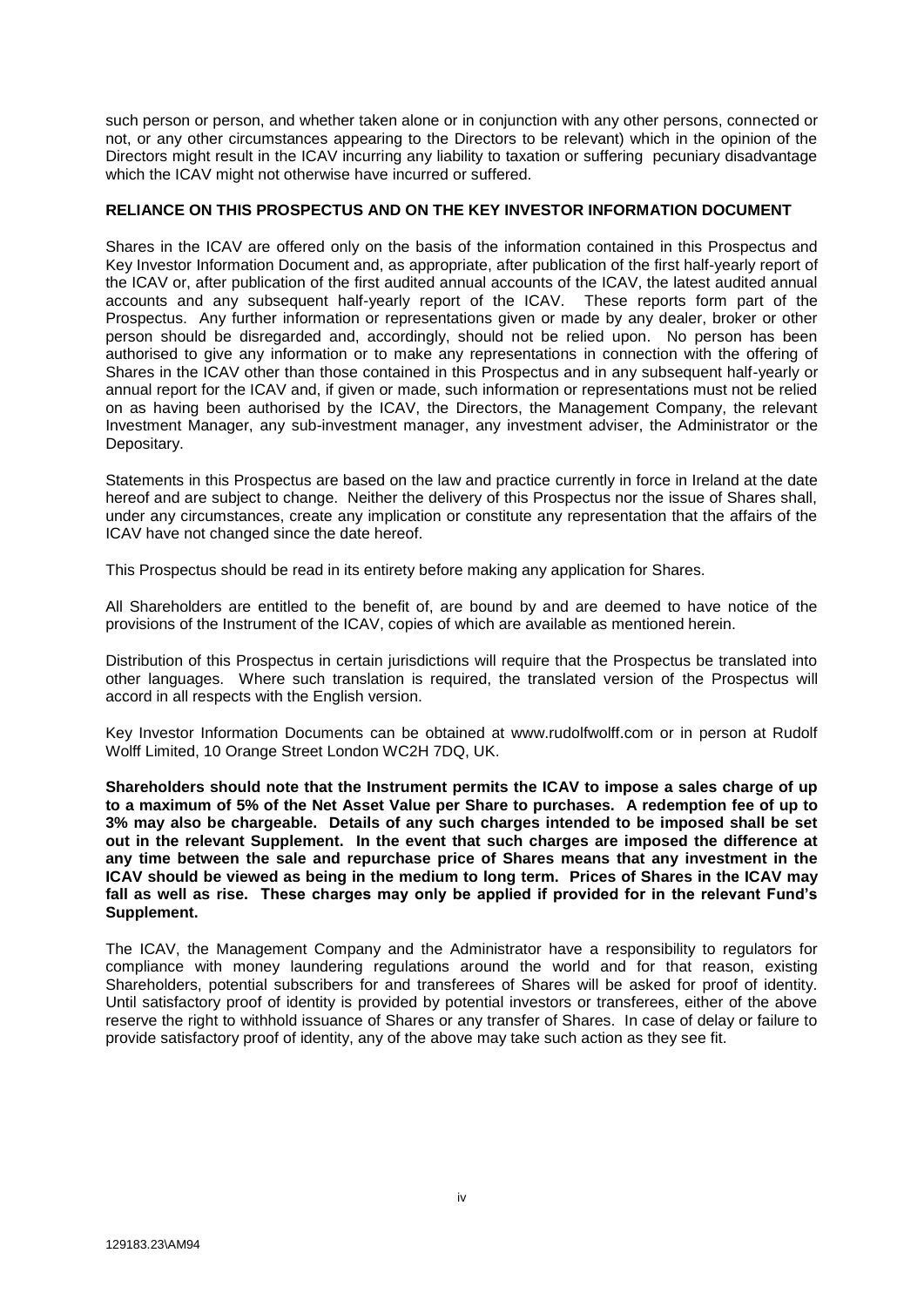### **DIRECTORY**

Shane Coman Howard Colvin Karl McEneff

### <span id="page-4-0"></span>**Directors: Registered Office of the ICAV:**

2<sup>nd</sup> Floor Block 5 Irish Life Centre Abbey Street Lower Dublin D01 P767 Ireland

## **Depositary: Auditors:**

Société Générale S.A., Dublin Branch IFSC House IFSC Dublin 1 Ireland

#### **Administrator: Secretary:**

Apex Fund Services (Ireland) Limited 2<sup>nd</sup> Floor Block 5 Irish Life Centre Abbey Street Lower Dublin D01 P767 Ireland

Pinsent Masons (Ireland) 1 WML Windmill Lane Dublin 2 D02 F206 Ireland

#### **Investment Manager Investment Adviser**

Ernst & Young Harcourt Centre Harcourt Street Dublin 2 Ireland

Apex Fund Services (Ireland) Limited 2nd Floor Block 5 Irish Life Centre Abbey Street Lower Dublin D01 P767 Ireland

#### **Irish Legal Advisers: Management Company:**

Crossroads Capital Management Limited 26-27 Mount Street Upper Dublin 2 D02F890 Ireland

Disclosed in the relevant Supplement Disclosed in the relevant Supplement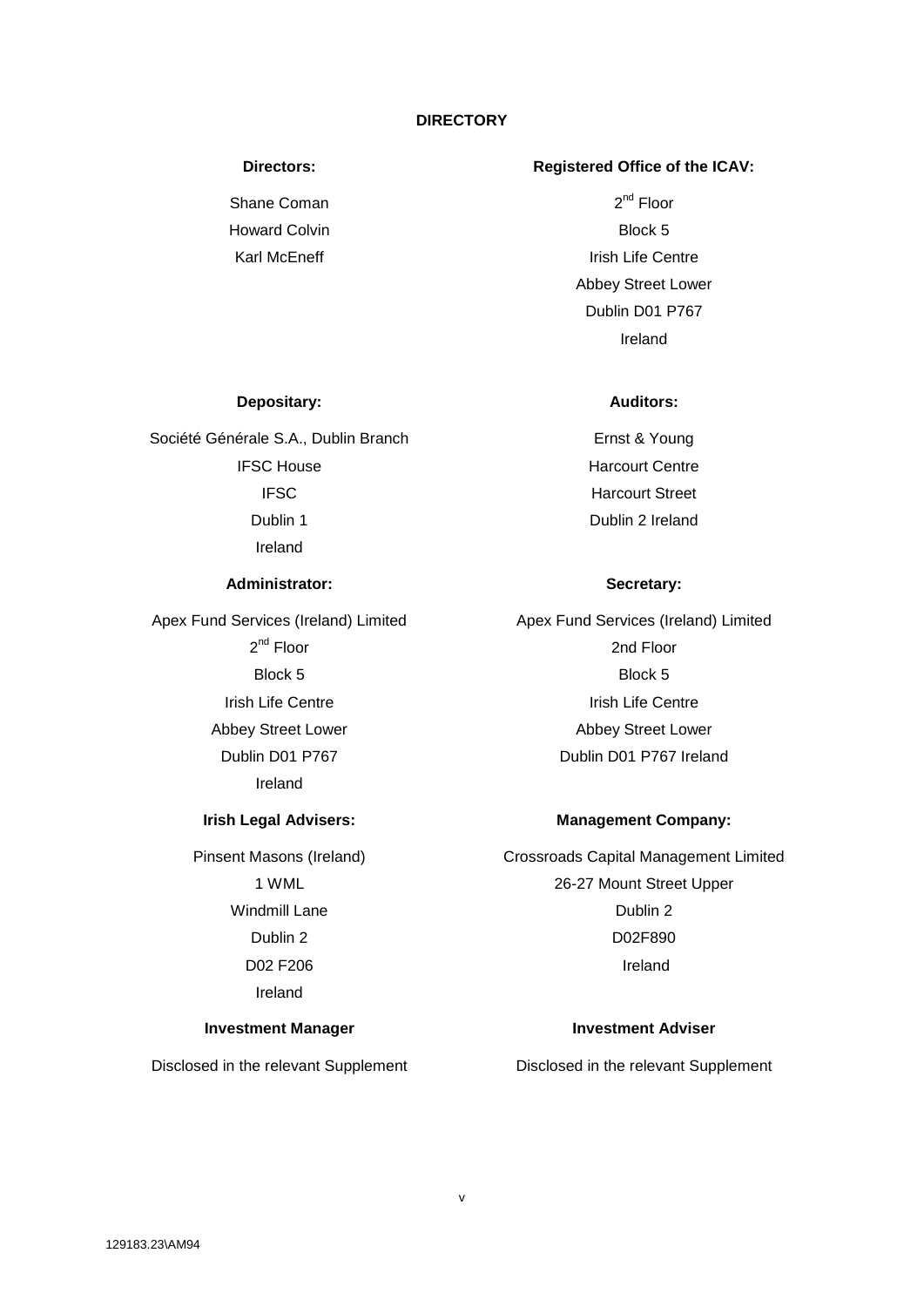# **UK Facilities Agent**

Disclosed in the relevant Supplement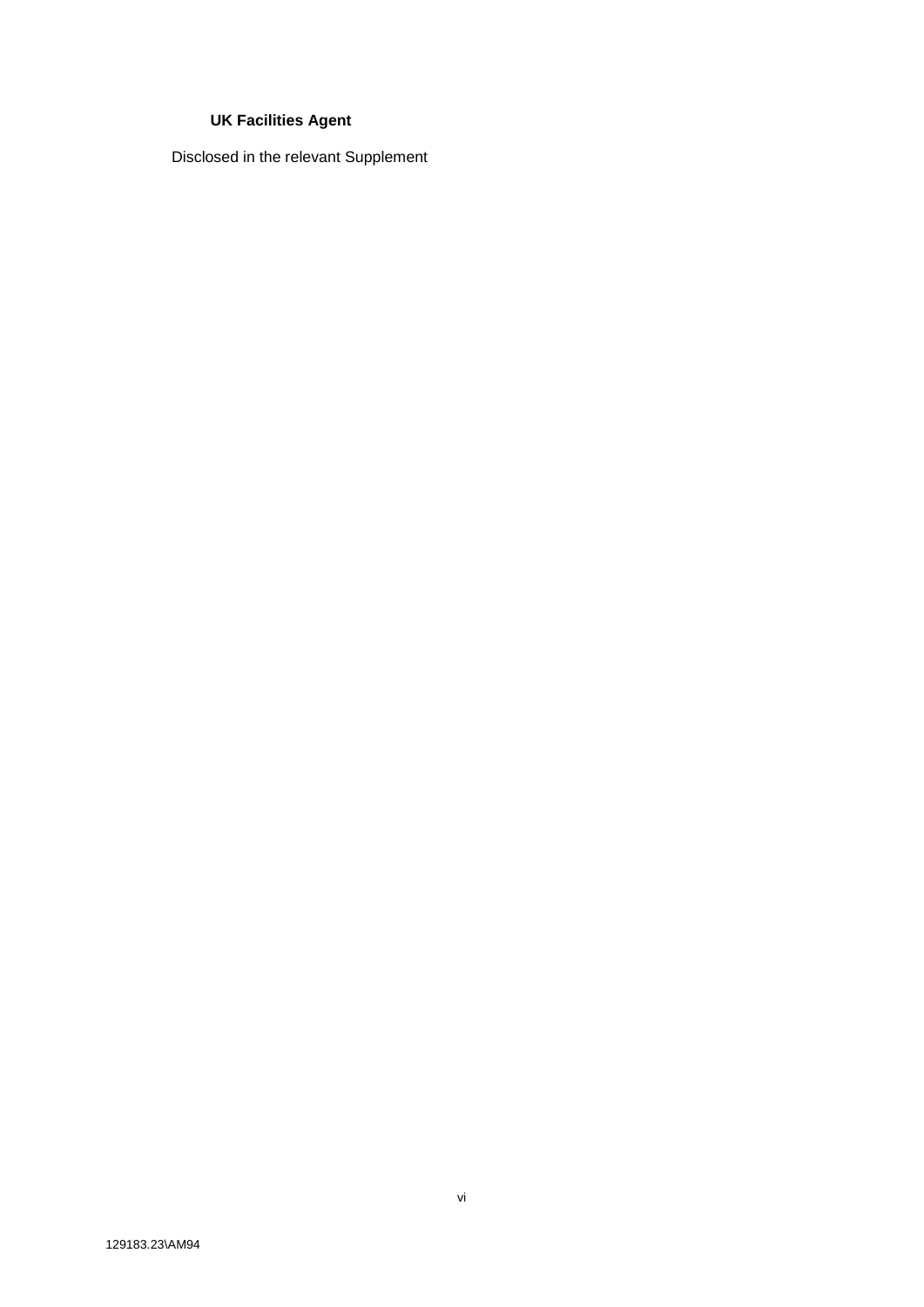**INDEX**

| <b>SECTION</b>                                                               | <b>PAGE</b>  |
|------------------------------------------------------------------------------|--------------|
| <b>IMPORTANT INFORMATION</b>                                                 | $\mathbf{I}$ |
| <b>DIRECTORY</b>                                                             | V            |
| <b>DEFINITIONS</b>                                                           | 1            |
| <b>THE ICAV</b>                                                              | 7            |
| <b>INVESTMENT RESTRICTIONS</b>                                               | 10           |
| THE MANAGEMENT COMPANY                                                       | 15           |
| THE INVESTMENT MANAGER/INVESTMENT ADVISER                                    | 20           |
| THE ADMINISTRATOR                                                            | 21           |
| THE DEPOSITARY                                                               | 22           |
| LOCAL PAYING AGENTS AND DISTRIBUTORS                                         | 24           |
| FEES AND EXPENSES                                                            | 25           |
| <b>SUBSCRIPTIONS</b>                                                         | 29           |
| <b>INVESTMENT RISKS</b>                                                      | 33           |
| DIVIDEND DISTRIBUTION POLICY                                                 | 51           |
| EFFICIENT PORTFOLIO MANAGEMENT                                               | 52           |
| <b>BORROWING POLICY</b>                                                      | 53           |
| DETERMINATION AND PUBLICATION AND TEMPORARY SUSPENSION OF NET ASSET<br>VALUE | 54           |
| REDEMPTION AND TRANSFERS OF SHARES                                           | 58           |
| <b>TAXATION</b>                                                              | 62           |
| <b>GENERAL</b>                                                               | 71           |
| APPENDIX I AUTHORITY GUIDELINES ON EFFICIENT PORTFOLIO MANAGEMENT            | 78           |
| <b>APPENDIX II MARKETS</b>                                                   | 87           |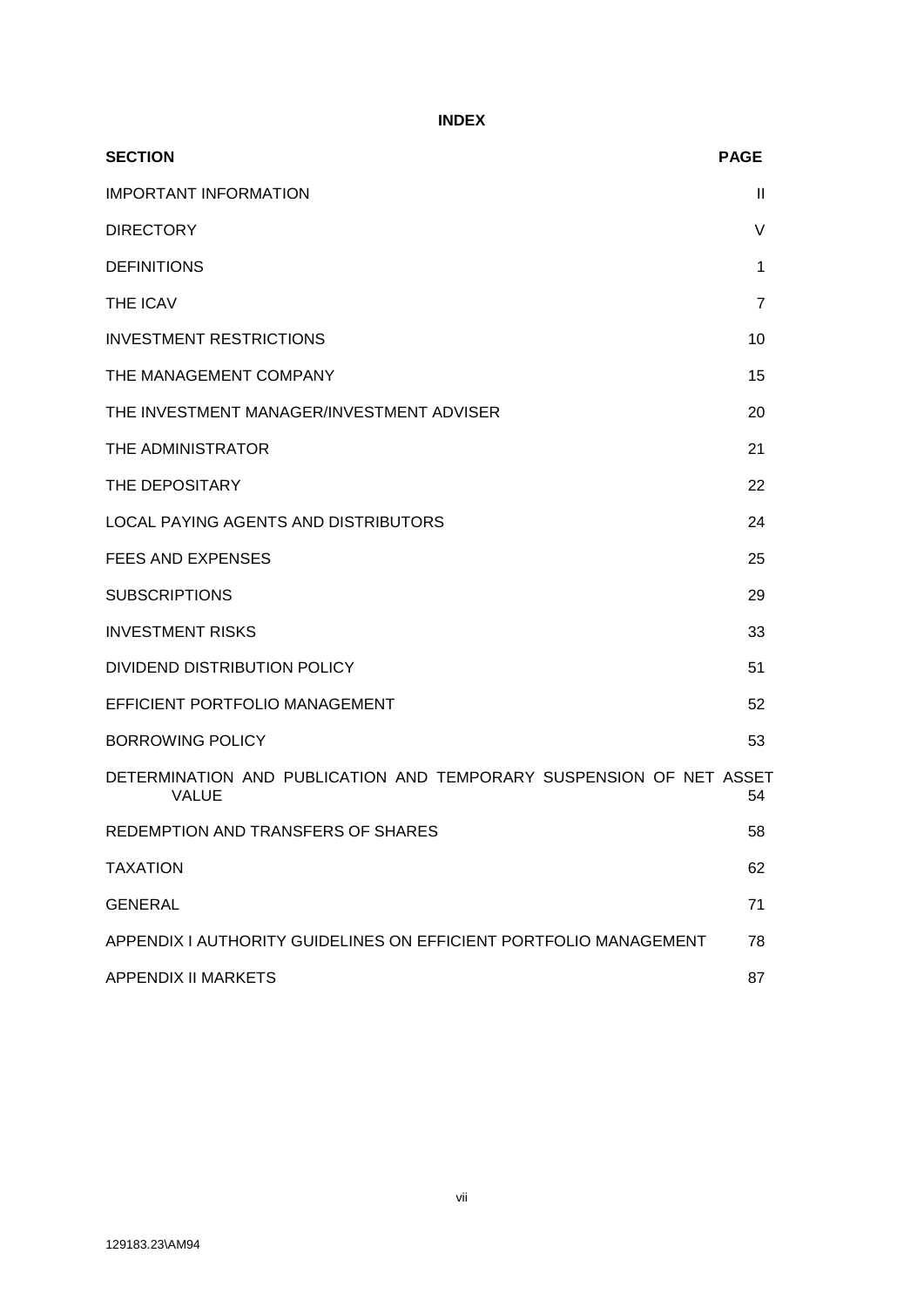#### **DEFINITIONS**

<span id="page-7-0"></span>In this Prospectus the following words and phrases have the meanings set forth below:

| "1933 Act"                                 | means the US Securities Act of 1933, as amended;                                                                                                                                                                                                                                                                                                                                                                                                                                                                                                                                                                    |
|--------------------------------------------|---------------------------------------------------------------------------------------------------------------------------------------------------------------------------------------------------------------------------------------------------------------------------------------------------------------------------------------------------------------------------------------------------------------------------------------------------------------------------------------------------------------------------------------------------------------------------------------------------------------------|
| "1940 Act"                                 | means the US Investment Company Act of 1940, as amended;                                                                                                                                                                                                                                                                                                                                                                                                                                                                                                                                                            |
| "Act"                                      | means the Irish Collective Asset-management Vehicles Act 2015 as<br>may be amended, and all applicable notices issued by the Central<br>Bank or conditions imposed or derogations granted thereunder;                                                                                                                                                                                                                                                                                                                                                                                                               |
| "Administrator"                            | means Apex Fund Services (Ireland) Limited or such other company<br>as may from time to time be appointed in accordance with the<br>requirements of the Central Bank to provide administration and related<br>services to the ICAV in Ireland;                                                                                                                                                                                                                                                                                                                                                                      |
| "Administration<br>Agreement"              | means the administration agreement dated 11 July 2017 between<br>the ICAV, FundRock Management Company S.A. and the<br>Administrator, as amended and novated by way of a Deed of<br>Novation dated 1 April 2019 made between the ICAV, Carne Global<br>Fund Managers (Ireland) Limited, FundRock Management Company<br>S.A. and the Administrator, as amended, and as further amended<br>and novated by way of a Deed of Novation dated 30 November<br>2020, effective 00:01 on 1 December 2020 between the ICAV, the<br>Management Company, Carne Global Fund Managers (Ireland)<br>Limited and the Administrator; |
| "AIF"                                      | means alternative investment fund;                                                                                                                                                                                                                                                                                                                                                                                                                                                                                                                                                                                  |
| "Anti-Dilution Levy"                       | means a provision to cover dealing costs and to preserve the value of<br>the underlying assets of a Fund which may be applied (at the<br>discretion of the Directors) on any Dealing Day on which there are net<br>subscriptions or net redemptions;                                                                                                                                                                                                                                                                                                                                                                |
| "Application Form"                         | means the form approved by the Directors, which must be completed<br>by investors wishing to subscribe for Shares;                                                                                                                                                                                                                                                                                                                                                                                                                                                                                                  |
| "Auditors"                                 | means Ernst & Young or such other firm of registered auditors as may<br>from time to time be appointed as auditors to the ICAV;                                                                                                                                                                                                                                                                                                                                                                                                                                                                                     |
| "Base Currency"                            | shall have the meaning specified in the relevant Supplement;                                                                                                                                                                                                                                                                                                                                                                                                                                                                                                                                                        |
| "Business Day"                             | means a day (except Saturdays, Sundays and public holidays) on<br>which banks in Dublin are open for normal banking business or such<br>other day or days as may be specified by the Directors;                                                                                                                                                                                                                                                                                                                                                                                                                     |
| "Central Bank"                             | means the Central Bank of Ireland or the successor thereof;                                                                                                                                                                                                                                                                                                                                                                                                                                                                                                                                                         |
| "Central Bank UCITS<br><b>Regulations"</b> | means the The Central Bank (Supervision and Enforcement) Act 2013<br>(Section 48(1)) (Undertakings for Collective Investment in Transferable<br>Securities) Regulations 2019, as may be amended from time to time;                                                                                                                                                                                                                                                                                                                                                                                                  |
| "Collection Account"                       | means the collection account for each Fund in the name of the Fund<br>through which subscription and redemption proceeds and dividend<br>income (if any) for each Fund are channelled, operated in accordance<br>with the Central Bank's requirements and the details of which are<br>specified in the Application Form;                                                                                                                                                                                                                                                                                            |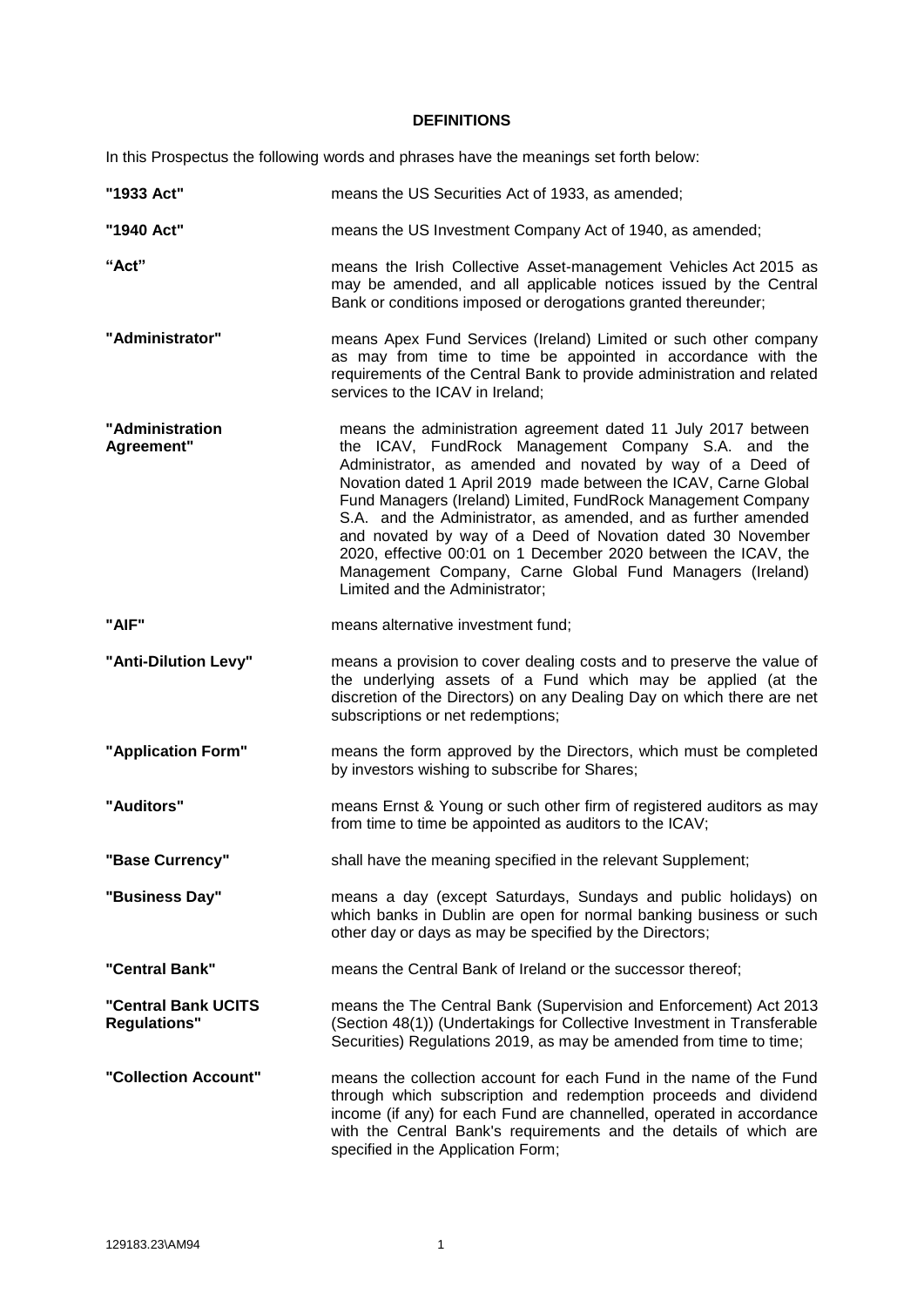| "Class"                          | means each class of Shares in the ICAV;                                                                                                                                                                                                                                                                                                                                                                                                                                                                                                                                                                                                                                                                                                                                                                                                                                                                                                                                                                                                                                                                                                                                                                                                                                                                                                                                                                                                                                            |
|----------------------------------|------------------------------------------------------------------------------------------------------------------------------------------------------------------------------------------------------------------------------------------------------------------------------------------------------------------------------------------------------------------------------------------------------------------------------------------------------------------------------------------------------------------------------------------------------------------------------------------------------------------------------------------------------------------------------------------------------------------------------------------------------------------------------------------------------------------------------------------------------------------------------------------------------------------------------------------------------------------------------------------------------------------------------------------------------------------------------------------------------------------------------------------------------------------------------------------------------------------------------------------------------------------------------------------------------------------------------------------------------------------------------------------------------------------------------------------------------------------------------------|
| "CSSF"                           | means the Luxembourg Commission de Surveillance du Secteur<br>Financier or its successor;                                                                                                                                                                                                                                                                                                                                                                                                                                                                                                                                                                                                                                                                                                                                                                                                                                                                                                                                                                                                                                                                                                                                                                                                                                                                                                                                                                                          |
| "Data Protection<br>Legislation" | means the Irish Data Protection Acts 1988 and 2018 (as may be<br>amended or re-enacted) and the EU General Data Protection<br>Regulation, Regulation (EU) 2016/679, the effective date of which is<br>25th May 2018;                                                                                                                                                                                                                                                                                                                                                                                                                                                                                                                                                                                                                                                                                                                                                                                                                                                                                                                                                                                                                                                                                                                                                                                                                                                               |
| "Dealing Day"                    | shall have the meaning specified in the relevant Supplement;                                                                                                                                                                                                                                                                                                                                                                                                                                                                                                                                                                                                                                                                                                                                                                                                                                                                                                                                                                                                                                                                                                                                                                                                                                                                                                                                                                                                                       |
| "Declaration"                    | means a valid declaration in a form prescribed by the Irish Revenue<br>Commissioners for the purposes of Section 739D TCA 1997 (as may<br>be amended from time to time);                                                                                                                                                                                                                                                                                                                                                                                                                                                                                                                                                                                                                                                                                                                                                                                                                                                                                                                                                                                                                                                                                                                                                                                                                                                                                                           |
| "Depositary"                     | means Société Générale S.A., Dublin Branch or such other company<br>in Ireland as may from time to time be appointed as depositary of all<br>the assets of the ICAV with the prior approval of the Central Bank;                                                                                                                                                                                                                                                                                                                                                                                                                                                                                                                                                                                                                                                                                                                                                                                                                                                                                                                                                                                                                                                                                                                                                                                                                                                                   |
| "Depositary Agreement"           | means the depositary agreement dated 11 July 2017 between the<br>ICAV, FundRock Management Company S.A. and the Depositary, as<br>amended and novated by way of a Deed of Novation dated 1 April<br>2019 made between the ICAV, Carne Global Fund Managers (Ireland)<br>Limited, FundRock Management Company S.A. and the Depositary<br>as further amended and novated by way of a Deed of Novation dated<br>30 November 2020, effective 00:01 on 1 December 2020 between the<br>ICAV, the Management Company, Carne Global Fund Managers<br>(Ireland) Limited and the Depositary;                                                                                                                                                                                                                                                                                                                                                                                                                                                                                                                                                                                                                                                                                                                                                                                                                                                                                                 |
| "Directors"                      | means the directors of the ICAV for the time being and any duly<br>constituted committee thereof;                                                                                                                                                                                                                                                                                                                                                                                                                                                                                                                                                                                                                                                                                                                                                                                                                                                                                                                                                                                                                                                                                                                                                                                                                                                                                                                                                                                  |
|                                  |                                                                                                                                                                                                                                                                                                                                                                                                                                                                                                                                                                                                                                                                                                                                                                                                                                                                                                                                                                                                                                                                                                                                                                                                                                                                                                                                                                                                                                                                                    |
| "Dodd-Frank Act"                 | means the US Dodd-Frank Wall Street Reform and Consumer<br>Protection Act, as amended;                                                                                                                                                                                                                                                                                                                                                                                                                                                                                                                                                                                                                                                                                                                                                                                                                                                                                                                                                                                                                                                                                                                                                                                                                                                                                                                                                                                             |
| "Duties and Charges"             | in relation to any Fund, means all stamp and other duties, taxes,<br>governmental charges, brokerage, bank charges, foreign exchange<br>spreads, interest, depositary or sub-custodian charges (relating to<br>sales and purchases), transfer fees, registration fees and other duties<br>and charges whether in connection with the original acquisition or<br>increase of the assets of the relevant Fund or the creation, issue, sale,<br>conversion or repurchase of Shares or the sale or purchase of<br>Investments or in respect of certificates or otherwise which may have<br>become or may be payable in respect of or prior to or in connection<br>with or arising out of or upon the occasion of the transaction or dealing<br>in respect of which such duties and charges are payable, which, for<br>the avoidance of doubt, includes, when calculating subscription and<br>redemption prices, any provision for spreads (to take into account the<br>difference between the price at which assets were valued for the<br>purpose of calculating the Net Asset Value and the estimated price at<br>which such assets shall be bought as a result of a subscription and<br>sold as a result of a redemption) but shall not include any commission<br>payable to agents on sales and purchases of Shares or any<br>commission, taxes, charges or costs which may have been taken into<br>account in ascertaining the Net Asset Value of Shares in the relevant<br>Fund; |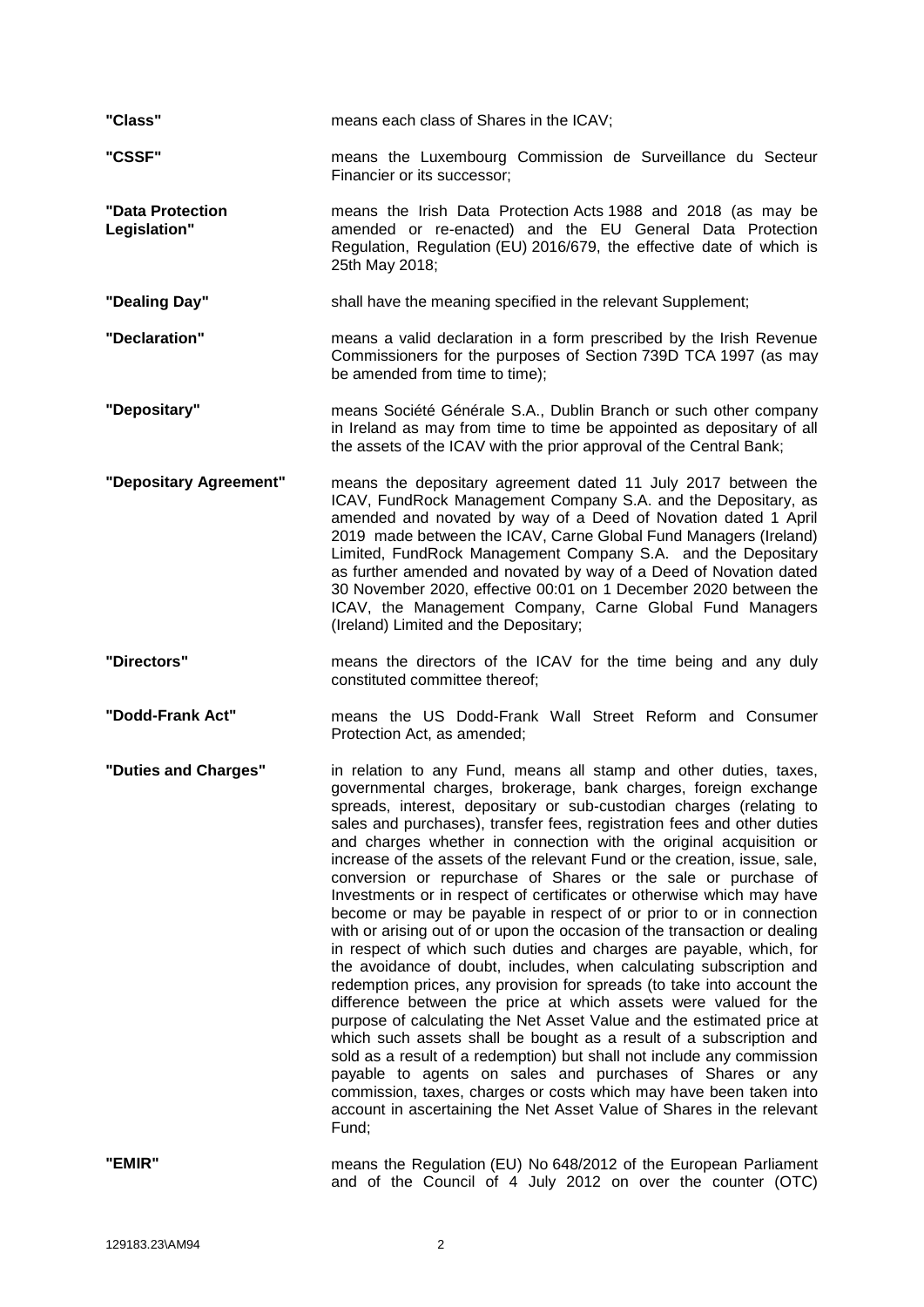derivatives, central counterparties (CCPs) and trade repositories (TRs);

**"ERISA"** means the US Employee Retirement Income Security Act of 1974;

**"ESMA"** means the European Securities and Markets Authority and any successor body from time to time carrying out all or any part of the relevant functions thereof;

**"ESMA Guidelines"** means ESMA's Guidelines on sound remuneration policies under the UCITS Directive 2009/65 EC as amended from time to time, and the Alternative Investment Fund Manager Directive published on 31 March 2016 as may be amended from time to time;

**"EU Member State"** means a Member State of the European Union;

**"Euro", "euro" and "€"** each means the lawful currency of the member states of the European Union that adopt the single currency in accordance with the Treaty establishing the European Community, as amended by the Treaty on European Union;

**"Exempt Investor"** means any of the following Irish Residents: (i) the Administrator, for so long as the Administrator is a qualified management company as referred to in Section 739B TCA; (ii) a company carrying on life business within the meaning of Section 706 TCA; (iii) a pension scheme which is an exempt approved scheme within the meaning of Section 774 TCA, or a retirement annuity contract or Trust scheme to which Section 784 or Section 785 TCA applies; (iv) any other investment undertaking as referred to in Section 739B TCA or an investment limited partnership within the meaning of Section 739J TCA; (v) a special investment scheme as referred to in Section 737 TCA; (vi) a unit trust of a type referred to in Section 731(5)(a) TCA;(vii) a person who is entitled to exemption from income tax by virtue of Section 207(1)(b) TCA; (viii) a person who is entitled to exemption from income tax and capital gains tax by virtue of Section 784A(2) TCA in circumstances where the Shares held are assets of an approved retirement fund or an approved minimum retirement fund;(ix) a specified company as referred to in Section 739B TCA; (x) a person entitled to exemption from income tax and capital gains tax by virtue of Section 787I TCA in circumstances where the shares are assets of a PRSA; (xi) a credit union with the meaning of Section 739B TCA; (xii) the Courts Service within the meaning of Section 739B TCA;(xiii) the National Treasury Management Agency or a Fund investment vehicle or the Irish State acting through the National Treasury Management Agency as referred to in Section 739D(kb) TCA; (xiv) the National Asset Management Agency; (xv) a company within the charge to corporation tax in accordance with Section 110(2) TCA; or (xvi) any other person resident in Ireland who is permitted to own Shares under Irish taxation legislation or by practice or concession of the Irish Revenue Commissioners without requiring the ICAV to deduct appropriate tax in respect of any payment to a Shareholder or the transfer by a Shareholder of any Shares, and in each case in respect of whom the ICAV is in possession of a Declaration, as applicable;

**"FDI"** means financial derivative instruments as described herein and used

**"FINMA"** the Swiss Financial Market Supervisory Authority FINMA and any successor body from time to time carrying out all or any part of the

by the ICAV from time to time;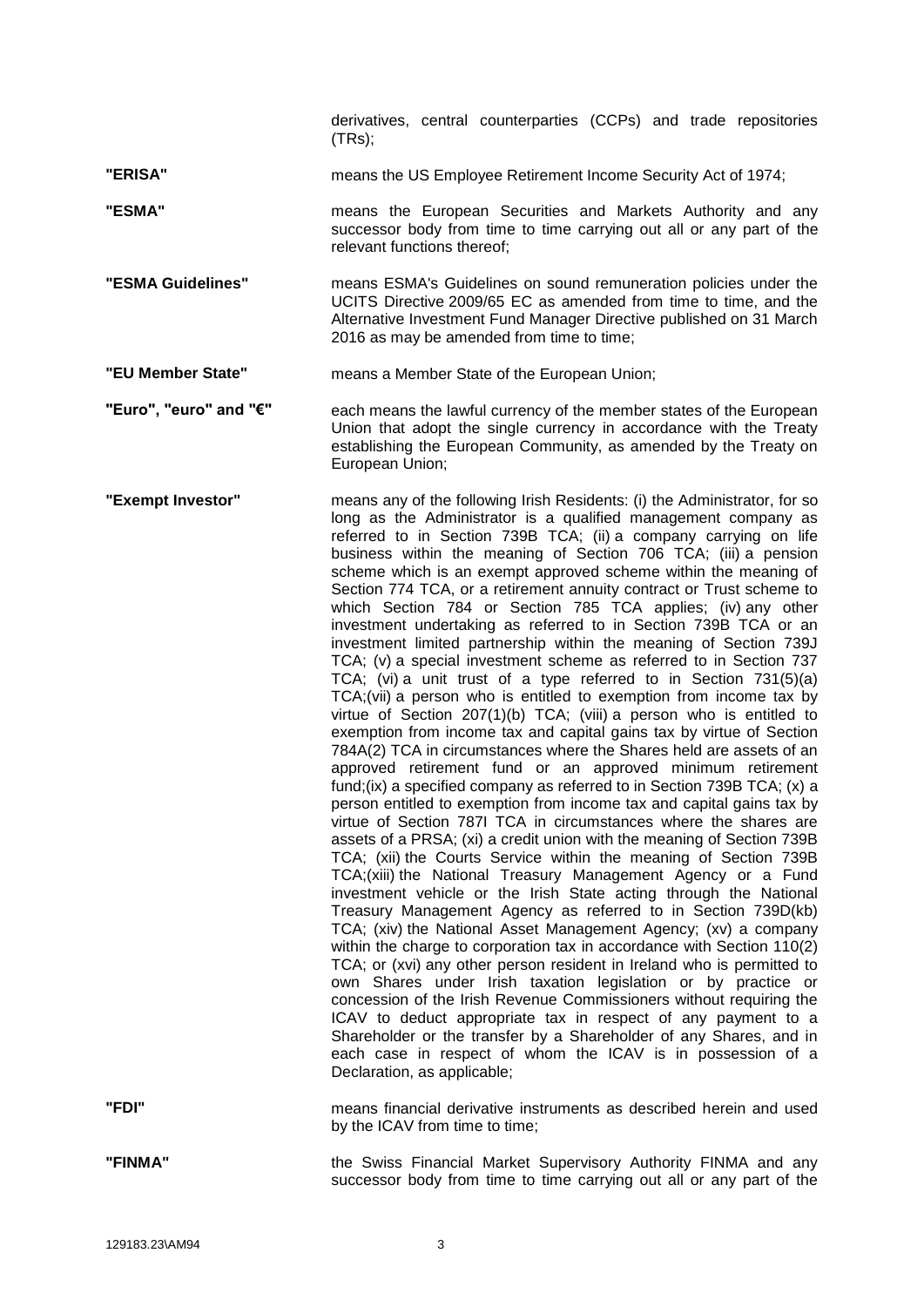relevant functions thereof;

- **"Fund" or "Funds"** means a distinct portfolio of assets established by the Directors (with the prior approval of the Central Bank) constituting in each case a separate fund represented by a separate series of Shares with segregated liability from the other Funds and invested in accordance with the investment objective and policies applicable to such fund as specified in the relevant Supplement;
- **"GBP" or "British Pounds"** each means the lawful currency of the UK;
- **"Global Distributor"** means such person, firm or company as may from time to time be appointed in accordance with the requirements of the Central Bank to provide distribution services to the Funds as specified in the relevant Supplement;

**"ICAV"** means RW Multi-Strategy UCITS Platform ICAV;

- **"Instrument"** means the instrument of incorporation of the ICAV for the time being in force and as may be modified from time to time;
- **"Investments"** means any securities, instruments or obligations of whatsoever nature in which the ICAV may invest in respect of a Fund;
- **"Investment Adviser"** means such person, firm or company as may from time to time be appointed in accordance with the requirements of the Central Bank to provide non-discretionary investment advisory services, ancillary services and related administrative services to the Funds as specified in the relevant Supplement;
- **"Investment Manager"** means such person, firm or company as may from time to time be appointed in accordance with the requirements of the Central Bank to provide investment management or advisory services to the Funds as specified in the relevant Supplement;
- **"Investment Management Agreement"** means an investment management agreement between the ICAV and/or the Management Company and the relevant Investment Manager, as may be amended as specified in the relevant Supplement;
- **"Ireland"** means the Republic of Ireland;
- **"Irish Resident"** means any company resident, or other person resident or ordinarily resident, in Ireland for the purposes of Irish tax. Please see the "Taxation" section below for the summary of the concepts of residence and ordinary residence issued by the Irish Revenue Commissioners;

**"Irish Revenue**  means the Irish authority responsible for taxation;

- **Commissioners" "Management Company"** means Crossroads Capital Management Limited or such other company as may from time to time be appointed in accordance with the requirements of the Central Bank;
- **"Management Agreement"** means the management company services agreement dated 30 November 2020, effective 00:01 on 1 December 2020, between the ICAV and the Management Company;
- **"MiFID"** means the European Communities (Markets in Financial Instruments)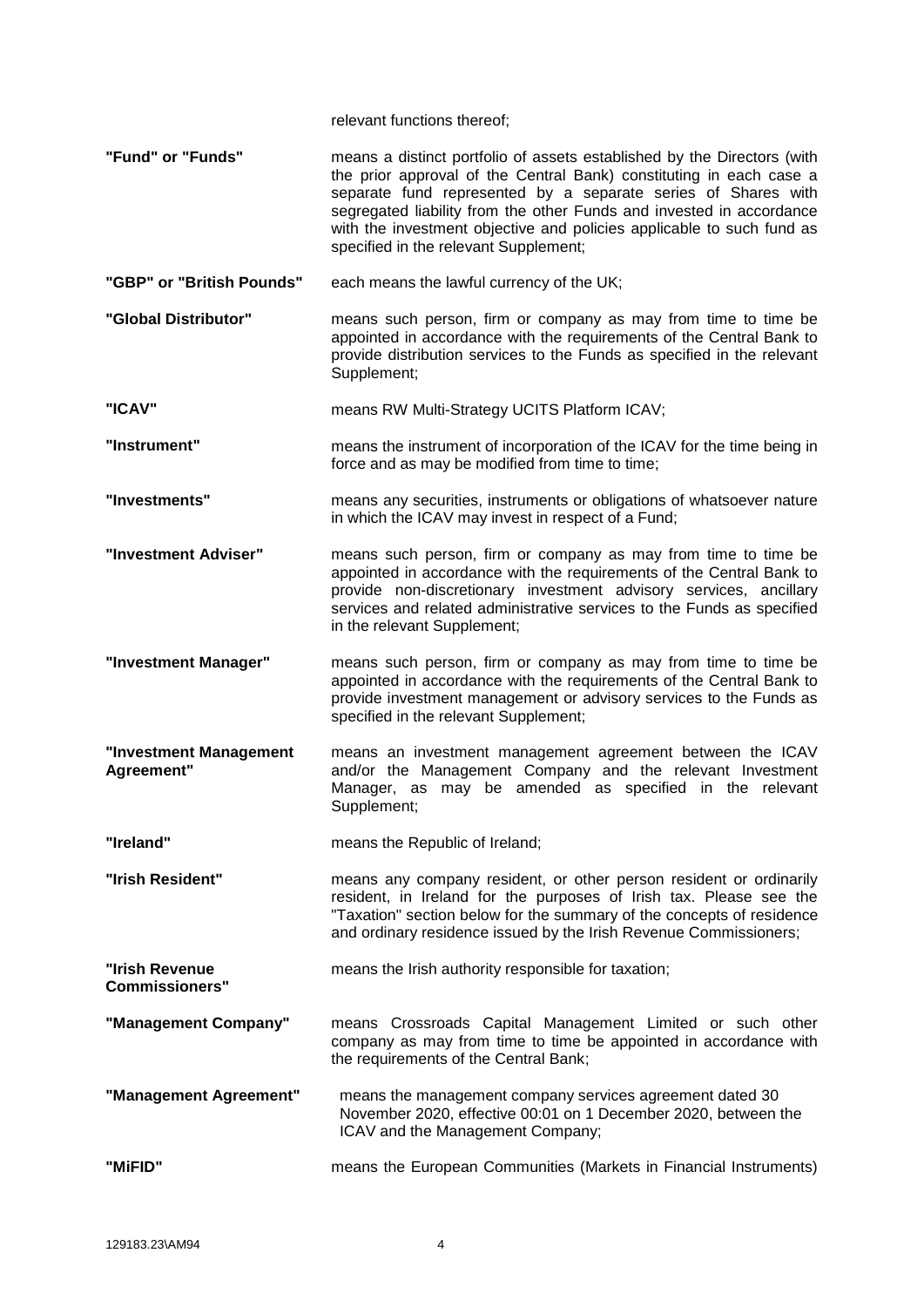Regulations 2007;

**"Minimum Fund Size"** means such amount as the Directors may consider for a Fund and as set out in the relevant Supplement for the relevant Fund;

- **"Net Asset Value"** means the net asset value of the ICAV or a Fund calculated as described or referred to herein;
- **"Net Asset Value per Share"** means, in relation to any Class, the Net Asset Value divided by the number of Shares of the relevant Class in issue or deemed to be in issue in respect of a Fund at the relevant Valuation Point subject to such adjustments, if any, as may be required in relation to any Class in a Fund;
- **"OECD"** the Organisation for Economic Co-operation and Development comprising Australia, Austria, Belgium, Canada, Chile, Czech Republic, Denmark, Estonia, Finland, France, Germany, Greece, Hungary, Iceland, Ireland, Israel, Italy, Japan, Republic of Korea, Luxembourg, Mexico, Netherlands, New Zealand, Norway, Poland, Portugal, Slovak Republic, Slovenia, Spain, Sweden, Switzerland, Turkey, United Kingdom, United States of America and such other countries that may become a member country of the OECD from time to time;
- **"Ordinary Resolution"** means a resolution passed by a simple majority of the votes cast in its favour by Shareholders entitled to attend and vote at general meetings of the ICAV or on matters affecting the relevant Class, as the case may be, or a resolution in writing signed by all the Shareholders entitled to vote on such resolution;
- **"Permitted US Person"** means a US Person who also falls within the meaning of the US Internal Revenue Code of 1986, as amended, that is subject to the US Employee Retirement Income Security Act of 1974, as amended, or is otherwise exempt from payment of US Federal Income Tax or an entity substantially all of the ownership interests in which are held by tax-exempt US Persons;
- **"Prospectus"** means this document, any supplement designed to be read and construed together with and to form part of this document and the ICAV's most recent annual report and accounts (if issued) or, if more recent, its interim report and accounts;
- **"Recognised Market"** means any recognised exchange or market listed in accordance with the requirements of the Central Bank, which does not issue a list of approved markets. The recognised markets are listed in Appendix II hereto;
- **"Redemption Form"** means a form approved by the ICAV or its delegate which must be completed by a Shareholder in order to redeem all or a portion of their Shares;
- **"Regulations" or "UCITS Regulations"** means the European Communities (Undertakings for Collective Investment in Transferable Securities) Regulations, 2011 as amended and any amendment thereto for the time being in force;
- **"RMP or Risk Management Process"** means a risk management process cleared by the Central Bank in connection with the ICAV's investment in FDI;
- **"Share" or "Shares"** means, unless the context otherwise requires, a share or shares of whatsoever Class in the capital of the ICAV (other than Subscriber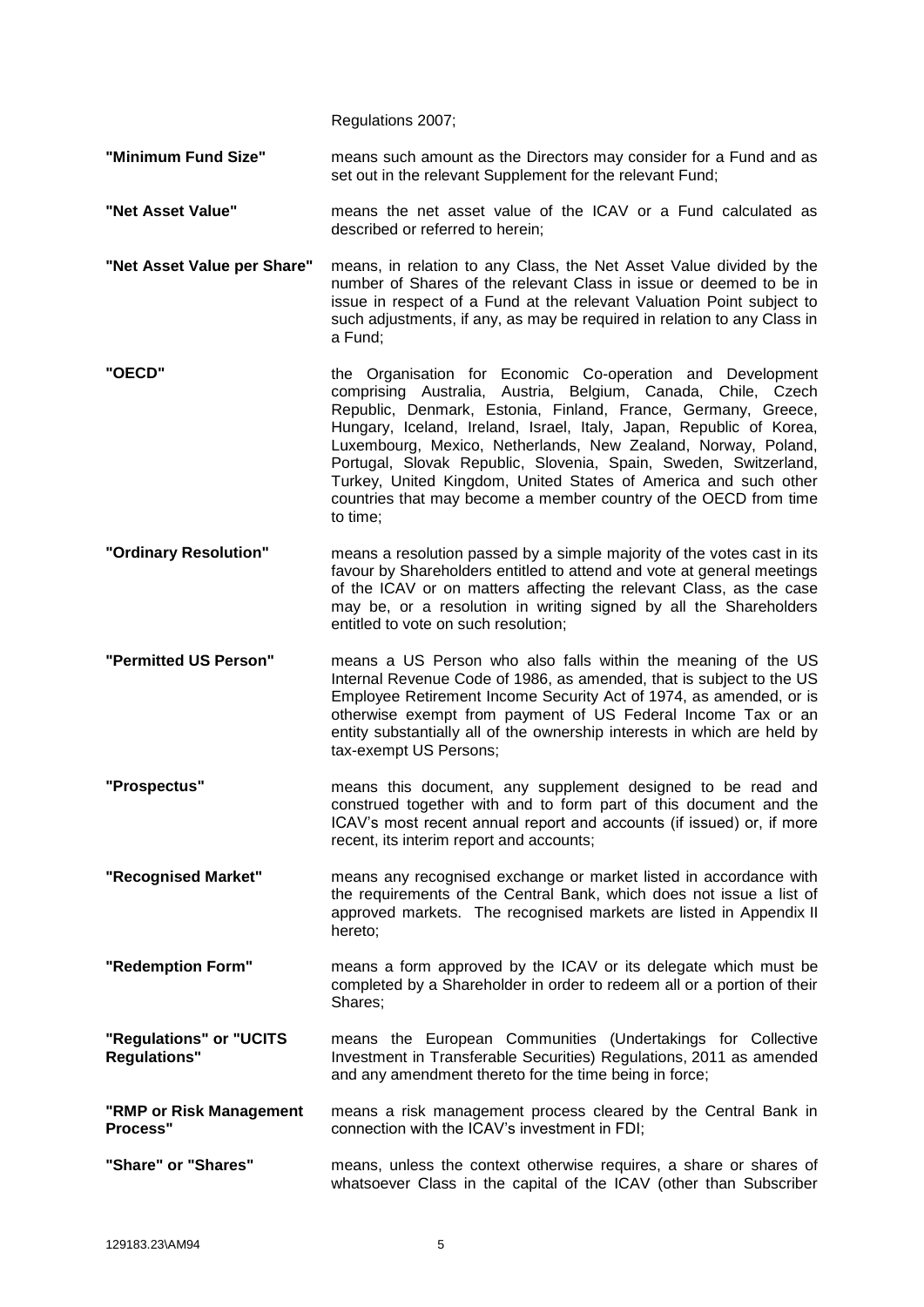|                                                             | Shares) entitling the holders to participate in the profits of the ICAV as<br>described in this Prospectus;                                                                                                                                                                                                                                     |
|-------------------------------------------------------------|-------------------------------------------------------------------------------------------------------------------------------------------------------------------------------------------------------------------------------------------------------------------------------------------------------------------------------------------------|
| "Shareholder"                                               | means a person registered as a holder of Shares;                                                                                                                                                                                                                                                                                                |
| "Special Resolution"                                        | means a resolution passed with the support of 75% or more of the<br>votes cast in its favour by Shareholders entitled to attend and vote at<br>general meetings of the ICAV or on matters affecting the relevant<br>Class as the case may be, or a resolution in writing signed by all the<br>Shareholders entitled to vote on such resolution; |
| "Subscriber Shares"                                         | means the initial issued share capital of 2 Shares of $\epsilon$ 1 each and<br>initially designated as Subscriber Shares;                                                                                                                                                                                                                       |
| "Subscriber Shareholder"<br>or "Subscriber<br>Shareholders" | means a holder or holders of Subscriber Shares;                                                                                                                                                                                                                                                                                                 |
| "Supplement"                                                | means a document which contains specific information supplemental<br>to this document in relation to a particular Fund and any addenda<br>thereto;                                                                                                                                                                                              |
| "TCA"                                                       | means the Taxes Consolidation Act, 1997 of Ireland, as amended from<br>time to time;                                                                                                                                                                                                                                                            |
| "UCITS Directive"                                           | means Directive 2009/65/EC of the European Parliament and of the<br>Council, as amended, supplemented, consolidated or otherwise<br>modified from time to time;                                                                                                                                                                                 |
| "USD" or "US\$" or "US<br>Dollars" or "\$"                  | means the lawful currency of the United States of America;                                                                                                                                                                                                                                                                                      |
| "US"                                                        | means the United States of America, its territories and possessions<br>including the States and the District of Columbia and other areas<br>subject to its jurisdiction;                                                                                                                                                                        |
| "US Person"                                                 | means an individual or entity that is a "US Person" as defined in<br>Regulation S promulgated under the 1933 Act; and                                                                                                                                                                                                                           |
| "Valuation Point"                                           | shall have such meaning as shall be specified in the relevant<br>Supplement.                                                                                                                                                                                                                                                                    |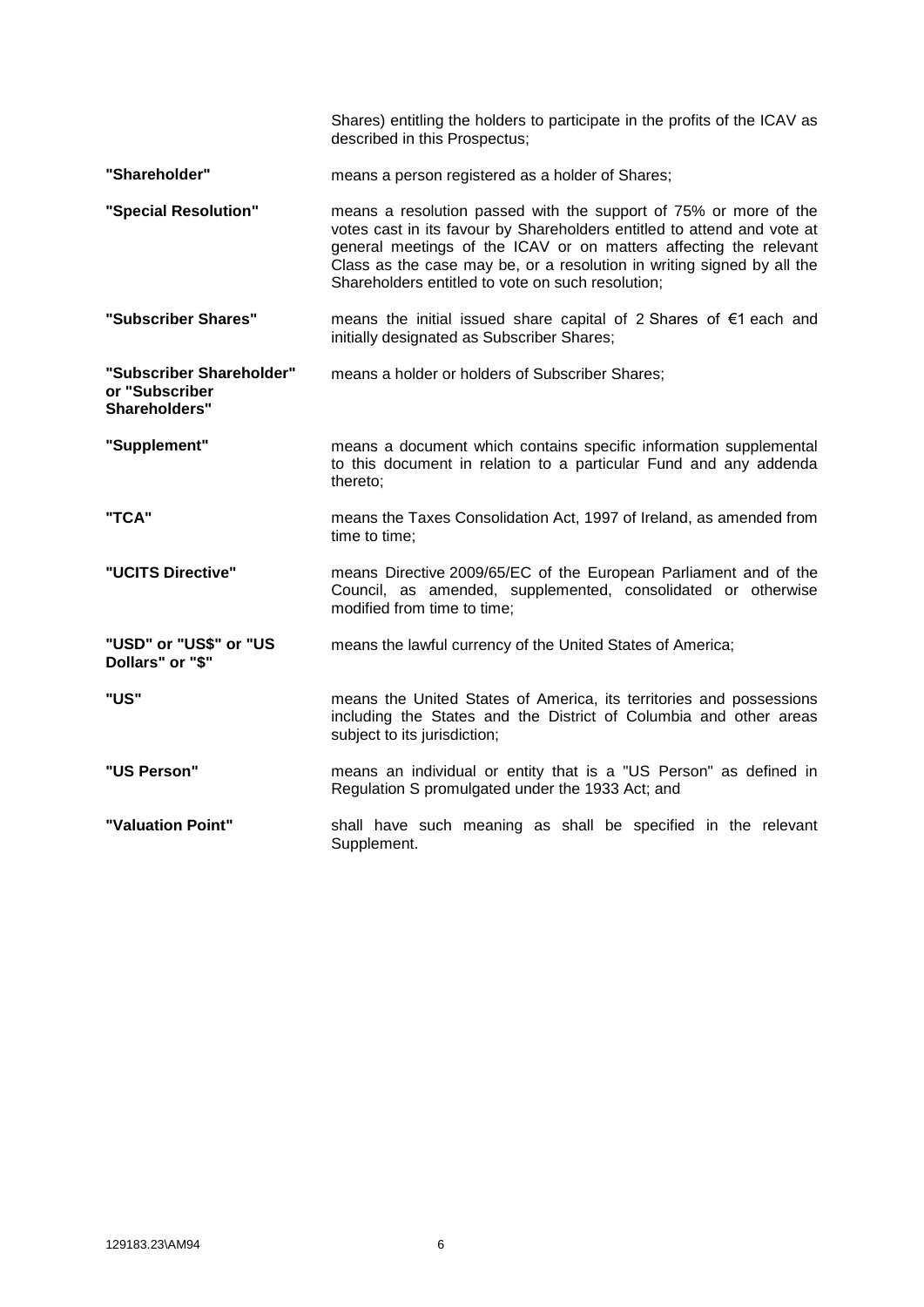#### **THE ICAV**

#### <span id="page-13-0"></span>**General**

The ICAV is an Irish collective asset-management vehicle constituted as an umbrella fund with segregated liability between sub-funds. The ICAV is authorised by the Central Bank as an undertaking for collective investment in transferable securities ("**UCITS**") pursuant to the UCITS Regulations. A separate portfolio of assets will be maintained in relation to each Fund.

All holders of Shares are entitled to the benefit of, are bound by and are deemed to have notice of the provisions of the Instrument, copies of which are available as described under the heading "Documents for Inspection" in this Prospectus.

#### **Umbrella Fund**

The ICAV is an umbrella fund with segregated liability, which is comprised of different Funds, each with one or more classes of Shares. Different classes of Shares may be issued from time to time with the prior notification and clearance of the Central Bank. Each Class represents interests in a Fund. Prior to the issue of any Shares, the ICAV will designate the Fund in relation to which such Shares shall be issued. A separate Fund with separate records and accounts will be maintained and assets in such Fund will be invested in accordance with the investment objectives applicable to such Fund.

The Board of Directors is responsible for managing the business affairs of the ICAV. Under the Instrument, the Directors have delegated the day-to-day management of the assets and investments of the ICAV to the Management Company. The Management Company has appointed the Administrator to provide the day-to-day administration of the ICAV's affairs (including the calculation of the Net Asset Value and the Net Asset Value per Share, Shareholder registration and transfer agency services and related services). The Management Company may also appoint Investment Managers to manage the assets and investments of each Fund. The ICAV has appointed the Depositary to provide custodial services including maintaining bank accounts, safekeeping and verification of assets.

The Directors are listed below with their principal occupations. None of the Directors has entered into an individual service contract with the ICAV nor is any such contract proposed. The ICAV has granted indemnities to the Directors in respect of any loss or damages which they may suffer save where this results from the Directors' fraud, negligence or wilful default. The Instrument does not stipulate a retirement age for Directors and do not provide for retirement of Directors by rotation. The address of the Directors is the registered office of the ICAV.

The Directors of the ICAV are:

### **Shane Coman (Irish resident)**

Shane Coman is an experienced executive within the Irish funds services industry. In addition to his current role as leader of Nexus Governance, Mr Coman has a wealth of experience in senior executive roles within the Irish fund services industry, with a primary focus on fund services provision - most recently as managing director for BNY Mellon, and leadership roles in JP Morgan. Mr Coman has extensive management experience inclusive of leading regional teams of significant scale (>1,000 employees). At BNY Mellon, Shane had responsibility for the delivery of fund accounting & administration services for regulated funds in Europe, the Middle East and Africa with assets under management in excess of US\$1.4 trillion.

Mr Coman is an experienced board director with proficiency in corporate governance inclusive of chairing and participating in governance committees. Mr Coman has previously been approved by the Central Bank as an executive director and as a certified individual for UK business. Mr Coman holds an MBA from the University of Melbourne & a BSc Finance from University College Cork.

### **(John)** Howard **Colvin (UK resident)**

Mr Colvin formed a joint venture with Rudolf Wolff Fund Management ("RWFM") in 1993, which launched a fund of funds for high net worth international investors. In 1996, with the acquisition of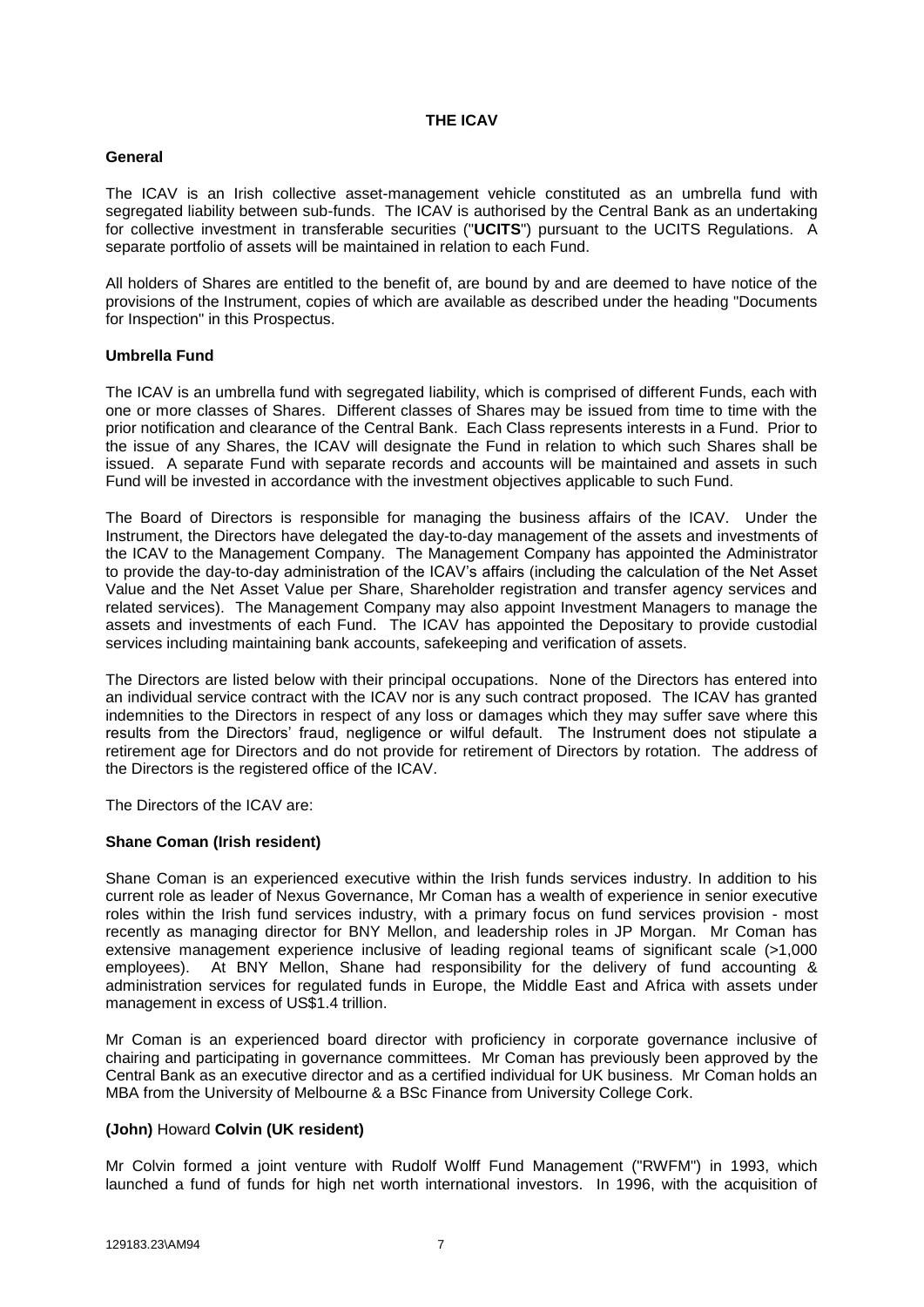RWFM by Sabre Fund Management, Howard became responsible for developing funds and building distribution through financial intermediaries globally including private banks, insurance companies, and independent financial advisers from SE Asia to the UK.

During this time Howard coordinated the launch of the first fund of funds with an MTN guarantee. In 2000, Howard set up Rudolf Wolff's precursor firm with Peter Phelps, using his extensive knowledge of fund managers, strategies, and structures to develop innovative products for the intermediary distribution channel. To date, he has marketed funds across a wide range of sectors, regions and strategies, including fund of funds, commodities, bio-medical, Russian, Chinese and Indian funds. In addition to Rudolf Wolff, Howard is a trustee of an environmental charity, Earth Restoration Service and has numerous interests in film, music and media.

#### **Karl McEneff (Irish resident)**

Karl McEneff has been involved with the formation and growth of the Irish fund administration and asset servicing business since he established one of the first dedicated fund administration companies, Daiwa Securities Global Asset Services, in 1990 which was subsequently acquired by Sumitomo Mitsui Trust Bank "SMTB" in 2012. Since 1990 he has played an active role in promoting Ireland as a financial services centre, supporting the Irish Funds Industry Association to ensure Ireland today is recognised as the largest centre globally for hedge fund administration.

Mr McEneff was at the forefront of lobbying the Irish regulator for the amendment of regulation to allow the appointment of Prime Brokers to Irish regulated funds. He was instrumental in the launch of the first Irish domiciled Hedge Fund in 2001 for ABN Amro where Morgan Stanley acted as the prime broker. He was responsible for growing Daiwa's Irish operations to support servicing assets of US\$45Bn (at it's peak) and building headcount to 250 personnel across a number of locations. During this time he was responsible for building an international clientbase securing mandates of distributors, promoters, investment managers and advisers located in the UK, US and Asia.

Mr McEneff has held various senior managerial and executive positions over his time at Daiwa and SMTB. He has played a leading role in the development of initiatives for the servicing of offshore funds, particularly in the specialist area of hedge and alternative investment funds structured as UCITS and AIFs. He resigned as CEO/ Executive Director of SMTB's Irish operations on 28th February 2015. He continues as a member of the Board in an independent non-executive capacity. Mr McEneff additionally sits as an independent non-executive director for a number of international investment firms located in UK, US, Japan, and France for their products domiciled in Ireland and Grand Cayman.

### **ICAV Secretary**

The ICAV secretary is Apex Fund Services (Ireland) Limited, 2nd Floor, Block 5, Irish Life Centre, Abbey Street Lower, Dublin D01 P767, Ireland.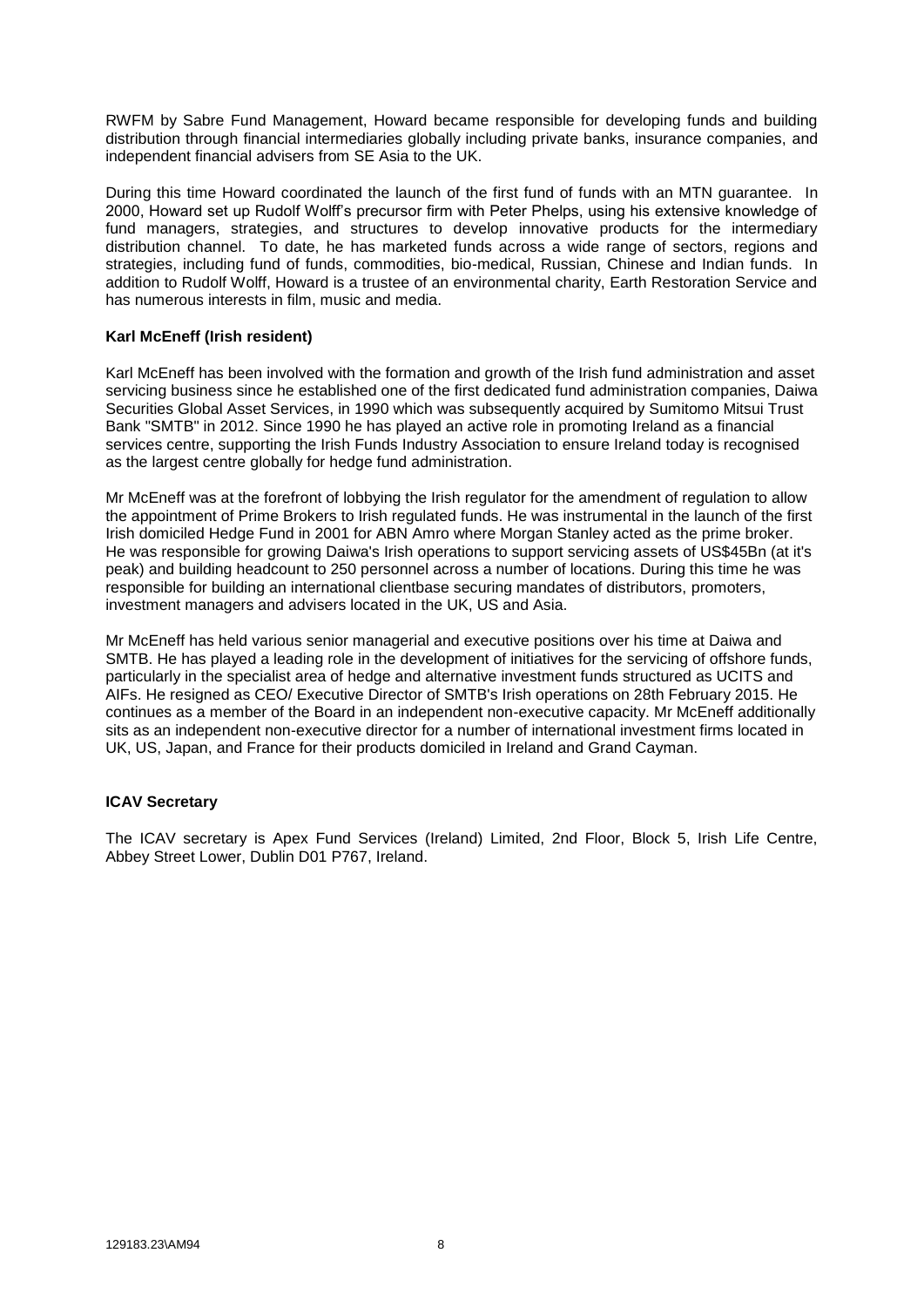#### **INVESTMENT OBJECTIVE AND POLICIES**

#### **INVESTMENT OBJECTIVE AND POLICIES**

The ICAV is an umbrella investment vehicle and the investment objectives and policies for each Fund are formulated by the ICAV at the time of creation of each Fund and will be specified in the relevant Supplement to the Prospectus.

The list of stock exchange markets and regulated derivative markets on which the ICAV's investments in securities and FDIs will be listed or traded is set out in Appendix II.

### **CHANGE IN INVESTMENT OBJECTIVE OR POLICIES**

Changes to the investment objective or material changes to the investment policies of a Fund each as disclosed in the relevant Supplement will only be effected with the approval of the Directors in consultation with the Management Company and subject to the prior approval of the Shareholders of the relevant Fund by way of an Ordinary Resolution. In the event that any such change is effected, reasonable notice to the Shareholders of that Fund will be provided to enable Shareholders to redeem prior to implementation.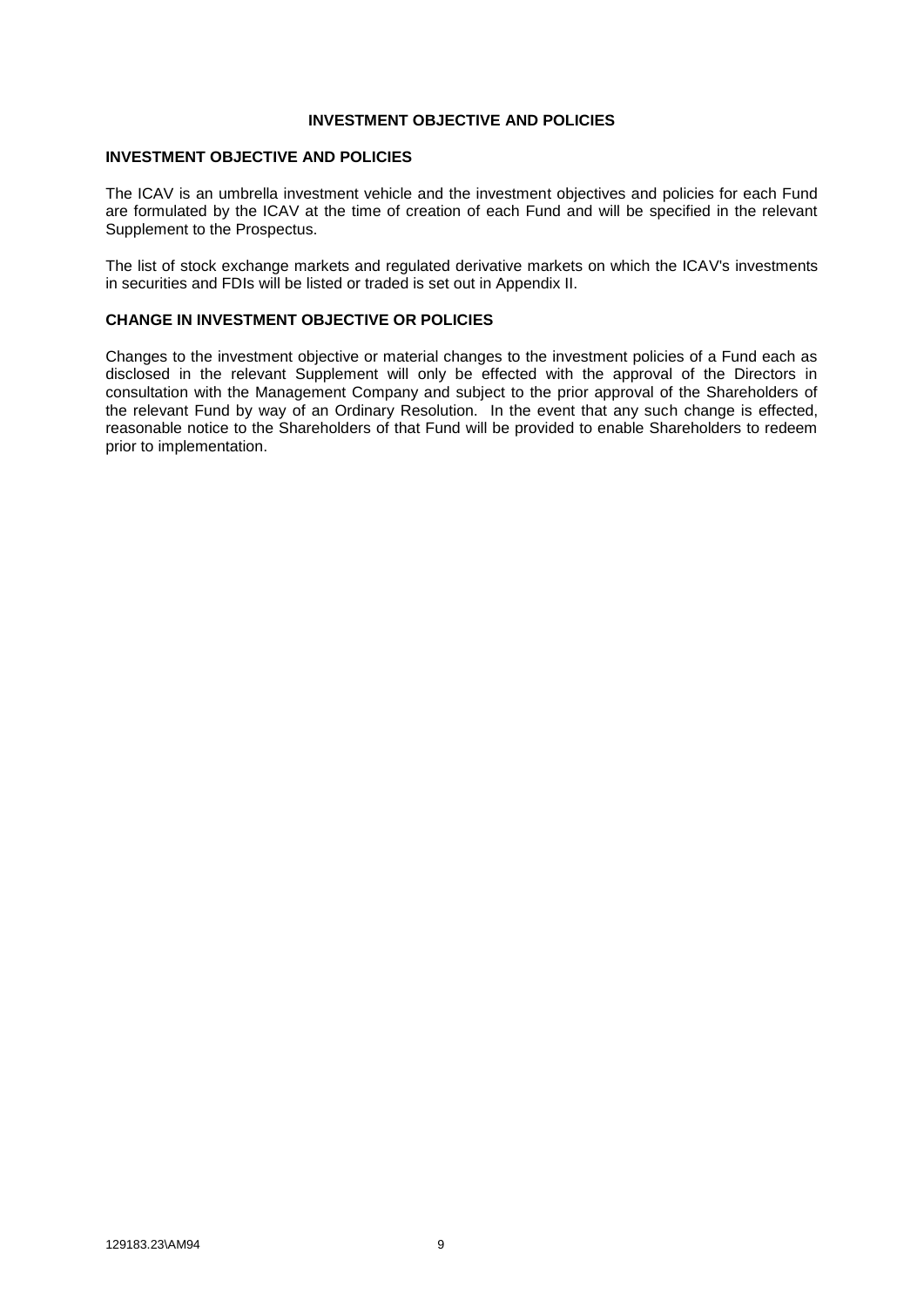#### **INVESTMENT RESTRICTIONS**

<span id="page-16-0"></span>The assets of each Fund must be invested in accordance with the restrictions on investments set out in the Regulations and such additional investment restrictions, if any, as may be adopted from time to time by the Directors in respect of any Fund. The ICAV will comply with the Central Bank UCITS Regulations and relevant guidance issued by the Central Bank. The principal investment restrictions applying to each Fund under the Regulations are described as follows:

#### 1. Permitted Investments

Investments of a Fund are confined to:

- 1.1 Transferable securities and money market instruments as prescribed in the Central Bank UCITS Regulations which are either admitted to official listing on a stock exchange in a Member State or non-Member State or which are dealt on a market which is regulated, operates regularly, is recognised and open to the public in a Member State or non-Member State.
- 1.2 Recently issued transferable securities which will be admitted to official listing on a stock exchange or other market (as described above) within a year.
- 1.3 Money market instruments other than those dealt on a regulated market.
- 1.4 Units of UCITS.
- 1.5 Units of alternative investment funds (AIFs);
- 1.6 Deposits with credit institutions.
- 1.7 Financial derivative instruments.
- 2. Investment Restrictions
- 2.1 A UCITS may invest no more than 10% of net assets in transferable securities and money market instruments other than those referred to in paragraph 1.
- 2.2 Subject to paragraph 2, a UCITS may invest no more than 10% of net assets of a UCITS in securities of the type to which Regulation 68(1)(d) of the UCITS Regulations 2011 apply.

Paragraph 1 does not apply to an investment by a responsible person in US Securities known as "Rule 144 A securities" provided that;

- (a) the relevant securities have been issued with an undertaking to register the securities with the SEC within 1 year of issue; and
- (b) the securities are not illiquid securities i.e. they may be realised by a UCITS within 7 days at the price, or approximately at the price, which they are valued by the UCITS.
- 2.3 A Fund may invest no more than 10% of net assets in transferable securities or money market instruments issued by the same body provided that the total value of transferable securities and money market instruments held in the issuing bodies in each of which it invests more than 5% is less than 40%.
- 2.4 The limit of 10% (in paragraph 2.3) is raised to 35% if the transferable securities or money market instruments are issued or quaranteed by a Member State or its local authorities or by a non-Member State or public international body of which one or more Member States are members.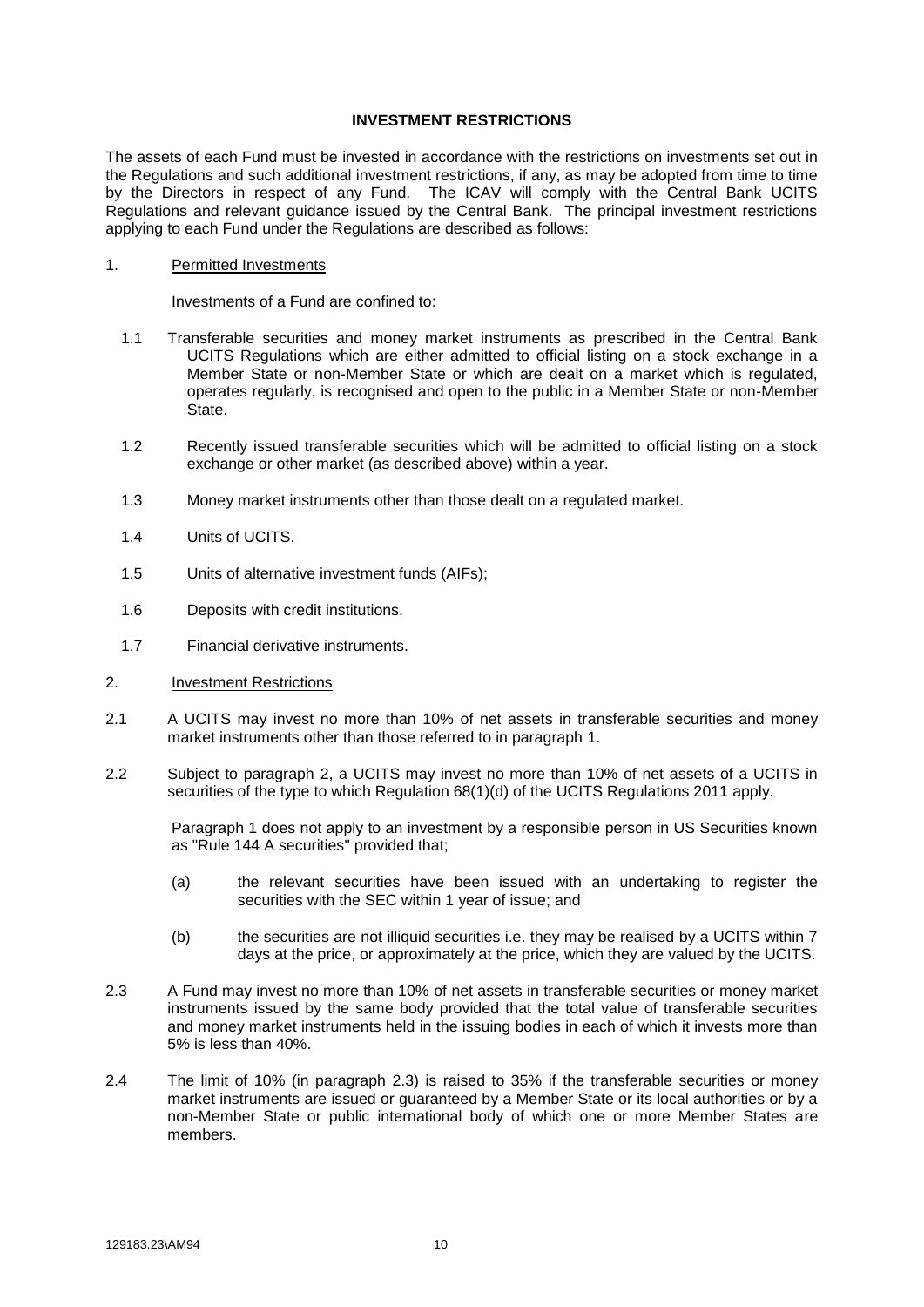- 2.5 The transferable securities and money market instruments referred to in paragraph 2.4 shall not be taken into account for the purpose of applying the limit of 40% referred to in paragraph 2.3.
- 2.6 The transferable securities and money market instruments referred to in 2.4. and 2.5 shall not be taken into account for the purpose of applying the limit of 40% referred to in 2.3.
- 2.7 Cash booked in accounts and held as ancillary liquidity shall not exceed 20% of the net assets of the UCITS.
- 2.8 The risk exposure of a UCITS to a counterparty to an OTC derivative may not exceed 5% of net assets.

This limit is raised to 10% in the case of a credit institution authorised in the EEA; a credit institution authorised within a signatory state (other than an EEA Member State) to the Basle Capital Convergence Agreement of July 1988; or a credit institution authorised in Jersey, Guernsey, the Isle of Man, Australia or New Zealand

- 2.9 Notwithstanding paragraphs 2.3, 2.7 and 2.8 above, a combination of two or more of the following issued by, or made or undertaken with, the same body may not exceed 20% of net assets:
	- investments in transferable securities or money market instruments;
	- deposits, and/or
	- counterparty risk exposures arising from OTC derivatives transactions.
- 2.10 The limits referred to in 2.3, 2.4, 2.5, 2.7, 2.8 and 2.9 above may not be combined, so that exposure to a single body shall not exceed 35% of net assets.
- 2.11 Group companies are regarded as a single issuer for the purposes of 2.3, 2.4, 2.5, 2.7, 2.8 and 2.9. However, a limit of 20% of net assets may be applied to investment in transferable securities and money market instruments within the same group.
- 2.12 A UCITS may invest up to 100% of net assets in different transferable securities and money market instruments issued or guaranteed by any Member State, its local authorities, non-Member States or public international body of which one or more Member States are members.

The individual issuers must be listed in the prospectus and may be drawn from the following list:

OECD Governments (provided the relevant issues are investment grade), Government of the People's Republic of China, Government of Brazil (provided the issues are of investment grade), Government of India (provided the issues are of investment grade), Government of Singapore, European Investment Bank, European Bank for Reconstruction and Development, International Finance Corporation, International Monetary Fund, Euratom, The Asian Development Bank, European Central Bank, Council of Europe, Eurofima, African Development Bank, International Bank for Reconstruction and Development (The World Bank), The Inter American Development Bank, European Union, Federal National Mortgage Association (Fannie Mae), Federal Home Loan Mortgage Corporation (Freddie Mac), Government National Mortgage Association (Ginnie Mae), Student Loan Marketing Association (Sallie Mae), Federal Home Loan Bank, Federal Farm Credit Bank, Tennessee Valley Authority, Straight-A Funding LLC, Export-Import Bank.

The UCITS must hold securities from at least 6 different issues, with securities from any one issue not exceeding 30% of net assets.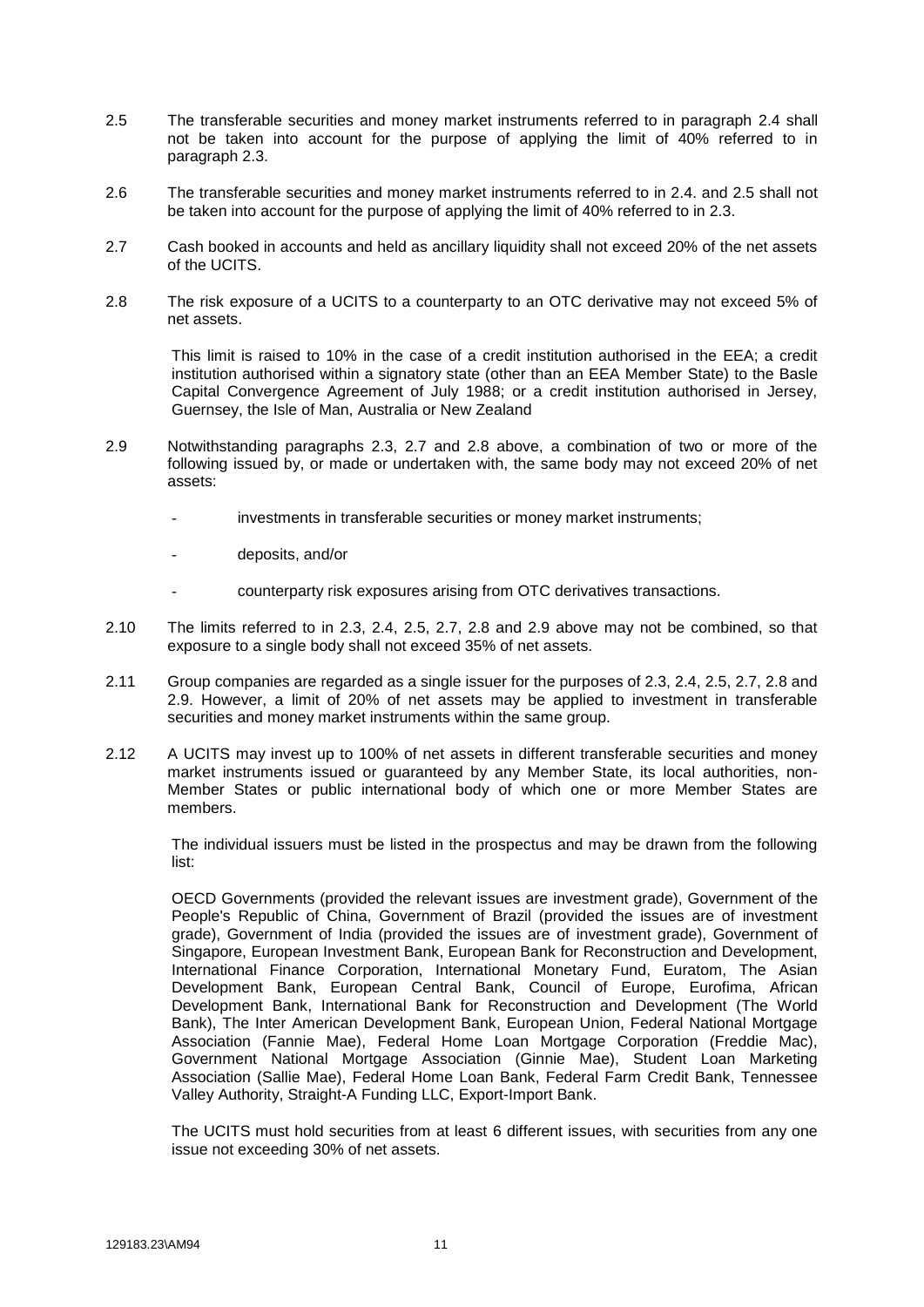#### 3. Investment in Collective Investment Schemes ("**CIS**")

- 3.1 A UCITS may not invest more than 20% of net assets in any one CIS.
- 3.2 Investment in AIFs may not, in aggregate, exceed 30% of net assets.
- 3.3 The CIS are prohibited from investing more than 10% of net assets in other open-ended CIS.
- 3.4 When a Fund invests in the units of other CIS that are managed, directly or by delegation, by the Fund's management company or by any other company with which the Fund management company is linked by common management or control, or by a substantial direct or indirect holding, that management company or other company may not charge subscription, conversion or redemption fees on account of the Fund investment in the units of such other CIS.
- 3.5 Where by virtue of investment in the units of another investment fund, a responsible person, an investment manager or an investment adviser receives a commission on behalf of the UCITS (including a rebated commission), the ICAV shall ensure that the relevant commission is paid into the property of the UCITS.
- 3.6 When the Investment Manager on behalf of a Fund (the "**Investing Fund**") invests in the units of another sub-fund of the ICAV (the "**Receiving Fund**"), that investment is subject to the following requirements, in addition to the provisions of paragraph 3.5:
	- (a) the Receiving Fund cannot hold units in any other sub-fund within the ICAV; and
	- (b) the rate of the annual management fee which investors in the Investing Fund are charged in respect of that portion of the Investing Fund's assets invested in Receiving Funds (whether such fee is paid directly at the Investing Fund level, indirectly at the level of the Receiving Funds or a combination of both) shall not exceed the rate of the maximum annual management fee which investors in the Investing Fund may be charged in respect of the balance of the Investing Fund's assets, such that there shall be no double charging of the annual management fee to the Investing Fund as a result of its investments in the Receiving Fund. This provision is also applicable to the annual fee charged by the Investment Manager where this fee is paid directly out of the assets of the Fund.

#### 4. Index Tracking Fund

- 4.1 A Fund may invest up to 20% of net assets in shares and/or debt securities issued by the same body where the investment policy of the Fund is to replicate an index which satisfies the criteria set out in the Central Bank UCITS Regulations and is recognised by the Central **Bank**
- 4.2 The limit in paragraph 4.1 may be raised to 35%, and applied to a single issuer, where this is justified by exceptional market conditions.

#### 5. General Provisions

- 5.1 An investment company, or management company acting in connection with all of the CIS it manages, may not acquire any shares carrying voting rights which would enable it to exercise significant influence over the management of an issuing body.
- 5.2 A Fund may acquire no more than:
- (i) 10% of the non-voting shares of any single issuing body;
- (ii) 10% of the debt securities of any single issuing body;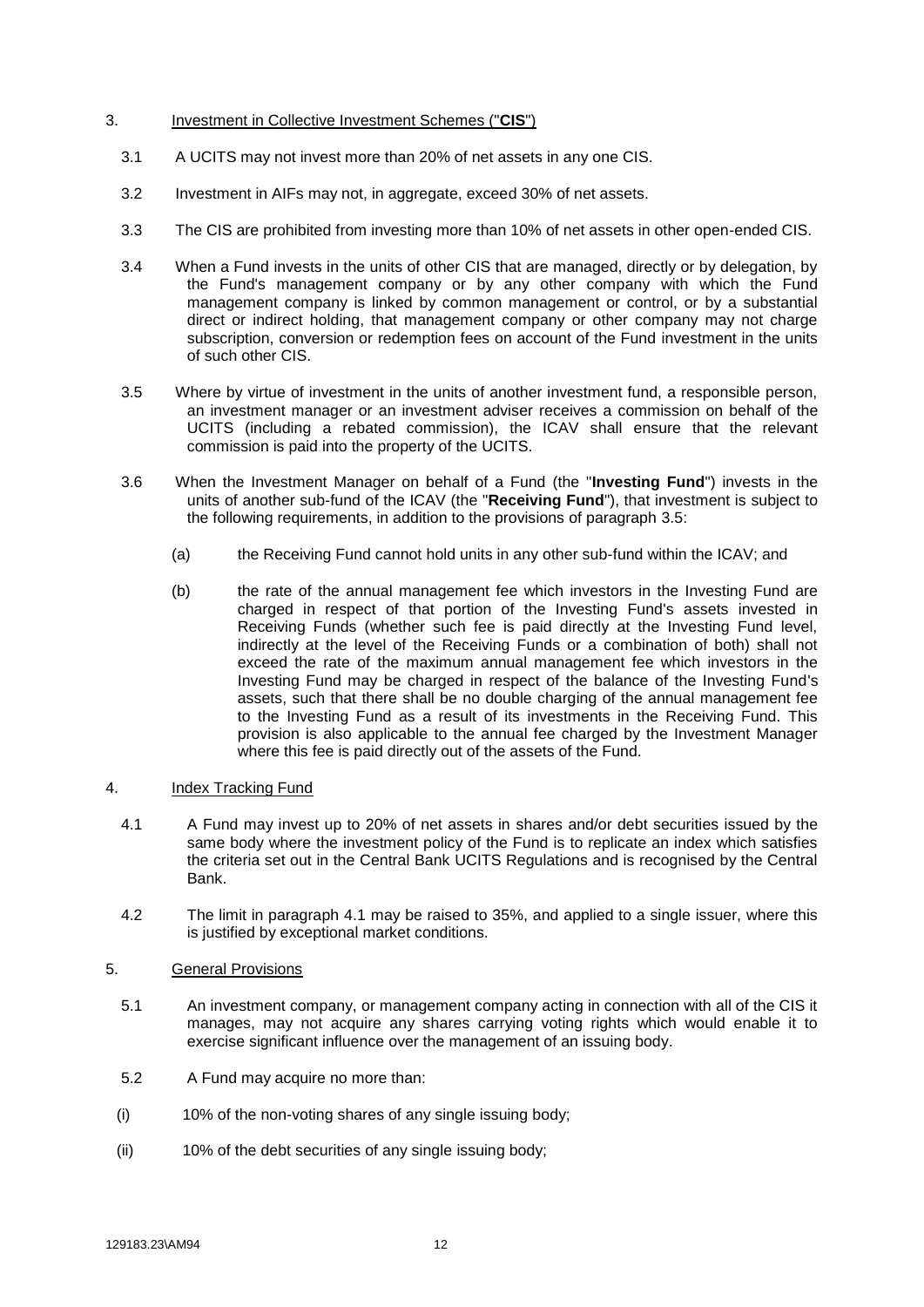- (iii) 25% of the units of any single CIS; or
- (iv) 10% of the money market instruments of any single issuing body.

NOTE: The limits laid down in (ii), (iii) and (iv) above may be disregarded at the time of acquisition if at that time the gross amount of the debt securities or of the money market instruments or the net amount of the securities in issue cannot be calculated.

- 5.3 Paragraphs 5.1 and 5.2 shall not be applicable to:
- (i) transferable securities and money market instruments issued or guaranteed by a Member State or its local authorities;
- (ii) transferable securities and money market instruments issued or guaranteed by a non-Member State;
- (iii) transferable securities and money market instruments issued by public international bodies of which one or more Member States are members;
- (iv) shares held by a Fund in the capital of a company incorporated in a non-member State which invests its assets mainly in the securities of issuing bodies having their registered offices in that State, where under the legislation of that State such a holding represents the only way in which the Fund can invest in the securities of issuing bodies of that State. This waiver is applicable only if in its investment policies the company from the non-Member State complies with the limits laid down in paragraphs 2.3 to 2.10, 3.1, 3.1, 5.1, 5.1, 5.4, 5.5 and 5.6, and provided that where these limits are exceeded, paragraphs 5.5 and 5.6 below are observed;
- (v) Shares held by an investment company or investment companies in the capital of subsidiary companies carrying on only the business of management, advice or marketing in the country where the subsidiary is located, in regard to the repurchase of units at unit-holders' request exclusively on their behalf.
- 5.4 A Fund need not comply with the investment restrictions herein when exercising subscription rights attaching to transferable securities or money market instruments which form part of their assets.
- 5.5 The Central Bank may allow recently authorised Funds to derogate from the provisions of paragraphs 2.3 to 2.11, 3.1, 3.2, 4.1 and 4.2 for six months following the date of their authorisation, provided they observe the principle of risk spreading.
- 5.6 If the limits laid down herein are exceeded for reasons beyond the control of a Fund, or as a result of the exercise of subscription rights, the Fund must adopt as a priority objective for its sales transactions the remedying of that situation, taking due account of the interests of its unitholders.
- 5.7 Neither an investment company, nor a management company or a trustee acting on behalf of a unit trust or a management company of a common contractual fund, may carry out uncovered sales of:
	- (a) transferable securities;
	- (b) money market instruments;
	- (c) units of investment funds; or
	- (d) financial derivative instruments.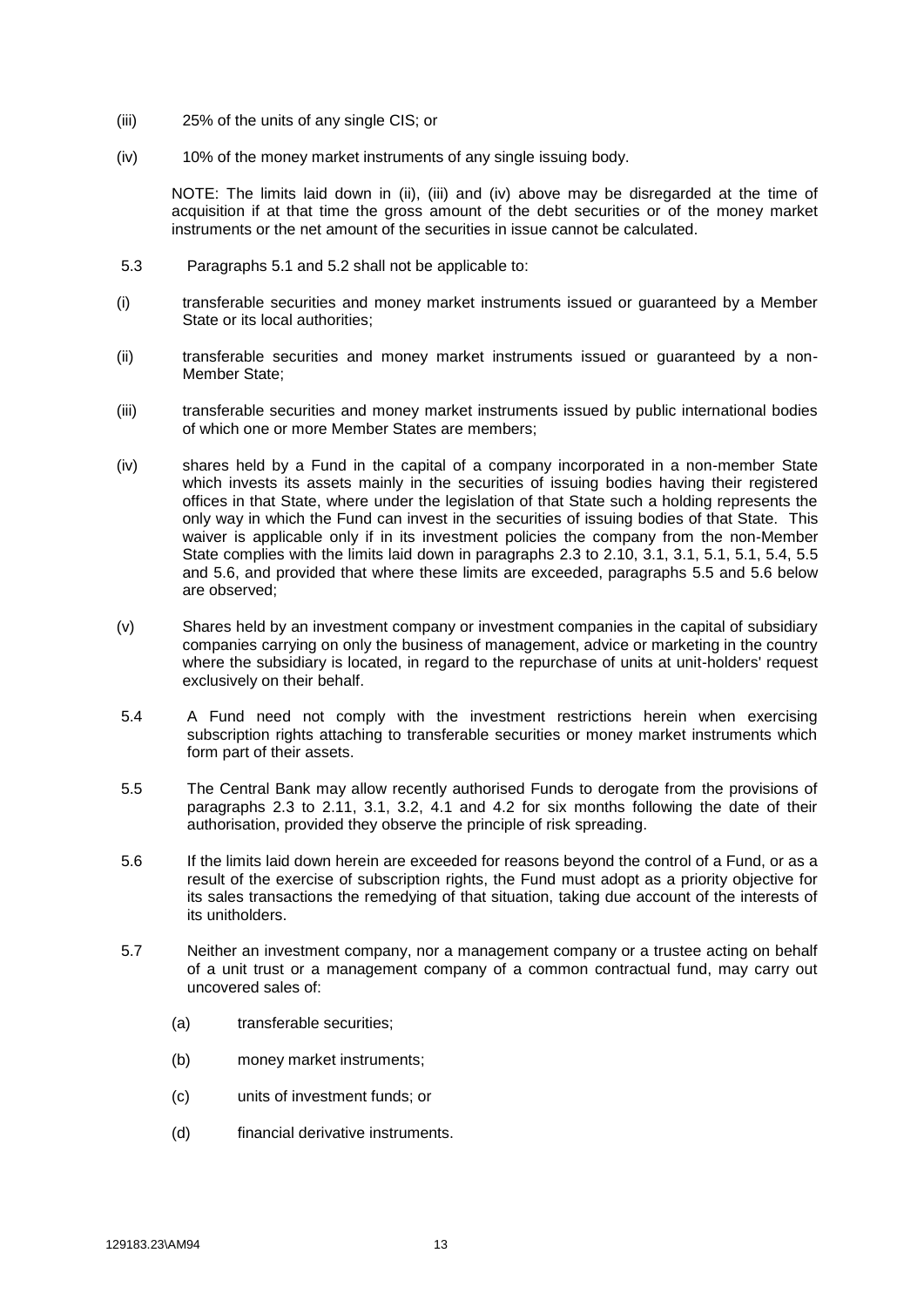- 5.8 A Fund may hold ancillary liquid assets.
- 6. Financial Derivative Instruments ("**FDIs**")
	- 6.1 The Fund's global exposure relating to FDI must not exceed its total Net Asset Value.
	- 6.2 Position exposure to the underlying assets of FDI, including embedded FDI in transferable securities or money market instruments, when combined where relevant with positions resulting from direct investments, may not exceed the investment limits set out in the Central Bank UCITS Regulations. (This provision does not apply in the case of index based FDI provided the underlying index is one which meets with the criteria set out in the Central Bank UCITS Regulations.)
	- 6.3 Funds may invest in FDIs dealt in over-the-counter (OTC) provided that the counterparties to over-the-counter transactions (OTCs) are institutions subject to prudential supervision and belonging to categories approved by the Central Bank.
	- 6.4 Investment in FDIs are subject to the conditions and limits laid down by the Central Bank.

Without limitation, the Directors may adopt additional investment restrictions with respect to any Fund to facilitate the distribution of Shares in the relevant Fund to the public in a particular jurisdiction. Any such additional investment restrictions will be disclosed in the Prospectus. In addition, the investment restrictions set out above may be changed from time to time by the Directors in accordance with a change in the applicable law and regulations in any jurisdiction in which Shares in the Funds are currently offered, provided that the assets of the Fund will at all times be invested in accordance with the restrictions on investments set out in the Regulations and the Central Bank UCITS Regulations. In the event of any such addition to, or change in, the investment restrictions applicable to any Fund, a reasonable notification period will be provided by the ICAV to enable Shareholders in the relevant Fund to redeem their Shares prior to implementation of these changes.

If the limits set forth above are exceeded for reasons beyond the control of the Management Company and/or the relevant Investment Manager, the Management Company and/or the Investment Manager must adopt as its primary objective in its sale transactions the remedying of such situation, taking due account of the interests of the relevant Fund's Shareholders.

The Management Company and/or the relevant Investment Manager employs a risk management process in respect of the ICAV which enables it to accurately measure, monitor and manage the various risks associated with the FDI. A statement of this RMP has been submitted to the Central Bank. **A Fund will only utilise those FDIs as set out in the relevant Supplement and as listed in the RMP and that have been cleared by the Central Bank.** The ICAV will, on request, provide supplementary information to Shareholders relating to the RMP employed, including the quantitative limits that are applied and any recent developments in the risk and yield characteristics of the main categories of investment.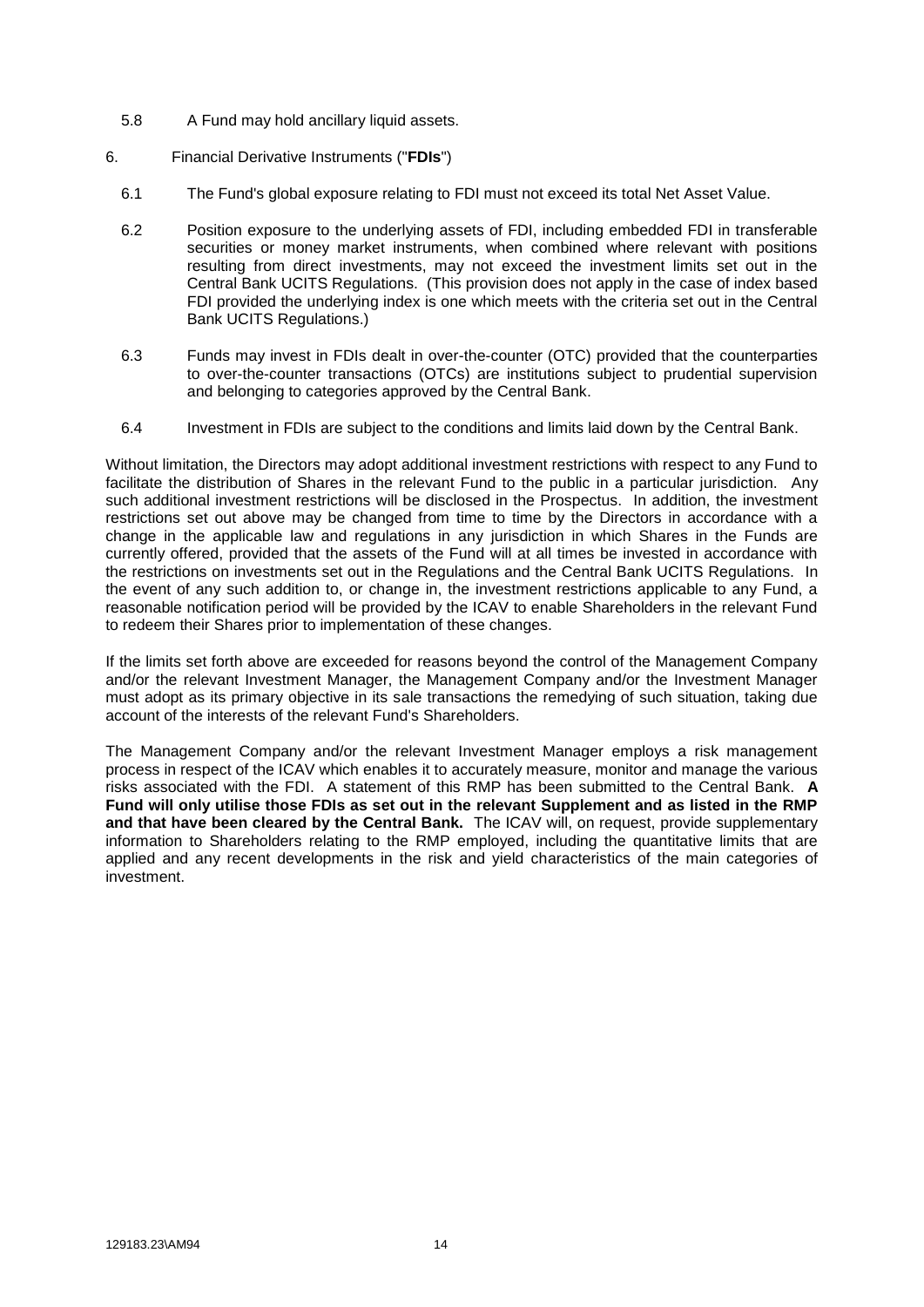#### **THE MANAGEMENT COMPANY**

<span id="page-21-0"></span>The ICAV delegates UCITS management company functions to the Management Company. The Regulations refer to the "responsible person", being the party responsible for compliance with the relevant requirements of the Regulations on behalf of an Irish authorised UCITS. The Management Company assumes the role of the responsible person for the ICAV.

#### *Management of the ICAV - General*

The Directors control the affairs of the ICAV and have delegated certain of their duties to the Management Company, which, in turn, has delegated certain of its duties to the Administrator, the relevant Investment Manager and the Global Distributor. The Depositary has also been appointed to hold the assets of each Fund. Consequently, all Directors of the ICAV in relation to the ICAV are nonexecutive.

#### *The Management Company*

The ICAV has appointed the Management Company to act as manager of the ICAV and each Fund with power to delegate one or more of its functions subject to the overall supervision and control of the ICAV pursuant to the Management Agreement. The Management Company was incorporated in Ireland as a limited liability company on 11 April 2014 with registration number 542445. The Management Company is authorised by the Central Bank to act as a manager to Irish collective investment schemes..

The Management Company is part of Hauck & Aufhäuser Group. Its ultimate parent is Fosun International Limited.

The Management Company will be responsible for the investment and management of each of the Funds' assets, including analysing and selecting the investments in which the Funds may invest.

The Management Company will also be responsible for monitoring the ongoing performance and suitability of the Investments for the ICAV in accordance with the Funds' investment program and to ensure that each Fund adheres to the investment restrictions and guidelines set out in the Supplements.

The Management Company may, in accordance with the requirements of the Central Bank delegate in whole or in part any of its duties or obligations (including discretionary investment management) to investment managers or investment advisers upon such terms as to authority, liability and indemnity as shall be determined by the Management Company. Such investment managers or investment advisers will not be paid directly by the ICAV. Disclosure of the appointment of any investment managers or investment advisers for a Fund will be disclosed in the relevant Supplement. The Management Company shall exercise due care and diligence in such appointment and shall supervise the conduct of any delegation it makes. The appointment of discretionary investment managers/advisers must be cleared in advance by the Central Bank.

The secretary of the Manager is Apex Fund Services (Ireland) Limited and the directors of the Manager are as follows:

#### **Noel Ford (Irish Resident), Independent and Non-Executive Chairman**

Mr. Ford is an independent non-executive director and managing director of A&M Investment Fund Services. He has an extensive experience (over 25 years) in the international investment services industry. He has served as the CEO of Skandia Global Funds plc and Head of Operations for the Skandia Investment Group. Mr. Ford has also served as Chairman of Skandia Life Ireland Limited and President of Skandia America Securities inc. Prior to joining Skandia in 2002, Mr. Ford served as Vice President of Operations for Hemisphere Management (Ireland) Limited and managing director of Globevest Trust Limited, both being specialists in fund administration. Mr. Ford is a certified investment funds director and a graduate of the Irish Institute of Banking/University College Dublin. He is a director of Governance Ireland Limited, an Irish company specialising in governance assessment. Mr. Ford is also a contributor to the Certified Investment Funds Director course with the Irish Banking Institute.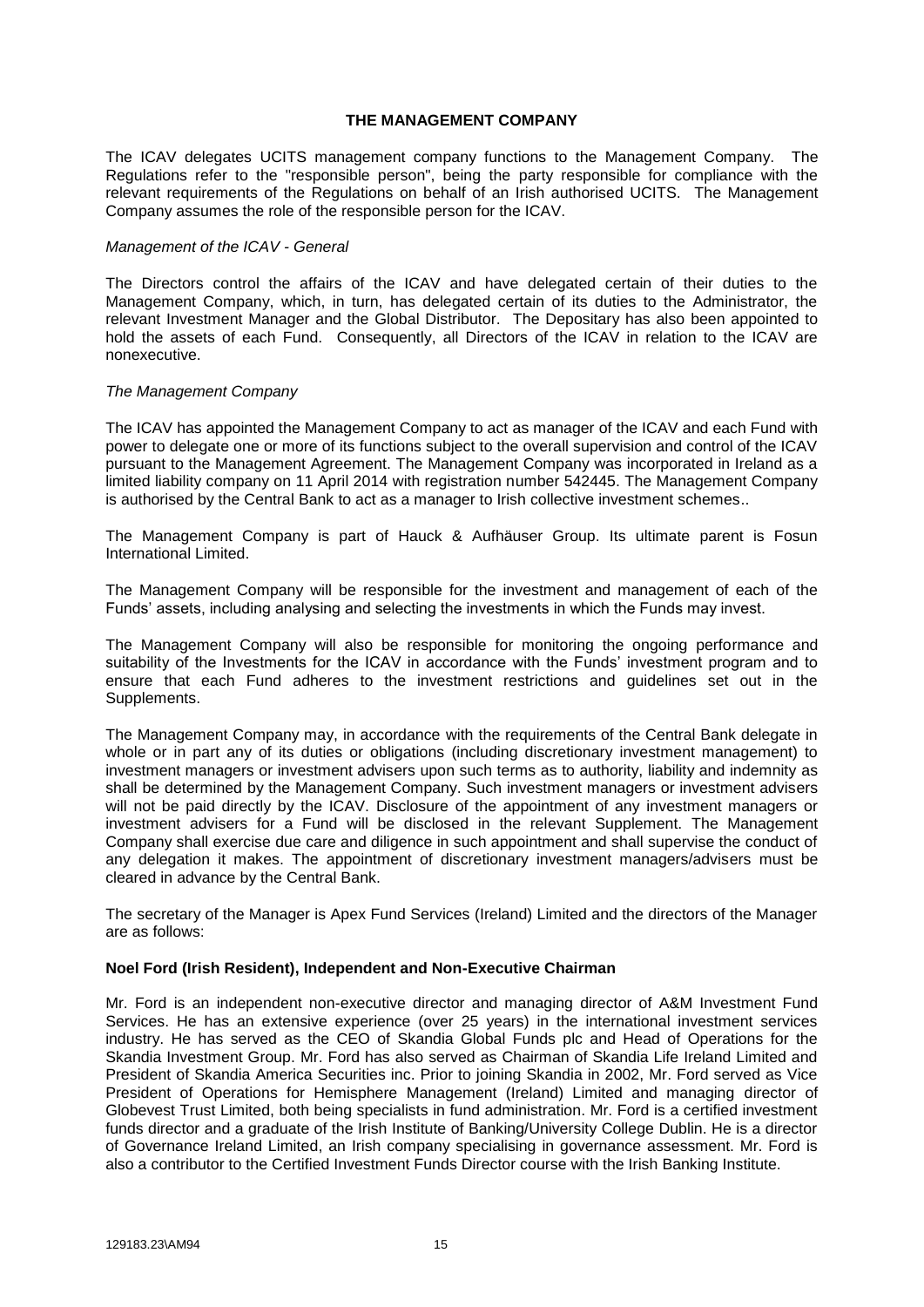During Mr Ford's career at Skandia and Old Mutual, he held the roles of CEO of SGF plc, Chairman of Skandia Insurance Company and President of Skandia America Inc, and was responsible for finance and accounting compliance for these businesses, in conjunction with other key responsibilities. Within Old Mutual he conducted several post implementation project audits in conjunction with Internal Audit and reported directly to OM Main Board in RSA.

#### **Christoph Kraiker, (German Resident), Non-Executive Director**

Mr. Kraiker has extensive experience in supporting and advising private-label-fund initiators. He has been working in the private-label-fund business in Luxembourg for over 15 years, specialising in legal setup and client advisory. In 2009, Mr. Kraiker became a Member of the Management Board of Hauck & Aufhäuser Fund Services S.A. He is in charge of Client Relationship Management (DACH region, Luxembourg and International), Fund Management Real Assets and Audit.

Mr. Kraiker has worked as Member of the Management Board of LOYS Investment S.A. from 2016 up until 2019. In November 2013, Mr. Kraiker joined Hauck & Aufhäuser Fund Services S.A. as Head of Consulting with his main responsibilities in advisory and operative support of fund initiators. This includes product inquiries with the Luxembourgish regulator as well as advising customers concerning fund setup, fund migration and fund mergers.

From 2008 to 2013 the worked as Head of client advisory at Alceda Fund Management S.A. and was in charge of the customer support and client service departments.

#### **Donnacha Loughrey (Irish Resident), Executive Director**

Mr. Loughrey joined the Company in December 2015. Prior to his appointment he was a founding member and Head of Alternative Investments & Third Party Funds at KBC Fund Management Ltd which was established in 2003. Over this period, he has been involved in all aspects of the creation, development, marketing and management of both the Fund of Hedge Funds and Liquid Alternative Fund (UCITS) products, in addition to coordinating the activities of the third party fund advisory business. He designed and developed comprehensive and disciplined multi-stage investment and operational processes to ensure a robust operating framework for both fund management and fund selection businesses encompassing strategy allocation fund origination, sourcing and selection, operational and investment due diligence, portfolio construction, risk management, monitoring and reporting. He was formerly a member of the board of directors of KBC Life Fund Management (Ireland) Ltd, the management company of the KBC Life Alternative Investment Trust.

Prior to joining KBC, Mr. Loughrey was an Associate Director at Goldman Sachs within their highly regarded Global Strategy team, specialising in quantitative, bottom-up and top-down, fundamental country and sector equity valuation modelling and research. The team produced the monthly World Investment Strategy Highlights and a variety of regular topical/thematic research publications. It had an excellent reputation and was well recognised within the market, consistently ranking highly in a number of leading surveys.

He began his career as an analyst within the Global Asset Allocation team at Merrill Lynch Asset Management. He was responsible for structuring and trading all types of derivative instruments across a variety of markets for a number of funds. In addition, he created and implemented a suite of proprietary models for risk management, portfolio optimisation, portfolio construction and performance attribution. He co-developed the centralised equity trading desk in the London.

Mr. Loughrey has successfully completed the Chartered Alternative Investment Analyst Association (CAIA) exams. He is currently a Candidate for Financial Risk Management (FRM) and is a member of the Global Association of Risk Professionals (GARP). He is also an Associate member of the Chartered Financial Analyst Institute (CFA), formerly as an Associate member of the Institute of Investment Management and Research (IIMR) since 1994. His professional qualifications include the Investment Management Certificate (IMC) and registered membership of both the Institute of Investment Management and Research and the Securities and Futures Authority (SFA). He received his Bachelor Business Studies (BBS) from Trinity College Dublin in 1991, and holds a MSc in Investment & Treasury (Hons.) from Dublin City University Business School since 1994. He has established a large network of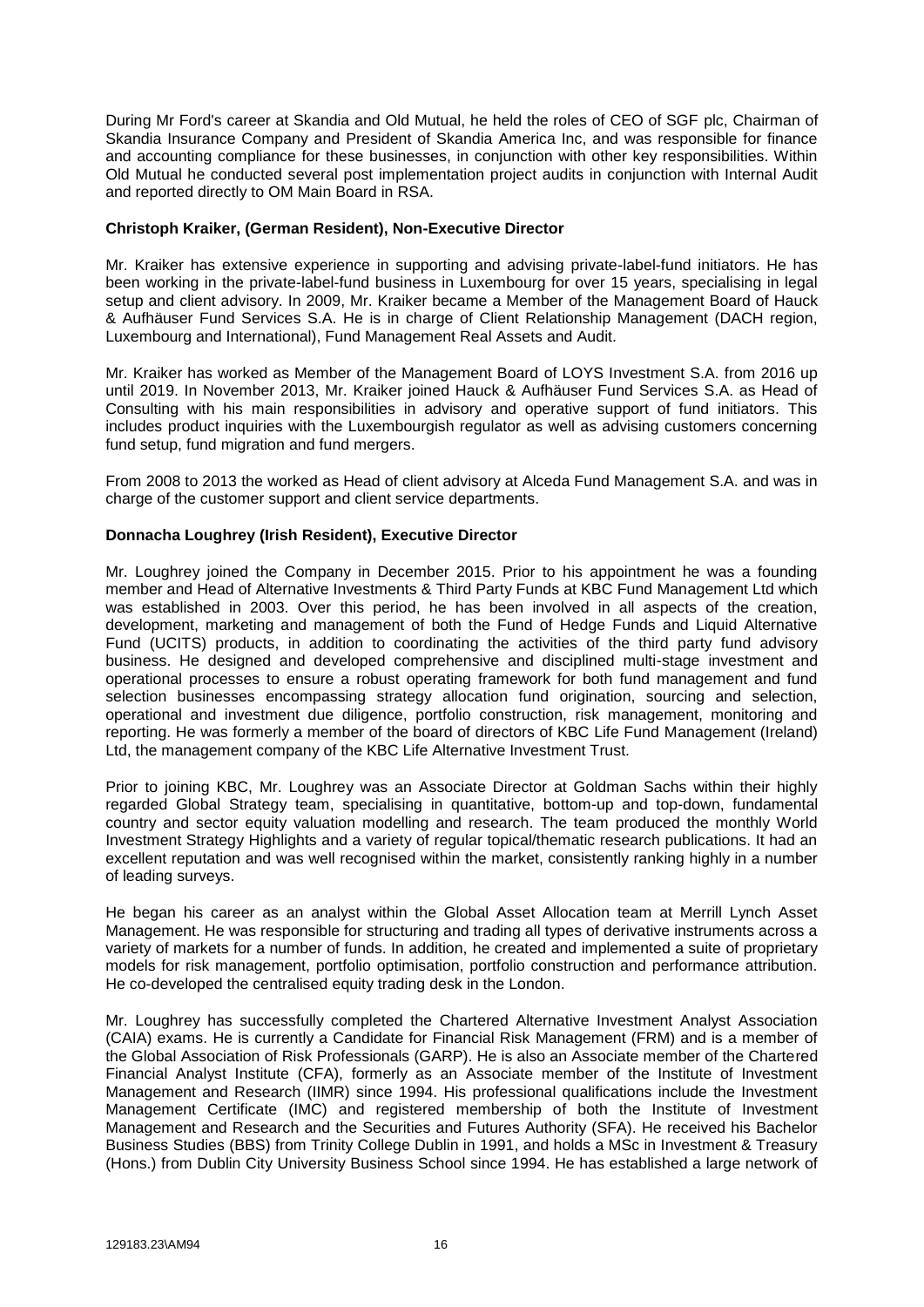relationships with a variety of global asset managers and service providers and has been a regular contributor and presenter at funds industry conferences.

#### **Christian Mader (German Resident), Non-Executive Director**

Mr. Mader has significant experiences in the banking industry and is a seasoned banking professional. After an apprenticeship at Dresdner Bank AG and a diploma in business and administration he has been working in strategy consulting with a focus on banking industry for over 8 years.

Mr. Mader has worked for several international clients (e.g. Dresdner Bank, Swiss Life, LBBW, Clearstream) as strategy consultant. In September 2012, Mr. Mader joined Hauck & Aufhäuser Privatbankiers KGaA (now AG) as Project Manager with his main responsibilities in managing strategic projects at group level. In 2015 he was appointed Business Manager for the core segments; Asset Servicing, Capital Markets and Investment Banking. This included the support and financial steering of the relevant business units including Hauck & Aufhäuser Privatbankiers AG ´s (H&A) fund business (as part of Asset Servicing). In parallel he became Managing Director of Fopex GmbH, a 100% subsidiary of H&A, which provides additional services for investment fund clients.

Since January 2018 Mr. Mader is a Director of the corporate development unit and responsible for inorganic growth topics relating to the asset servicing business.

#### **The Management Agreement**

The Management Agreement between the ICAV and the Management Company provides that the Management Company shall be responsible for the investment and reinvestment of the ICAV's assets and to act as distributor and market the Shares of the Funds in accordance with applicable law in such jurisdictions as agreed in writing between the ICAV and the Management Company.

Either party may terminate the Management Agreement at any time on or after the first anniversary of the commencement date (as defined in the Management Agreement) upon ninety (90) days' prior written notice to the other party. The Management Company's appointment by the ICAV shall be terminated by the ICAV forthwith if so directed by the Central Bank. Such termination shall take effect on the appointment of a replacement management company to the ICAV. Either party to the Management Agreement may terminate the Management Agreement at any time forthwith by notice in writing to the other party hereto if such other party (the "Defaulting Party") shall at any time during the continuance of the Management Agreement: (i) commit any material breach of its obligations under the Management Agreement, or commit persistent breaches of its obligations under the Management Agreement which is or are either incapable of remedy or have not been remedied within thirty (30) days of the other party serving notice upon the Defaulting Party requiring it to remedy same; (ii) become incapable of performing its duties or obligations under the Management Agreement; (iii) be the subject of an effective resolution for its winding up or go into liquidation (except a voluntary winding up or liquidation for the purpose of a reconstruction, amalgamation or merger upon the terms previously approved in writing by the other party); (iv) become unable to pay its debts as they fall due or otherwise become insolvent or enter into any composition or arrangement with or for the benefit of its creditors or any class thereof; (v) be the subject of any petition for the appointment of an examiner, administrator, trustee, official assignee or similar officer to it or in respect of its affairs or assets; (vi) have a receiver appointed over all or any substantial part of its undertaking, assets or revenues; or; (vi) have any like events happen to it whether at the direction of an appropriate regulatory authority or court of competed jurisdiction or otherwise (vii) ceases to be appropriately regulated in the jurisdiction of its registered office for the proper performance of the Management Agreement.

The Management Company for the time being shall be subject to removal in any of the following events: (i) if the Manager ceases to be authorised pursuant to the Regulations to act as a management company for UCITS Irish authorised collective investment schemes or in the event that the Management Company ceases to be permitted by the Central Bank to act as a management company in respect of the ICAV; or (ii) if the Central Bank directs the removal of the Management Company, provided that any replacement Management Company shall have been approved by the Central Bank.

Either party may terminate the Management Agreement forthwith by notice in writing to the other parties in the event that a Force Majeure Event, as defined in the Management Agreement, continues for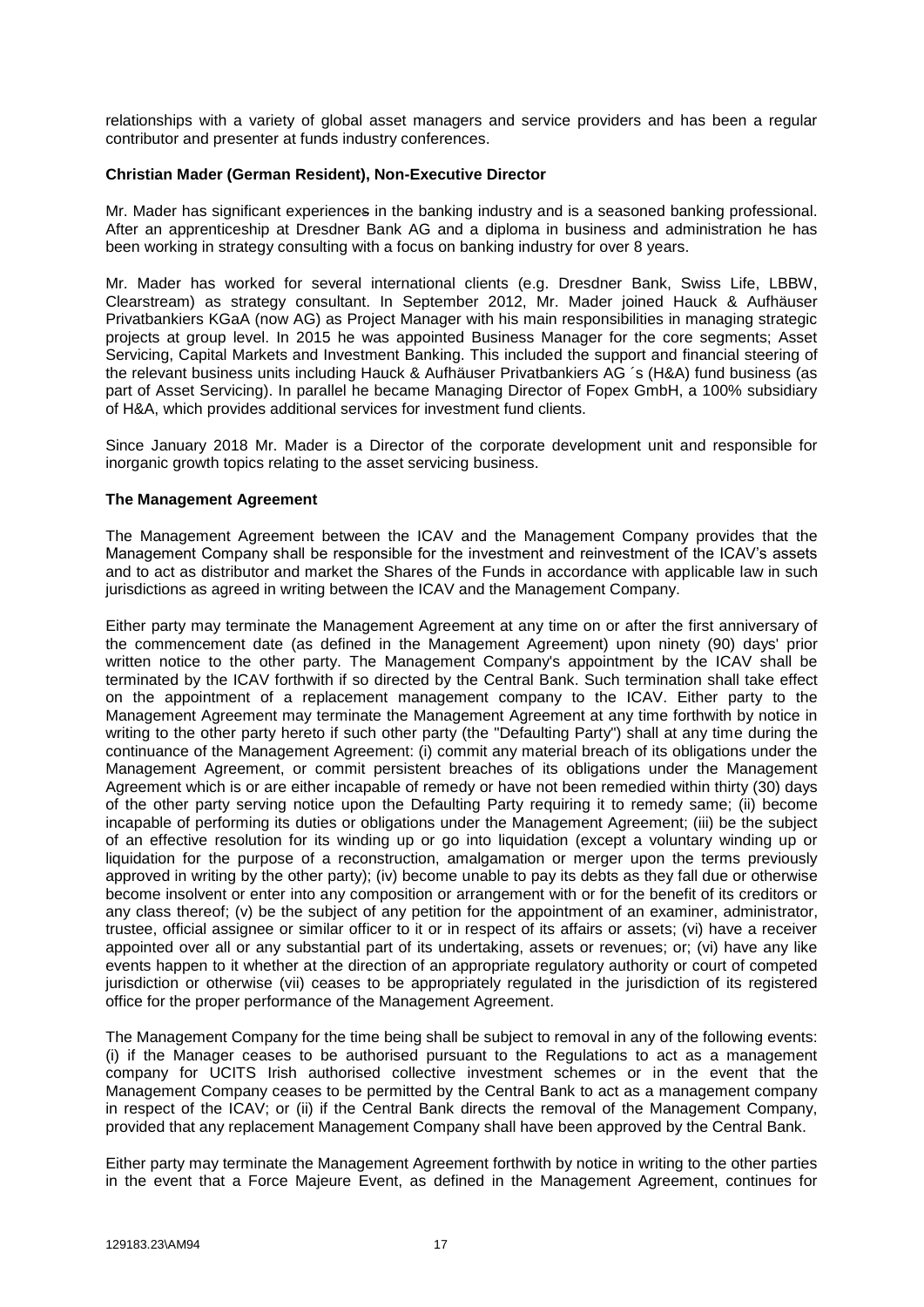longer than fourteen (14) days. The Central Bank may direct the termination of the Management Agreement as it thinks fit and in such case the Management Agreement will terminate as the Central Bank so directs.

Under the Management Agreement, the ICAV undertakes to hold harmless and indemnify the Management Company (and each of its directors, officers, employees, delegates, sub-delegates, subcontractors, servants or agents) out of the assets of the relevant Fund against all actions, proceedings, claims, costs, demands, losses and expenses (including pre-agreed reasonable legal and professional expenses arising therefrom) which may be brought against, suffered or incurred by the Management Company (and each of its directors, officers, employees, delegates, sub-delegates, sub-contractors, servants or agents) by reason of its performance of its duties under the terms of the Management Agreement (otherwise than due to wilful default, recklessness, fraud, bad faith negligence in the performance or non-performance by the Management Company or its directors, officers or employees of its duties, obligations or functions hereunder) and in particular (without limitation) this protection and indemnity shall extend to any such items aforesaid as shall arise as a result of any such loss suffered or incurred by the ICAV or any investor in the ICAV or any loss, delay, misdelivery or error in transmission of any communication by the ICAV or as a result of the Management Company (and each of its directors, officers, employees, delegates, sub-delegates, sub-contractors, servants or agents) acting in good faith upon any forged document or signature.

Notwithstanding any other provision of the Management Agreement, in no circumstances shall the ICAV indemnify the Management Company (and each of its directors, officers, employees, delegates, subdelegates, sub-contractors, servants or agents) for any exemplary, special, indirect or consequential damages, or for any loss of profits, goodwill, business opportunity, business, revenue or anticipated savings arising out of or in connection with the performance or non-performance by the Management Company (or any of its directors, officers, employees, delegates, sub-delegates, sub-contractors, servants, agents) of its duties, or the exercise of its powers, under the Management Agreement, whether or not the relevant loss or damages were foreseeable or the ICAV was advised of the possibility of such loss or damages or that such loss or damages was in the contemplation of the Management Company (or any of its directors, officers, employees, delegates, sub-delegates, subcontractors, servants, agents).

#### **Professional Indemnity Insurance**

To cover potential professional liability risks resulting from its activities as Management Company, the Management Company shall maintain appropriate professional indemnity insurance against liability arising from professional negligence which is appropriate to the risks covered

#### **Remuneration Policy of the Management Company**

The Management Company has remuneration policies and practices in place consistent with the requirements of the Regulations and will also comply with the requirements of the ESMA Guidelines, as required and when applicable. The Management Company will procure that any delegate, including the Investment Manager, to whom such requirements also apply pursuant to the ESMA Guidelines will have equivalent remuneration policies and practices in place as required and when applicable.The remuneration policy reflects the Management Company's objective for good corporate governance, promotes sound and effective risk management and does not encourage risk-taking which is inconsistent with the risk profile of the Funds or the Instrument. It is also aligned with the investment objectives of the each Fund and includes measures to avoid conflicts of interest. The remuneration policy sets out (i) a description of how remuneration and benefits are calculated, (ii) the identities of persons responsible for awarding the remuneration and benefits, and (iii) the composition of the remuneration committee, where such a committee exists. The remuneration policy is reviewed on an annual basis (or more frequently, if required) by the board of directors of the Management Company, led by the independent non-executive chairman of the Management Company, to ensure that the overall remuneration system operates as intended and that the remuneration pay-outs are appropriate for each Fund. This review will also ensure that the policy reflects best practice guidelines and regulatory requirements, as may be amended from time to time.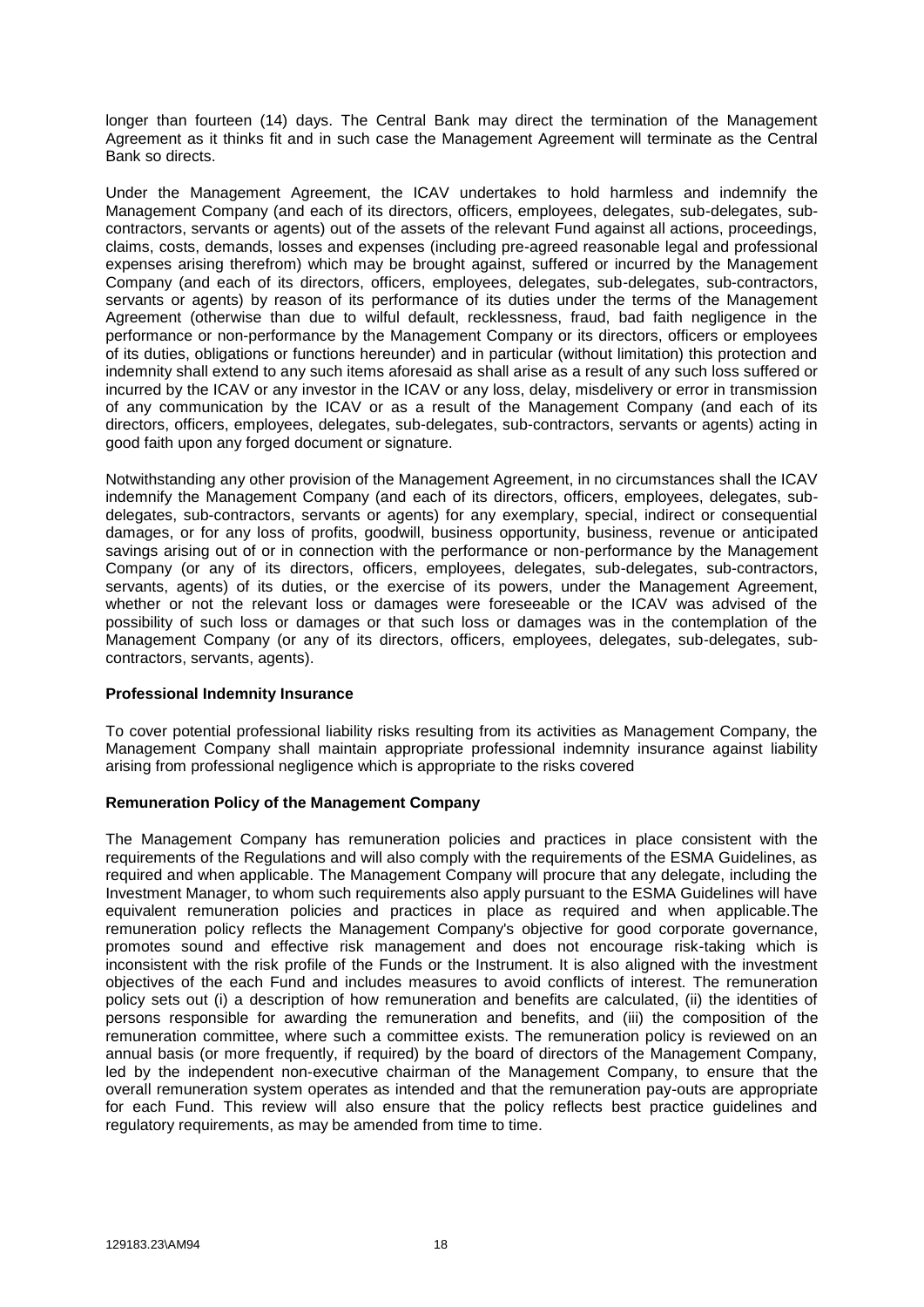Details of the up-to-date remuneration policy will be available by means of a website www.crossroadscapital.ie and a paper copy will be made available to Shareholders free of charge upon request as soon as it becomes available.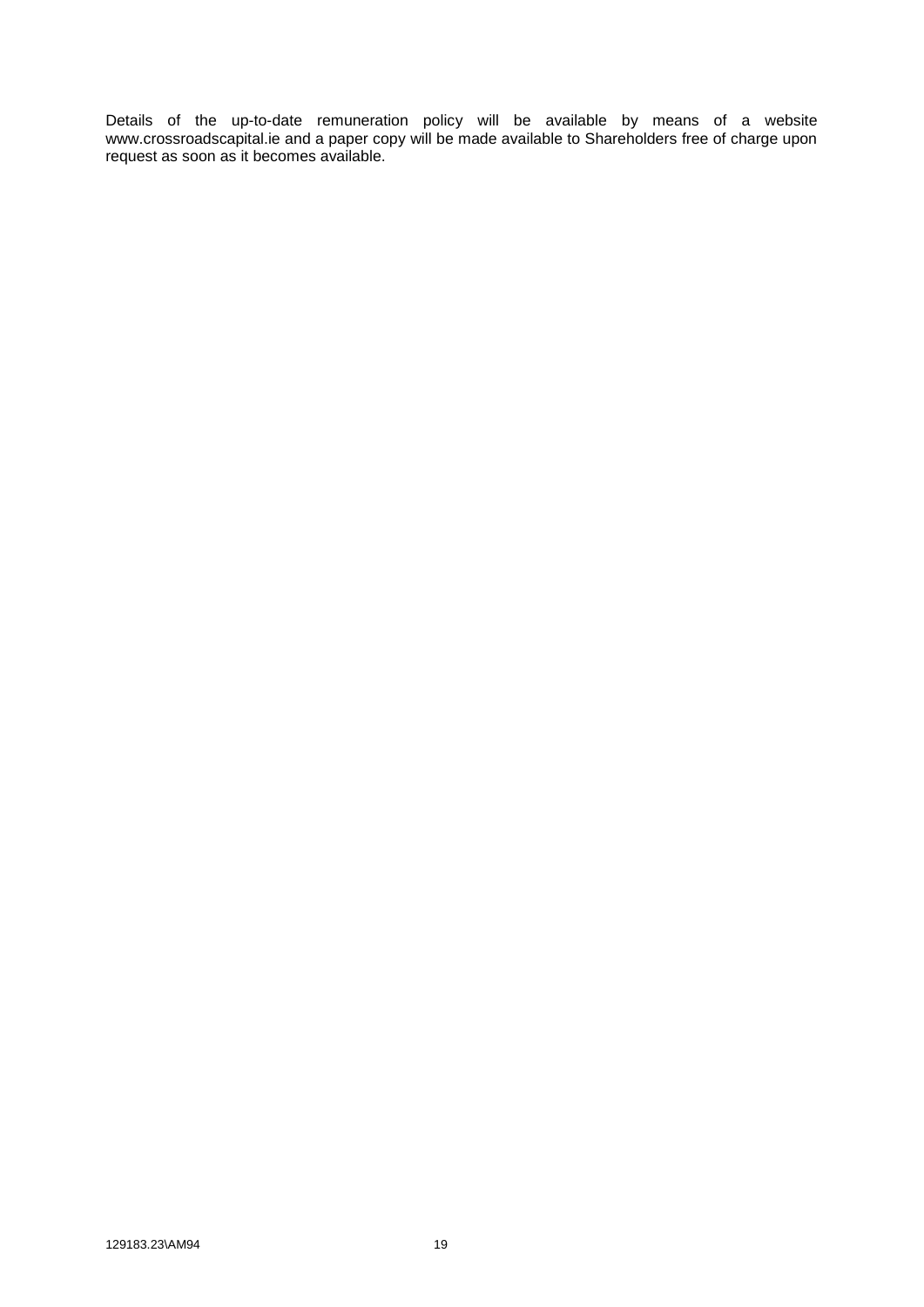### **THE INVESTMENT MANAGER/INVESTMENT ADVISER**

<span id="page-26-0"></span>The details of:

- a) any Investment Manager appointed to provide discretionary asset management services in respect of the assets of a Fund; and/or
- b) any Investment Adviser appointed to provide non-discretionary investment advice in respect of the assets of a Fund,

are disclosed in the relevant Supplement.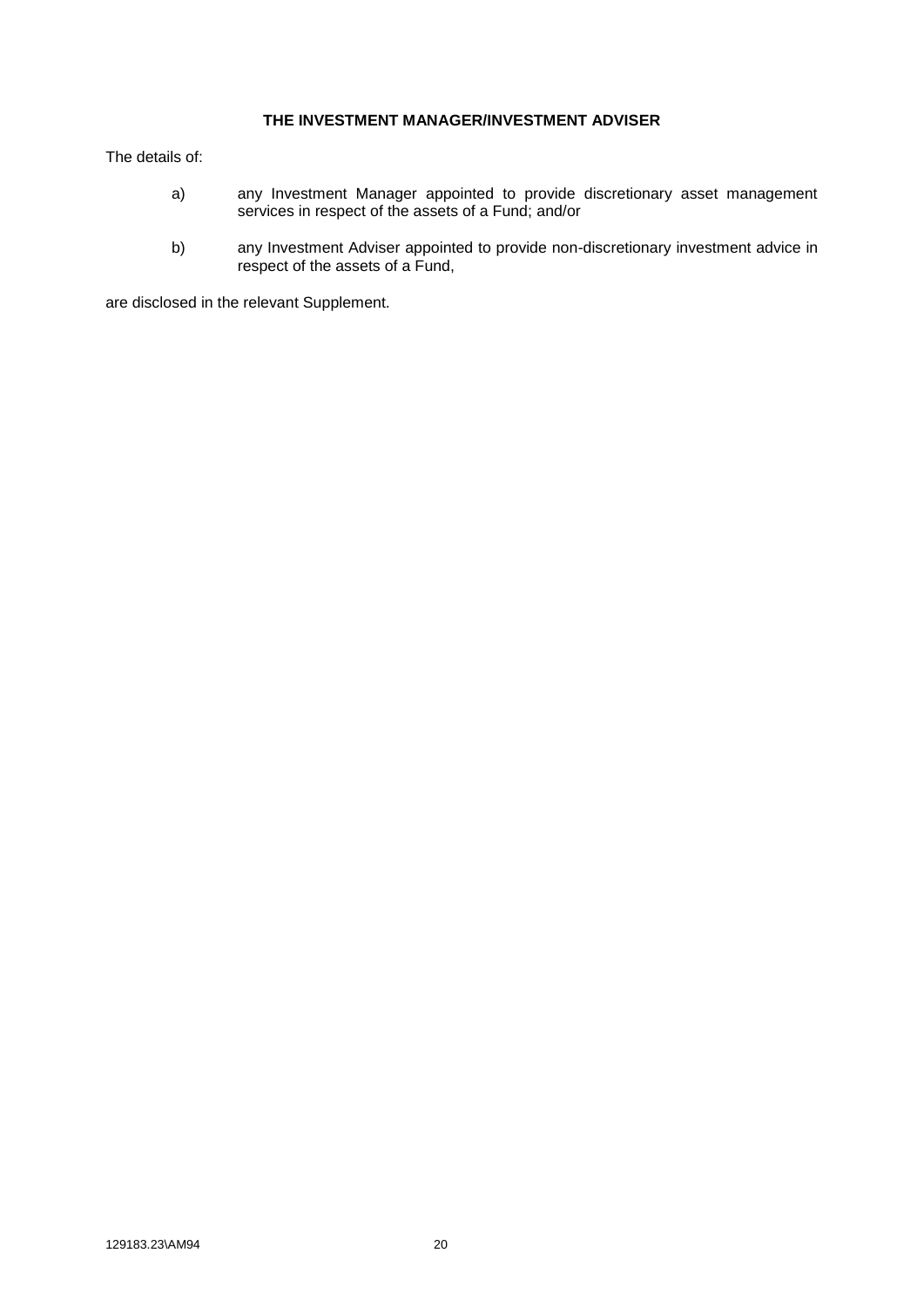#### **THE ADMINISTRATOR**

<span id="page-27-0"></span>The Management Company has appointed Apex Fund Services (Ireland) Ltd to act as the ICAV's Administrator pursuant to the Administration Agreement.

The Administrator was incorporated in Ireland as a private limited company on 26 January 2007 with registration number 433608 pursuant to the Companies Acts 2014 with its registered office at 2nd Floor, Block 5, Irish Life Centre, Abbey Street Lower, Dublin D01 P767, Ireland and is engaged in the business of administration of collective investment schemes.

The Administrator's principal business is the provision of administration services to collective investment schemes and will be responsible for the day-to-day administration of the ICAV.

The Administrator is authorised by the Central Bank to provide investment business services to collective investment schemes. Its services include the calculation of the Net Asset Value, calculation of management and performance fees, establishing and maintaining a register of Shareholders, carrying out the issue and redemption of Shares and assisting in the preparation of the ICAV's financial statements, and acting as registrar and transfer agent.

The Administration Agreement between the Administrator, the Management Company and the ICAV may be terminated by either party to the Administration Agreement on 90 calendar days' notice in writing to the other party, although in certain circumstances the Administration Agreement may be terminated immediately by either party.

The Administration Agreement may also be terminated by either party if the other party is in material breach of its obligations under the Administration Agreement and fails to remedy the breach within 30 days of being requested to do so.

The Administration Agreement provides that in the absence of negligence, recklessness, fraud, bad faith, wilful default on its part or that of its officers, directors, members, shareholders, employees, affiliates or agents, or any of their successors and assigns, the Administrator will not be liable for any loss arising out of or in connection with the performance of its obligations and duties under the Administration Agreement. The ICAV shall indemnify the Administrator out of the assets of the Fund and hold it harmless from and against all liabilities, damages, costs, claims and expenses (including and without limitation reasonable legal fees) incurred by the Administrator in the performance of any of its obligations or duties under the Administration Agreement (including and without limitation complying with instructions given to the Administrator by or on behalf of the Fund) save where such liabilities, damages, costs, claims and expenses arise from loss resulting directly from negligence or wilful misconduct, recklessness, bad faith, fraud or material breach of this Agreement on the part of the Administrator or any of its officers, employees, agents or delegates.

The Administrator does not act as guarantor of the shares. Moreover, the Administrator is not responsible for any of the trading or investment decisions of the ICAV (all of which are made by the Management Company), or the effect of such trading decisions on the performance of the ICAV.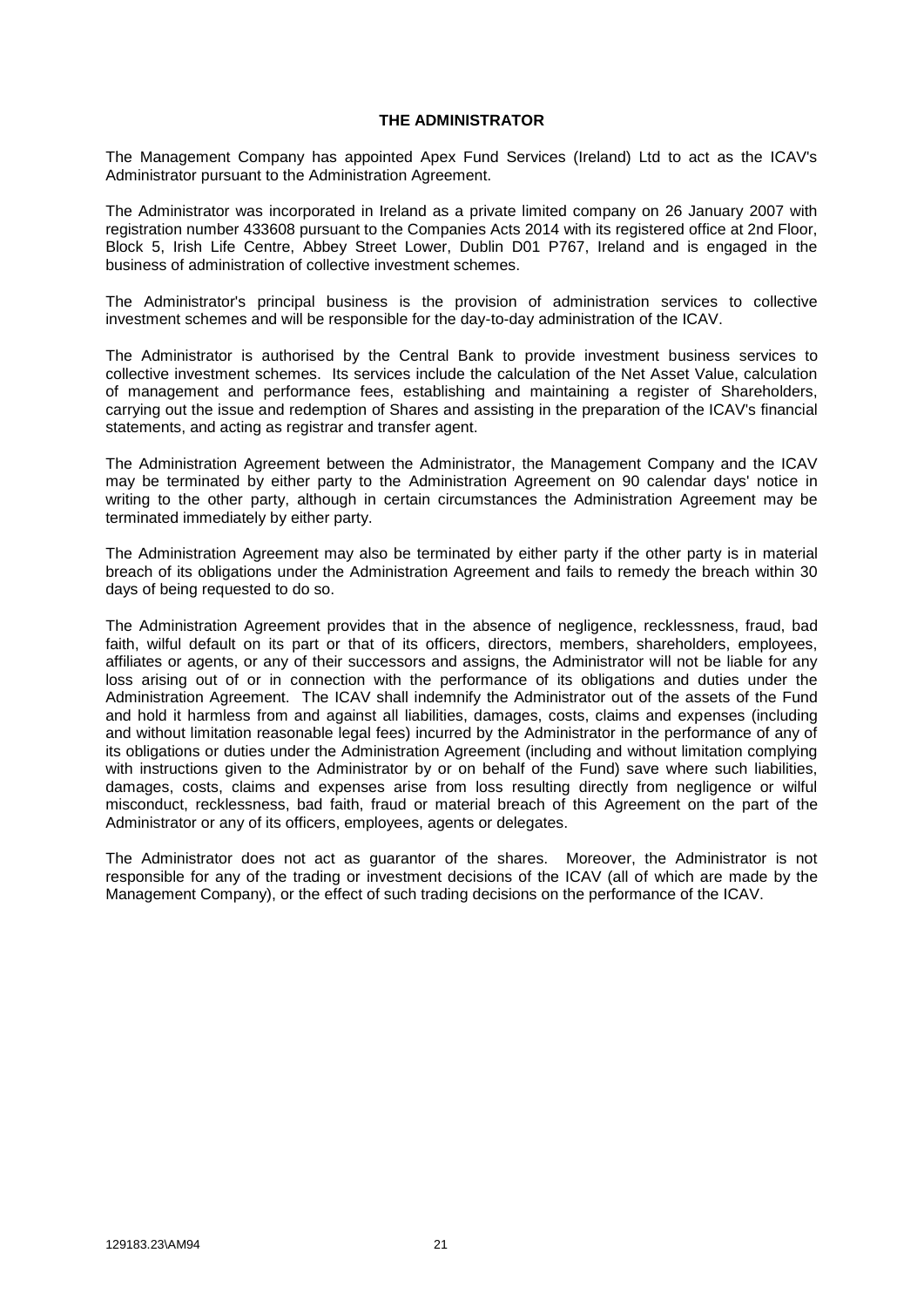#### <span id="page-28-0"></span>**THE DEPOSITARY**

The ICAV has appointed Société Générale S.A., Dublin Branch to act as depositary in respect of the ICAV and each of its Funds pursuant to the terms of the Depositary Agreement. The Depositary is a branch of Société Générale S.A., a French public limited company founded in 1864 and which is one of France's leading commercial and investment banking institutions with operations throughout the world and with its head office at 29, boulevard Haussmann, 75009 Paris, France. The Depositary is registered with the Paris Trade and Companies Register under number 552 120 222, is an establishment approved by the French Prudential Control and Resolution Authority (ACPR) and supervised by the French Financial Markets Authority (AMF). Société Générale S.A. is actively engaged in asset management, private banking and corporate and investment financial services throughout the world. Société Générale S.A. provides global custody services to retail, institutional, industrial and corporate clients. As of the end of December 2015 it had approximately EUR 3,984 billion in assets under custody.

The duties of the Depositary are to provide safekeeping, oversight and asset verification services in respect of the assets of the ICAV and each of its Funds in accordance with the provisions of the Regulations. The Depositary will also provide cash monitoring services in respect of each Funds' cash flows and subscriptions.

The Depositary will be obliged, inter alia, to ensure that the sale, issue, repurchase and cancellation of Shares in the ICAV is carried out in accordance with relevant legislation and the Instrument. The Depositary will carry out the instructions of the ICAV unless they conflict with the UCITS Regulations or the Instrument. The Depositary is also obliged to enquire into the conduct of the ICAV in each financial year and report thereon to the Shareholders. The Depositary's report shall state, among other things, whether in the Depositary's opinion the ICAV has been managed in that period:

- (i) in accordance with the limitations imposed on the investment and borrowing powers of the ICAV and the Depositary by the Instrument and the UCITS Regulations; and
- (ii) otherwise in accordance with the provisions of the Instrument and the UCITS Regulations.

If the ICAV has not been managed in accordance with (i) or (ii) above, the Depositary must state why this is the case and outline the steps which the Depositary has taken to rectify the situation.

Pursuant to the Depositary Agreement, the Depositary will be liable to the ICAV and to the Shareholders for the loss by the Depositary or a duly appointed third party of any assets that are financial instruments required to be held in custody in accordance with paragraph 4(a) of Regulation 34 of the UCITS Regulations (the "**Custody Assets**") unless it can prove that the loss has arisen as a result of an external event beyond its reasonable control, the consequences of which would have been unavoidable despite all reasonable efforts to the contrary. In the event of such a loss (and in the absence of proof of the loss being caused by such an external event), the Depositary is required to return Custody Assets of an identical type to those lost or the corresponding amount to the ICAV without undue delay. The Depositary Agreement provides that the Depositary will be liable to the ICAV and to the Shareholders in respect of all other losses suffered by them as a result of the Depositary's negligent or intentional failure to properly fulfil its obligations as set out in the Depositary Agreement and the UCITS Regulations. In the event of a loss by the Depositary of assets which are not Custody Assets, the Depositary will only be liable to the extent the loss has occurred due to the negligent or intentional failure to properly fulfil its obligations as set out in the Depositary Agreement and the UCITS Regulations. The Management Company on behalf of the ICAV, out of the assets of the relevant Fund, shall indemnify and hold harmless the Depositary and each of its directors, officers, servants, employees and agents against all actions, proceedings, claims (including claims of any person purporting to be the beneficial owner of any part of the assets of the ICAV), demands, losses, damages, costs and expenses (including legal and professional fees and expenses) which may be brought against, suffered or incurred by the Depositary other than as a result of the Depositary's negligent or intentional failure to properly fulfil its obligations as set out in the Depositary Agreement and UCITS Regulations.

The Depositary Agreement also provides that the appointment of the Depositary will continue unless and until terminated by the ICAV or the Depositary giving to the other party not less than 90 days'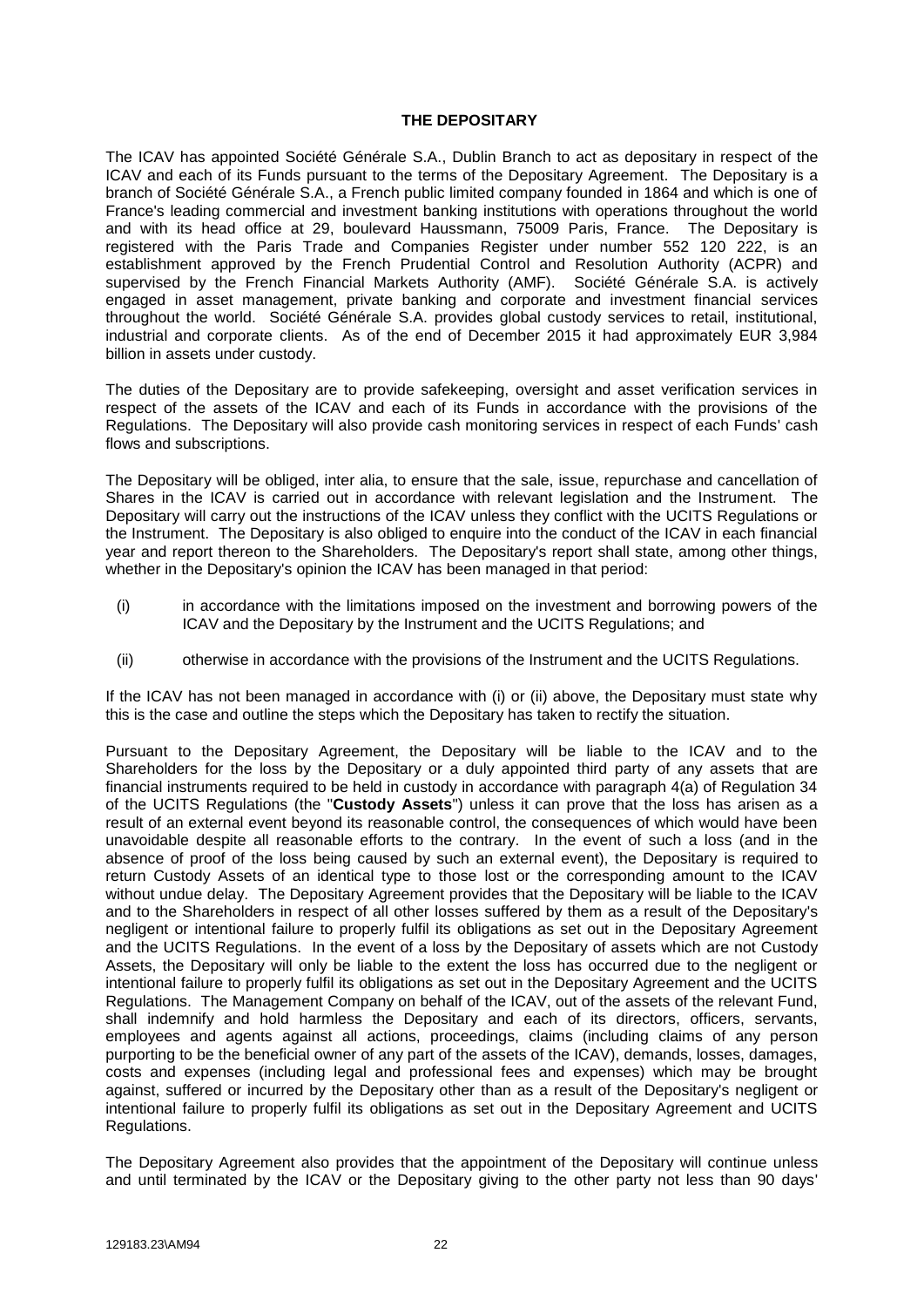written notice although the Depositary Agreement may be terminated immediately by the ICAV or the Depositary by notice in writing to the other party if at any time: (a) the party notified (the "**Defaulting Party**") shall be unable to pay its debts as they fall due or go into liquidation or receivership or an examiner shall be appointed pursuant to applicable law or regulation or (b) the Defaulting Party shall commit any material breach of the provisions of the Depositary Agreement and, if capable of remedy, shall not have remedied that breach within 30 days after the service of written notice requiring it to be remedied; or (c) any of the representations, warranties or covenants contained in the Depositary Agreement cease to be true or accurate in any material respect in relation to the Defaulting Party, provided that the appointment of the Depositary shall continue in force until a replacement depositary approved in advance by the Central Bank has been appointed and provided further that if within a period of 90 days' from the date on which the Depositary notifies the ICAV of its desire to retire or from the date on which the ICAV notifies the Depositary of its intention to remove the Depositary, no replacement depositary for the Depositary shall have been appointed in accordance with Regulation 32 of the Central Bank UCITS Regulations and the Depositary is unwilling or unable to act as such, then (i) a general meeting will be convened at which a Special Resolution as specified in the Instrument to wind up or otherwise dissolve the ICAV is proposed; and (ii) the appointment of the Depositary may be terminated only upon the revocation of the authorisation of the ICAV.

#### **Conflicts of Interest**

Pursuant to the UCITS Regulations the Depositary must act in accordance with the best interests of the Shareholders of the ICAV.

Potential conflicts of interest may arise as between the ICAV and the Depositary in circumstances, where in addition to providing depositary services to the ICAV, the Depositary or its affiliates may also provide other services on a commercial basis to the ICAV including administration and transfer agency services, currency hedging services as well as acting as acting as counterparty to OTC transactions and providing credit facility arrangements.

To manage these situations, the Depositary has implemented, and keeps up to date, a conflicts of interest management policy intended to identify and analyse potential conflict of interest situations and record, manage and track conflict of interest situations by:

- (a) implementing permanent measures to manage conflicts of interest including the separation of tasks, the separation of reporting and functional lines, the tracking of insider lists and dedicated information technology environments;
- (b) implementing, on a case-by-case basis:
	- (i) appropriate preventive measures including the creation of an ad hoc tracking list and new ethical wall arrangements, and by verifying that transactions are processed appropriately and/or by informing the clients in question; or
	- (ii) by refusing to manage activities which may involve potential conflicts of interest.

#### **Description of the safekeeping functions delegated by the Depositary, list of delegates and subcustodians and identification of potential conflicts of interest resulting from delegation**

In accordance with the Depositary Agreement and the requirements of the UCITS Regulations, the Depositary may delegate its safekeeping obligations provided that:

- (a) the services are not delegated with the intention of avoiding the requirements of the UCITS Regulations;
- (b) the Depositary can demonstrate that there is an objective reason for the delegation; and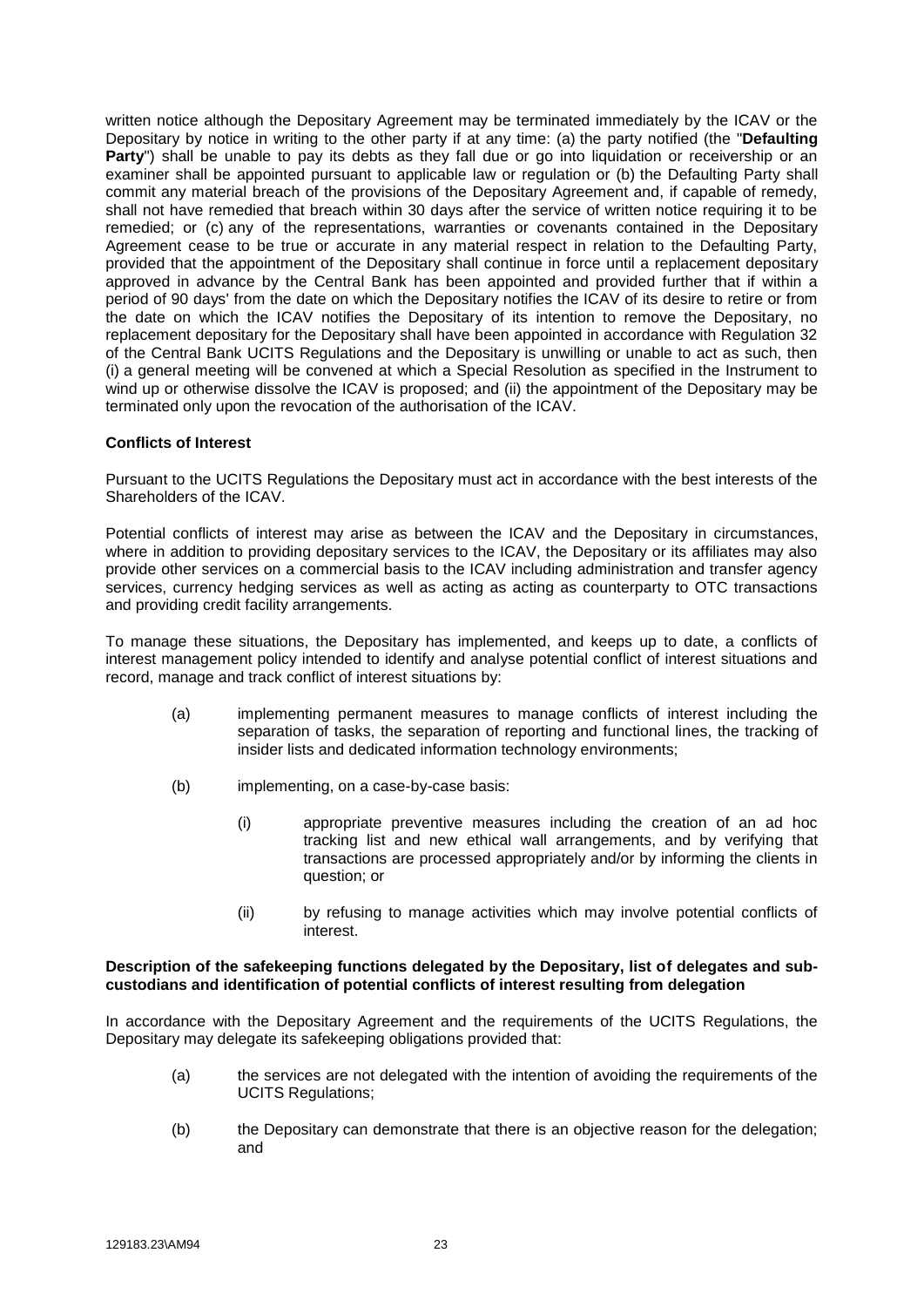<span id="page-30-0"></span>(c) the Depositary: (a) exercises all due, skill, care and diligence in the selection and the appointment of the sub-custodian; (b) carries out periodic reviews and ongoing monitoring of the sub-custodian and of the arrangements put in place by the subcustodian in respect of the delegation; and (c) continues to exercise all due skill, care and diligence in carrying out such review and monitoring.

In accordance with the Depositary Agreement, the liability of the Depositary will not be affected by virtue of any such delegation.

In order to provide asset custody services in discharge of its safekeeping obligations in respect of financial instruments held in custody in a large number of countries and to enable the Funds to achieve their investment objectives, the Depositary has delegated its safe-keeping duties in respect of financial instruments in custody in countries where it does not have local representation to the third parties listed at Schedule 1 an up-to-date list of which will be made available to Shareholders upon request and/or at the following website:

http://www.securitiesservices.societegenerale.com/uploads/tx\_bisgnews/Global\_list\_of\_sub\_custodia [ns\\_for\\_SGSS\\_2016\\_05.pdf.](http://www.securitiesservices.societegenerale.com/uploads/tx_bisgnews/Global_list_of_sub_custodia%20ns_for_SGSS_2016_05.pdf)

In accordance with the UCITS Regulations, the Depositary seeks to ensure that the process of appointing and supervising its sub-custodians meets the highest quality standards, including the management of potential conflicts of interest which may arise as a result of such appointments. The Depositary has established an effective conflict of interest identification, prevention and management policy in line with applicable laws, regulations and standards.

Delegation of the Depositary's safekeeping duties may entail potential conflicts of interest, which have been identified and will be monitored. The conflicts of interest policy implemented by the Depositary consists of a system which prevents conflicts of interest and enables the Depositary to exercise its activities in a way that ensures that the Depositary always acts in the best interests of the UCITS. The conflicts of interest prevention measures consist, specifically, of ensuring the confidentiality of the information exchanged, the physical separation of the main activities which may create potential conflicts of interest, the identification and classification of remuneration and monetary and nonmonetary benefits, and the implementation of systems and policies for gifts and events.

Up-to-date information in relation to the identity of the Depositary, the Depositary's duties, conflicts of interest, safekeeping functions delegated by the Depositary, list of delegates and sub-delegates and any conflicts of interest that may arise from such delegation will be made available Shareholders on request.

#### **LOCAL PAYING AGENTS AND DISTRIBUTORS**

The ICAV may appoint paying agents and distributors. Local regulations in EEA countries may require the appointment of paying agents and the maintenance of accounts by such agents through which subscription and redemption monies may be paid. Investors who choose, or are obliged under local regulations to pay subscription monies or receive redemption monies via an intermediary entity rather than directly to the Depositary bear a credit risk against that intermediate entity with respect to (a) subscription monies, prior to the transmission of such monies to the Depositary for the relevant Fund and (b) redemption monies payable by such intermediate entity to the relevant investor. Fees payable to any such paying agent or distributor shall be payable out of the assets of the ICAV at normal commercial rates.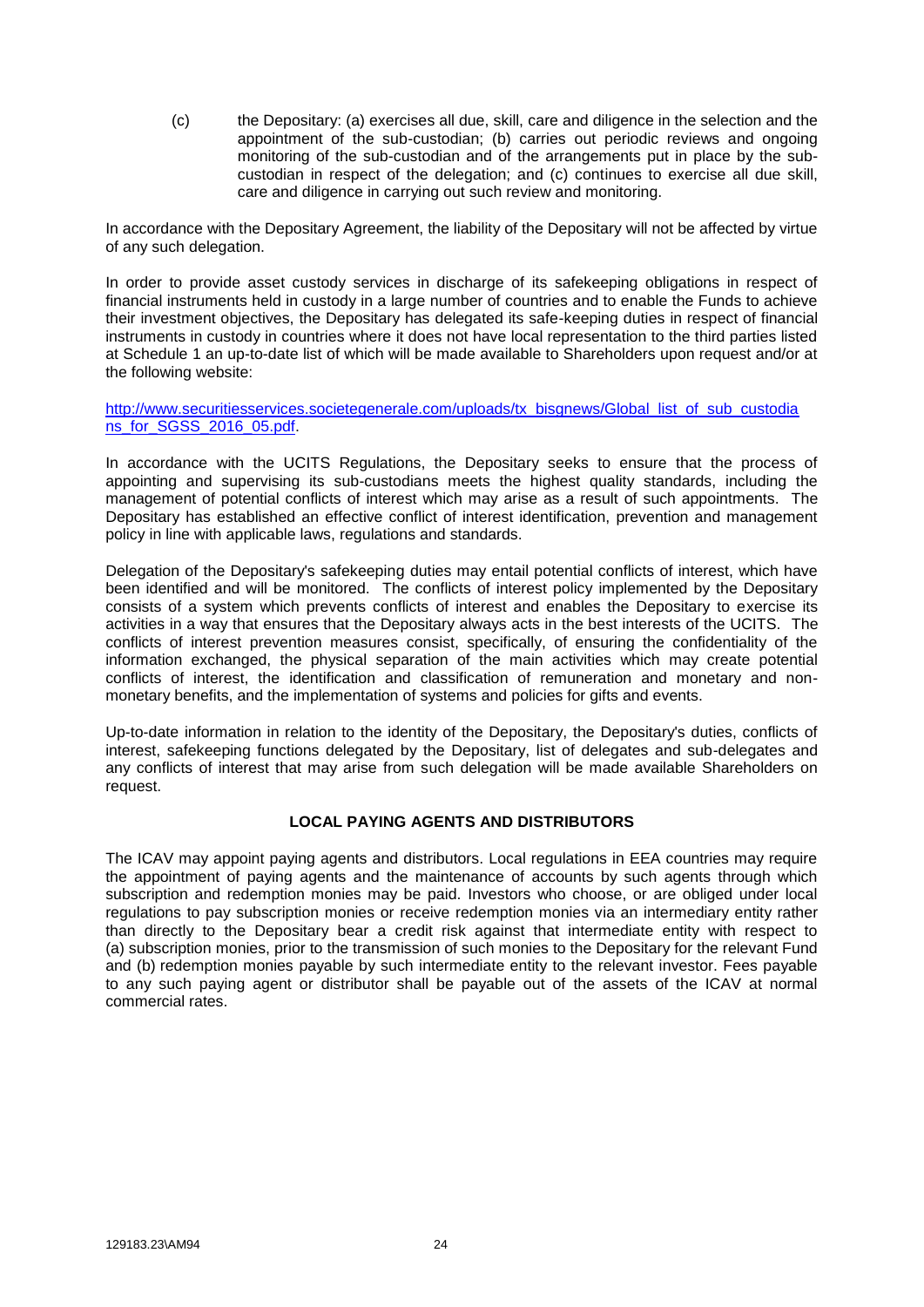#### **FEES AND EXPENSES**

#### <span id="page-31-0"></span>**GENERAL FEES**

Details of the investment management, administration and depositary fees applicable to the Funds are specified in the relevant Supplement.

Where the Management Company or any of its delegates, successfully negotiates the recapture of a portion of the commissions charged by brokers or dealers in connection with the purchase and/or sale of securities for a Fund, the rebated commission shall be paid to that Fund. Details of the arrangements including fees payable to the Management Company (or its delegates) relating to such arrangements will be set out in the relevant Supplement.

#### **ESTABLISHMENT AND OPERATING EXPENSES**

The establishment expenses for the ICAV and Rudolf Wolff Global Income Fund, the initial sub-fund of the ICAV, are not expected to exceed €100,000. The establishment expenses for any subsequent Funds will be set out in the relevant Supplement. Establishment expenses not paid for by the relevant Investment Manager may be amortised over an initial five year period, unless otherwise provided for in the relevant Supplement.

The ICAV will pay out of the assets of each Fund (together with VAT thereon where applicable):

- (i) all taxes which may be payable on the assets, income and expenses chargeable to the ICAV;
- (ii) all remuneration, fees and expenses (including value added tax, if applicable) due to the Management Company, the Administrator, an Investment Manager, the Depositary, the Auditors, the external valuer, any independent valuer, any third party alternative investment fund manager of the ICAV, any distributor appointed to distribute Shares, any tax representative appointed for tax reporting purposes and the legal advisers to the ICAV and any other person, firm or corporation providing services to the ICAV;
- (iii) all expenses incurred in connection with publication and supply of information to Shareholders and in particular, but without limitation, the cost of printing and distributing the half yearly financial statements (if applicable) and the annual audited financial statements as well as any other reports to the Central Bank or to any other regulatory authority or the Shareholders and the cost of preparing, publishing and distributing the Prospectus and any other offering documents for Shares and the cost of all stationery, printing and postage costs in connection with the preparation and distribution of information to Shareholders;
- (iv) fees and expenses in connection with the distribution of Shares;
- (v) all expenses incurred in registering the ICAV with any governmental agencies or regulatory authorities and maintaining the registration of the ICAV with such governmental agencies or regulatory authorities and the cost of listing and maintaining a listing of Shares on any stock exchange:
- (vi) any necessary translation fees;
- (vii) any and all expenses arising in respect of legal or administrative proceedings concerning the ICAV;
- (viii) any and all expenses in relation the liquidation/ winding-up of the ICAV;
- (ix) expenses incurred in distributing income to Shareholders;
- (x) fees in respect of the publication and circulation of details of the Net Asset Value of each Fund and each Class of each Fund;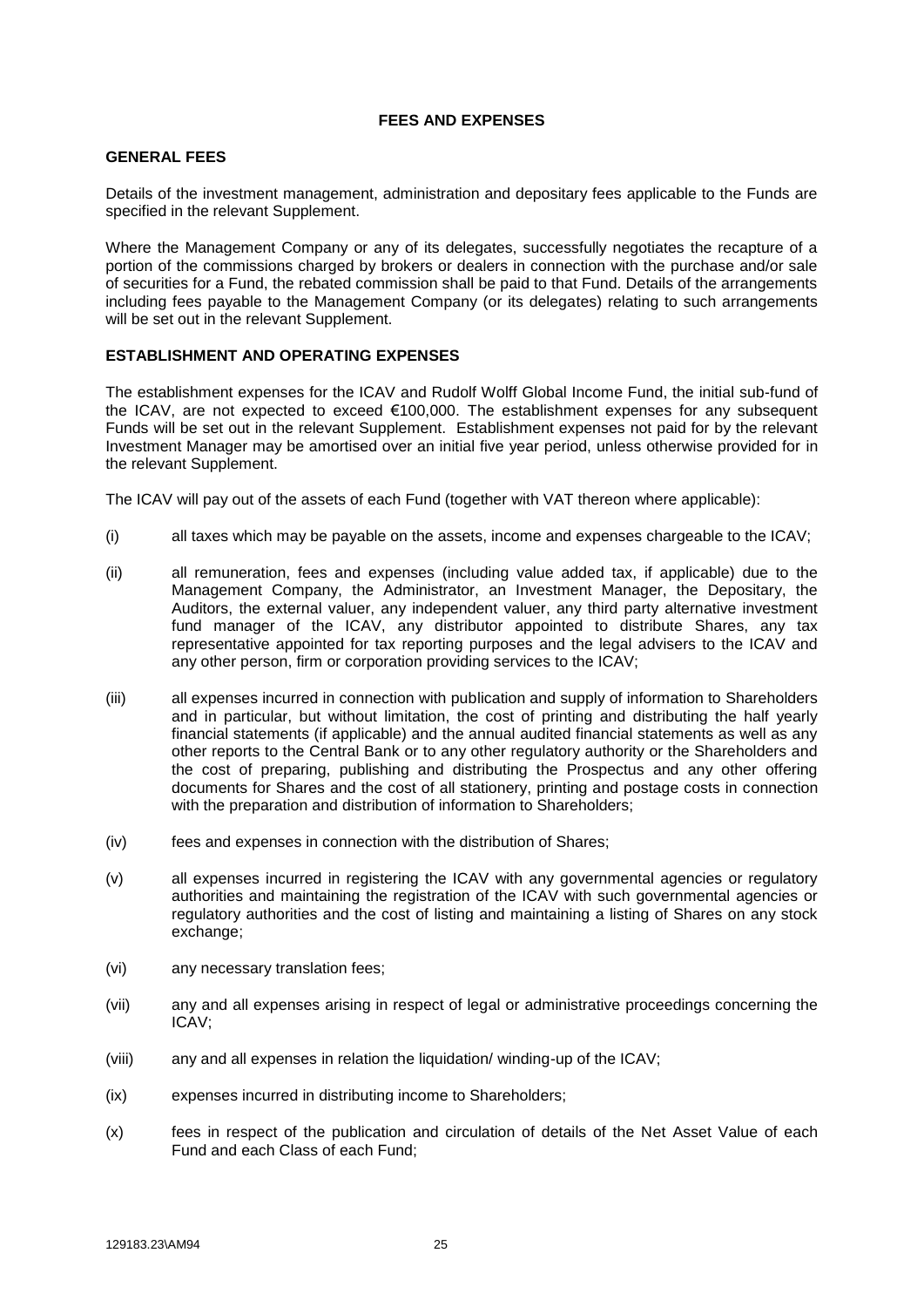- (xi) the fees and expenses of the Auditors, compliance facilitator, legal, money laundering reporting officer, tax and other professional advisers of the ICAV and of the Directors;
- (xii) the costs of convening and holding meetings of Shareholders (including meetings of Shareholders in any particular Fund or in any particular Class within a Fund and obtaining proxies in relation to such meetings) and meetings of Directors;
- (xiii) the costs of printing and distributing reports, accounts and any Prospectus;
- (xiv) the costs of publishing prices and other information which the ICAV is required by law to publish and any other administrative expenses;
- (xv) any fees and expenses for consulting, research (including operational due diligence), research related travel, statistical and data services and analytical software, used in the investigations of potential investments or seeking to maximize returns on existing investments in respect of the Funds;
- (xvi) taxes and duties payable by the ICAV;
- (xvii) interest on and charges incurred in relation to borrowings;
- (xviii) fees and expenses in connection with the listing of Shares on any stock exchange;
- (xix) the cost of obtaining and maintaining the listing of the Shares on the Irish Stock Exchange and any other exchange, including the fees of any sponsoring broker;
- (xx) any costs incurred in modifying the Instrument or the Prospectus;
- (xxi) insurance which the ICAV may purchase and/or maintain for the benefit of and against any liability incurred by any Director of the ICAV in the performance his or her duties;
- (xxii) liabilities on amalgamation or reconstruction arising where the property of a body corporate or another collective investment scheme is transferred to the Depositary in consideration for the issue of Shares to the shareholders in that body or to participants in that other scheme, provided that any liability arising after the transfer could have been paid out of that other property had it arisen before the transfer and, in the absence of any express provision in the Instrument forbidding such payment, the Directors are of the opinion that proper provision was made for meeting such liabilities as were known or could reasonably have been anticipated at the time of transfer;
- (xxiii) any costs incurred in forming a Fund or a Class (details of which will be set out in the Relevant Supplement);
- (xxiv) any other costs or expenses that may be taken out of the ICAV's property in accordance with the Instrument;
- (xxv) any fees payable to the Central Bank and any other costs associated with any reporting or other regulatory requirements;
- (xxvi) any regulatory or other administrative fees, costs and expenses, including the fees, costs and expenses involved in complying with any regulatory, taxation or other requirements;
- (xxvii) any costs incurred in relation to the verification of securities prices;
- (xxviii) any administrative costs associated with compliance with local companies legislation and tax residency where required by the ICAV or any Fund;
- (xxix) all expenses incurred in connection with the operation, management and administration of the ICAV;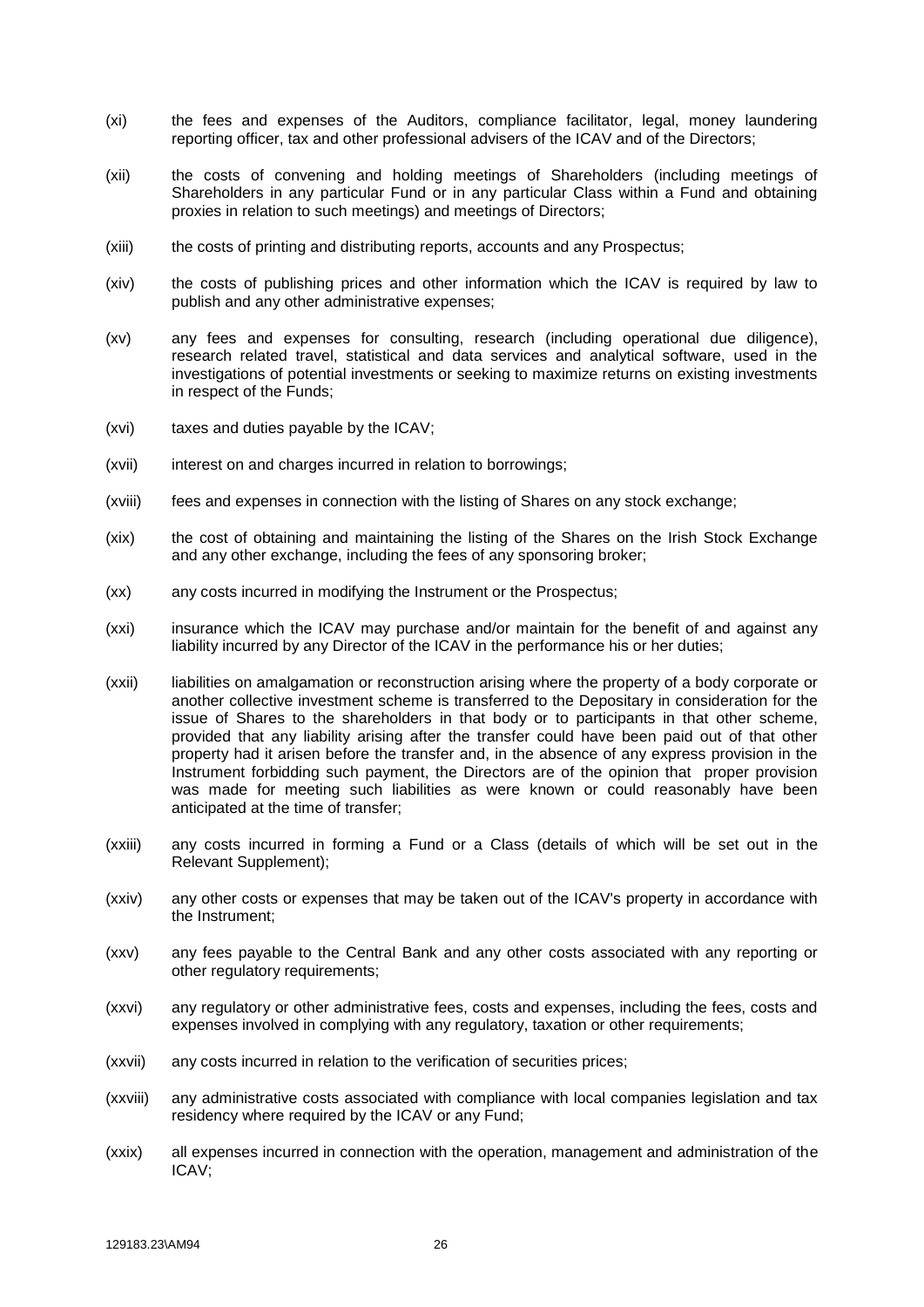- (xxx) all expenses attributable to the Investments of the Funds;
- (xxxi) all extraordinary or non-recurring expenses deemed appropriate by the Directors, including litigation expenses with respect to a Fund; and
- (xxxii) any other fees deemed appropriate by the Directors, such fees to be charged at normal commercial rates.

Under the Instrument, the Directors are entitled to a fee in remuneration for their services to the ICAV at a rate to be determined from time to time by the Directors provided always that the aggregate amount of the remuneration payable in any one year shall not exceed an amount as the Directors may from time to time determine and disclosure to Shareholders. Directors' remuneration in any one year shall not exceed €20,000 per Director in respect of any Fund (or such other higher limit as the Directors may from time to time determine and which shall be notified to Shareholders) or such other amount, which may be paid by the Fund, as specified in the relevant Supplement. The Directors and any alternate Directors may also be paid all travelling, hotel and other expenses properly incurred by them in attending and returning from meetings of the Directors or any other meetings in connection with the business of the ICAV.

The relevant Investment Manager may, at its discretion, contribute directly towards operation of the ICAV and/or the marketing, distribution and/or sale of Shares and may from time to time at its sole discretion waive part of the investment management fee in respect of any particular payment period, such waiver shall be applied at a Class level. The relevant Investment Manager will be entitled to be reimbursed by the ICAV in respect of any such expenses borne by it, save it shall not be entitled to be reimbursed the establishment expenses in respect of certain Funds as outlined above and in the relevant Supplement.

All fees and expenses will normally be charged to the Fund (or Class thereof, if appropriate) in respect of which they were incurred or, where the expense is not considered by the Directors to be attributable to any one Fund (or Class thereof) the expenses will normally be allocated, insofar as practicable to all Shares Classes pro rata to the Net Asset Value of the relevant Funds. Expenses of a Fund which are directly attributable to a specific Class of Shares may be charged to the Shareholders of such Classes or the assets attributable thereto (including the income available for distribution).

#### **ADMINISTRATION FEES**

The Administrator is entitled to receive a standard implementation fee of €5,000 for the Fund. The Administrator will receive 0.075% of the Net Asset Value of the Fund up to €200 million, 0.06% of the Net Asset Value of the Fund between €200 - €400 million and 0.05% of the Net Asset Value of the Fund where the Net Asset Value is in excess of €500 million, subject to a minimum annual fee of €48,000, exclusive of VAT. The Administrator will also be reimbursed out of the assets of the Fund for reasonable out-of-pocket expenses incurred by the Administrator.

The fees and expenses of the Administrator will accrue at each Valuation Point and are payable monthly in arrears.

### **DEPOSITARY FEES**

The Depositary will be paid a fee not to exceed 0.025% per annum of the Net Asset Value of the Fund (exclusive of VAT and any transaction charges). The fees are subject to a monthly minimum fee of €1,875. The Depositary will also be paid out of the assets of the Fund for reasonable out-of-pocket expenses incurred by them and for the reasonable fees and customary agent's charges paid by the Depositary to any sub-custodian (which shall be charged at normal commercial rates) together with value added tax, if any, thereon.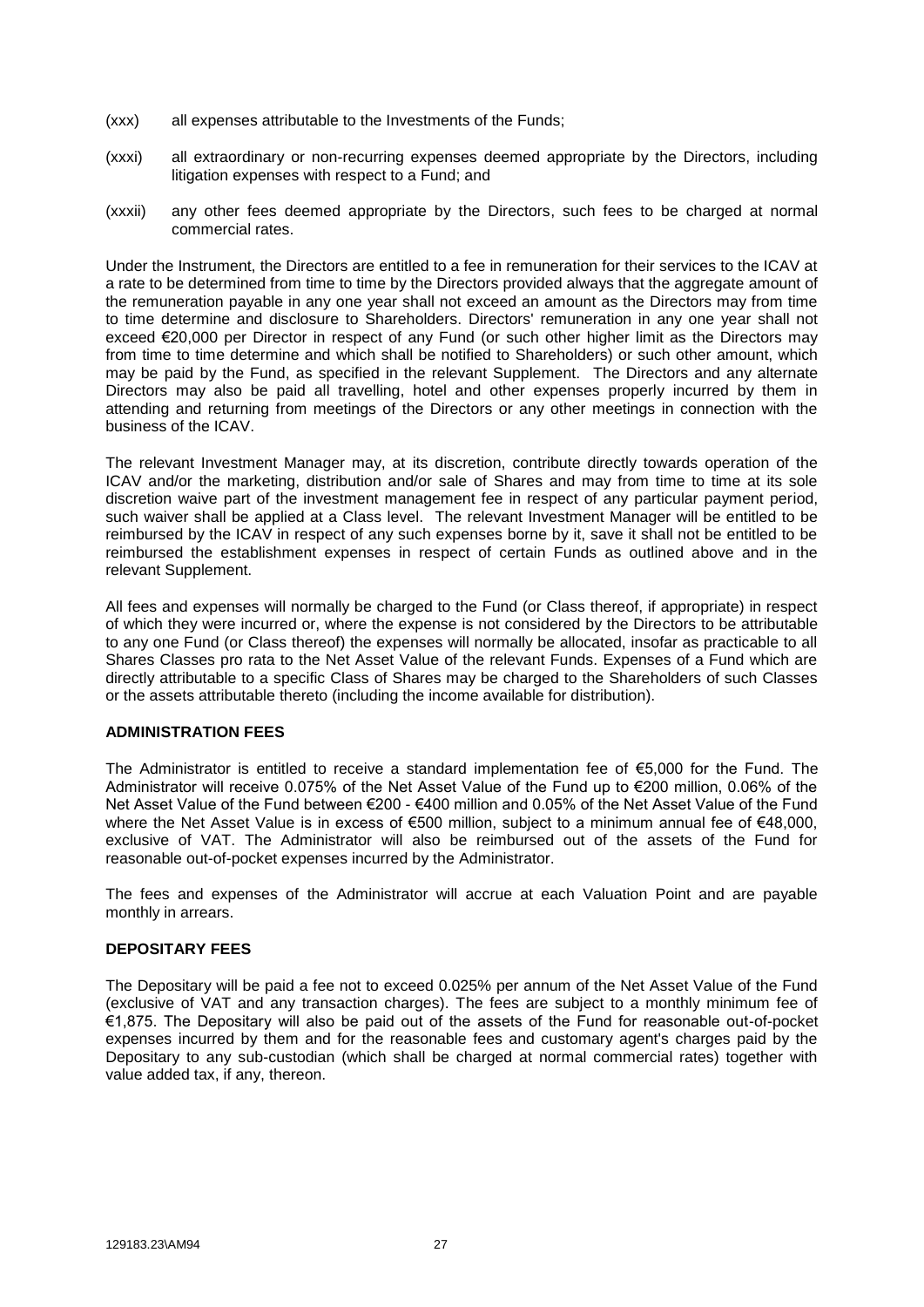The fees and expenses of the Depositary shall accrue daily and be calculated monthly based on the Net Asset Value of the Fund on the last Dealing Day of each calendar month and shall be payable monthly in arrears

#### **OTHER FEES**

Other fees and expenses payable in respect of each Fund and/or Class are contained in the relevant Supplement.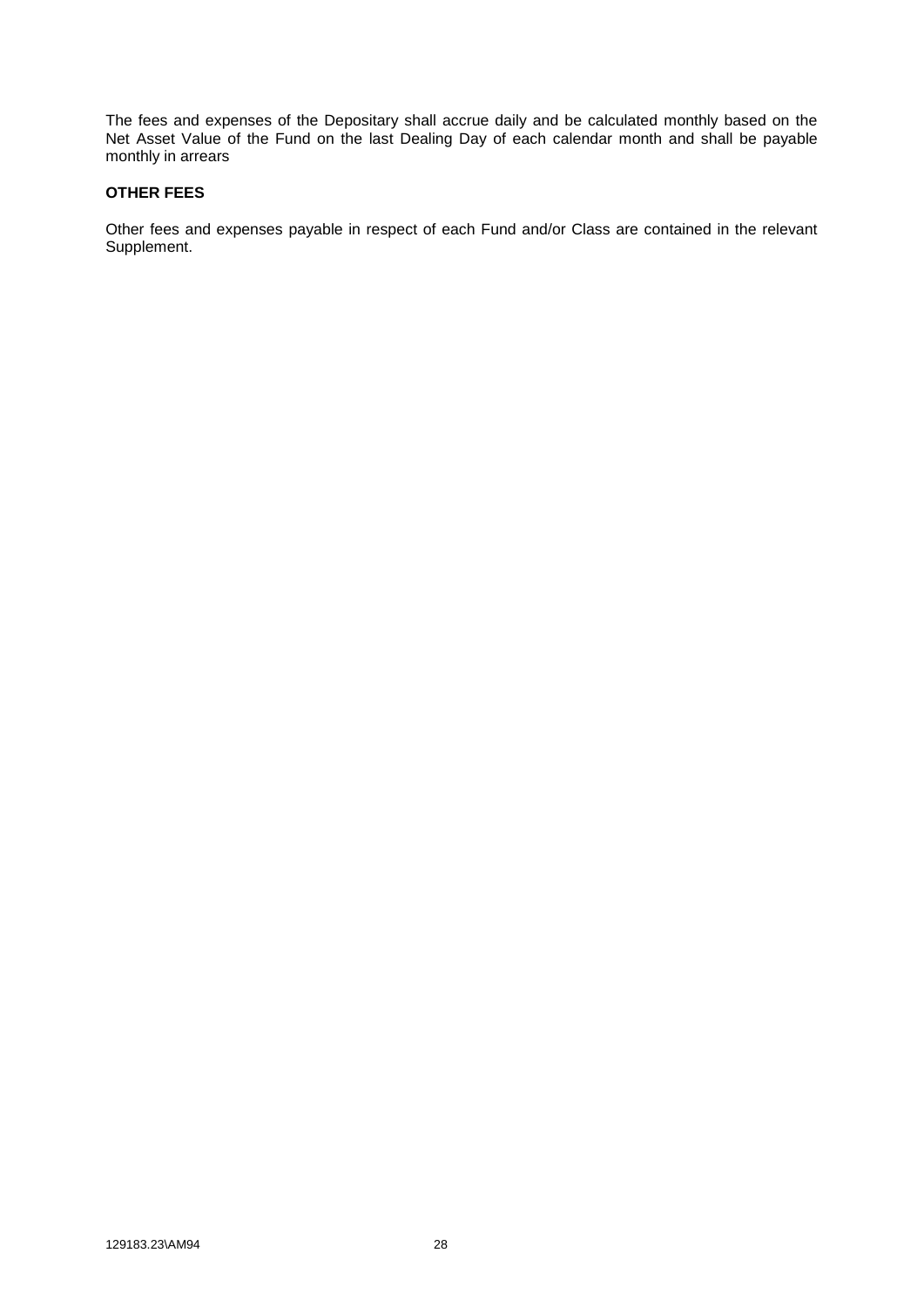#### **SUBSCRIPTIONS**

<span id="page-35-0"></span>The Directors are given authority to effect the issue of Shares of any Class and to create new Classes on such terms as they may from time to time determine and in accordance with the requirements of the Central Bank.

In calculating the subscription price per Share for a Fund the Directors may, on any Dealing Day where there are net subscriptions, adjust the subscription price by adding an anti-dilution levy to cover dealing costs and to preserve the value of the relevant Fund's underlying assets.

Details in respect of the minimum subscription amount for each Fund and/or Class are set out in the relevant Supplement for each Fund.

Details in respect of applications and subscriptions for shares in the Funds are also set out in the relevant Supplement for each Fund.

Any amendment to the details set out in the Application Form shall not be effected unless notified in writing, by an authorised signatory of the Shareholder, to the Administrator and such amendment will not be effected unless and until the Administrator is in receipt of such notification which can be made via facsimile or e-mail. Once submitted, applications shall, subject to applicable law and regulation, be irrevocable by, and binding on, the applicant.

**The Application Form contains a declaration of residence in a form required by the Irish Revenue Commissioners. Failure to forward the original Application Form by post will result in the ICAV being treated by the Irish Revenue Commissioners as not having received a valid Declaration. The consequences of this for the Shareholder are that the ICAV will be obliged to withhold tax (in relation to any gain made on the Shareholder's account) on any payments made to that Shareholder as if the Shareholder were an Irish Resident non-Exempt Investor. Full details of the rates at which tax would be withheld are contained under the heading "Irish Resident Non-Exempt Investors". Investors are therefore advised to forward original Application Forms by post as soon as possible following submission of a faxed Application Form.**

On the receipt of subscription monies for Application Forms that have been accepted by the ICAV, the Administrator will pay the equivalent of the net issue price of the Shares into the assets of the ICAV within three business days. The ICAV may issue fractional shares (rounded to three decimal places). If Shares are issued in return for Investments, the Directors are entitled to add a charge in respect of any fiscal Duties and Charges incurred in connection with any permitted exchange of Investments for Shares. All Shares will be issued in registered but uncertificated form. No share certificate will be issued. Unless otherwise set out in a Supplement, written confirmation of ownership by way of entry on the register will be issued within three Business Days of the relevant Dealing Day. The register will provide full details of the transaction and a Shareholder number. The Shareholder number should be used for all future dealings with the ICAV and the Administrator. The uncertificated form enables the ICAV to deal with requests for redemption without undue delay and thus investors are recommended to hold their Shares in uncertificated form. The number of Shares issued will be rounded to the nearest three decimal places and any surplus money will be credited to the ICAV.

Subscriptions for Shares must be made in the currency of the relevant Class or such other currency as the Directors may determine. Subscription monies will become the property of the ICAV upon receipt and accordingly, investors will be treated as a general creditor of the ICAV during the period between the receipt of the Subscription monies and the Dealing Day of which the Shares are issued.

The Administrator reserves the right to process in whole or in part any application for Shares or to request further details or evidence of identity from an applicant for Shares. The Directors reserve the right to reject an application in whole or in part for Shares for any reason. Where an application for Shares is rejected, the subscription monies shall be returned to the applicant within ten Business Days of the date of such rejection. Shareholders must provide such declarations as are reasonably required by the ICAV, including, without limitation, declarations as to matters of Irish and US taxation.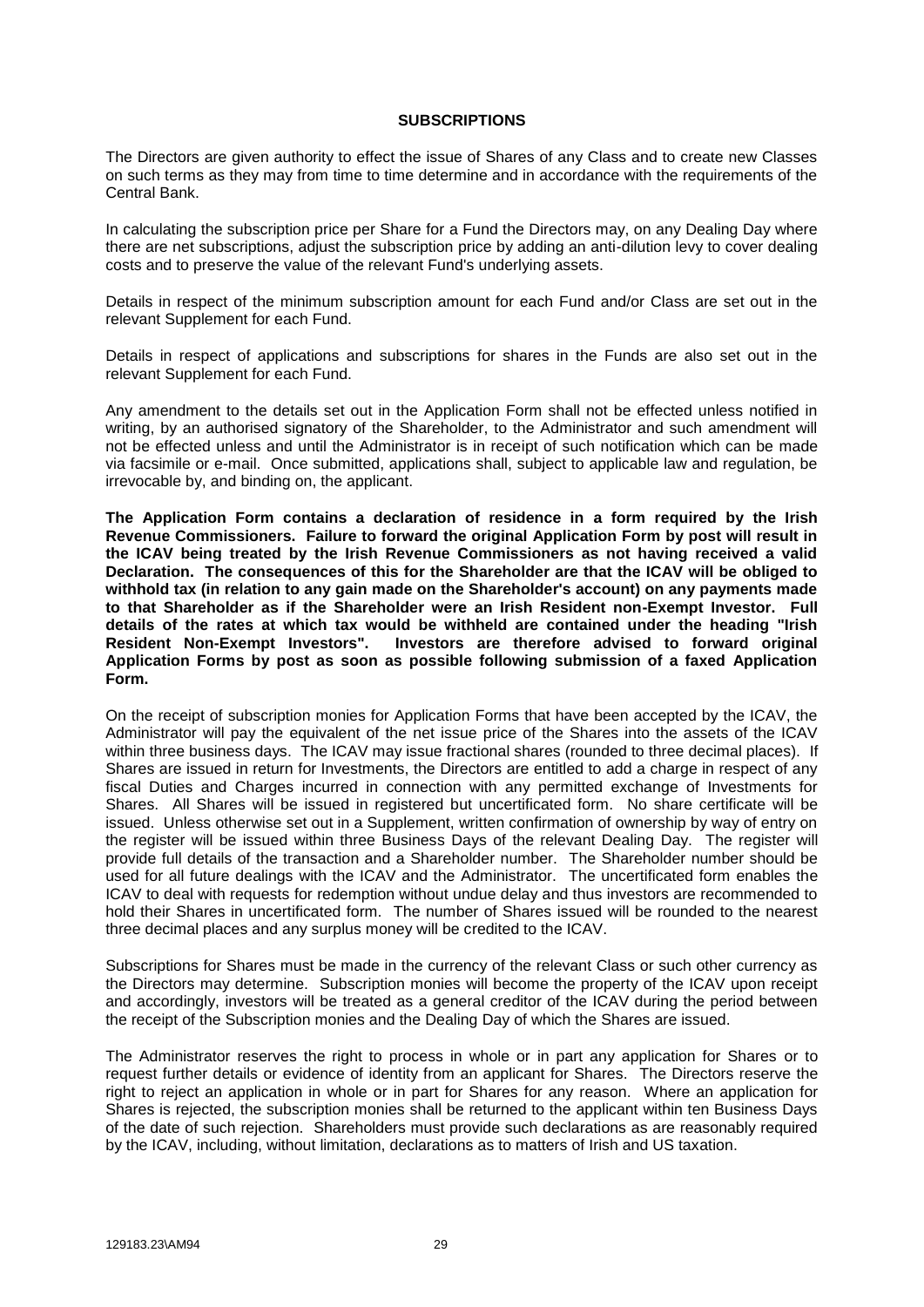In this regard, Shareholders should take into account the considerations set out in the section entitled "Taxation".

For initial subscriptions, the original Application Form must be completed and sent promptly with all relevant documentation, including anti-money laundering documentation, to the Administrator. Completed Application Forms may also be sent by facsimile or by PDF attached to an e-mail with the originally signed documentation, together with any supporting documentation, to follow by post immediately thereafter. For subsequent subscriptions the Application Form may be sent by facsimile or by PDF attached to an e-mail to the Administrator. The address and other contact information for the Administrator are set out in the Application Form

The Administrator on behalf of the ICAV operates a separate investor Collection Account for each of the Funds, so that the amounts within the Collection Account are at all times capable of being attributed to the individual Funds in accordance with the Instrument. Accordingly, monies in the Collection Account will become the property of the relevant Fund upon receipt and accordingly in the event of the insolvency of the ICAV or the relevant Fund investors will be treated as an unsecured creditor of the relevant Fund during the period between receipt of subscription monies and the Dealing Day on which the Shares are issued and the subscription monies are moved to the Fund operating account. Investors' attention is drawn to the risk factor under the heading "Collection Account Risk". Furthermore, the operation of the Collection Account will not compromise the ability of the Depositary to carry out its safe-keeping and oversight duties in accordance with the Regulations. In addition, in circumstances where subscription monies are received with insufficient documentation to identify the owner, the Management Company and the Depositary will ensure that in the event that such monies cannot be applied to the individual Funds they will be returned to the payer within 5 working days.

The ICAV may, at its discretion, from time to time make arrangements for the issue of Shares to any person by way of an in specie transfer upon such terms as the Directors may think fit but subject to and in accordance with the following provisions:

- 1. shares shall not be issued until the investments have been vested in the Depositary on behalf of the relevant Fund or its nominee or sub-custodian to the Depositary's satisfaction;
- 2. subject to the foregoing any such exchange shall be effected on terms that the number of Shares to be issued shall be the number which would have been issued for cash at the current price against payment of a sum equal to the value of the investments transferred less such sum as the Directors may consider represents an appropriate provision for any charges or other expenses as aforesaid to be paid out of the assets of the relevant Fund in connection with the vesting of the investments;
- 3. the investments to be transferred to the ICAV for the account of the relevant Fund shall be valued on such basis as the Directors may decide so long as such value does not exceed the highest amount that would be obtained on the day of the exchange by applying the method of calculating the value of investments as set out under the heading "Determination and Publication and Temporary Suspension of Net Asset Value";
- 4. the nature of the investments to be transferred for the account of the relevant Fund would qualify as investments of such Fund in accordance with its investment objectives, policies and restrictions; and
- 5. the Depositary shall be satisfied that the terms of such exchange should not be such as are likely to result in any prejudice to the existing Shareholders.

Measures aimed towards the prevention of money laundering may require a detailed verification of the applicant's identity. Depending on the circumstances of each application, a detailed verification might not be required where (i) the applicant makes the payment from an account held in the applicant's name at a recognised financial institution or (ii) the application is made through a recognised intermediary. These exceptions will only apply if the financial institution or intermediary referred to above is within a country recognised by Ireland as having equivalent anti-money laundering regulations.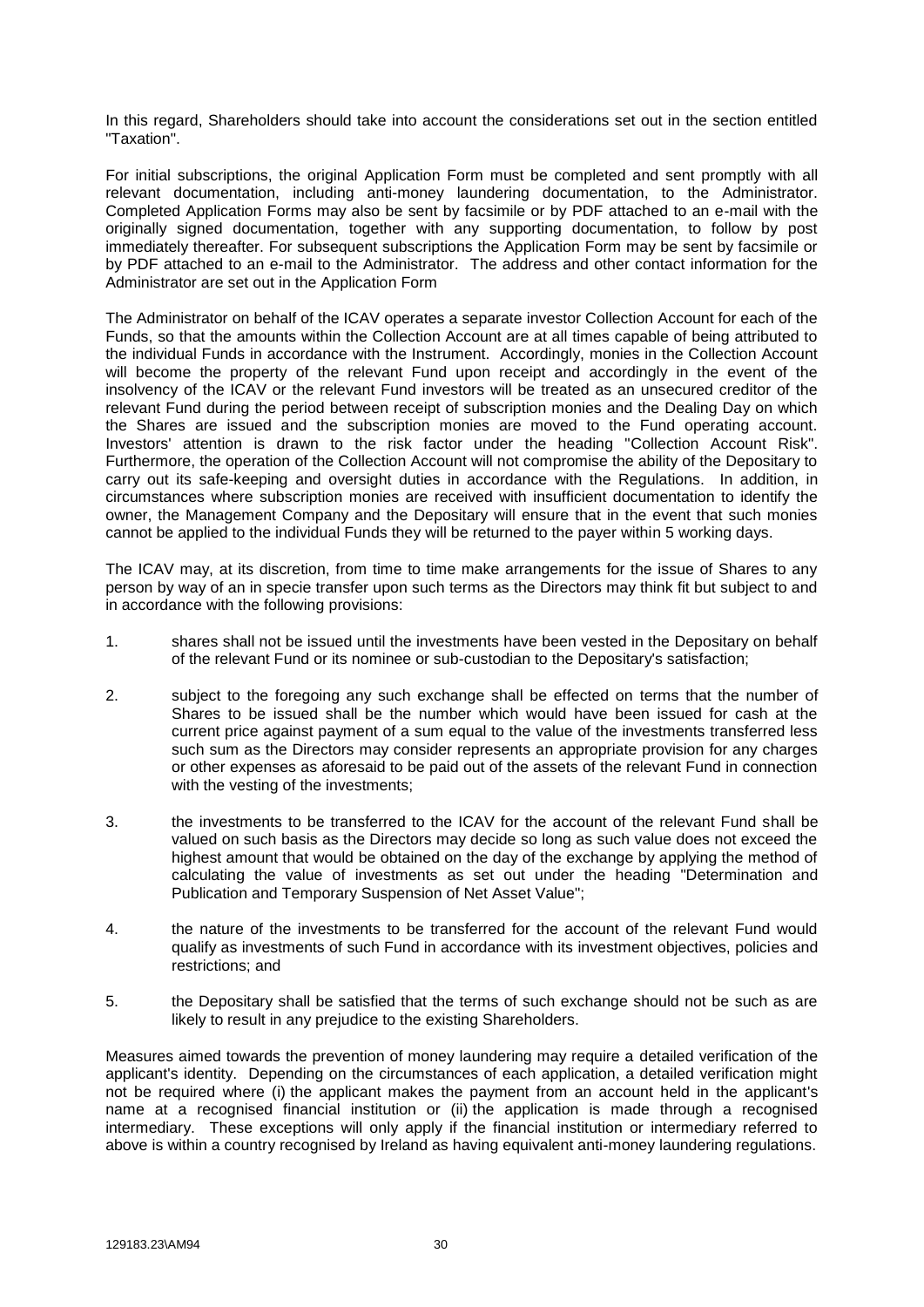The ICAV (and the Administrator acting on behalf of the ICAV) reserves the right to request such additional information as is necessary to verify the identity of an applicant. In the event of delay or failure by the applicant to produce any information required for verification purposes, the ICAV (and the Administrator acting on behalf of the ICAV) may refuse to accept the application and all subscription monies or may delay the payment of redemption proceeds. By way of example an individual may be required to produce a copy of a passport or identification card duly certified by a notary public, together with evidence of his/her address such as a utility bill or bank statement and date of birth. In the case of corporate applicants this may require production of a certified copy of the certificate of incorporation (and any change of name), memorandum and articles of association (or equivalent), the names, occupations, dates of birth and residential and business addresses of all Directors.

Each applicant for Shares acknowledges that the Administrator shall be held harmless against any loss arising as a result of a failure to process its application for Shares if such information and documentation as has been requested by the Administrator has not been provided by the applicant.

Each applicant for Shares will be required to make such representations as may be required by the Directors in connection with anti-money laundering programs, including, without limitation, representations that such applicant is not a prohibited country, territory, individual or entity listed on the United States Department of Treasury's Office of Foreign Assets Control ("OFAC") website and the consolidated list of persons, groups and entities subject to EU financial sanctions, and that it is not directly or indirectly affiliated with any country, territory, individual or entity named on an OFAC list or prohibited by any OFAC or EU sanctions programs. Each applicant will also be required to represent that subscription monies are not directly or indirectly derived from activities that may contravene international and/or European Union laws and regulations, including anti-money laundering laws and regulations.

Shares will generally not be issued or transferred to any US Person, except that the Board of Directors may authorise the purchase by, or transfer of shares to, a Permitted US Person provided that: (i) such purchase or transfer does not result in a violation of the 1933 Act or the securities laws of any of the States of the US; (ii) such purchase or transfer will not require the ICAV to register under the 1940 Act: (iii) such purchase or transfer will not result in any adverse tax or regulatory consequences to the ICAV or the Shareholders, and (iv) such issue or transfer will not cause any assets of the ICAV to be "plan assets" for the purposes of ERISA. Each applicant for Shares who is a US Person will be required to provide such representations, warranties or documentation as may be required to ensure that these requirements are met prior to the issue of Shares.

Applications for Shares received during any period when the issue or valuation of Shares has been temporarily suspended in the circumstances described under the section entitled "Determination and Publication and Temporary Suspension of Net Asset Value", will not be dealt with until dealings have recommenced. Such applications will be dealt with on the next Dealing Day after dealings have recommenced, unless such application has been withdrawn during the period of suspension of dealings.

#### **Data Protection Notice**

Prospective investors should note that by completing the Application Form they are providing to the ICAV personal information, which may constitute personal data within the meaning of the Data Protection Legislation. This data will be used for the purposes of client identification and the subscription process, administration, transfer agency, statistical analysis, research, compliance with any applicable legal, tax or regulatory requirements and disclosure to, and in relation to, the ICAV, its delegates and agents. All or part of this data will be retained as per regulatory requirements once the relationship ends.

Investors' data may be disclosed and/or transferred to third parties including financial advisers, regulatory bodies, tax authorities, auditors, technology providers or to the ICAV and its delegates and its or their duly appointed agents and any of their respective related, associated or affiliated companies wherever located (including to countries outside of the EEA including without limitation India, which may not have the same data protection laws as Ireland) for the purposes specified.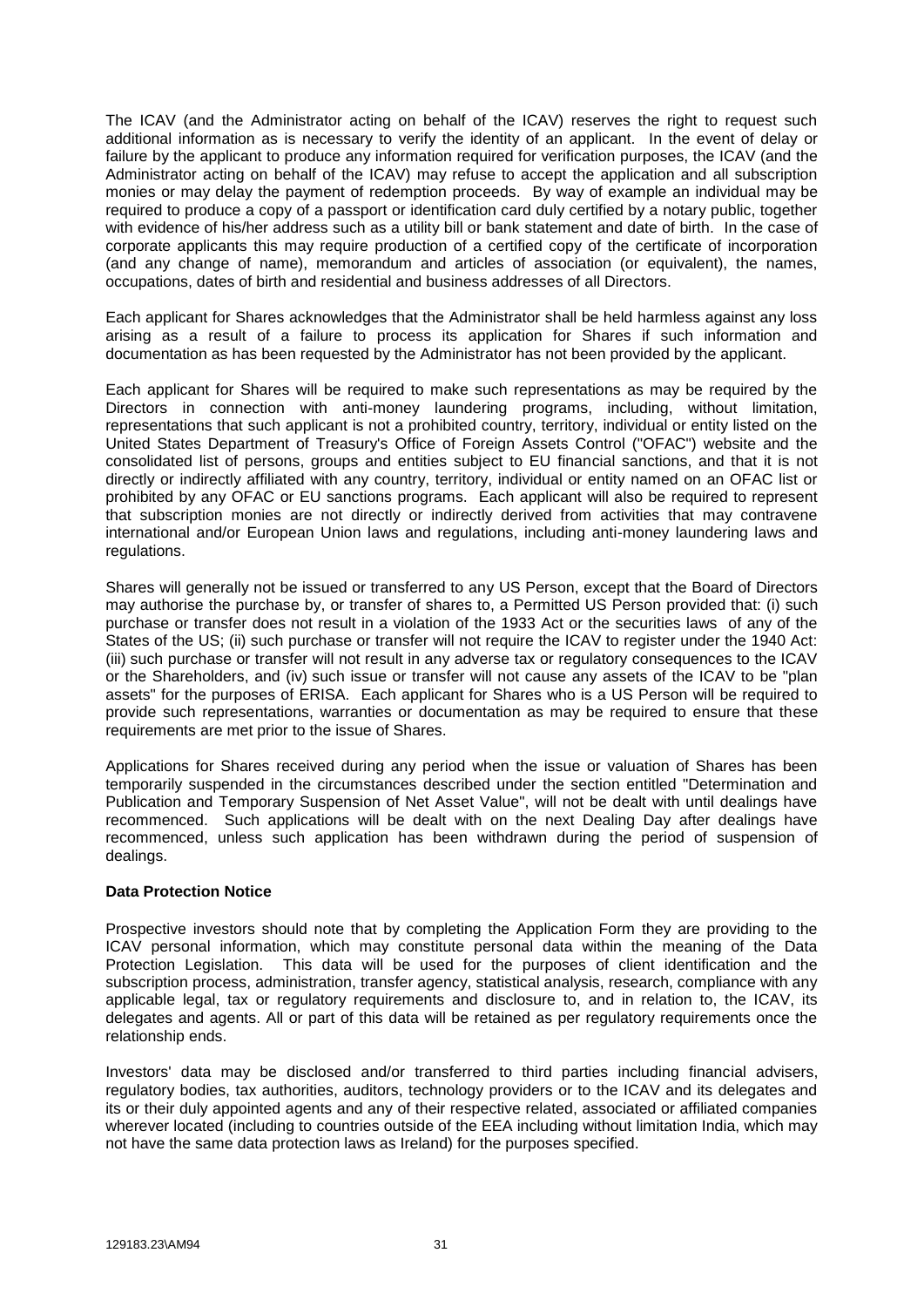Personal data will be obtained, held, used, disclosed and processed for any one or more of the purposes set out in the Application Form.

Pursuant to Data Protection Legislation, investors have a right of access to their personal data kept by or on behalf of the ICAV and the right to amend and rectify any inaccuracies in their personal data held by or on behalf of the ICAV by making a request to the ICAV in writing.

The ICAV is a "data controller" within the meaning of Data Protection Legislation and undertakes to hold any personal information provided by investors in confidence and in accordance with Data Protection Legislation. Investors also have a right to be forgotten and a right to restrict or object to processing in a number of circumstances. In certain limited circumstances, a right to data portability may apply. Where investors give consent to the processing of personal data, this consent may be withdrawn at any time.

By signing the Application Form, prospective investors consent to the recording of telephone calls made to and received from investors by the ICAV, the Management Company, their delegates, its duly appointed agents and any of their respective related, associated or affiliated companies for record keeping, security and/or training purposes.

A copy of the data privacy statement of the ICAV is available upon request from the Administrator.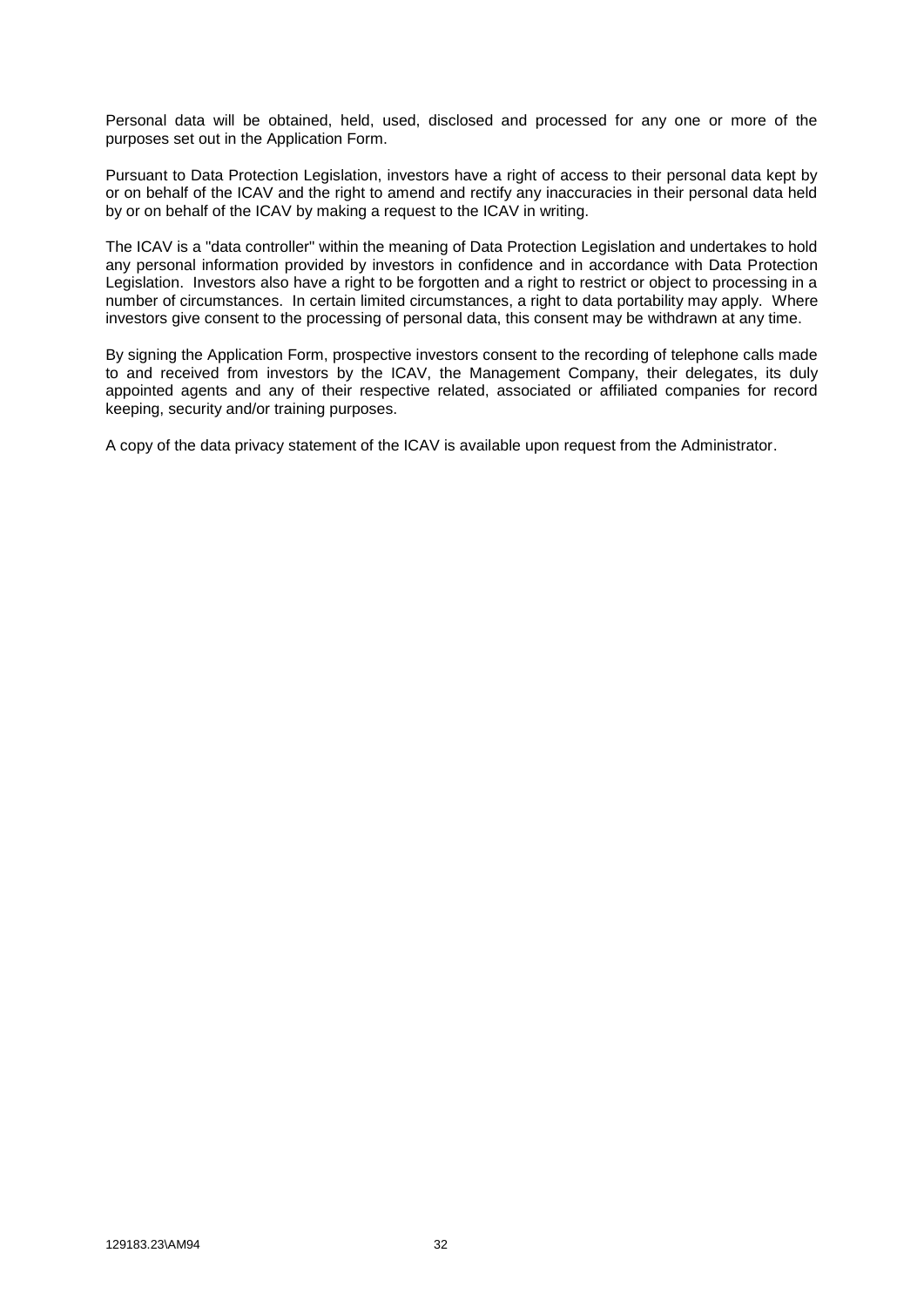### **INVESTMENT RISKS**

## **General**

The investments of a Fund are subject to normal market fluctuations and other risks inherent in investing in securities or other instruments and there can be no assurance that any appreciation in value of investments will occur. In particular the value of investments may be affected by uncertainties such as international, political and economic developments or changes in government policies.

The value of investments and the income derived therefrom may fall as well as rise and investors may not recoup the original amount invested in a Fund. An investment should only be made by those persons who are able to sustain a loss on their investment.

There can be no guarantee that the investment objective of any Fund will actually be achieved.

## **Limited Liability of Funds**

The ICAV is an Irish collective asset-management vehicle constituted as an umbrella fund with segregated liability between each of its Funds. As a result third parties may not look to the assets of the ICAV in respect of liabilities owed by a Fund to them and must instead look to the Fund in which such debt arose.

## **Credit Risks**

Although the Funds may invest in high credit quality instruments, there can be no assurance that the securities or other instruments in which those Funds invest will not be subject to credit difficulties leading to the loss of some or all of the sums invested in such securities or other instruments. The Funds will also be exposed to a credit risk in relation to the counterparties with whom they trade and may also bear the risk of settlement default.

#### **Suspension of Valuation**

The ability to subscribe for, redeem or convert Shares may be affected by a temporary suspension of the determination of Net Asset Value which may take place upon the occurrence of certain events.

#### **Suspension of Trading**

Securities exchanges typically have the right to suspend or limit trading in any instrument traded on the exchanges. A suspension could render it impossible for the Management Company and/or the relevant Investment Manager to liquidate positions and thereby expose a Fund to losses.

#### **Foreign Exchange Risk**

Where a Fund engages in foreign exchange transactions which alter the currency exposure characteristics of its investments the performance of such Fund may be strongly influenced by movements in exchange rates as currency positions held by the Fund may not correspond with the securities positions held.

The Net Asset Value per Share of a Fund will be computed in its Base Currency whereas the investments held for the account of a Fund may be acquired in other currencies. A Fund's Net Asset Value may change significantly when the currencies other than the Base Currency in which some of the Fund's investments are denominated strengthen or weaken against the Base Currency. Currency exchange rates generally are determined by supply and demand in the foreign exchange markets and the perceived relative merits of investments in different countries. Currency exchange rates can also be affected unpredictably by intervention by government or central banks or by currency controls or political developments.

In addition, currency hedging transactions, while potentially reducing the currency risks to which the Fund would otherwise be exposed, involve certain other risks, including the risk of a default by a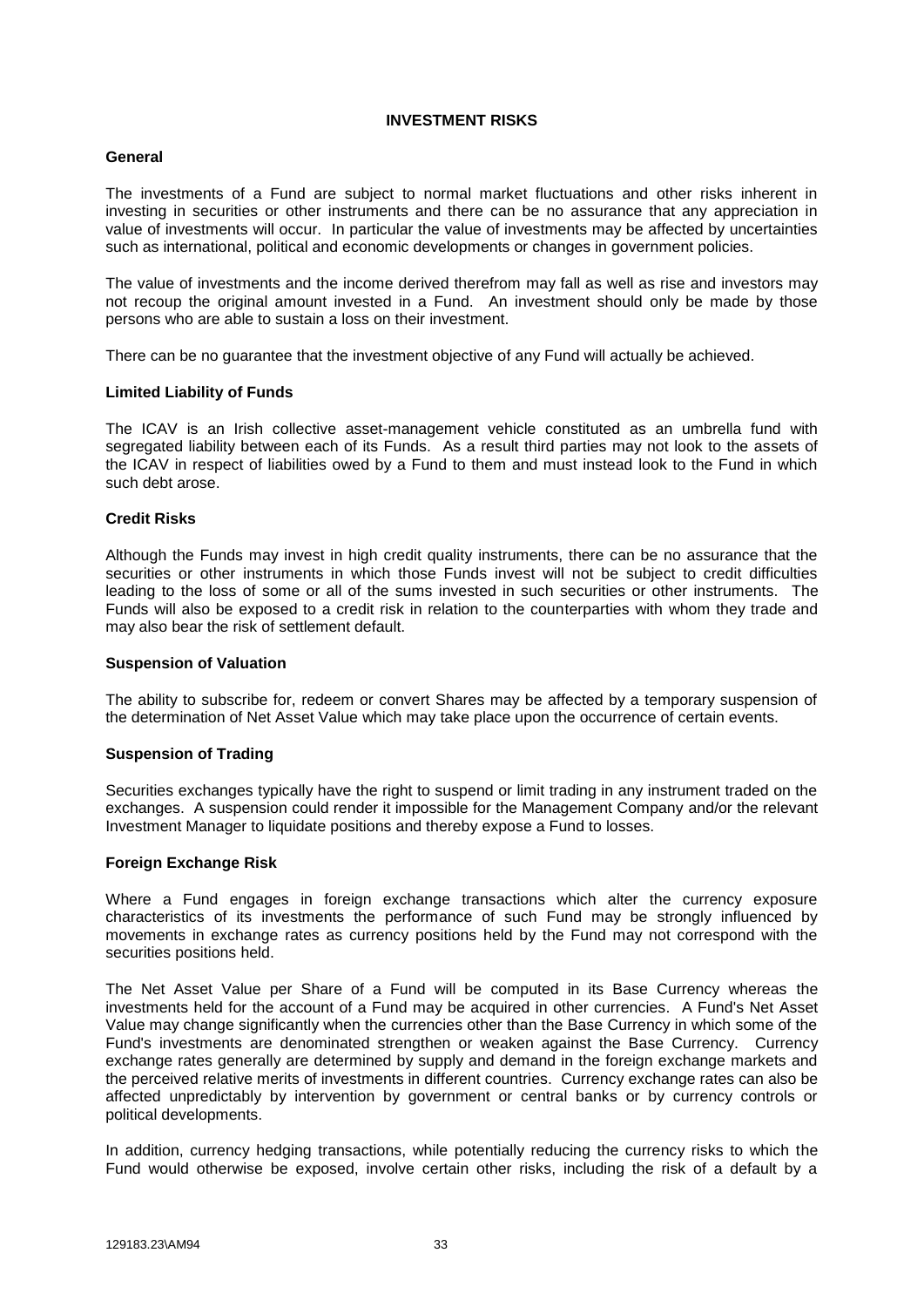counterparty, as described below. In addition, where a Fund enters into "cross-hedging" transactions (e.g., utilising a currency different from the currency in which the security being hedged is denominated), the Fund will be exposed to the risk that changes in the value of the currency used to hedge will not correlate with changes in the value of the currency in which the securities are denominated, which could result in loss on both the hedging transaction and the Fund securities.

Forward currency contracts involve the possibility that the market for them may be limited with respect to certain currencies and, upon a contract's maturity, possible inability to negotiate with the dealer to enter into an offsetting transaction. There is no assurance that a forward currency contract market will always exist. These factors restrict the ability to hedge against the risk of devaluation of currencies in which a substantial quantity of securities are being held for a Fund and are unrelated to the qualitative rating that may be assigned to any particular security. A description of forward currency contracts is set out in Appendix I.

While it is the intention to hedge currency risk at a Share class level, where subscription monies and redemption monies are paid in a currency other than the Base Currency of the Fund, investors should be aware that there is an exchange rate risk if such other currencies depreciate against the Base Currency and consequently they may not realise the full amount of their investment in the Fund.

## **Country Risk**

Investments in securities of issuers of different nations and denominated in different currencies involve particular risks. Such risks include changes in relative currency exchange rates, political and economic developments, the imposition of exchange controls, confiscation and other governmental restrictions. Investment in securities of issuers located in different countries offers potential benefits not available from investments solely in the securities of issuers located in a single country, but also involves certain significant risks that are not typically associated with investing in the securities of issuers located in a single country.

The volume of trading, the volatility of prices and the liquidity of securities may vary in the markets of different countries. In addition, the level of government supervision and regulation of securities exchanges, securities dealers and listed and unlisted companies is different throughout the world. The laws of some countries may limit the Fund's ability to invest in securities of certain issuers located in such countries.

Different markets also have different clearance and settlement procedures. Delays in settlement could result in temporary periods when a portion of the assets of the Fund are uninvested meaning no return may be earned thereon. The inability of the Fund to make intended investment purchases as a result of settlement problems may cause the Fund to miss attractive investment opportunities. The inability of the Fund to dispose of an investment as a result of settlement problems could result in a loss to the Fund as a consequence of a subsequent decline in value of such investment or, if the Fund has entered into a contract to sell such investment, in a possible liability to the purchaser. There may also be a risk that, because of uncertainties in the operation of settlement systems in individual markets, competing claims may arise in respect of securities held by, or to be transferred to, the Fund. With respect to certain countries, there is a possibility of expropriation, confiscatory taxation, imposition of withholding and/or other taxes on dividends, interest, capital gains or other income, limitations on the removal of funds or other assets of the Fund, political or social instability or diplomatic developments that may affect investments in those countries.

#### **Investing in Emerging Markets**

Where a Fund invests in emerging markets, such investments require consideration of certain risks typically not associated with investing in securities in more developed markets.

Numerous emerging market countries have recently experienced serious and potentially continuing, economic and political problems. Stock markets in many emerging countries are relatively small and risky. Investors are often limited in their investment and divestment activities. Additional restrictions may be imposed under emergency conditions. Emerging market securities may decline or fluctuate because of economic and political actions of emerging market governments and less regulated or liquid securities markets. Investors holding the securities are also exposed to emerging market currency risk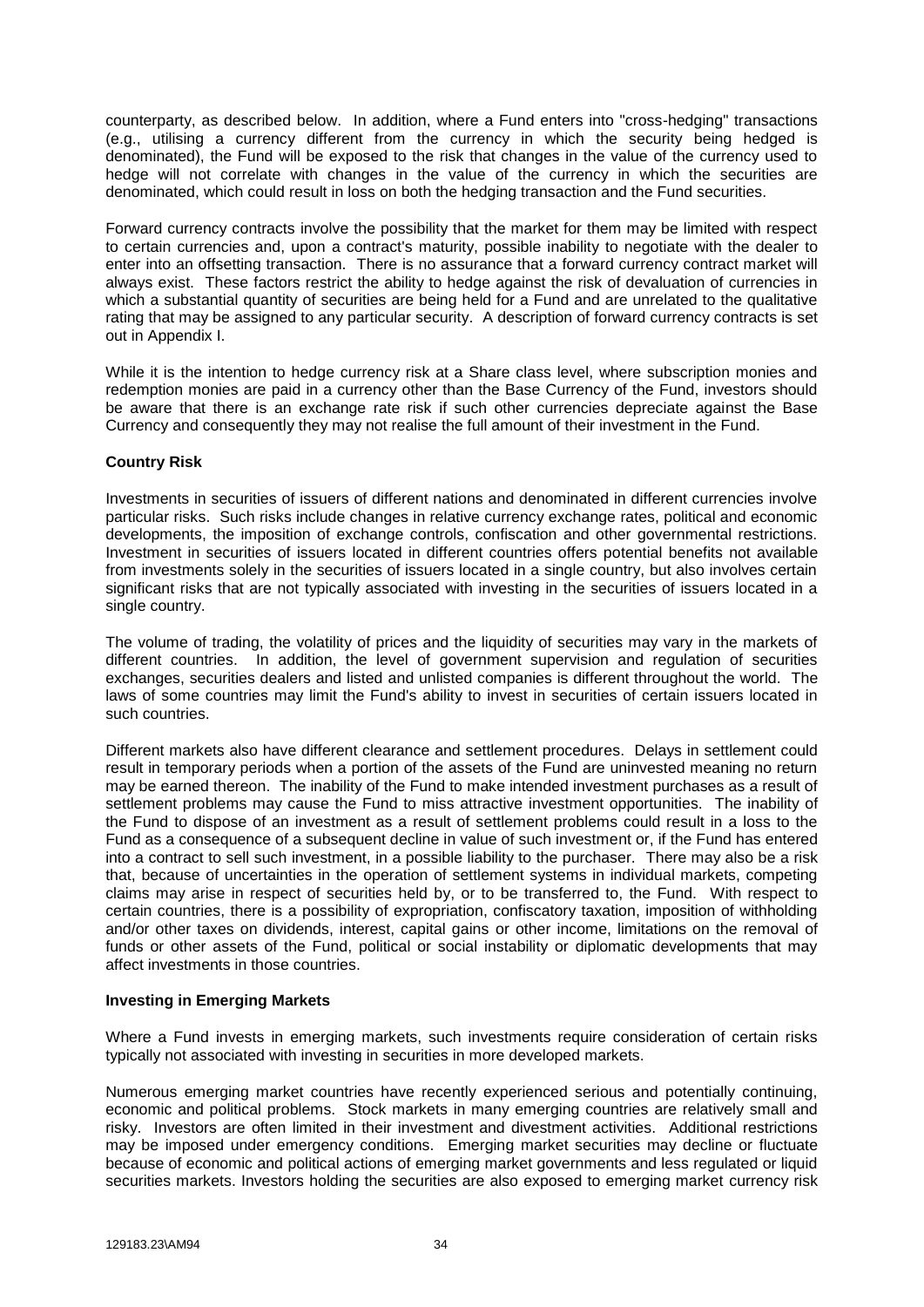(the possibility that that emerging market currency will fluctuate against the Base Currency of a Fund). The legal infrastructure and accounting, auditing and reporting standards in emerging market countries in which a Fund may invest may not provide the same degree of information to investors as would generally apply internationally. In particular, valuation of assets, depreciation, exchange differences, deferred taxation, contingent liabilities and consolidation may be treated differently from international accounting standards.

The legal and regulatory environment is sometimes uncertain and the standards of corporate governance, accounting, auditing and reporting standards may not provide the same degree of investor information and protection as would apply in more developed markets. Furthermore, corporate governance, investor protection, settlement, clearing, registration and custody procedures may be underdeveloped which increases the risk of error, fraud or default.

#### **Sector Risk**

Because the Fund may, from time to time, focus on one or more sectors of the economy, at such times its performance will depend in large part on the performance of those sectors. A fund that invests in particular sectors is particularly susceptible to the impact of market, economic, regulatory, and other factors affecting those sectors. As a result, at such times, the value of your investment may fluctuate more widely than it would in a fund that is invested across sectors.

## **High Portfolio Turnover Risk**

Actively trading securities can increase transaction costs (thus lowering performance and taxable distributions).

## **Sovereign Risk**

Government interference with international transactions in its currency or the debt obligations of itself or its nationals through various means, including, without limitation, regulation of the local exchange market, restrictions on foreign investment by residents, limits on flows of investment funds from abroad and debt moratoria, may expose the Fund, to unanticipated losses.

There are increasing concerns regarding the ability of multiple sovereign entities to continue to meet their debt obligations. In particular, ratings agencies have recently downgraded the credit ratings of various countries. Many economies are facing acute fiscal pressures as they struggle to balance budgetary austerity with stagnant growth. Many observers predict that a depressed economic environment will cause budget deficits in these economies to expand in the short term and further increase the perceived risk of a default, thereby rendering access to capital markets even more expensive and compounding the debt problem.

# **Systemic Risk**

Credit risk may also arise through a default by one of several large institutions that are dependent on one another to meet their liquidity or operational needs, so that a default by one institution causes a series of defaults by the other institutions. This is sometimes referred to as a "systemic risk" and may adversely affect intermediaries with which the Fund interacts.

#### **Liquidity and Settlement Risks**

The Funds will be exposed to a credit risk on parties with whom they trade and may also bear the risk of settlement default. Some of the markets in which the Funds will invest may be less liquid, less developed and more volatile than the world's leading stock markets and this may result in fluctuations in the price of the Shares. In addition, market practices in relation to the settlement of securities transactions and the custody of assets could provide increased risks to a Fund and may involve delays in obtaining accurate information on the value of securities (which may as a result affect the calculation of the Net Asset Value).

Any proposed investment in markets where custodial and/or settlement systems are not fully developed will be disclosed in the relevant Supplement. Shareholders should also note that settlement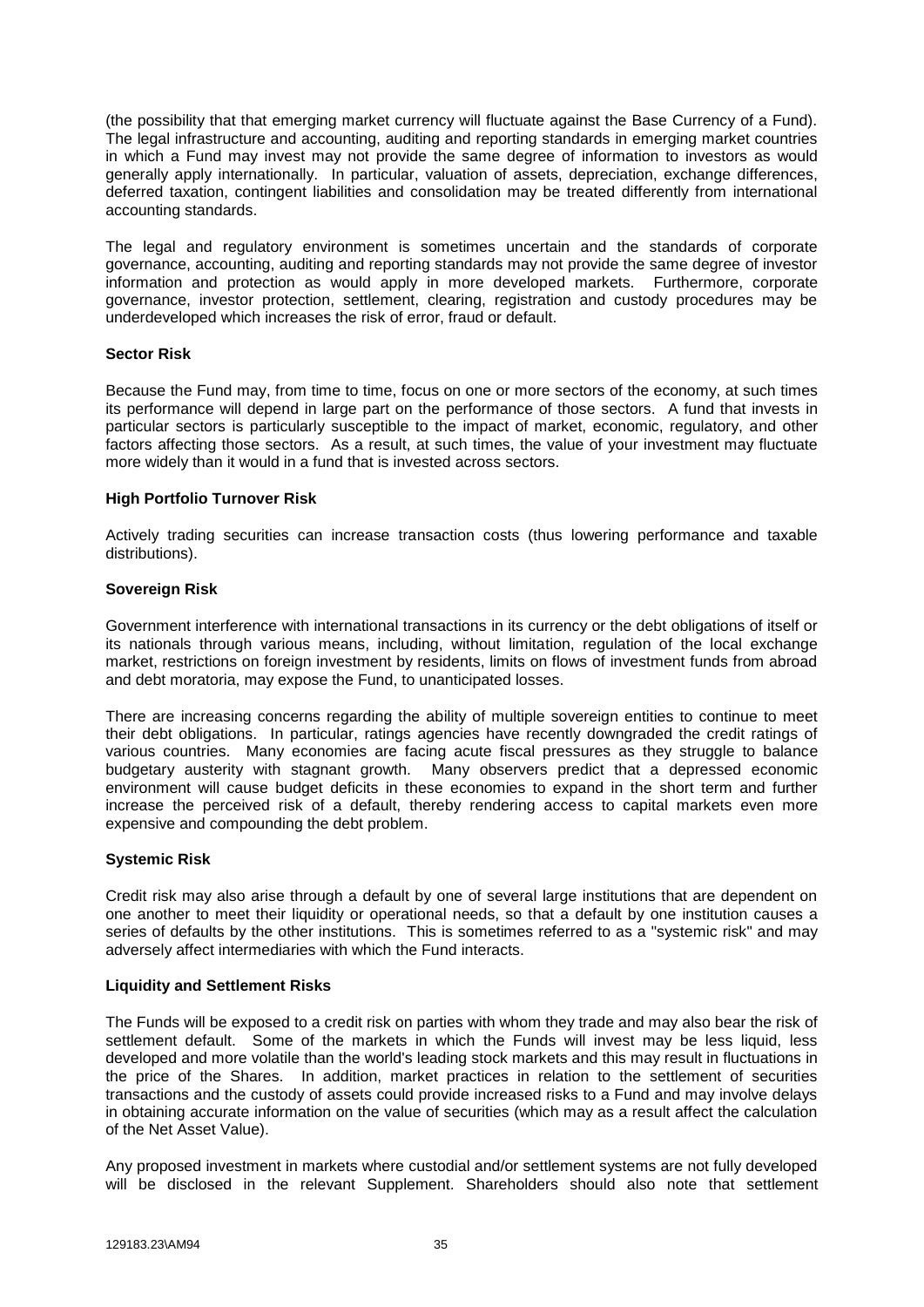mechanisms in emerging and less developed markets are generally less developed and reliable than those in more developed countries and that this therefore increases the risk of settlement default, which could result in substantial losses for a Fund in respect to investments in emerging markets.

### **Political Risks**

The performance of a Fund may be affected by changes in economic and market conditions, uncertainties such as political developments, military conflict and civil unrest, changes in government policies, the imposition of restrictions on the transfer of capital and in legal, regulatory and tax requirements.

### **Depositary Risks**

All banks, custodians, depositaries, brokers and dealers with which a Fund will be doing business, may encounter financial difficulties that impair the operational capabilities or capital position of the Fund. Although the Investment Manager as applicable intends to confine each Fund's investments transactions to transferable securities listed on Recognised Markets, or other investments permitted by the investment restrictions set out in the section entitled "Investment Restrictions" above, the relevant Investment Manager, will generally have sole discretion to select the financial institutions through which their investment transactions are executed for the underlying investments.

The Depositary and its delegates, if any, will have custody of a Fund's securities, cash, distributions and rights accruing to the Funds' securities accounts. If the Depositary or a delegate holds cash on behalf of a Fund, the Fund may be an unsecured creditor in the event of the insolvency of the Depositary or delegates. Although this is generally done to reduce or diversify risk, there can be no assurance that holding securities through the Depositary or its delegates will eliminate custodial risk.

The Funds will be subject to credit risk with respect to the Depositary and the delegates, if any.

In addition, certain of a Fund's assets may be held by entities other than the Depositary and its delegates. For example, a Fund may provide certain of its assets as collateral to counterparties or brokers in connection with derivatives contracts. If a Fund has over-collateralised derivative contracts, it is likely to be an unsecured creditor of any such counterparty or broker in the event of its insolvency.

The Funds may invest in markets where custodial and/or settlement systems are not fully developed including Emerging Markets (as defined in the relevant Supplement). The assets of a Fund which are traded in such markets and which have been entrusted to sub-custodians in circumstances where the use of sub-custodians is necessary may be exposed to risk.

In particular, investors should be aware that there is a heightened depositary risk for Funds which may invest in certain countries (including Emerging Markets) outside of the EU (each a "**third country**") where the laws of the third country require that the financial instruments are held in custody by a local entity and no local entities satisfy the delegation requirements in the Regulations. Accordingly such entities may not be subject to effective prudential regulation and supervision in the third country or subject to external audit to ensure that the financial instruments are in its possession. In such circumstances, the Depositary may delegate its custody duties under the Depositary Agreement to such a local entity only to the extent required by the law of the third country and only for as long as there are no local entities that satisfy the delegation requirements in the Regulations, and only where: (i) Shareholders of the relevant Fund are duly informed, prior to their investment, of the fact that such a delegation is required due to legal constraints in the law of the third country, of the circumstances justifying the delegation and of the risks involved in such a delegation; and (ii) the Management Company or the ICAV, has instructed the Depositary to delegate the custody of such financial instruments to such a local entity.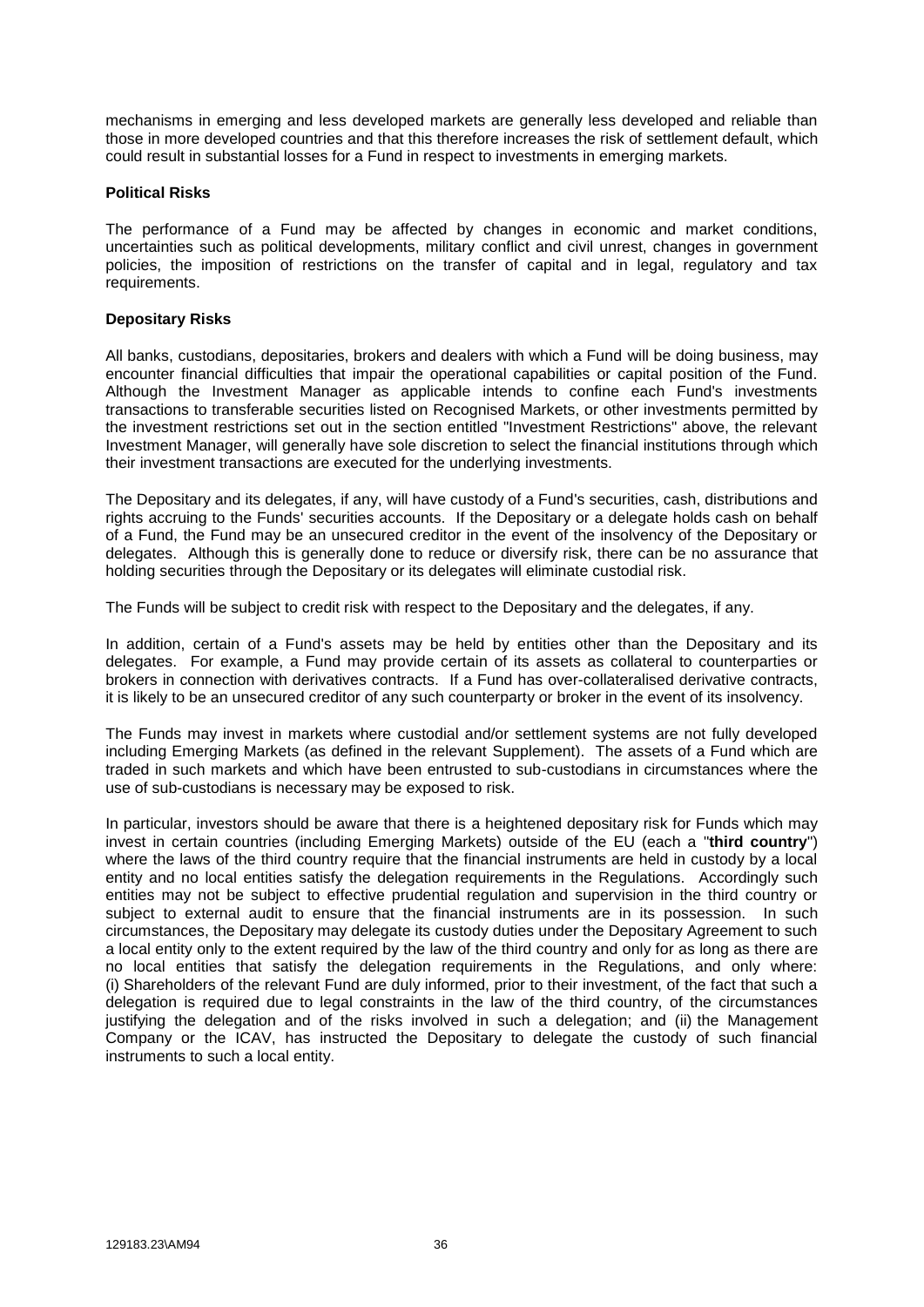## **Securities Selection Risk**

Securities selected by the Management Company and/or the relevant Investment Manager for the Fund may not perform to expectations. This could result in the Fund's underperformance compared to other funds with similar investment objectives.

## **Share Currency Designation Risk**

A Class may be designated in a currency other than the Base Currency of that Fund. Changes in the exchange rate between the Base Currency and such designated currency may lead to a depreciation of the value of such Shares as expressed in the designated currency. Unless otherwise set out in the relevant Supplement, the Management Company and/or the relevant Investment Manager may try to mitigate this risk using forward currency contracts and within the conditions and limits imposed by the Central Bank. A description of forward currency contracts is set out in Appendix I. A Class may not be leveraged as a result of the use of such techniques and instruments, the value of which may be up to but may not exceed 105% of the Net Asset Value attributable to the relevant Class. While it is not the intention of the ICAV to have over or under hedged positions, this may arise due to circumstances outside the ICAV's control. Hedged positions will be kept under review to ensure that over-hedged positions do not exceed the permitted level. This review will also incorporate a procedure to ensure that positions in excess of 100% will not be carried forward from month to month. Investors should be aware that this strategy may substantially limit Shareholders of the relevant Class from benefiting if the designated currency falls against the Base Currency and/or the currency/currencies in which the assets of the ICAV are denominated. In such circumstances, Shareholders of the Class may be exposed to fluctuations in the Net Asset Value per Share reflecting the gain/loss on and the costs of the relevant financial instruments.

Although hedging strategies may not necessarily be used in relation to each Class within a Fund, the financial instruments used to implement such strategies shall be assets/liabilities of the Fund as a whole. However, all gains/losses on and the costs of the relevant financial instruments at a portfolio level will be allocated on a pro rata basis to the classes. All gains/losses on and the costs of the relevant financial instruments relating to class specific hedging will accrue solely to the relevant Class. Transactions will be clearly attributable to a specific Share Class (therefore currency exposure of different currency Classes may not be combined or offset) and currency exposures of the assets of a Fund may not be allocated to separate Share Classes. Where no hedging strategy is used to hedge currency risk a currency conversion will take place on subscription, redemption, switching and distributions at prevailing exchange rates.

#### **Stock Market Risk**

A Fund's Net Asset Value will move up and down in reaction to stock market movements. Stock prices change daily in response to company activity and general economic and market conditions. A Fund's investments in common stocks and other equity securities are subject to stock market risk, which is the risk that the value of equity securities may decline. Also, equity securities are subject to the risk that a particular issuer's securities may decline in value, even during periods when equity securities in general are rising. Additional stock market risks may be introduced when a particular equity security is traded on a foreign market. For more detail on the related risks involved in foreign markets, see "Foreign Exposure Risk" below.

# **Foreign Exposure Risk**

Investing in foreign securities, including depository receipts, or securities of entities with significant foreign operations, involves additional risks which can affect a Fund's performance. Foreign markets, particularly emerging markets, may be less liquid, more volatile and subject to less government supervision than an investor's home market. There may be difficulties enforcing contractual obligations, and it may take more time for transactions to clear and settle. Less information may be available about foreign entities. The costs of buying and selling foreign securities, including tax, brokerage and custody costs, may be higher than those involving domestic transactions. The specific risks of investing in foreign securities include: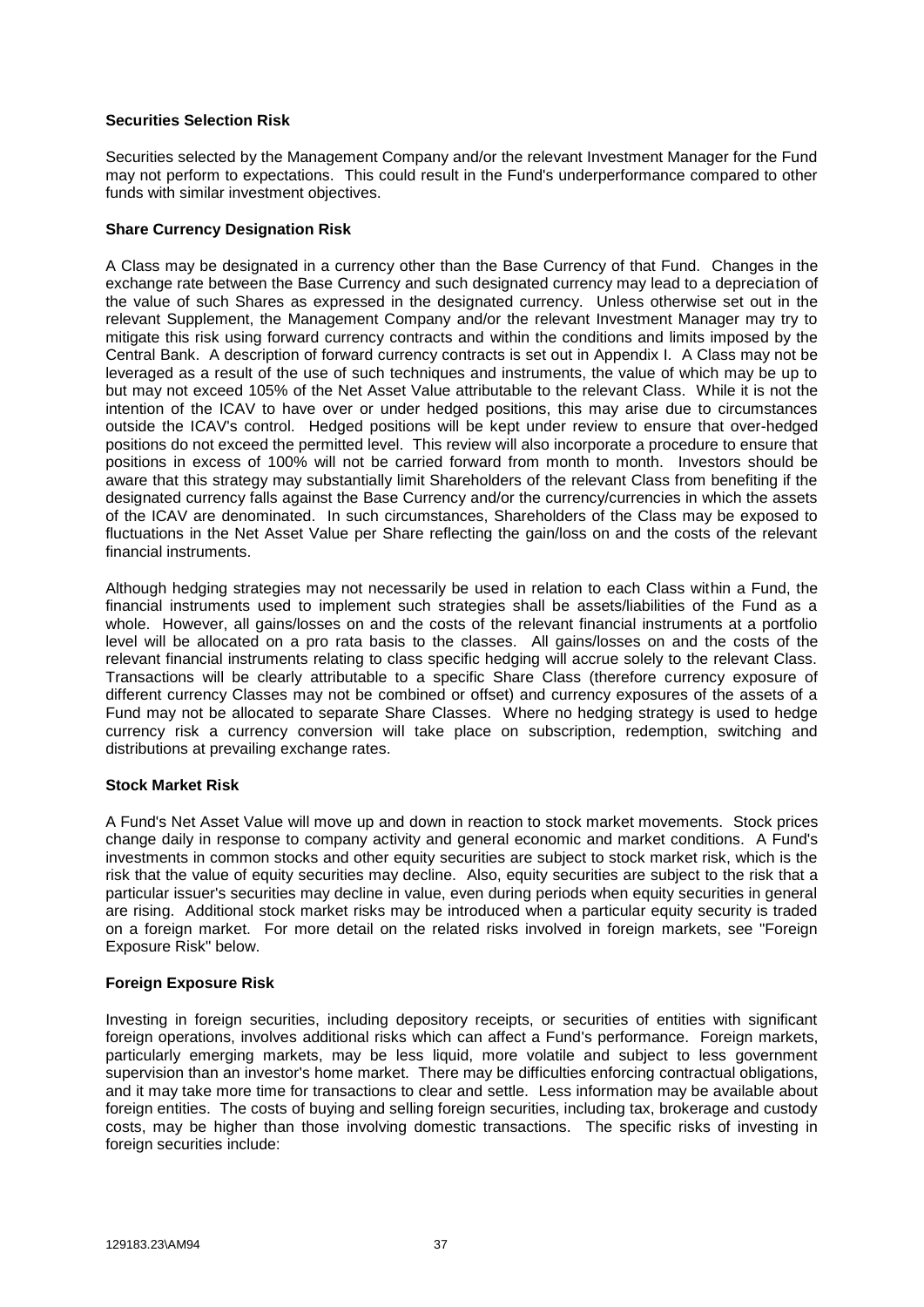*Currency Risk*: The values of foreign investments may be affected by changes in currency rates or exchange control regulations. If the local currency gains strength against the Base Currency, the value of the foreign security held by the Fund increases in domestic currency terms. Conversely, if the local currency weakens against the domestic currency, the value of the foreign security held by the Fund declines in domestic security terms. Unless set out in the relevant Supplement, the Management Company and/or the relevant Investment Manager does not intend to hedge the resulting currency exposures back into the Base Currency, although they may do so at their discretion.

*Regulatory Risk*: Foreign companies often are not subject to uniform accounting, auditing and financial reporting standards or to other regulatory practices and requirements.

## **Market Timing Risk**

Because the Fund may invest in foreign securities, it is particularly subject to the risk of market timing activities. The Fund generally prices foreign securities using their closing prices from the foreign markets in which they trade, typically prior to the Fund's determination of its Net Asset Value. These prices may be affected by events that occur after the close of a foreign market but before the Fund prices its Shares. In such instances, the Fund may fair value foreign securities. However, some investors may engage in frequent short-term trading in the Fund to take advantage of any price differentials that may be reflected in the Net Asset Value of the Shares. There is no assurance that fair valuation of securities can reduce or eliminate market timing. While the ICAV monitors trading in Shares, there is no guarantee that it can detect all market timing activities.

#### **Limitations on Redemptions**

There is no secondary market for Shares and no such market is expected to develop. An investment in a Fund should be considered only by persons financially able to maintain their investment and who can afford a loss of all or a substantial part of such investment. Shareholders may only redeem Shares as described in this Prospectus. Redemption rights may be deferred or suspended under certain circumstances. Redemptions may also be satisfied, in whole or in part, by distributing securities in specie.

#### **Effect of Substantial Redemptions**

Substantial redemptions by Shareholders within a short period of time could require the Fund to liquidate securities positions or other investments more rapidly than would otherwise be desirable, possibly reducing the value of the Fund's assets and/or disrupting the Management Company and/or the relevant Investment Manager's investment strategy. Reduction in the size of the Fund could make it more difficult to generate a positive return or to recoup losses due to, among other things, reductions in the Fund's ability to take advantage of particular investment opportunities or decreases in the ratio of its income to its expenses.

#### **Concentration Risk**

A Fund's investments may be concentrated in a particular country or region, in a select group of issuers, or both. When a Fund's investments are concentrated in a particular country or region, the Fund's performance may be closely tied to economic and political conditions within that country or region. A Fund that concentrates its investments in a select group of issuers can be more volatile than the market as a whole because changes in the financial condition of an issuer or changes in economic or political conditions that affect a particular type of security or issuer can affect the value of an issuer's securities. For these reasons, a concentrated Fund's performance may be more volatile than the performance of more diversified Funds.

#### **Leverage and Financing Risk**

A Fund may leverage its capital to the extent and as provided in its Supplement.

While leverage presents opportunities for increasing a Fund's total return, it has the effect of potentially increasing losses as well. Accordingly, any event that adversely affects the value of an investment by the Fund would be magnified by the extent to which the Fund is leveraged.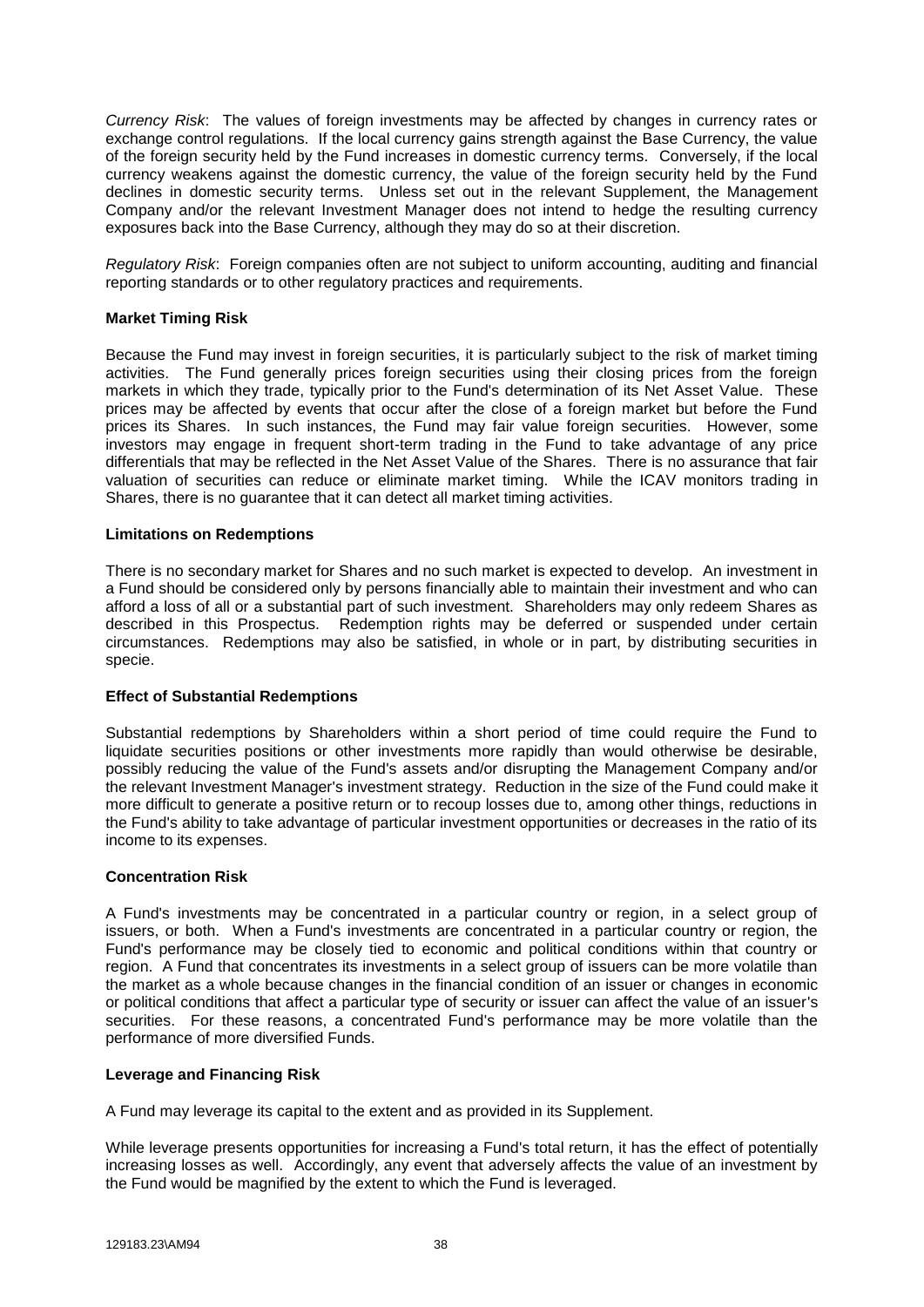The cumulative effect of the use of leverage by the Fund in a market that moves adversely to the Fund's investments could result in a substantial loss to that Fund, which would be greater than if the Fund were not leveraged.

#### **Borrowings**

Under the Regulations, a Fund may borrow up to 10% of its assets provided this borrowing is on a temporary basis. A Fund may not borrow money, grant loans or act as guarantor on behalf of third parties. Such borrowings may increase the risks attached to an investment in Shares in a Fund.

#### **Interest Rate Risk**

Bond prices rise when interest rates decline and decline when interest rates rise. The longer the duration of a bond, the more a change in interest rates affects the bond's price. Short-term and longterm interest rates may not move the same amount and may not move in the same direction. This may result in the amount realised on the sale of Shares being less than the original amount invested.

## **Efficient Portfolio Management Risk**

The ICAV on behalf of a Fund may enter into trading arrangements in relation to the Investments for efficient portfolio management purposes with counterparties and agents that are related parties to the Depositary or the ICAV's other service providers. Such engagement may on occasion cause a conflict of interest with the role of the Depositary or other service provider in respect of the ICAV. Please refer to the section entitled "*Conflicts of Interest*" herein for further details on how these conflicts are handled.

## **Securities Lending Arrangements**

The Funds may make secured loans of portfolio securities in accordance with the Central Bank requirements set out under the heading "Use of Repurchase/Reverse Repurchase and Securities Lending Agreements" below and as disclosed in the relevant Supplement. The risks in lending portfolio securities, as with other extensions of credit, consist of the possible delay in the recovery of the securities or possible loss of rights in the collateral should the borrower fail financially. However, such loans will be made only to broker-dealers that meet with the minimum credit rating requirements of the Management Company in accordance with the Central Bank's requirements set out under the heading "Use of Repurchase/Reverse Repurchase and Securities Lending Agreements" below.

The borrower pays to the lender an amount equal to any dividends or interest paid with respect to the securities lent. There is a risk that the collateral held by a Fund may decline in value and this risk will be borne by that Fund, which will be required to re-purchase the securities lent at the agreed repurchase price. In the case of loans collateralised by cash, the lender typically pays a fee to the borrower. Although voting rights or rights to consent with respect to the loaned securities pass to the borrower, the lender retains the right to call the loans at any time on reasonable notice, and it will do so in order that the securities may be voted by the lender if the holders of such securities are asked to vote upon or consent to matters materially affecting the investment. However, the relevant Fund bears the risk of delay in the return of the security, which may affect its ability to exercise its voting rights attaching to such security. A Fund may also call such loans in order to sell the securities involved. A Fund would also pay various fees in connection with such loans including shipping fees and reasonable depositary fees. The risks outlined under the heading "Derivatives Securities Risks" are also relevant to a Fund which engages in securities lending.

The policy on sharing of return generated by securities lending arrangements and a description of the proportions of the revenue generated by securities lending arrangements that is returned to the collective investment undertaking, and the costs and fees assigned to the Management Company or third parties (e.g. the lender) is disclosed in the relevant Supplement for the relevant Fund (if applicable).

# **Collateral and Re-use Arrangements**

The terms of hedging arrangements and other derivative transactions entered into by a Fund may provide that collateral given to, or received by, such Fund may be pledged, lent, re-hypothecated or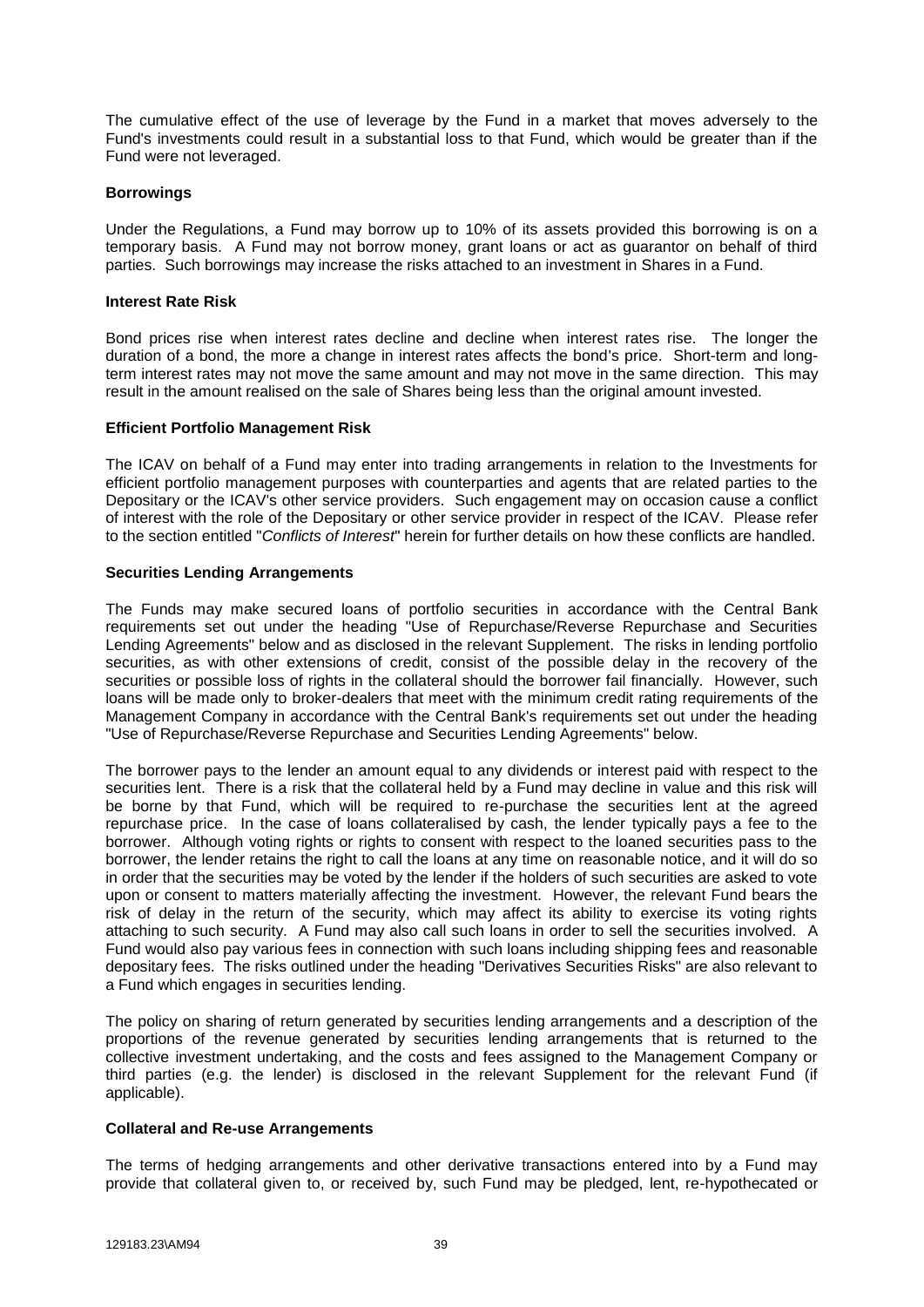otherwise re-used by the collateral taker for its own purposes. If collateral received by a Fund is reinvested or otherwise re-used, that Fund is exposed to the risk of loss on that investment. Should such a loss occur, the value of the collateral will be reduced and the Fund will have less protection if the counterparty defaults. Similarly, if the counterparty re-invests or otherwise re-uses collateral received from a Fund and suffers a loss as a result, it may not be in a position to return that collateral to the Fund should the relevant transaction complete, be unwound or otherwise terminate and that Fund is exposed to the risk of loss of the amount of collateral provided.

### **Brexit – Changes to the European Union and the Functioning and Applicability of the Treaty on European Union**

The ICAV, the Manager and relevant Investment Managers may face potential risks associated with the referendum on the United Kingdom's continued membership of the European Union, which took place on June 23, 2016 and which resulted in a vote for the United Kingdom to leave the European Union. That decision to leave could materially and adversely affect the regulatory regime to which an Investment Manager is currently subject in the United Kingdom, particularly in respect of financial services regulation and taxation. Investors should note that the ICAV and/or the Manager may be required to introduce changes to the way it is structured and introduce, replace or appoint additional service providers or agents and/or amend the terms of appointment of persons or entities engaged currently to provide services to the ICAV including but not limited to particular Investment Managers. Although the ICAV shall seek to minimize the costs and other implications of any such changes, investors should be aware that the costs of such changes may be borne by the ICAV. Furthermore, the vote to leave the European Union may result in substantial volatility in foreign exchange markets and may lead to a sustained weakness in the British pound's exchange rate against the United States dollar, the euro and other currencies which may have a material adverse effect on the ICAV, the Manager and an Investment Manager's business, financial condition, results of operations and prospects. The vote for the United Kingdom to leave the European Union may set in train a sustained period of uncertainty, as the United Kingdom seeks to negotiate the terms of its exit. It may also destabilise some or all of the other members of the European Union (some of which are countries in which we conduct business) and/or the euro zone. The volatility and uncertainty caused by the referendum may adversely affect the value of a Fund's investments and the ability of the Manager to achieve the investment objective of a Fund.

Additionally, political parties in several other member states of the EU have proposed that a similar referendum be held on their country's membership in the EU. It is unclear whether any other member states of the EU will hold such referendums. Areas where the uncertainty created by the United Kingdom's vote to withdraw from the EU is relevant includes, but is not limited to, trade within Europe, foreign direct investment in Europe, the scope and functioning of European regulatory frameworks (including with respect to the regulation of fund managers and the distribution and marketing of investment funds), industrial policy pursued within European countries, immigration policy pursued within European countries, the regulation of the provision of financial services within and to persons in Europe and trade policy within European countries and internationally.

# **Other Risks**

The ICAV will be responsible for paying its fees and expenses regardless of the level of its profitability. In view of the fact that an initial charge may be payable on a subscription by an investor any investment in a Fund should be regarded as a medium to long term investment.

#### **Third Party Service Providers**

The ICAV does not have any employees and the Directors have been appointed on a non-executive basis. The ICAV is therefore reliant upon the performance of third party service providers for their executive functions. In particular, the Management Company and/or the relevant Investment Manager, any sub-investment manager, any investment adviser, the Administrator and the Depositary will be performing services which are integral to the operation of the ICAV. Failure by any service provider to carry out its obligations to the ICAV in accordance with the terms of its appointment could have a materially detrimental impact upon the operations of the ICAV.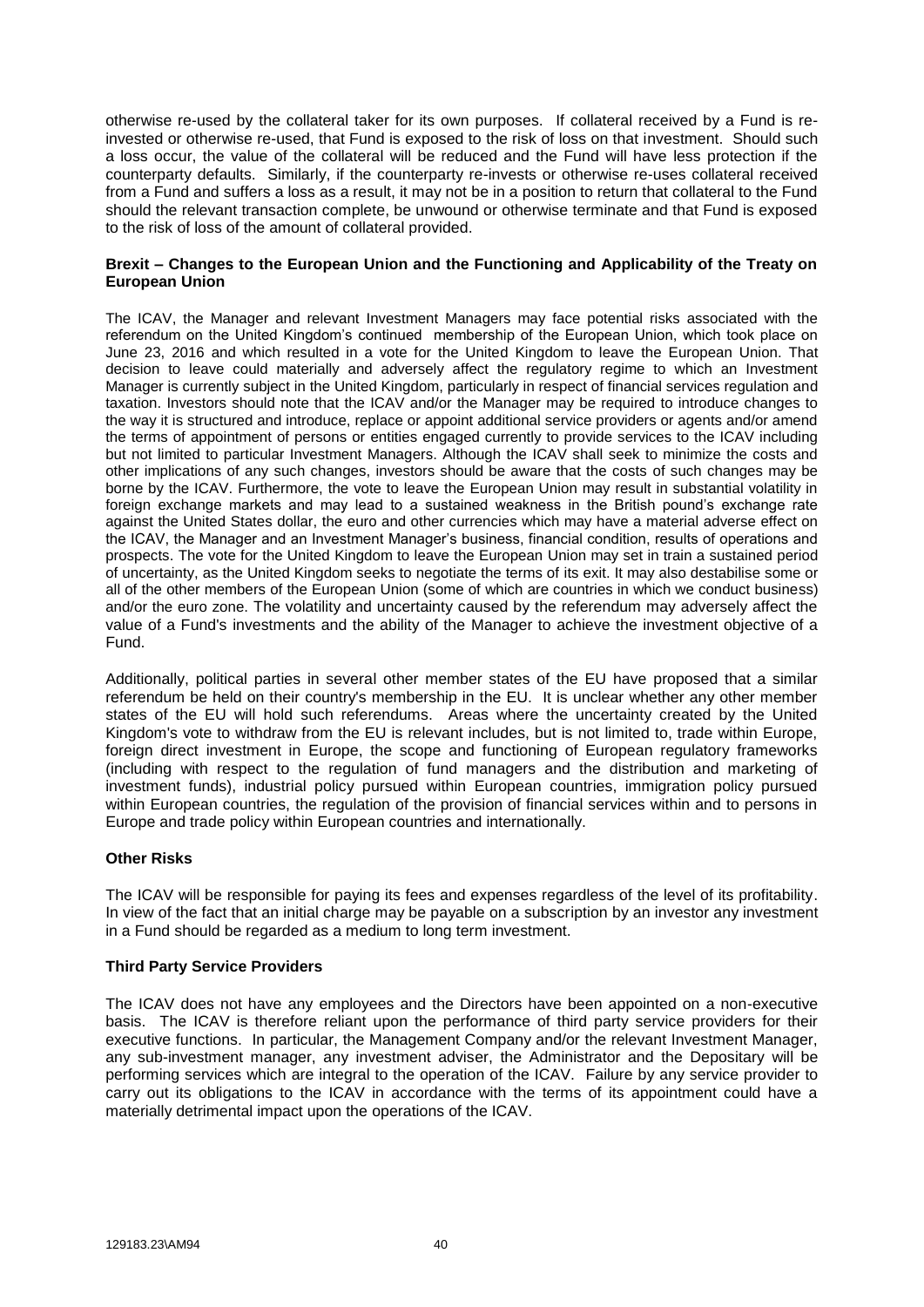### **Possible Indemnification Obligations**

The ICAV has agreed, or may agree, to indemnify the Directors, the Management Company, the relevant Investment Manager, any sub-investment manager, any investment adviser, the Administrator, the Depositary and banks, brokers, dealers, counterparties and others, under various agreements entered into with such persons, against certain liabilities they or their respective directors, officers, affiliates or agents may incur in connection with their relationships with the ICAV.

### **Changes to Share Value**

It should be appreciated that the value of Shares and the income from them may fall as well as rise, and that investors may not get back the amount they have invested. Changes in exchange rates may cause the value of Shares to go up or down. Details of certain investment risks for an investor are set out above.

## **Legal and Tax Requirements**

Persons interested in purchasing Shares should inform themselves as to (a) the legal requirements within their own countries for the purchase of Shares, (b) any foreign exchange restrictions which may be applicable, and (c) the income and other tax consequences of purchase, conversion and redemption of Shares.

The difference, at any one time, between the sale and repurchase price of the Shares means that any investment in the ICAV should be viewed in the medium to long term. Initial applications will be processed upon receipt by the Administrator of both the Application Form and cleared funds. Subsequent purchases will be processed upon receipt of trade instructions and cleared funds.

Specific risk warnings in relation to particular Funds are contained in the relevant Supplement.

The ICAV will, on request, provide supplementary information to Shareholders relating to the risk management methods employed, including the quantitative limits that are applied and any recent developments in the yield and risk characteristics of the main categories of investments of the Funds.

#### **Umbrella Structure of the ICAV**

Pursuant to Irish law, the ICAV should not be liable as a whole to third parties and there should not be the potential for cross contamination of liabilities between different funds. However, there can be no categorical assurance that, should an action be brought against the ICAV in the courts of another jurisdiction, the segregated nature of the Funds will necessarily be upheld.

## **Collection Account Risk**

Any failure to supply the ICAV or the Administrator with any documentation requested by them for antimoney laundering purposes, as described above, may result in a delay in the settlement of redemption proceeds or dividend payments. In such circumstances, the Administrator will process any redemption request received by a Shareholder and by doing so that investor is no longer considered a Shareholder. Accordingly, Shareholders should note that any redemption proceeds and any sums payable by way of dividend being paid out by a Fund and held for any time in the Collection Account shall remain an asset of the relevant Fund. In the event of the insolvency of the ICAV or the relevant Fund, the Shareholder will rank as an unsecured creditor of the relevant Fund until such time as the Administrator is satisfied that its anti-money-laundering procedures have been fully complied with, following which redemption proceeds will be released or the dividend paid (as applicable) to the relevant Shareholder. Accordingly, Shareholders are advised to promptly provide the ICAV or Administrator (as appropriate) with all documentation requested to reduce the risk in this scenario.

As detailed under the heading "Subscriptions" above, the Administrator also operates the Collection Account with respect to receipt of subscription monies. In this scenario, the investor is subject to the risk of becoming an unsecured creditor in the event of the insolvency of the relevant Fund during the period between receipt of subscription monies and the Dealing Day on which the Shares are issued and the subscription monies are transferred to the Fund operating account.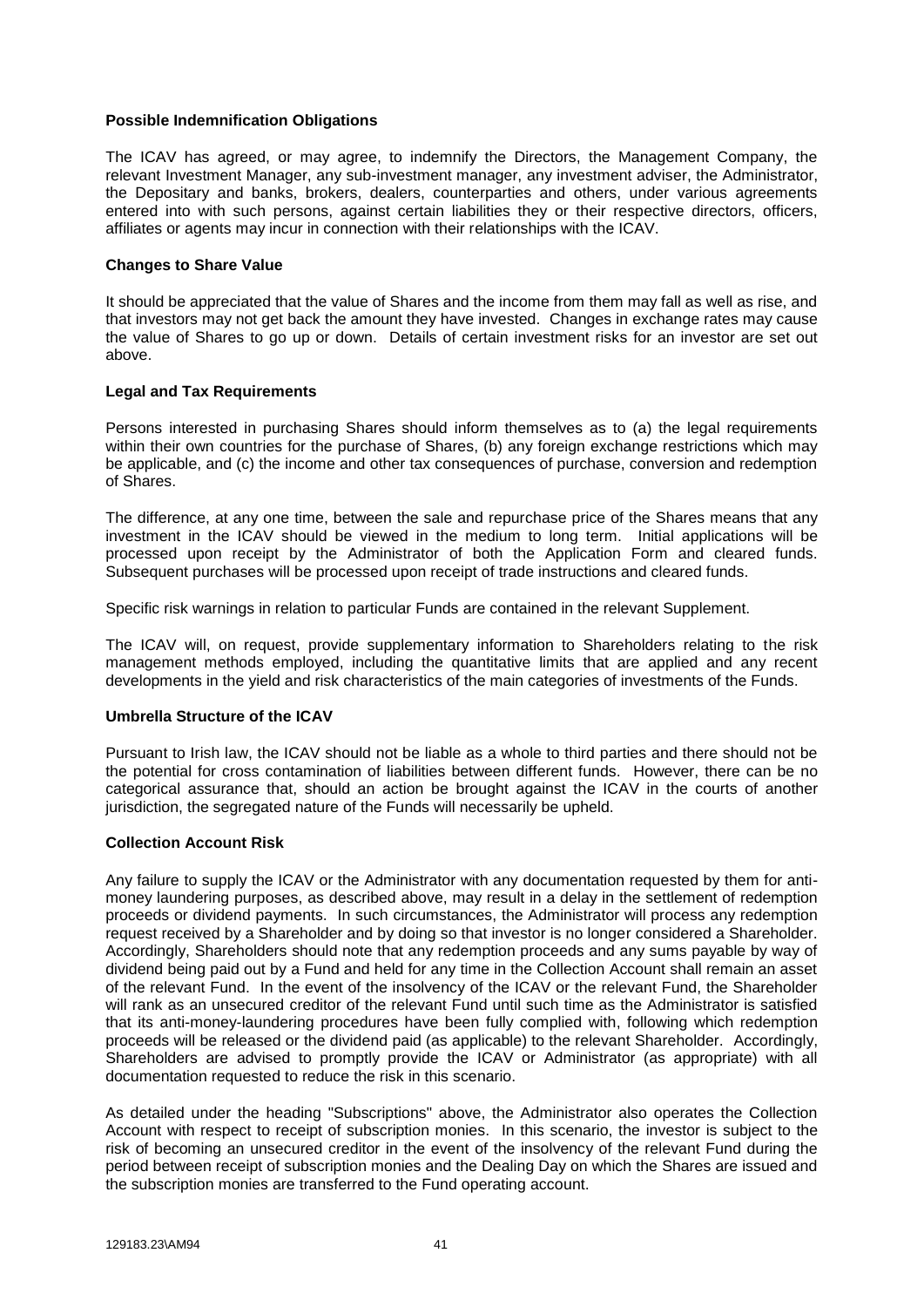The ICAV reserves the right to reverse any allotment of Shares in the event of a failure by the Shareholder to settle the subscription monies on a timely basis. In such circumstances, the ICAV shall compulsorily redeem any Shares issued and the Shareholder shall be liable for any loss suffered by the ICAV in the event that the redemption proceeds are less than the amount originally subscribed for. For the avoidance of doubt, the relevant Shareholder shall not be entitled to any profit arising from such a redemption of shares in the event that the redemption proceeds are worth more than the amount originally subscribed for.

Shareholders in solvent Funds should not be impacted by the insolvency of a sister Fund as the ICAV is established with segregated liability. However, there can be no categorical assurance that, should an action be brought against the ICAV in the courts of another jurisdiction, that the segregated nature of the Funds will necessarily be upheld. Shareholders attention is drawn to the risk factor under the heading "Umbrella Structure of the ICAV".

## **Reinvestment of Cash Collateral Risk**

As a Fund may reinvest cash collateral received, subject to the conditions and within the limits laid down by the Central Bank, that Fund will be exposed to the risk associated with such investments, such failure or default of the issuer of the relevant security.

## **Electronic Delivery of Information**

Information relating to a Shareholder's investment in the Fund may be delivered electronically. There are risks associated with such electronic delivery including, but not limited to, that email messages are not secure and may contain computer viruses or other defects, may not be accurately replicated on other systems, or may be intercepted, deleted or interfered with without the knowledge of the sender or the intended recipient.

## **Error Trades**

Unintended errors in the communication or administration of trading instructions may, from time to time, arise. Except in the case of negligence, fraud or wilful default of the Management Company and/or the relevant Investment Manager as the case may be, losses (if any) arising from such errors will be for the account of the Fund on the basis that profits from such errors (if any) will also be for the account of the Fund.

#### **Eurozone Crisis**

The current economic situation in the Eurozone has created significant pressure on certain European countries regarding their membership of the Euro. Some economists advocate the exit of certain countries from the Eurozone, and political movements in some Eurozone countries also promote their country's exit from the Eurozone for economic or political reasons, or both. It is possible that one or more countries may leave the Eurozone and return to a national currency (which may also result in them leaving the EU) and/or that the Euro will cease to exist in its current form, or entirely, and/or lose its legal status in one or more of the current Eurozone countries. There are no historical precedents for this type of event, and the effects of any such event on the Fund are therefore impossible to predict. However, any of these events might, for example: (a) cause a significant rise or fall in the value of the Euro against other currencies; (b) significantly affect the volatility of currency exchange rates (particularly for the Euro) and of the prices of other assets; (c) significantly reduce the liquidity of some or all of the Fund's investments (whether denominated in the Euro or another currency) or prevent the Fund from disposing of them at all; (d) change, through operation of law, the currency denomination of cash, securities, transactions and/or other assets of the Fund that are currently denominated in the Euro to the detriment of the Fund or at an exchange rate that the Management Company and/or the relevant Investment Manager, or the Fund considers unreasonable or wrong; (e) adversely affect the Fund's ability to enter into currency hedging transactions and/or increase the costs of such transactions (which may prevent the Fund from allocating losses on currency hedging transactions in accordance with their usual allocation policies, or from protecting certain share classes against exposure to foreign exchange rates through hedging); (f) affect the validity or interpretation of legal contracts on which the Fund relies; (g) adversely affect the ability of the Fund to make payments of any kind or to transfer any of its funds between accounts; (h) increase the probability of insolvency of, and/or default by, its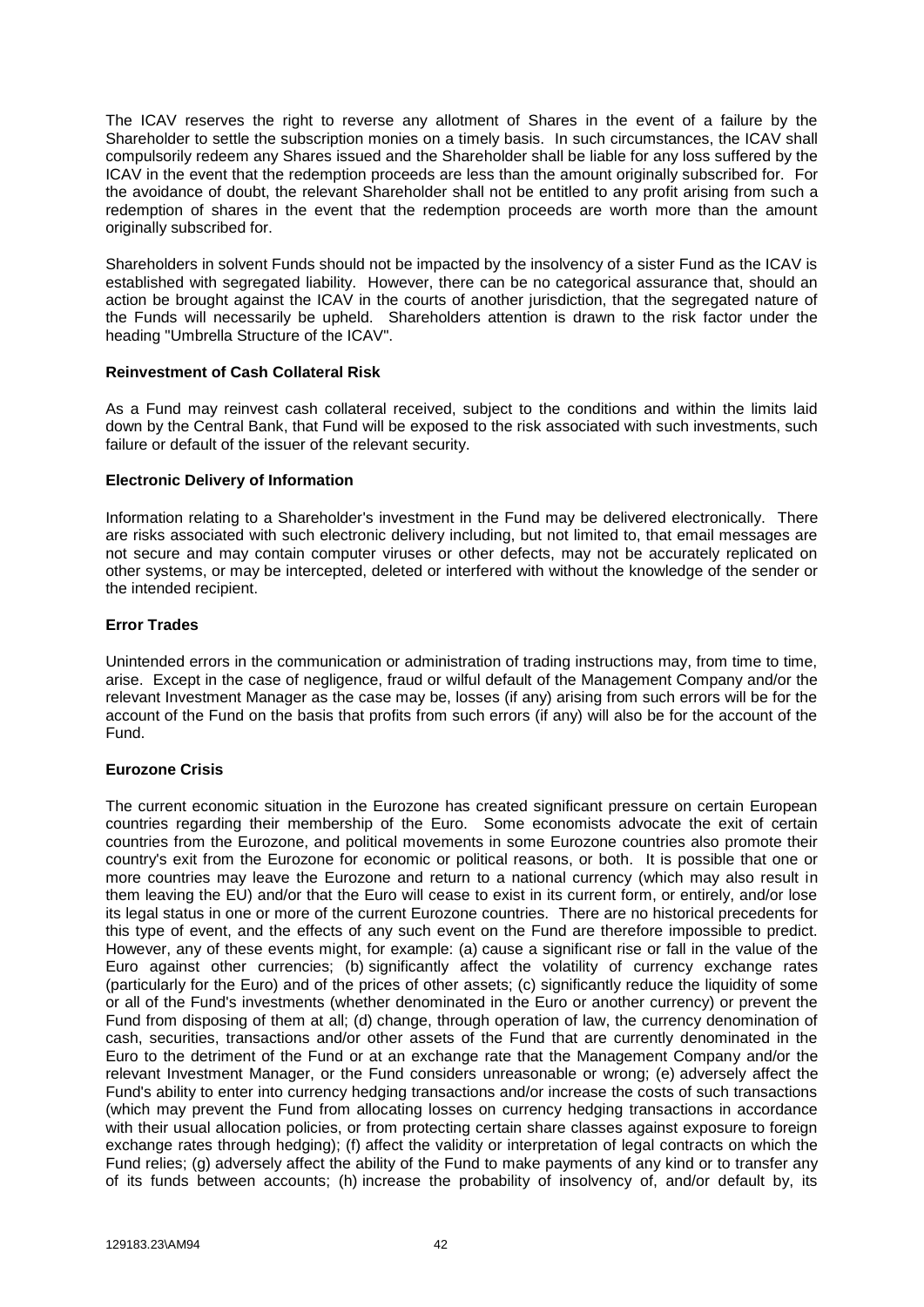counterparties (including the Depositary and account banks); (i) and/or result in action by national governments or regulators which may be detrimental or which may serve to protect certain types of market participants at the expense of others. Such factors could, individually or in combination with each other, impair the Fund's profitability or result in significant losses, prevent or delay the Fund from being able to value its assets and/or calculate the Net Asset Value and affect the ability of the Fund to redeem Shares and make payments of amounts due to Shareholders. Although the Management Company and/or the relevant Investment Manager and the Directors might be able to identify some of the risks relating to the possible events described above, there might be no practicable measures available to them that would reduce the impact of such events on the Fund.

### **Global Financial Market Crisis and Governmental Intervention**

The financial crisis of 2008 and its consequences for global financial markets created extraordinary uncertainties. The extent to which the underlying causes of instability have the potential to cause further instability remains unclear, but they have led to extensive and unprecedented governmental intervention. Regulators in many jurisdictions have implemented a number of wide-ranging emergency regulatory measures. Intervention has, in certain cases, been implemented on an "emergency" basis and there can be no guarantee that any further emergency measures will not affect the ability of market participants to continue to implement certain strategies or manage the risk of their outstanding positions. In addition, due to the uncertain stability of global financial institutions, the security of assets held by any financial institution cannot be guaranteed, notwithstanding the terms of any agreement with such institution. Given the complexities of the global financial markets and the limited time frame within which governments have been able to take action, these interventions have sometimes been unclear in scope and application, resulting in confusion and uncertainty which in itself has been materially detrimental to the efficient functioning of such markets as well as previously successful investment strategies. It is impossible to predict with certainty what additional interim or permanent governmental restrictions may be imposed on the markets and/or the effect of such restrictions on the ability of Manager and/or the relevant Investment Manager to implement the Fund's investment objective. However, the Management Company and/or the relevant Investment Manager believes that there is a likelihood of increased regulation of the global financial markets, and that such increased regulation could be materially detrimental to the performance of the Fund's portfolio.

### **Economic and Market Events**

Events in the financial markets have resulted, and may continue to result, in an unusually high degree of volatility in the financial markets, both domestic and foreign. In addition, relatively high market volatility and reduced liquidity in credit and fixed-income markets may adversely affect issuers worldwide. The conclusion of the US Federal Reserve's quantitative easing stimulus program and/or increases in the level of short-term interest rates could cause fixed-income markets to experience continuing high volatility, which could negatively impact the fund's performance. Banks and financial services companies could suffer losses if interest rates were to rise or economic conditions deteriorate.

#### **Availability of Investment Strategies**

The success of a Fund's investment activities depends on the Management Company and/or the relevant Investment Manager's ability to identify overvalued and undervalued investment opportunities and to exploit price discrepancies in the financial markets, as well as to assess the import of news and events that may affect the financial markets. Identification and exploitation of the investment strategies to be pursued by a Fund will involve a high degree of uncertainty. No assurance can be given that the Management Company and/or the relevant Investment Manager will be able to locate suitable investment opportunities in which to deploy all of a Fund's assets or to exploit discrepancies in the securities and derivatives markets. A reduction in market liquidity or the pricing inefficiency of the markets in which a Fund seeks to invest, as well as other market factors, will reduce the scope for a Fund's investment strategies.

#### **Business Risk**

There can be no assurance that a Fund will achieve its investment objective. The investment results of a Fund are reliant upon the success of the Management Company and/or the relevant Investment Manager.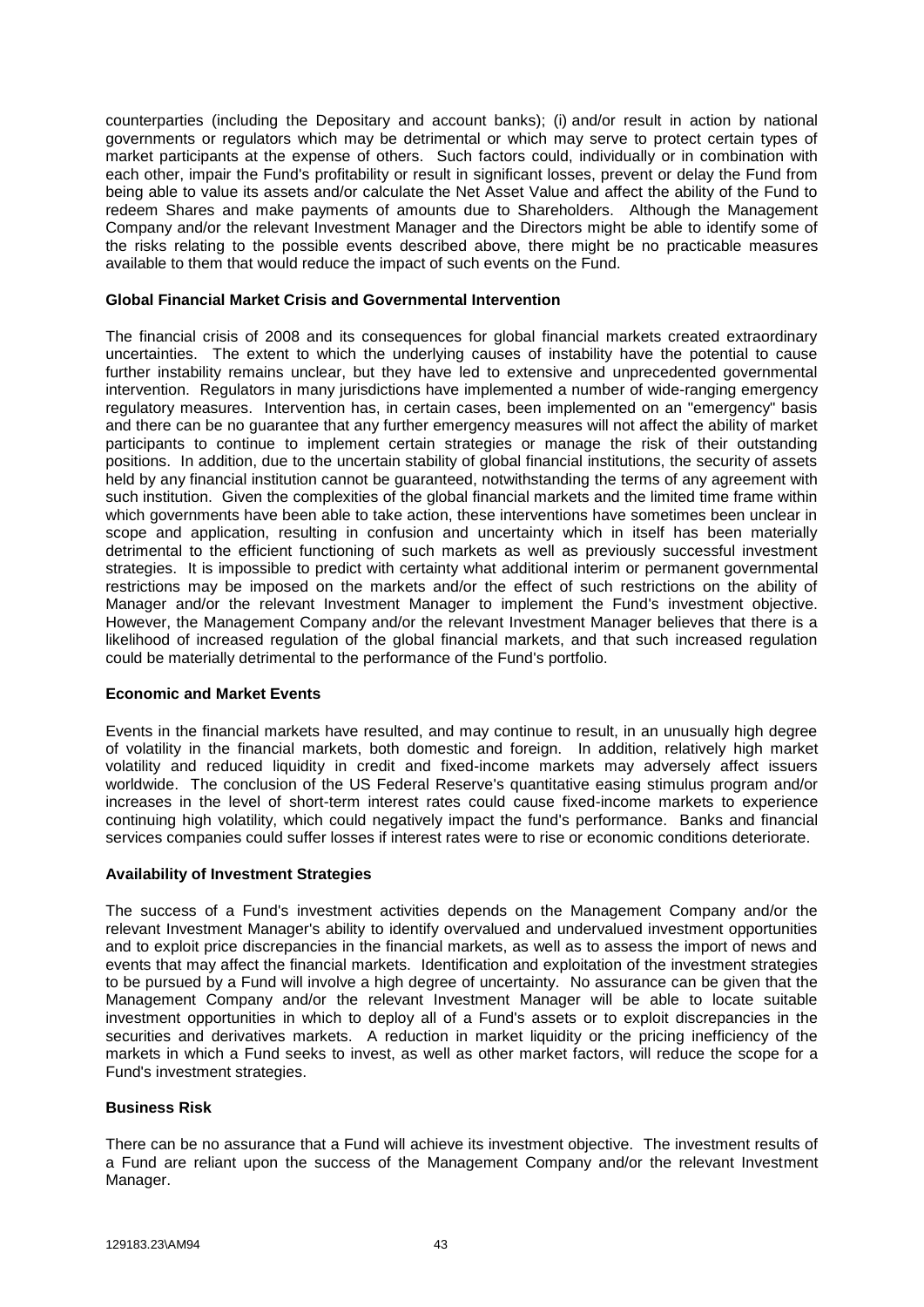Funds compete with other funds and market participants (such as public or private investment funds and the proprietary desks of investment banks) for investment opportunities. The number of such funds and market participants and the scale of the assets managed by such entities may increase. Such competitors may be substantially larger and have considerably greater financial, technical and marketing resources than are available to a Fund or they may also have a lower cost of capital and access to funding sources that are not available to a Fund, which may create competitive disadvantages with respect to investment opportunities. The net effect of these developments may be to reduce the opportunities available for the Management Company and/or the relevant Investment Manager to generate returns and/or to reduce the quantum of these returns. Historic opportunities for some or all hedge fund strategies may be eroded over time whilst structural and/or cyclical factors may reduce investment opportunities for the Management Company and/or the relevant Investment Manager to thereby temporarily or permanently reducing the potential returns of a Fund.

## **Large Company Risk**

Large-capitalisation stocks as a group could fall out of favour with the market, causing the fund to underperform investments that focus on small- or mid-capitalization stocks. Larger, more established companies may be slow to respond to challenges and may grow more slowly than smaller companies. For the purposes of the fund's investment policies, the market capitalization of a company is based on its market capitalization at the time the fund purchases the company's securities. Market capitalizations of companies change over time.

## **Counterparty Insolvency**

The stability and liquidity of over-the-counter derivative transactions depend in large part on the creditworthiness of the parties to the transactions. If there is a default by the counterparty to such a transaction, a Fund will, under most normal circumstances, have contractual remedies pursuant to the agreements related to the transaction. However, exercising such contractual remedies may involve delays or costs which could result in the Net Asset Value of a Fund being less than if a Fund had not entered into the transaction. Furthermore, there is a risk that any of such counterparties could become insolvent. If one or more of a Fund's counterparties were to become insolvent or the subject of liquidation proceedings in the United States (either under the United States Securities Investor Protection Act or the United States Bankruptcy Code), there is a risk that the recovery of a Fund's securities and other assets from such counterparty will be delayed or be of a value less than the value of the securities or assets originally entrusted to such counterparty.

In addition, a Fund may use counterparties located in various jurisdictions around the world. Such counterparties are subject to various laws and regulations in various jurisdictions that are designed to protect their customers in the event of their insolvency. However, the practical effect of these laws and their application to a Fund's assets will be subject to substantial limitations and uncertainties. Because of the large number of entities and jurisdictions involved and the range of possible factual scenarios involving the insolvency of a counterparty, it is impossible to generalise about the effect of their insolvency on a Fund and its assets. Prospective investors should assume that the insolvency of any counterparty would result in a loss to a Fund, which could be material.

#### **Counterparty Risk**

The ICAV on behalf of a Fund may enter into transactions in over-the-counter markets, which will expose the Fund to the credit risk of its counterparties and their ability to satisfy the terms of such contracts. The ICAV on behalf of the Fund may enter into futures contracts which may expose the Fund to the risk that the counterparty may default on its obligations to perform under the relevant contract. In the event of a bankruptcy or insolvency of a counterparty, the Fund could experience delays in liquidating the position and significant losses, including declines in the value of its investment during the period in which the ICAV seeks to enforce its rights, inability to realise any gains on its investment during such period and fees and expenses incurred in enforcing its rights. There is also a possibility that the derivatives are terminated due, for instance, to bankruptcy, supervening illegality or change in the tax or accounting laws relative to those at the time the agreement was originated. In such circumstances, investors may be unable to cover any losses incurred.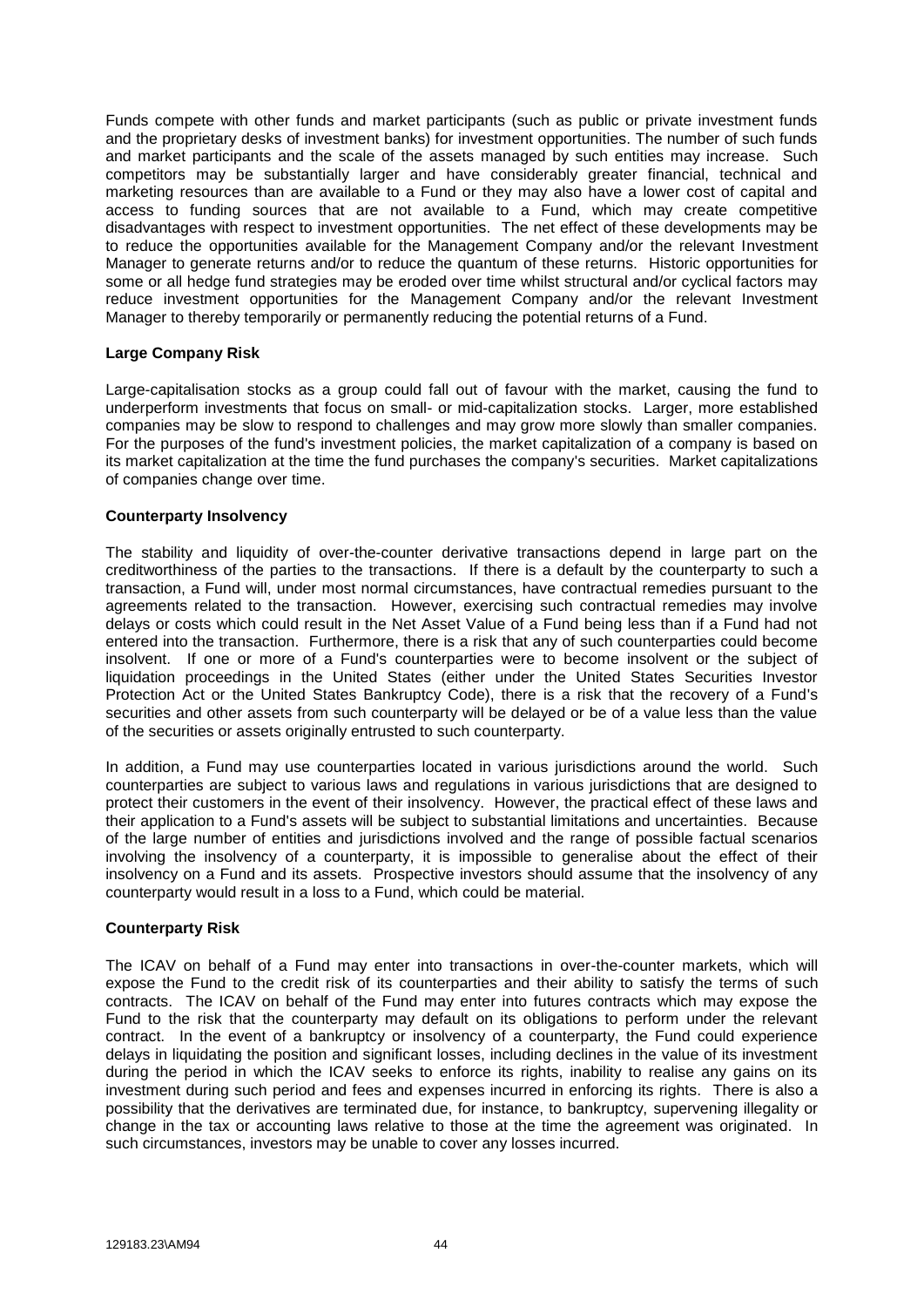During an insolvency procedure (which may last many years) the use by a Fund of certain of its assets held by a counterparty may be restricted and accordingly (a) the ability of the Management Company and/or the relevant Investment Manager to fulfil the investment objective may be severely constrained, (b) the Fund may be required to suspend the calculation of the Net Asset Value and as a result subscriptions for and redemptions of Shares, and/or (c) the Net Asset Value may be otherwise affected. During such a procedure, a Fund is likely to be an unsecured creditor in relation to certain assets (including those in respect of which it had previously been a secured creditor) and accordingly a Fund may be unable to recover such assets from the insolvent estate of the counterparty in full, or at all.

## **Over-the-Counter ("OTC") Transactions**

There has been an international effort to increase the stability of the financial system in general, and the OTC derivatives market in particular, in response to the recent financial crisis. The leaders of the G20 have agreed that all standardised OTC derivative contracts should be traded on exchanges or electronic trading platforms, where appropriate, and cleared through central counterparties, that OTC derivative contracts should be reported to trade repositories and non-centrally cleared contracts should be subject to higher capital requirements.

In the United States, rules and regulations required under the Dodd-Frank Act, have recently begun to become effective and comprehensively regulate the OTC derivatives markets for the first time. The CFTC has recently required that certain interest rate and credit default index swaps be centrally cleared, and the first requirement to execute certain interest rate swap contracts through a swap execution facility. Additional standardised swap contracts are expected to be subject to new clearing and execution requirements in the future. OTC trades submitted for clearing will be subject to minimum initial and variation margin requirements set by the relevant clearinghouse, as well as possible margin requirements mandated by the SEC or the CFTC. The regulators also have proposed margin requirements on non-cleared OTC derivatives, but have not yet finalised. Although the Dodd- Frank Act includes limited exemptions from the clearing and margin requirements for so-called "end- users," the Management Company and/or the relevant Investment Manager is not eligible to rely on such exemptions. In addition, the OTC derivative dealers with which a Fund may execute the majority of its OTC derivatives will not be able to rely on the end-user exemptions under the Dodd-Frank Act and therefore such dealers will be subject to clearing and margin requirements notwithstanding whether a Fund is subject to such requirements. OTC derivative dealers are required to post margin to the clearinghouses through which they clear their customers' trades instead of using such margin in their operations for cleared derivatives, as is currently permitted. This will increase the OTC derivative dealers' costs, and these increased costs are expected to be passed through to other market participants in the form of higher upfront and mark-to-market margin, less favourable trade pricing, and possible new or increased fees.

The SEC and CFTC are expected to increase the portion of derivatives transactions that will be required to be executed through a regulated securities, futures, or swap exchange or execution facilities. Such requirements may make it more difficult and costly for investment funds, including a Fund, to enter into highly tailored or customised transactions. They may also render certain strategies in which a Fund might otherwise engage impossible or so costly that they will no longer be economical to implement. OTC derivative dealers and major OTC derivatives market participants have now registered with the SEC and/or the CFTC, and the CFTC's broad interpretation of its jurisdiction has recently required additional dealers to register. A Fund may also be required to register as a major participant in the OTC derivatives markets if its swaps positions are too large or leveraged, but the CFTC's and SEC's definition of major swap participant make such registration unlikely. Dealers and major participants will be subject to minimum capital and margin requirements. These requirements may apply irrespective of whether the OTC derivatives in question are exchange-traded or cleared. OTC derivatives dealers are also subject to business conduct standards, disclosure requirements, additional reporting and recordkeeping requirements, transparency requirements, limitations on conflicts of interest, and other regulatory burdens. These requirements may increase the overall costs for OTC derivative dealers, which are likely to be passed along, at least partially, to market participants in the form of higher fees or less advantageous dealer marks. A Fund is also subject to recordkeeping and, depending on the identity of the swaps counterparty, reporting requirements. While many of the requirements of the Dodd-Frank Act have been adopted, the final overall impact of the Dodd-Frank Act on a Fund is uncertain, and it is unclear how the OTC derivatives markets will adapt to the final regulatory regime.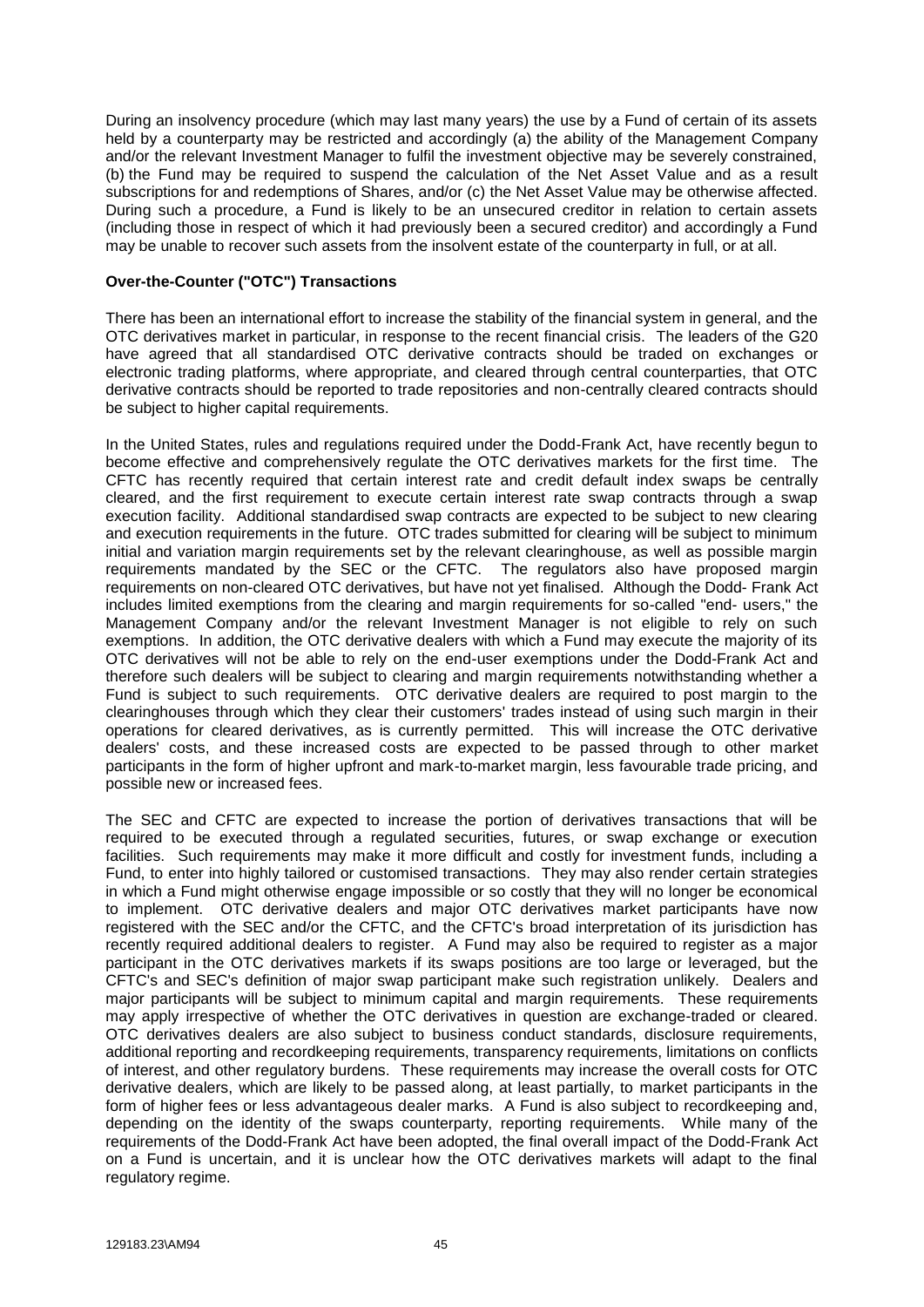EU Regulation No 648/2012 on OTC derivatives, central counterparties and trade repositories (also known as the European Market Infrastructure Regulation, or EMIR) came into force on 16 August 2012. EMIR introduces uniform requirements in respect of OTC derivative contracts by requiring certain "eligible" OTC derivatives contracts to be submitted for clearing to regulated central clearing counterparties and by mandating the reporting of certain details of OTC derivatives contracts to trade repositories. In addition, EMIR imposes risk mitigation requirements for appropriate procedures and arrangements to measure, monitor and mitigate operational and counterparty credit risk in respect of OTC derivatives contracts which are not subject to mandatory clearing. These risk mitigation requirements are expected to include the exchange and segregation of collateral by the parties, including by a Fund.

While many of the obligations under EMIR have come into force, a number of other requirements have not yet come into force or are subject to phase-in periods and certain key issues have not been finalised by the date of this Prospectus. It is therefore not yet fully clear how the OTC derivatives market will adapt to the new European regulatory regime for OTC derivatives.

The Directors, the Management Company and/or the relevant Investment Manager expects that a Fund will be materially affected by some or all of the requirements of EMIR. However, as at the date of this Prospectus, it is difficult to predict the full impact of EMIR on a Fund, which may include an increase in the overall costs of entering into and maintaining OTC derivative contracts. The Directors, the Management Company and/or the relevant Investment Manager will monitor the position. However, prospective investors and Shareholders should be aware that the regulatory changes arising from EMIR may in due course adversely affect a Fund's ability to adhere to its investment approach and achieve its investment objective.

## **Highly Volatile Markets**

The prices of derivative instruments, including options prices, are highly volatile. Price movements of contracts for difference and other derivative contracts in which a Fund may invest are influenced by, among other things, interest rates, changing supply and demand relationships, trade, fiscal, monetary, and exchange control programmes and policies of governments, and national and international political and economic events and policies. In addition, governments from time to time intervene, directly and by regulation, in certain markets. Such intervention is often intended directly to influence prices and may, together with other factors, cause all of such markets to move rapidly in the same direction because of, among other things, interest rate fluctuations. A Fund is also subject to the risk of the failure of any of the exchanges on which its positions trade or of their clearing houses.

# **Hedging, Derivatives, and other Strategic Transactions Risk**

Hedging, derivatives, and other strategic transactions may increase the volatility of a Fund and, if the transaction is not successful, could result in a significant loss to a Fund. The use of derivative instruments could produce disproportionate gains or losses, more than the principal amount invested. Investing in derivative instruments involves risks different from, or possibly greater than, the risks associated with investing directly in securities and other traditional investments and, in a down market, derivative instruments could become harder to value or sell at a fair price.

#### **Derivative Securities Risk**

In relation to investment in financial derivative instruments, the use of these instruments involves special risks including (i) dependence on the ability to predict movements in the prices of securities underlying the financial derivative instruments and movements in interest or currency rates; (ii) imperfect correlation between the financial derivative instruments and the securities or market sectors to which they relate; (iii) greater volatility than the securities and/or markets to which they relate; (iv) liquidity risk when, for example, a particular derivative instrument is difficult to purchase or sell; (v) market risk, where the market value of the financial derivative instrument changes in a way that is detrimental to the Fund; (vi) potential conflicts of interest (vii) counterparty risk, where the counterparty with which the Fund trades becomes insolvent, bankrupt or defaults; (viii) settlement risk, where a counterparty defaults in settling a trade; and (ix) legal risk, where the enforceability of a financial derivative instrument contract may be an issue.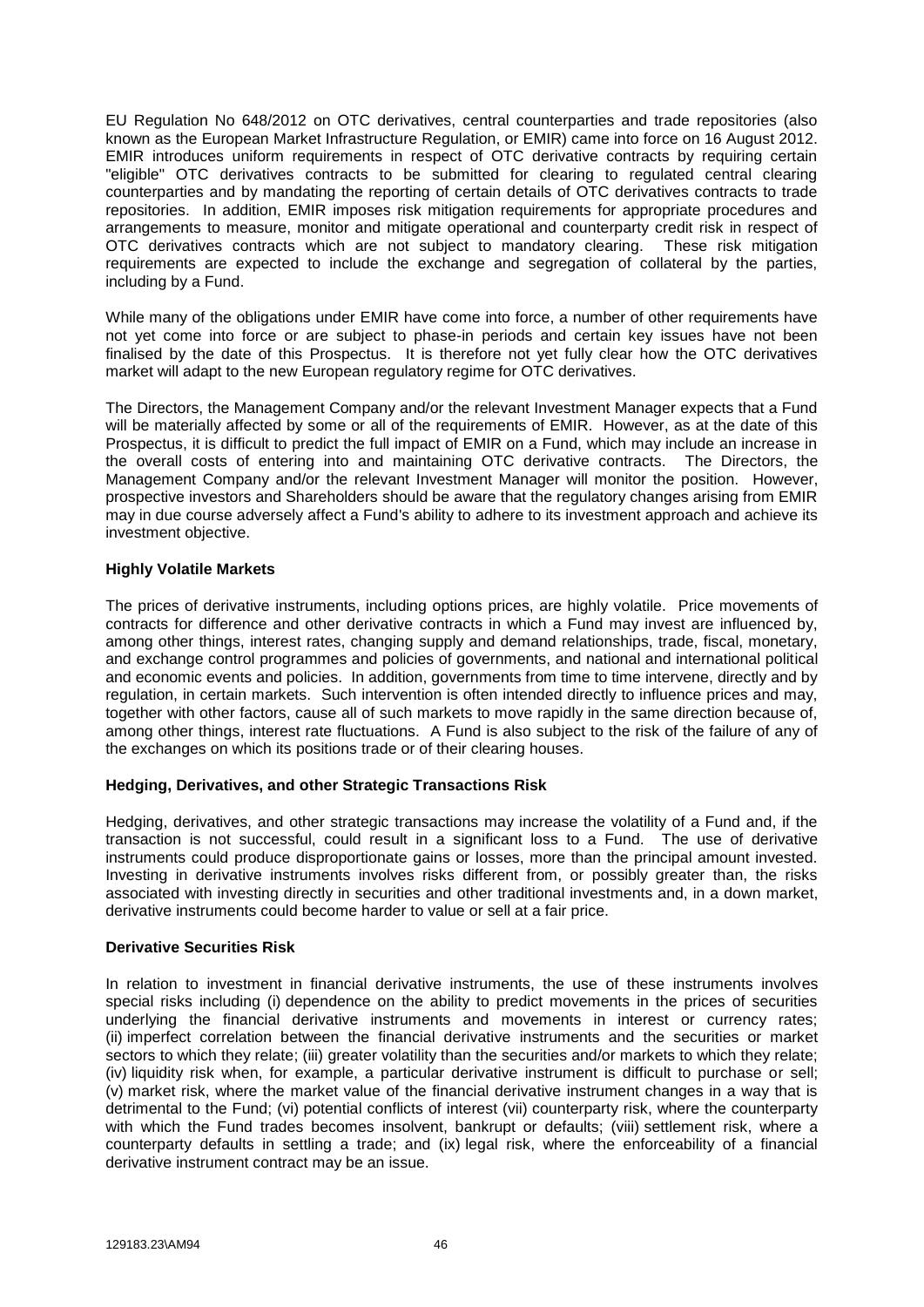## **Financing Arrangements; Availability of Credit**

Leverage may be an integral part of a Fund's strategies and may include the use of securities margin, futures margin, margined option premiums, repurchase agreements, bank or dealer credit lines or the notional principal amounts of FDI transactions. There can be no assurance that a Fund will be able to maintain adequate financing arrangements under all market circumstances.

Where a Fund makes use of leverage to initiate long or short positions and the positions decline in value, it will usually be subject to a "margin call", pursuant to which it must either deposit additional funds with the lender or be subject to sanctions such as the mandatory liquidation of securities over which the lender has been granted security or a mandatory termination of all outstanding contracts with the lender and a claim for compensation for any losses incurred by the lender. In some cases a margin call may be made even if the relevant positions have not declined in value. The Fund would normally satisfy such margin calls in cash or acceptable collateral from its assets and, to the extent that such collateral were insufficient, would liquidate certain assets to raise cash in order to satisfy the relevant margin call. In the event of a large margin call, the Management Company and/or the relevant Investment Manager might not be able to liquidate assets quickly enough to pay off the margin liability. In such a case, the relevant lender may have the right, in its sole discretion, to liquidate certain assets of a Fund in order to enable a Fund to satisfy its obligations to that lender and/or to close out transactions.

As a general matter, the banks and dealers that may provide financing to a Fund can apply essentially discretionary margin, "haircuts", financing and security and collateral valuation policies. Banks and dealers could change these policies at any time, for any reason, including a change in market circumstances, government, regulatory or judicial action or simply a change in the policy of the relevant bank. Changes by banks and dealers to one or more of these policies, or the imposition of other credit limitations or restrictions may be applied retrospectively to existing contracts as well as prospectively to contemplated future dealing. Whilst the Management Company and/or the relevant Investment Manager may seek to limit the rights of lenders to apply such retrospective changes, any such limitation will be subject to the agreement of the relevant lender, which may not be forthcoming. Retrospective changes may result in large margin calls, loss of financing, forced liquidations of positions at disadvantageous prices, termination of swap and repurchase agreements and cross-defaults to agreements with other banks and dealers. Prospective changes may result in the inability of the Management Company and/or the relevant Investment Manager to fulfil the investment objective. Any such adverse effects may be exacerbated in the event that such limitations or restrictions are imposed suddenly and/or by multiple market participants simultaneously. The imposition of any such limitations or restrictions could compel a Fund to liquidate all or part of its portfolio at disadvantageous prices, perhaps leading to a complete loss of a Fund's equity.

#### **Manager/Investment Management**

The ability of a Fund to achieve its investment objective is significantly dependent upon the expertise of the Management Company and/or the relevant Investment Manager, their partners, members and employees and the Management Company's and/or the relevant Investment Manager's and their affiliates' ability to attract and retain suitable staff. The impact of the departure for any reason of a key individual (or individuals) on the ability of the Management Company and/or the relevant Investment Manager to achieve the investment objective of a Fund cannot be determined and may depend on, amongst other things, the ability of the Management Company and/or the relevant Investment Manager to recruit other individuals of similar experience and credibility. In addition, legislative, tax and/or regulatory changes which restrict or otherwise adversely affect the remuneration of key individual(s), including the ability and scope to pay bonuses, which may be imposed in the jurisdictions in which the Management Company and/or the relevant Investment Manager operates, may adversely affect their ability to attract and/or retain any such key individual(s). In the event of the death, incapacity, departure, insolvency or withdrawal of any such key individual(s), the performance of a Fund may be adversely affected.

Furthermore, some of the contractual arrangements in place with certain of a Fund's counterparties may provide the relevant counterparties with rights of termination, and with certain of its investors that may entitle them to redemption without penalty, if certain key employees and officers of the Management Company and/or the relevant Investment Manager cease to have responsibility for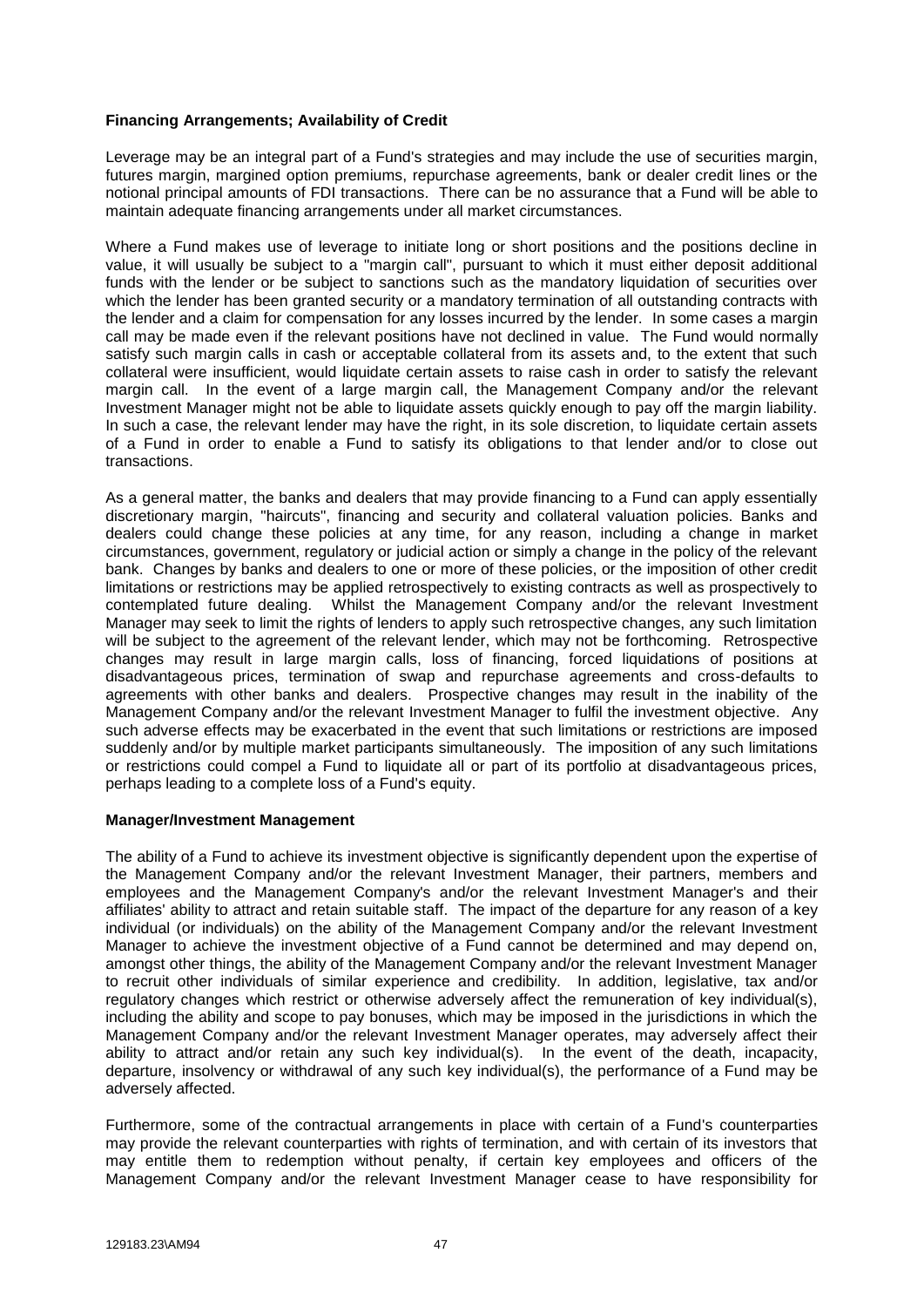managing a Fund's investments or similar provisions. The assertion of such rights to terminate contracts could result in the relevant contractual positions being closed out on unsatisfactory terms and in a fewer number of potential counterparties in the future and/or may otherwise have a material adverse impact on the business and/or financial condition of the Fund. There can be no assurance that the Management Company and/or the relevant Investment Manager would be able to mitigate the effects of the loss of any such key individual(s).

The continued services of the Management Company and/or the relevant Investment Manager to a Fund are dependent on the continuation of the relevant agreement which can be terminated with notice.

Should the need arise, no assurance can be given that the ICAV would be able to find and recruit a replacement manager and/or investment manager (as applicable) of similar experience and competence or as to the length of time the search for a replacement will take. Any delay in identifying another manager and/or investment manager (as applicable) may materially and adversely affect the achievement of the relevant investment objective.

#### **Other Clients of the Management Company and/or the relevant Investment Manager**

The Management Company and/or the relevant Investment Manager may manage or advise other funds and/or accounts and each will remain free to provide such services to additional funds and accounts, including for their own accounts, in the future. The Management Company and/or the relevant Investment Manager may vary the investment strategies employed on behalf of a Fund from those used for itself and/or for other clients. No assurance is given that the results of the trading by the Management Company and/or the relevant Investment Manager on behalf of a Fund will be similar to that of other funds and/or accounts concurrently managed by the Management Company and/or the relevant Investment Manager. It is possible that such funds and accounts and any additional funds and accounts to which the Management Company and/or the relevant Investment Manager in the future provide such services may compete with a Fund for the same or similar positions in the markets.

#### **Investment Manager Conviction**

A Fund's portfolio reflects the conviction of the Management Company and/or the relevant Investment Manager. At times of high conviction; the portfolio may well be more aggressively constructed than would otherwise be the case. This carries with it additional risks should the Management Company's and/or the relevant Investment Manager's conviction prove misplaced.

# **Data Protection**

Under the General Data Protection Regulation (Regulation 2016/679, the "**GDPR**"), data controllers are subject to additional obligations including, amongst others, accountability and transparency requirements whereby the data controller is responsible for, and must be able to demonstrate compliance with the rules set down in the GDPR relating to data processing and must provide data subjects with more detailed information regarding the processing of their personal data. Other obligations imposed on data controllers include more enhanced data consent requirements and the obligation to report any personal data breach to the relevant supervisory authority without undue delay. Under the GDPR, data subjects are afforded additional rights, including the right to rectify inaccurate personal information, the right to have personal data held by a data controller erased in certain circumstances and the right to restrict or object to processing in a number of circumstances.

The implementation of GDPR may result in increased operational and compliance costs being borne directly or indirectly by the ICAV. Further, there is a risk that the measures will not be implemented correctly by the ICAV or its service providers. If there are breaches of these measures by the ICAV or any of its service providers, the ICAV or its service providers could face significant administrative fines and/or be required to compensate any data subject who has suffered material or non-material damage as a result as well as the ICAV suffering reputational damage which may have a material adverse effect on its operations and financial conditions.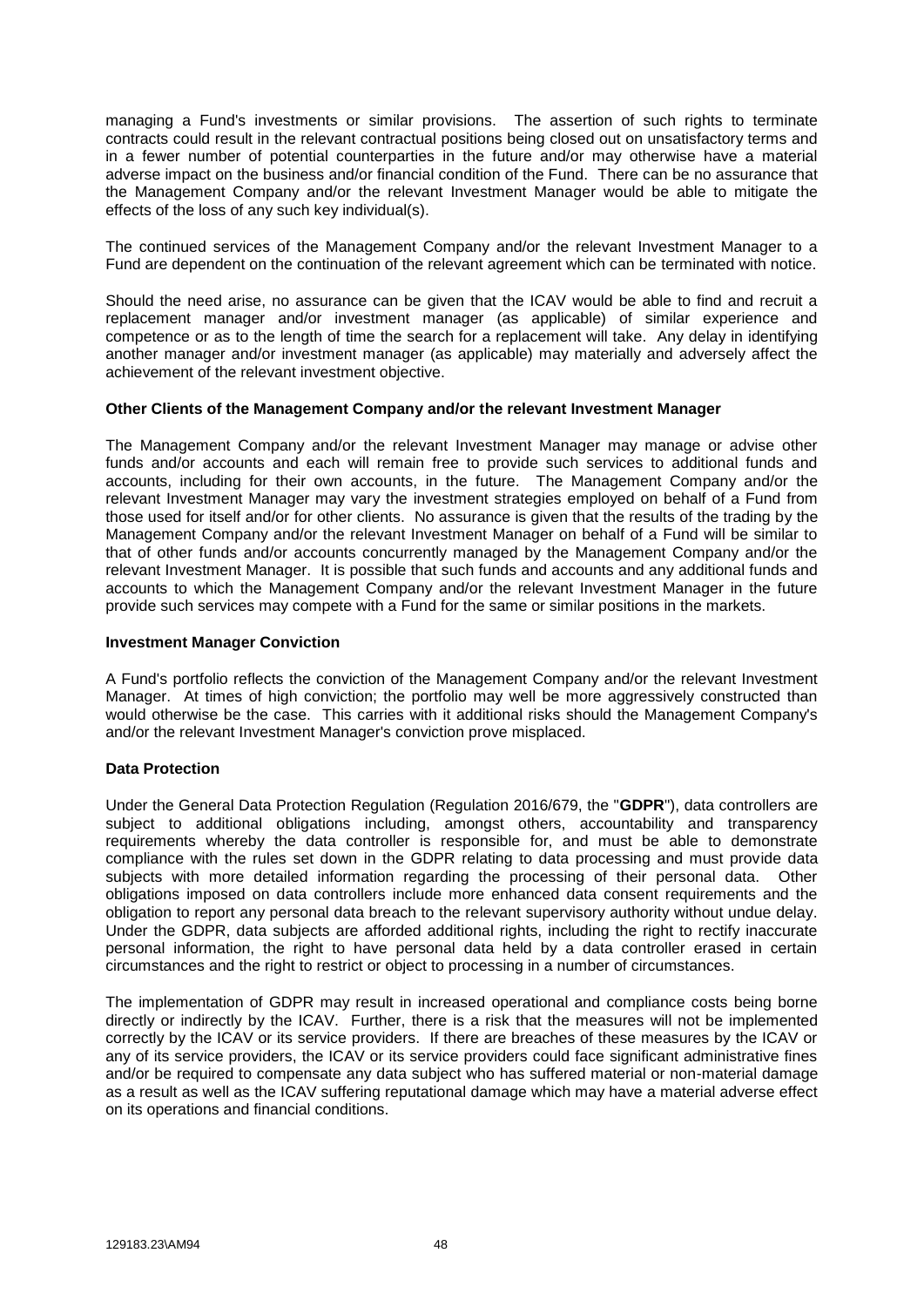### **No Independent Counsel**

The Fund has retained legal counsel to advise them who may also act as legal counsel to the Management Company and/or the relevant Investment Manager. In connection with its representation of the ICAV and where appropriate, the Management Company and/or the relevant Investment Manager, counsel will not represent Shareholders in their capacity as investors in the ICAV. No independent counsel has been retained by the ICAV to represent Shareholders in that capacity.

## **Profit Sharing**

In addition to receiving a Management Fee and/or an Investment Management Fee (as applicable), the Management Company and/or the relevant Investment Manager may also receive a Performance Fee. The Performance Fee is based on net realised and net unrealised gains and losses as at the end of each calculation period and as a result incentive fees may be paid on unrealised gains which may subsequently never be realised. The Performance Fee may create an incentive for the Management Company and/or the relevant Investment Manager to make investments for a Fund which are riskier than would be the case in the absence of a fee based on the performance of such Fund.

#### **Realisation of Profits and Valuation of Investments**

Changes in circumstances or market conditions may lead to revaluation of certain assets, which may result in material increases or decreases in the Net Asset Value. Accordingly, any Shareholder who redeems Shares during a period when the value of any asset has been impaired will not receive any amount in respect of any subsequent increase of the Net Asset Value as a consequence of any revaluation of an asset the value of which was impaired at the time the Shareholder redeemed the relevant Shares. Neither the Fund nor the Management Company and/or the relevant Investment Manager shall be required to inform a Shareholder proposing to redeem Shares of any circumstances which may lead to a revaluation of an asset, and neither shall be liable to any Shareholder in respect of any loss of opportunity to participate in gains attributable to any revalued assets, howsoever arising.

### **Short Selling**

Short selling involves synthetically trading on margin and accordingly can involve greater risk than investments based on a long position. A synthetic short sale of a security involves the risk of a theoretically unlimited increase in the market price of the security, which could result in an inability to cover the synthetic short position and a theoretically unlimited loss. T here can be no guarantee that securities necessary to cover a synthetic short position will be available for purchase.

Due to regulatory or legislative action taken by regulators around the world as a result of recent volatility in the global financial markets, taking synthetic short positions on certain securities has been restricted. The levels of restriction vary across different jurisdictions and are subject to change in the short to medium term. These restrictions have made it difficult and in some cases impossible for numerous market participants either to continue to implement their investment strategies or to control the risk of their open positions. Accordingly, the Management Company and/or the relevant Investment Manager may not be in a position to fully express its negative views in relation to certain securities, companies or sectors and the ability of the Management Company and/or the relevant Investment Manager to fulfil the investment objective of a Fund may be constrained.

# **Short Selling Regulation**

The EU regulation on short selling and certain aspects of credit default swaps ("**SSR**") applies to short sales of/short positions relating to (1) the issued share capital of companies whose shares are admitted to trading on a regulated market or multilateral-trading facility ("**MTF**") in the EEA (unless the principal trading venue for the relevant shares is located in a country outside the EEA) ("**EEA listed shares**"); and (2) debt instruments issued by an EEA sovereign issuer ("**EEA sovereign debt**"). The SSR currently applies in respect of EU Member States and will apply to the additional EEA jurisdictions once further implementation steps have been taken.

The SSR provides for the disclosure of net short positions in EEA listed shares and EEA sovereign debt. It applies to all natural or legal persons, irrespective of regulatory status, located inside and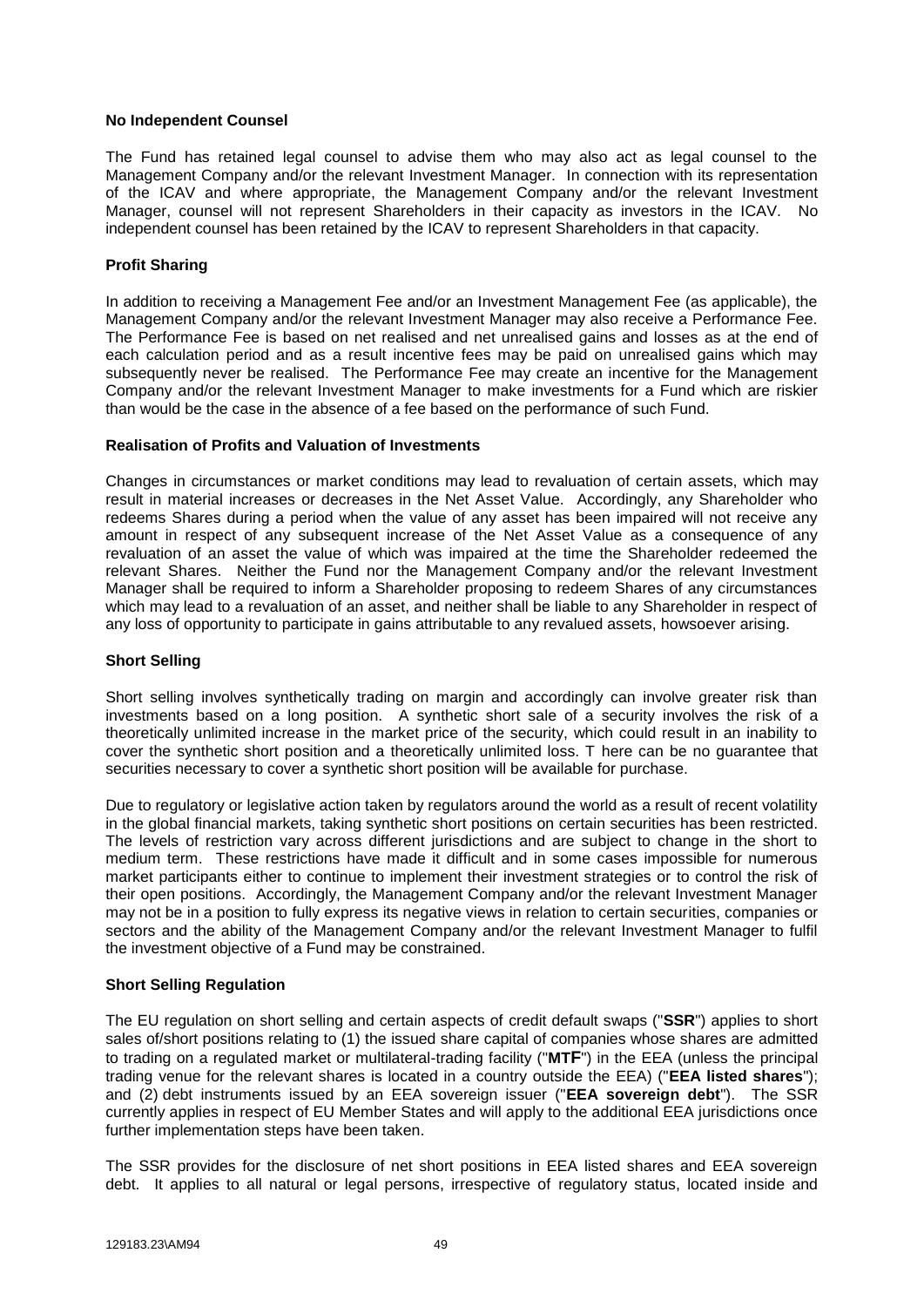outside the EEA. The SSR also contains prohibitions on uncovered or naked short sales of EEA listed shares and EEA sovereign debt in certain circumstances, as well as a prohibition on uncovered credit default swaps referencing EEA sovereign debt ("**naked CDS**"). The SSR provides for the possibility of an EEA member state's national regulator temporarily suspending the prohibition where it believes that its sovereign debt market is not functioning properly and that the prohibition may have a negative impact on the sovereign CDS debt market. When the prohibition is suspended in this way, naked CDS positions must be included in the net short position calculation for EEA sovereign debt and will be disclosable as part of the more general disclosure relating to short positions in EEA sovereign debt.

National regulators, and in certain circumstances the European Securities and Markets Authority, are able to take additional emergency measures in some situations.

The SSR may prevent the Management Company and/or the relevant Investment Manager from fully expressing their negative views in relation to EEA listed shares and reduces the flexibility of the Management Company and/or the relevant Investment Manager to use credit default swaps referencing EEA sovereign debt for risk management or investment purposes. Accordingly, the ability of the Management Company and/or the relevant Investment Manager to implement the investment approach and to fulfil the investment objective may be constrained.

#### **US Tax-Exempt Investors**

Certain investors may be subject to US federal and state laws, rules and regulations which may regulate their participation in a Fund, or their engaging directly, or indirectly through an investment in the Fund, in investment strategies of the types which a Fund may utilise from time to time. Each type of US Tax-Exempt Investor may be subject to different laws, rules and regulations and should consult with their own advisers as to the advisability and tax consequences of an investment in a Fund. Investment in a Fund by US Tax-Exempt Investors requires special consideration. Trustees or administrators of such investors are urged carefully to review the matters discussed in this Prospectus and the relevant application form.

#### **Cybersecurity Risk**

Cybersecurity breaches may occur allowing an unauthorized party to gain access to assets of the Funds, Shareholder data, or proprietary information, or may cause the ICAV, the Management Company, the relevant Investment Manager, the Administrator or the Depositary to suffer data corruption or lose operational functionality.

The Funds may be affected by intentional cybersecurity breaches which include unauthorized access to systems, networks, or devices (such as through "hacking" activity); infection from computer viruses or other malicious software code; and attacks that shut down, disable, slow, or otherwise disrupt operations, business processes, or website access or functionality. In addition, unintentional incidents can occur, such as the inadvertent release of confidential information (possibly resulting in the violation of applicable privacy laws) A cybersecurity breach could result in the loss or theft of Shareholder data or funds, the inability to access electronic systems, loss or theft of proprietary information or corporate data, physical damage to a computer or network system, or costs associated with system repairs. Such incidents could cause the ICAV, the Management Company, the Investment Manager, the Administrator, the Depositary, or other service providers to incur regulatory penalties, reputational damage, additional compliance costs, or financial loss. Consequently, Shareholders may lose some or all of their invested capital. In addition, such incidents could affect issuers in which a Fund invests, and thereby cause a Fund's investments to lose value, as a result of which investors, including the relevant Fund and its Shareholders, could potentially lose all or a portion of their investment with that issuer.

**The foregoing list of risk factors does not purport to be a complete enumeration or explanation of the risks involved in an investment in a Fund. Prospective investors should read this entire Prospectus and consult with their own legal, tax and financial advisers before deciding to invest in a Fund.**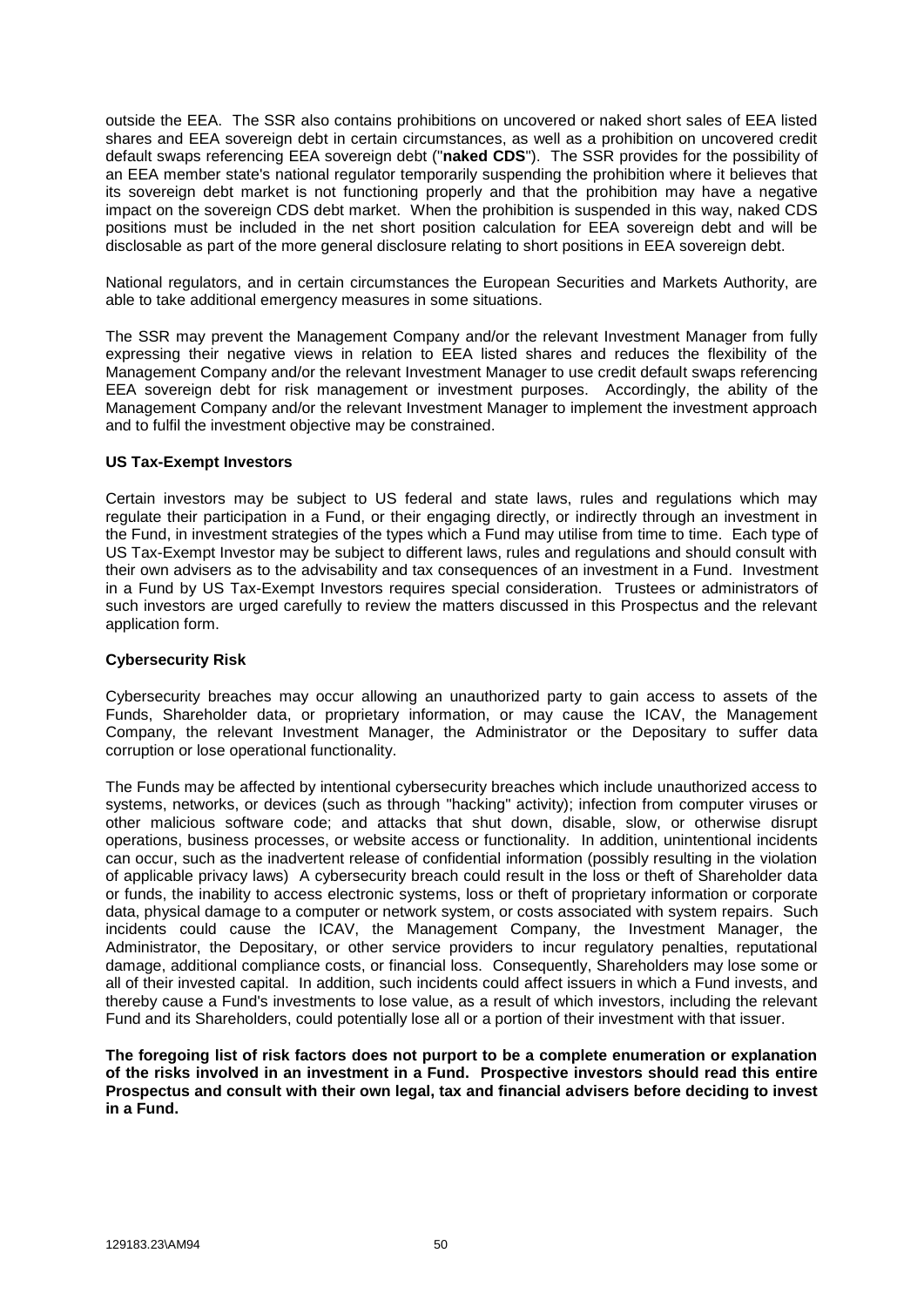### **DIVIDEND DISTRIBUTION POLICY**

The Instrument empowers the Directors to declare semi-annual and/or annual dividends in respect of any Shares out of net income (including dividend and interest income) and the excess of realised and unrealised capital gains over realised and unrealised losses in respect of investments of the ICAV.

Any dividend unclaimed after a period of 6 years from the date of declaration of such dividend shall be forfeited and shall revert to the relevant Fund.

Any failure to supply the ICAV or the Administrator with any documentation requested by them for antimoney laundering or anti-fraud purposes (as further described in the section entitled "Share Dealings") may result in a delay in the settlement of dividend payments. In such circumstances, any sums payable by way of dividend to Shareholders shall remain an asset of the relevant Fund until such time as the Administrator is satisfied that its anti-money-laundering and anti-fraud procedures have been fully complied with, following which such dividend will be paid.

The distribution policy for each Fund will be determined by the Directors from time to time and shall be specified in the relevant Supplement to the Prospectus.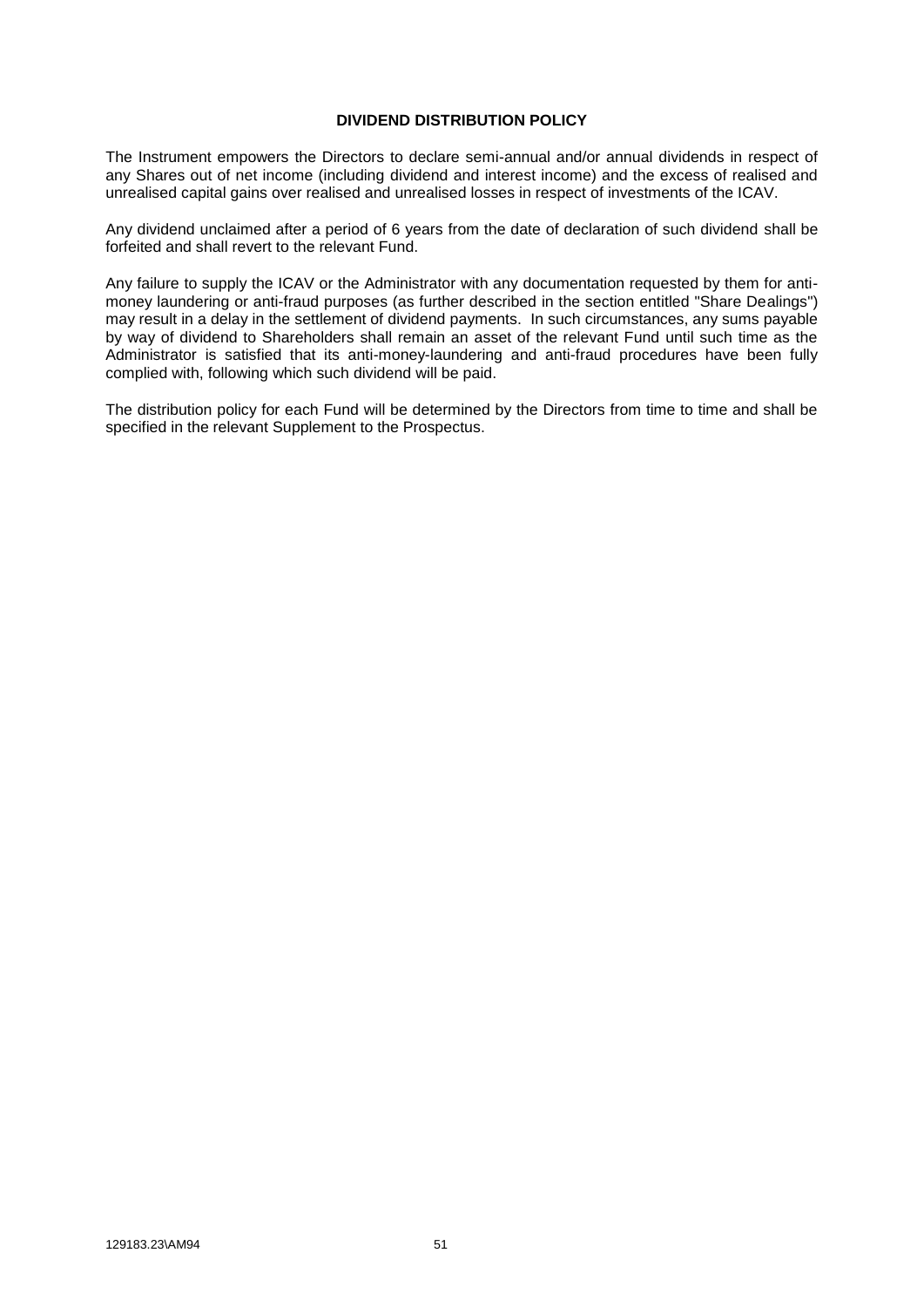## **EFFICIENT PORTFOLIO MANAGEMENT**

The ICAV may employ investment techniques and FDI for efficient portfolio management of the assets of any Fund including hedging against market movements, currency exchange or interest rate risks under the conditions and within the limits stipulated by the Central Bank under the Regulations and described below. Please see Appendix I for more information. A Fund will only utilise those FDIs as set out in the relevant Supplement and as listed in the RMP that have been cleared by the Central Bank. Each Fund's leverage through the use of derivative instruments, i.e. the global exposure of a Fund, including but not limited to, its exposure from the use of any derivative instruments, must not exceed the total Net Asset Value of the Fund.

Efficient portfolio management means investment decisions involving transactions that are entered into for one or more of the specific aims:

- 1. the reduction of risk;
- 2. the reduction of cost; or
- 3. the generation of additional capital or income for the UCITS with an appropriate level of risk, taking into account the risk profile of the UCITS as described in this Prospectus and the general provisions of the UCITS directives.
- 4. their risks are adequately captured by the Risk Management Process of the UCITS, and
- 5. they cannot result in a change to the UCITS declared investment objective or add substantial supplementary risks in comparison to the general risk policy as described in its sales documents.

Direct and indirect operational costs/fees arising from efficient portfolio management techniques may be deducted from the revenue delivered to the Fund, but only direct and indirect operational costs/fees charged by third parties unrelated to the Management Company or the Investment Manager or any subinvestment manager will be deducted from any such revenues. Any such direct and indirect operational costs/fees charged by third parties do not include hidden revenue for the Management Company, the Investment Manager or any sub-investment manager as applicable or parties related to such persons, although fees may be payable to counterparties and/or the Investment Manager and/or any subinvestment manager and/or the Depositary and/or entities related to them in relation to such techniques. The Fund will disclose in the financial statements the identity of the entity(ies) to which the direct and indirect costs and fees are paid and indicate if these are related parties to the Management Company, the Investment Manager, any sub-investment manager or the Depositary. The Management Company or the Investment Manager shall ensure that all the revenues arising from efficient portfolio management techniques and instruments, net of direct and indirect costs, are returned to the Fund.

The policy that will be applied to collateral arising from OTC derivative transactions or efficient portfolio management techniques relating to any Fund is to adhere to the Central Bank requirements set out under the heading "Use of Repurchase/Reverse Repurchase and Securities Lending Agreements".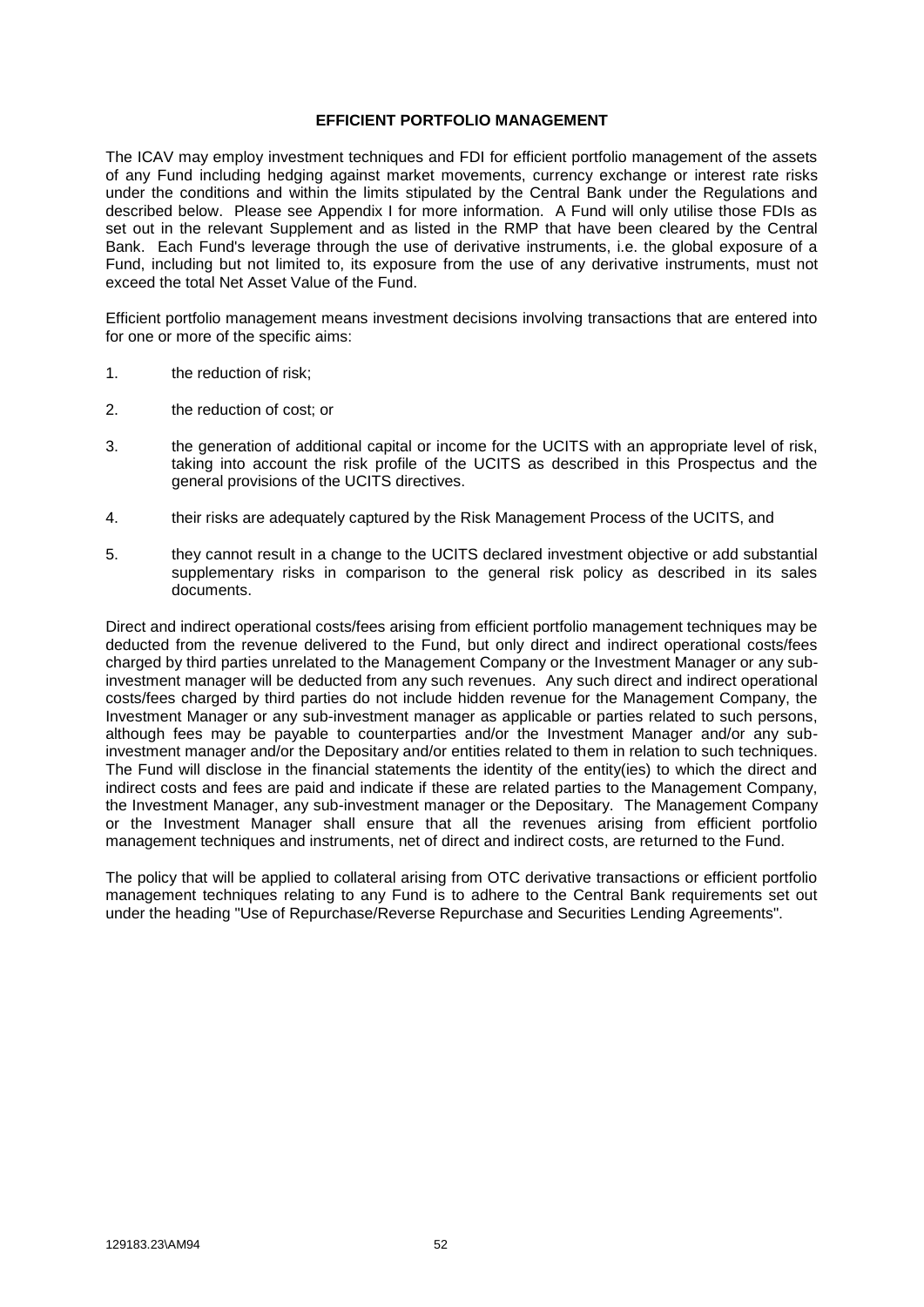### **BORROWING POLICY**

Under the Instrument, the Directors are empowered to exercise all of the borrowing powers of the ICAV, subject to any limitations under the UCITS Regulations, and to charge the assets of the ICAV as security for any such borrowings provided that all such borrowings are within the limits and conditions laid down by the Central Bank.

Under the UCITS Regulations, a Fund may borrow up to 10% of its assets provided this borrowing is on a temporary basis. A Fund may not borrow money, grant loans or act as guarantor on behalf of third parties.

A Fund may acquire foreign currency by means of a back-to-back loan agreement. Foreign currency obtained in this manner is not classed as borrowings for the purposes of the borrowing restrictions under Regulation 103(1) of the Regulations provided that the offsetting deposit (i) is denominated in the base currency of the Fund and (ii) equals or exceeds the value of the foreign currency loan outstanding.

The Management Company shall ensure that a Fund with foreign currency borrowings which exceed the value of a back to back deposit treats that excess as borrowing for the purpose of Regulation 103 of the Regulations. Where the balance returned to the Fund is in a foreign currency other than the Base Currency, the Fund may be exposed to currency risk such that the amount returned may be less than it would have been if the offsetting balance had been held in the Base Currency.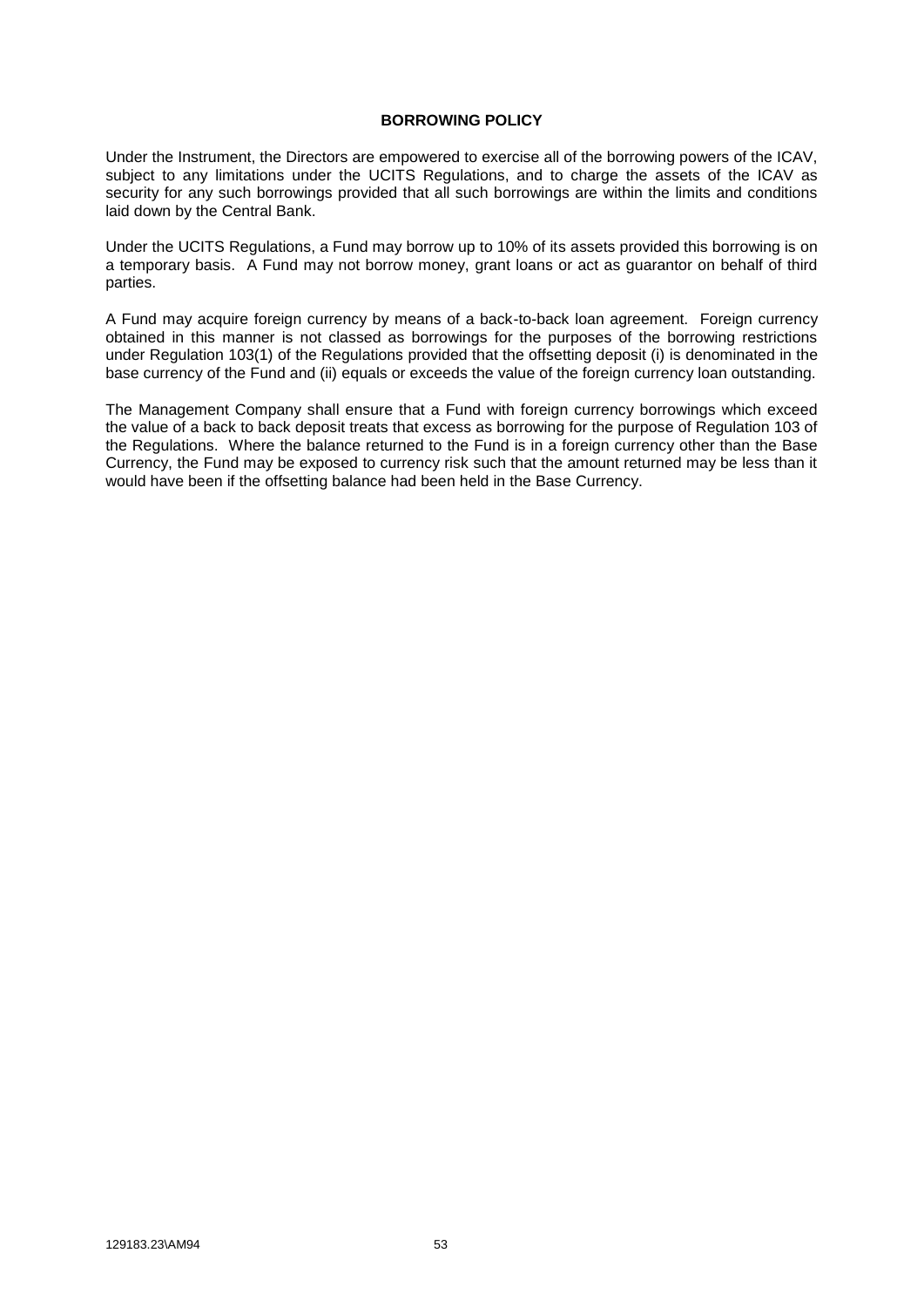## **DETERMINATION AND PUBLICATION AND TEMPORARY SUSPENSION OF NET ASSET VALUE**

#### **Determination and Publication of Net Asset Value**

The Net Asset Value attributable to the Classes shall be calculated by the Administrator to the nearest three decimal places in the Base Currency as of the relevant Valuation Point in accordance with the valuation provisions set out in the Instrument and summarised below.

The Net Asset Value of each Fund shall be calculated by ascertaining the value of the assets of each Fund and deducting from such amount the liabilities of that Fund (which shall include all fees and expenses payable and/or accrued and/or estimated to be payable by the Fund), and dividing the resultant figure by the number of Shares in issue.

The Net Asset Value of each Class shall be determined by calculating the amount of the Net Asset Value attributable to each Class. The amount of the Net Asset Value of a Fund attributable to a class shall be determined by establishing the proportion of the assets of the class as at the most recent Net Asset Value calculation or the close of the initial offer period in the case of an initial offer of a class, adjusted to take account of any subscription orders (after deduction of any repurchase orders) and by allocating relevant class expenses and fees to the class and making appropriate adjustments to take account of distributions paid, if applicable, and apportioning the Net Asset Value accordingly.

The Net Asset Value per Share of any Class issued in each Fund will be calculated by calculating the amount of the Net Asset Value of the Fund attributable to the relevant Class and dividing the resultant figure by the total number of Shares of the relevant Class in issue or to be deemed to be in issue as of the relevant Dealing Day.

The Net Asset Value per Share (including up-to-date dealing prices) will be published on each Dealing Day as detailed in the relevant Supplement. The Net Asset Value per Share will also be available from the offices of the Administrator.

The Management Company and/or the relevant Investment Manager may hedge the foreign currency exposure of Classes denominated in a currency other than the Base Currency of a Fund in order that investors in that Class receive a return in the currency of that Class substantially in line with the investment performance of the relevant Fund. As foreign exchange hedging may be utilised for the benefit of a particular Class, its cost and related liabilities and/or benefits shall be for the account of that Class only. Accordingly, such costs and related liabilities and/or benefits will be reflected in the Net Asset Value per Share for shares of any such Class. While holding a hedged Share Class will protect investors in such Share Class from a decline in the value of a currency other than the Base Currency of the Fund, investors in such Share Class will not benefit when that other currency appreciates against the relevant Base Currency. The Management Company and/or the relevant Investment Manager shall limit hedging to the extent of the particular Share Class' currency exposure. Foreign exchange hedging shall not be used for speculative purposes.

# **Valuation of Assets**

- 1. In determining the value of the assets of each Fund, each Investment which is quoted, listed or traded under the rules a Recognised Market, for which market quotations are readily available, shall be valued at the last traded price on the relevant Recognised Market at the Valuation Point or such other price in accordance with the Central Bank requirements as set out in the relevant Supplement on the relevant Recognised Market at the Valuation Point, provided that the value of the Investment listed, traded or dealt in on a Recognised Market but acquired or traded at a premium or at a discount outside or off the relevant Recognised Market may be valued, taking into account the level of premium or discount as at the date of valuation of the Investment and the Depositary must ensure that the adoption of such procedure is justifiable in the context of establishing the probable realisation value of the security.
- 2. If the Investment is normally listed, traded or dealt in on or under the rules of more than one Recognised Market, the relevant Recognised Market shall be that which constitutes the main market for the investment or the one which the Management Company determines provides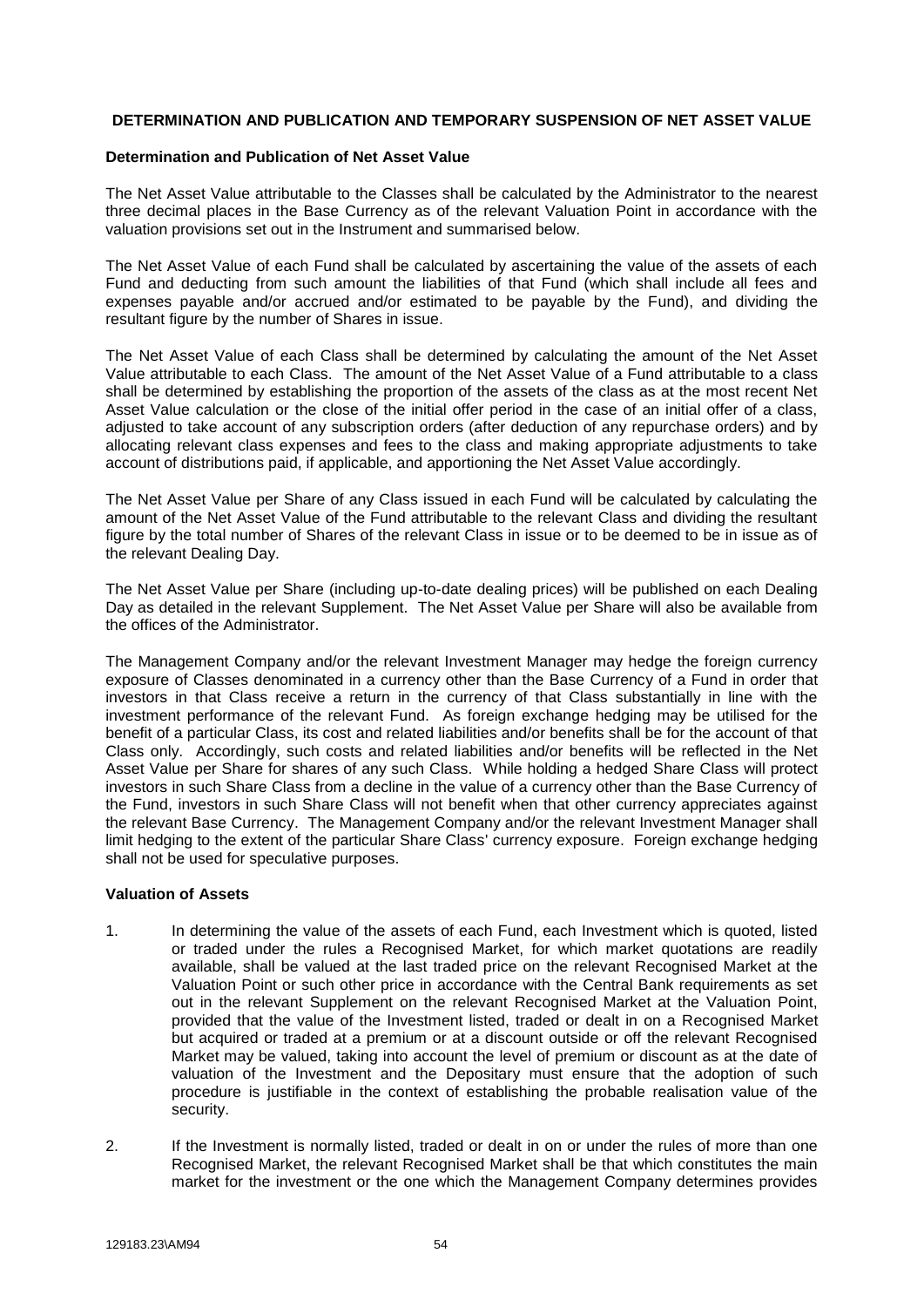the fairest criteria in a value for the security. If prices for an investment listed, traded or dealt in on the relevant Recognised Market are not available at the relevant time or are unrepresentative, or in the event that any Investments are not listed or traded on any Recognised Market, such investment shall be valued at such value as shall be certified with care and good faith as the probable realisation value of the investment by the Management Company, or a competent professional person, firm or corporation appointed by the Management Company and approved for such purpose by the Depositary which may be the Investment Manager, or any other means provided the valuation is approved by the Depositary. None of the Directors, the Management Company, the Investment Manager or the Administrator shall be under any liability if a price reasonably believed by them to be the latest available price for the time being may be found not to be such.

- 3. Fixed income securities may be valued using matrix pricing (i.e. valuing securities by reference to the valuation of other securities which are considered comparable in rating, yield, due date and other characteristics) where reliable market quotations are not available. The matrix methodology will be compiled by the persons listed in 2(a)-(c) of Schedule 5 of the Central Bank UCITS Regulations.
- 4. Units or shares in collective investment schemes which are not valued in accordance with the provisions above shall be valued on the basis of the latest available Net Asset Value per unit/share as published by the collective investment scheme.
- 5. Cash deposits and similar investments shall be valued at their face value together with accrued interest.
- 6. Exchange-traded futures and options contracts (including index futures) shall be valued based on the settlement price as determined by the market where the exchange traded future/option contract is traded. If the settlement price is not available, the exchange traded future/option contract may be valued as per unlisted securities and securities which are listed/traded on a Recognised Market where the price is unrepresentative / not available in accordance with paragraph 2 above.
- 7. Notwithstanding the provisions of paragraphs (1) to (5) above:
- (xxxiii) The Management Company or its delegate may, at its discretion in relation to any particular Fund which is a short-term money market fund, value any investment using the amortised cost method of valuation where such collective investment schemes comply with the Central Bank's requirements for short-term money market funds and where a review of the amortised cost valuation vis-à-vis market valuation will be carried out in accordance with the requirements of the Central Bank.
- (xxxiv) The Management Company or its delegate may, at its discretion, in relation to any particular Fund which is a money market fund or which is not a money market fund but which invests in money market instruments, value any investment on the basis of the amortised cost method, provided that each such security being valued using the amortised cost basis of valuation shall be carried out in accordance with the Central Bank's requirements. Where it is not the intention or objective of The Management Company to apply amortised cost valuation to the portfolio of the ICAV as a whole, a money market instrument within such a portfolio shall only be valued on an amortised basis if the money market instrument has a residual maturity of less than 3 months and does not have any specific sensitivity to market parameters, including credit risk.
- 8. Notwithstanding the generality of the foregoing, the Management Company may with the approval of the Depositary adjust the value of any investment if, taking into account currency, marketability, dealing costs, and/or such other considerations as they may deem relevant, such as applicable rate of interest, anticipated rate of dividend, maturity or liquidity, they consider that such adjustment is required to reflect the fair value thereof.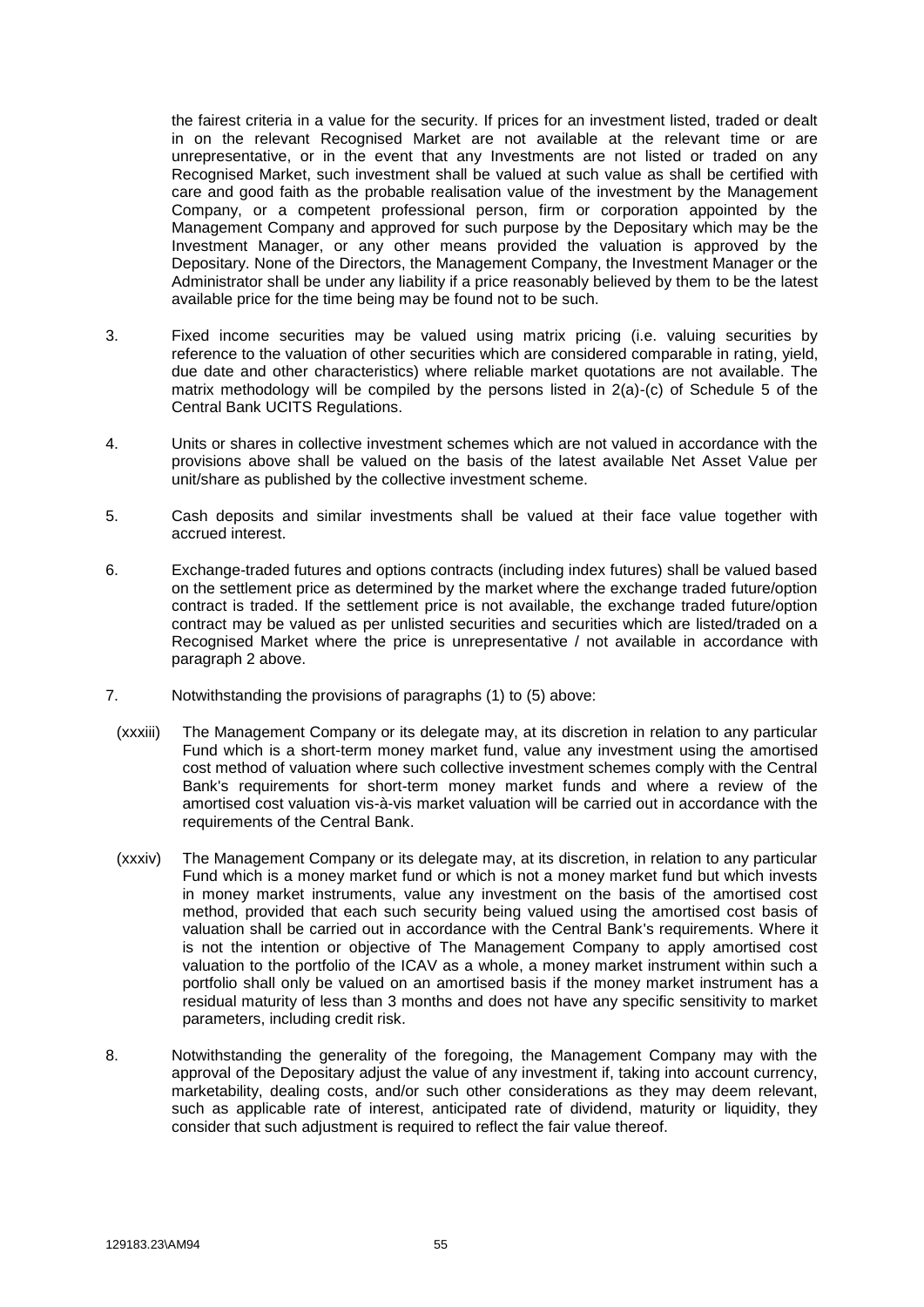- 9. Any value expressed otherwise than in the Base Currency of the relevant Fund shall be converted into the Base Currency of the relevant Fund at the prevailing exchange rate which the Management Company or its delegate shall determine to be appropriate.
- 10. If the Management Company deems it necessary, a specific investment may be valued under an alternative method of valuation approved by the Depositary and the rationale for methodologies used should be clearly documented.

### **Temporary Suspension of Net Asset Value**

The Directors, in consultation with the Management Company, may at any time with prior notification to the Depositary temporarily suspend the issue, valuation, sale, purchase, redemption or conversion of Shares during:

- 1. the whole or any part of any period when any Recognised Market on which a substantial portion of the Investments for the time being comprised in a Fund are quoted, listed or dealt in is closed otherwise than for ordinary holidays, or during which dealings in any such Recognised Market are restricted or suspended; or
- 2. the whole or any part of any period where, as a result of political, military, economic or monetary events or other circumstances beyond the control, responsibility and power of the Directors, including the unavailability of relevant prices, the disposal or valuation of any Investments for the time being comprised in a Fund cannot, in the opinion of the Directors, be effected or completed normally or without prejudicing the interest of Shareholders; or
- 3. any breakdown in the means of communication normally employed in determining the value of any Investments for the time being comprised in a Fund or during any period when for any other reason the value of Investments for the time being comprised in the ICAV cannot, in the opinion of the Directors, be promptly or accurately ascertained; or
- 4. the whole or any part of any period when a Fund is unable, due to exceptional market conditions or other exceptional circumstances prevailing in one or more Recognised Markets, to repatriate funds for the purposes of making redemption payments or during which the realisation of any Investments for the time being comprised in a relevant Fund, or the transfer or payment of funds involved in connection therewith cannot, in the opinion of the Directors, be effected at normal prices or normal rates of exchange or during which there are difficulties or it is envisaged that there will be difficulties, in transfer of monies or assets required for subscriptions, redemptions or trading; or
- 5. any period in which the redemption of the Shares would, in the opinion of the Directors, result in a violation of applicable laws; or
- 6. the whole or any part of any period when, as a result of adverse market conditions, the payment of redemption proceeds may, in the sole opinion of the Directors, have an adverse impact on the relevant Fund or the remaining Shareholders in such Fund; or
- 7. the whole or any part of any period in which notice has been given to Shareholders of a resolution to wind up the ICAV; or
- 8. the whole or any part of any period during which dealings in a collective investment scheme in which the relevant Fund has invested a significant portion of its assets, as determined by the Directors, are suspended; or
- 9. the whole or any part of any period when the Directors determine that it is in the best interests of the Shareholders to do so.

The Directors will exercise this discretion only in circumstances in which the Directors believe that it is not possible to value or trade a material proportion of the securities held in the portfolio in respect of which such decision is being made.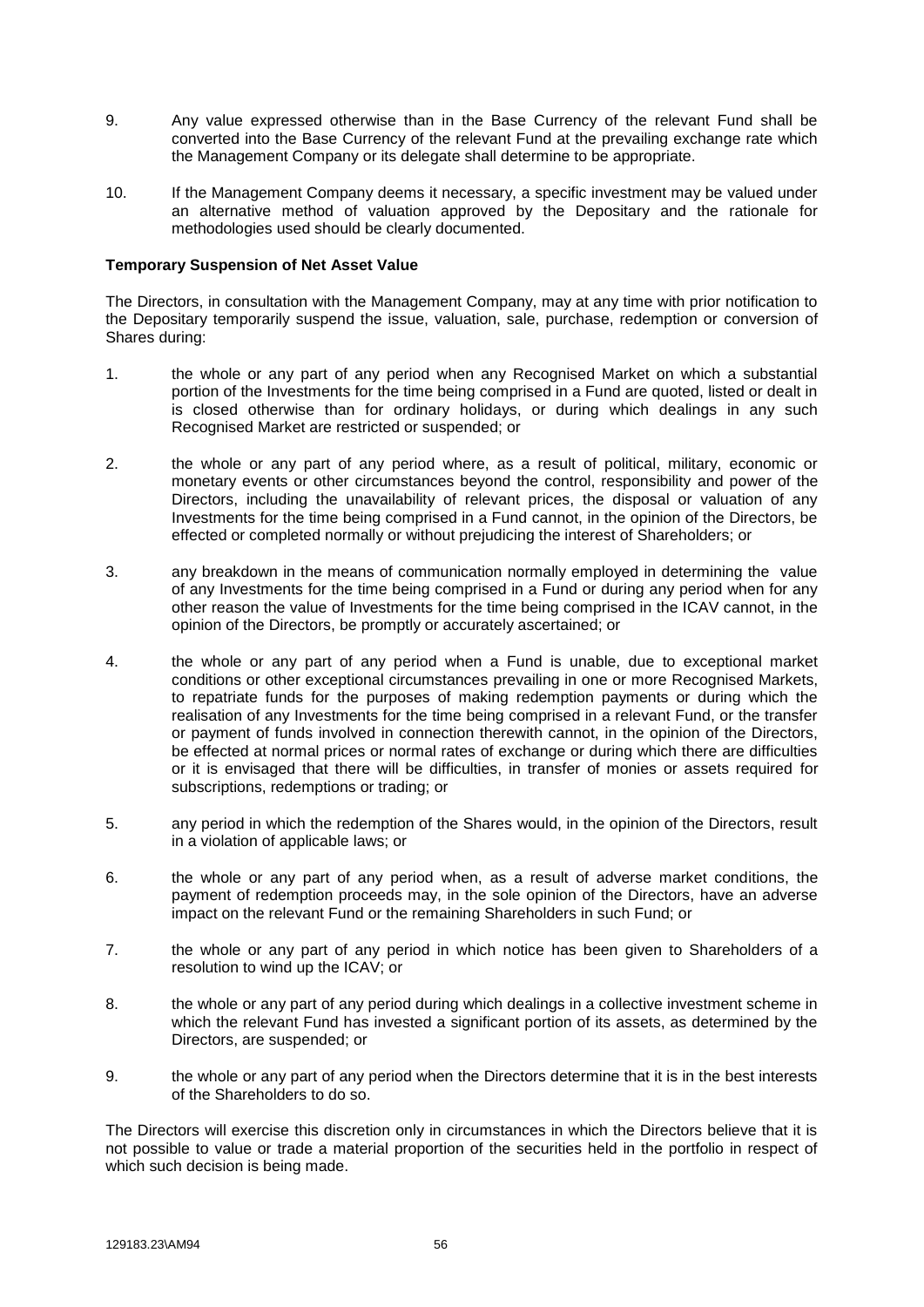Notice of any such suspension shall be published by the ICAV on the relevant Investment Manager's website as disclosed in the relevant supplement and shall be notified without delay to the Central Bank and the Shareholders. Where possible, all reasonable steps will be taken to bring any period of suspension to an end as soon as possible. Shareholders who have requested issue or redemption of Shares of any Class will have their subscription or redemption request dealt with on the first Dealing Day after the suspension has been lifted unless applications or redemption requests have been withdrawn prior to the lifting of the suspension.

Save where the determination of the Net Asset Value per Share has been temporarily suspended in the circumstances described above, the Net Asset Value per Share as of the most recent Valuation Day shall be made available at the office of the Administrator.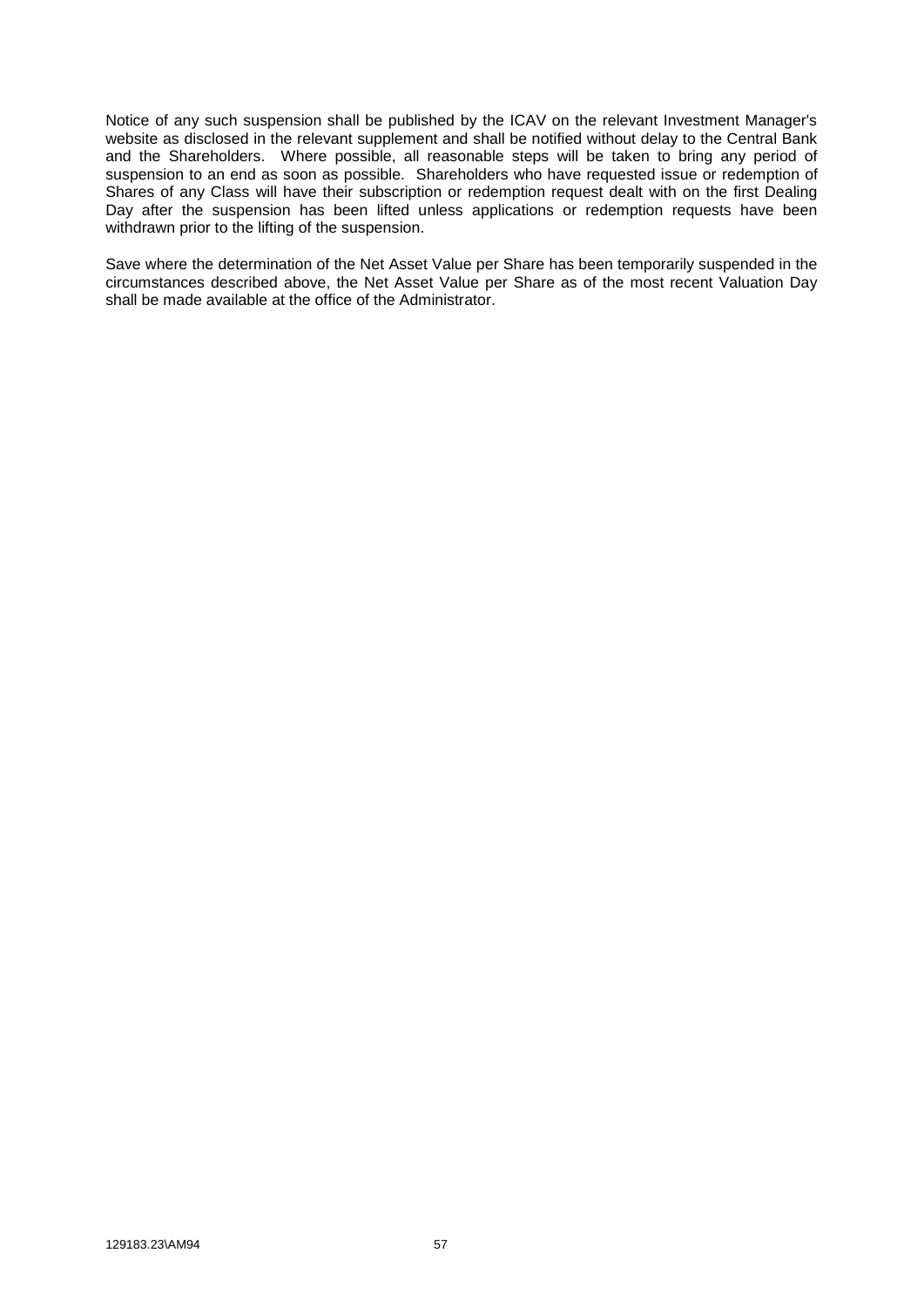## **REDEMPTION AND TRANSFERS OF SHARES**

#### **Redemption of Shares**

Shareholders may request a Fund to redeem their Shares on and with effect from any Dealing Day at the Net Asset Value per Share calculated at the relevant Valuation Point (subject to such adjustments, if any, as may be specified including, without limitation, any adjustment required for redemption charges as described under the section entitled "Fees and Expenses") in accordance with the redemption procedures specified below and in the relevant Supplement. In calculating the redemption price per Share for a Fund, the Directors may on any Dealing Day where there are net redemptions adjust the redemption price by deducting an Anti-Dilution Levy to cover dealing costs and to preserve the value of the relevant Fund's underlying assets.

The Shares in a Fund may be redeemed on each Dealing Day (except where dealings have been suspended in the circumstances described under "Determination and Publication and Temporary Suspension of Net Asset Value") at the Net Asset Value per Share calculated at the Valuation Point.

Details in respect of redemptions of shares in the Funds are set out in the relevant Supplement for each Fund.

The Administrator shall forward the redemption proceeds (if any) to the relevant Shareholders within the period of time from the deadline for receipt of redemption requests set out in the relevant Supplement.

If outstanding redemption requests from all holders of Shares in any Fund on any Dealing Day total in aggregate more than 10% of all the Shares of that Fund in issue on such Dealing Day, the Directors shall be entitled at their discretion to refuse to redeem such excess number of Shares in issue on that Dealing Day in respect of which redemption requests have been received as the Directors shall determine. If the Directors refuse to redeem Shares for this reason, the requests for redemption on such date shall be reduced on a pro rata basis and the Shares to which each request relates which are not redeemed shall be carried forward for redemption on each subsequent Dealing Day on a pro rata basis until all the Shares to which the original request related have been redeemed.

A Fund may redeem all of the Shares of any Class in issue if the Shareholders in that Class pass a Special Resolution providing for such redemption at a general meeting of the holders of the Shares of that Class, or if the redemption of the Shares in that Class is approved by a resolution in writing signed by all of the holders of the Shares in that Class or if the Net Asset Value of the Class falls below such amount as specified below. Shares will be redeemed at the Net Asset Value per Share on the relevant Dealing Day less such sums as the Directors in their absolute discretion may from time to time determine as an appropriate provision for Duties and Charges in relation to the realisation or cancellation of the Shares to be redeemed.

Redemption requests should be made on the Redemption Form (which is available from the Administrator) which should be sent by facsimile or by PDF attached to an e-mail to the Administrator. The address and other contact information for the Administrator are set out in the Redemption Form.

The Administrator will not remit any redemption proceeds to an investor if that investor has not submitted a redemption request, by facsimile or by PDF attached to an e-mail, containing valid bank details or is not considered to be compliant with all the necessary anti-money laundering legislation and regulations.

Nor will the Administrator remit any payment to a third party bank account. In such circumstances, the Administrator will process the redemption request received by the Shareholder, however the redemption proceeds shall remain an asset of the Fund and the Shareholder will rank as a general creditor of the ICAV until such time as the Administrator is satisfied that its anti-money laundering procedures have been complied with, following which redemption proceeds will be released. Unless otherwise set out in relevant Supplement, written confirmation of the receipt of the Redemption Form will be sent to the relevant Shareholder by post or facsimile within three Business Days of the relevant Valuation Day. The redeeming investor should contact the Administrator in the event that this confirmation is not received within two Business Days of the relevant Valuation Day.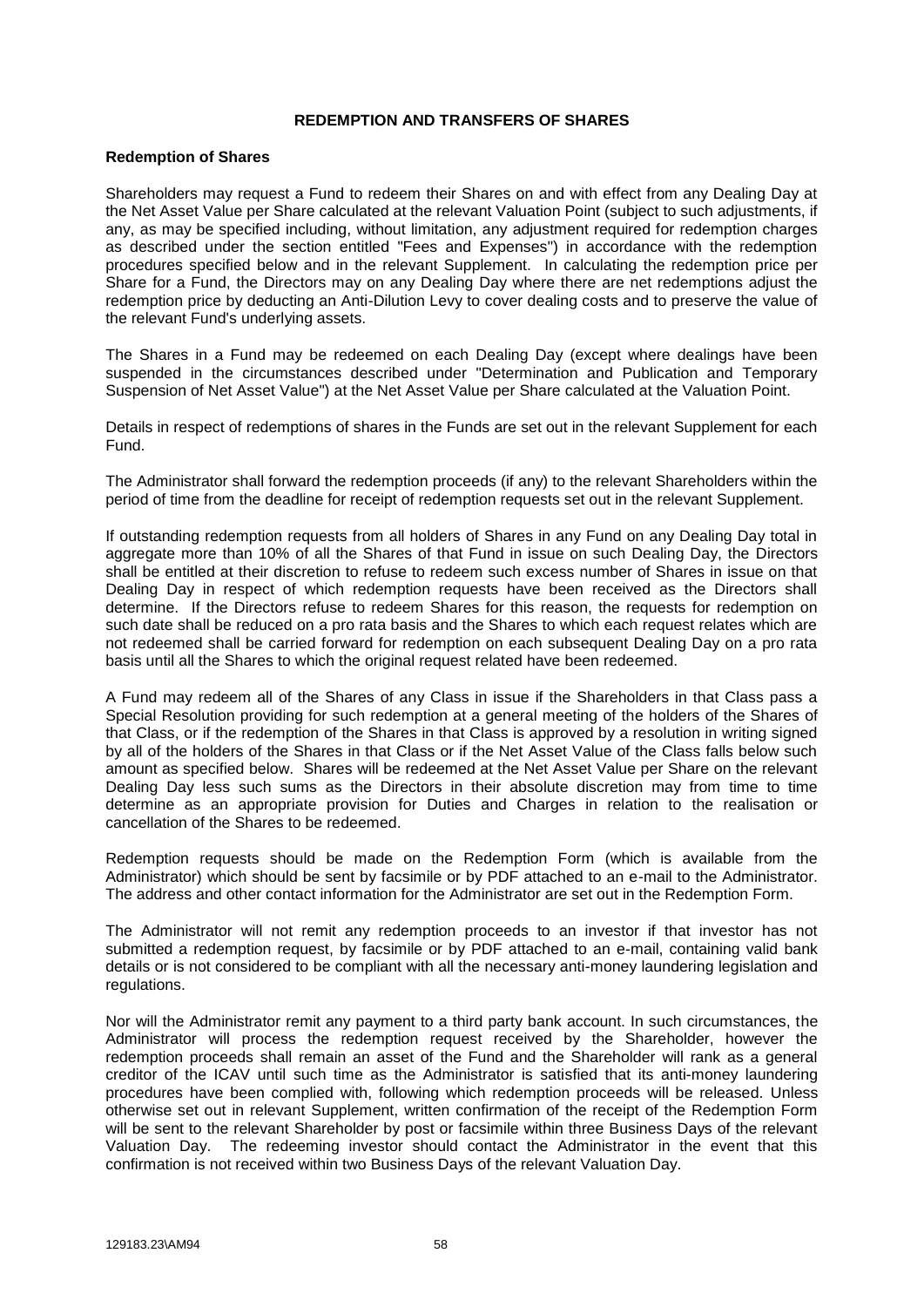Redemption requests may not be withdrawn without the consent of the ICAV except when the redemption of Shares has been temporarily suspended in the circumstances described under the section entitled "Determination and Publication and Temporary Suspension of Net Asset Value".

Redemption proceeds will be paid only after receipt of the Application Form (by facsimile or by PDF attached to an e-mail) and upon receipt of all relevant documentation required by the Administrator including any documents in connection with anti-money laundering procedures and that the anti-money laundering procedures have been completed. If a Redemption Form is received by the Administrator after the time specified for receipt of same for a particular Dealing Day, it shall be treated as a request for redemption on the next Dealing Day. In exceptional circumstances, the Directors may, at their sole discretion, accept Redemption requests after the relevant cut-off point, provided in all cases it is before the relevant Valuation Point. Subject to the foregoing, and to the receipt of the Application Form and all anti-money laundering documentation and the anti-money laundering procedures have been completed, redemption proceeds will be paid by electronic transfer to the Shareholder's account specified in the Application Form within the period of time from the deadline for receipt of redemption requests, as set out in the relevant Supplement. In the event that a Shareholder requires payment of redemption proceeds to an account other than that specified in the Application Form, the Shareholder must provide an original request in writing, executed by an authorised signatory of the Shareholder to the Administrator on or prior to receipt of the Redemption Form. Redemption proceeds will only be paid to an account in the name of the relevant Shareholder. Redemption proceeds will not be paid in any other currency other than the currency of denomination of the relevant Share Class.

The Administrator on behalf of the ICAV operates a separate investor Collection Account for each of the Funds, so that the amounts within the Collection Account are at all times capable of being attributed to the individual Funds in accordance with the Instrument. Shareholders should note that any redemption proceeds being paid by a Fund and which are held for any time in the Collection Account shall remain an asset of the relevant Fund. On redemption, an investor is no longer a Shareholder and in the event of the insolvency of the ICAV or the relevant Fund will rank as an unsecured creditor of the relevant Fund during the period between receipt of the redemption request and the Dealing Day on which such Shares are redeemed. Redemption proceeds and dividend payments shall be held in the Collection Account where the Shareholder has failed to provide the Administrator or the ICAV with any documentation requested by them for anti-money laundering purposes, as described above. Investors' attention is drawn to the risk factor under the heading "Collection Account Risk". Furthermore, the operation of the Collection Account will not compromise the ability of the Depositary to carry out its safe-keeping and oversight duties in accordance with the Regulations.

Redemption proceeds may be paid by in specie transfer with the consent of the Shareholder in question. Redemption proceeds may also be paid in specie solely at the Directors discretion where the redemption request for Shares represents 5% or more of the Net Asset Value of the relevant Fund on any Dealing Day. The assets to be transferred shall be selected at the discretion of the Directors and subject to the approval of the Depositary and taken at their value used in determining the redemption price of the Shares being so repurchased. This means that such distributions will only be made if the Directors consider that they will not materially prejudice the interests of the Shareholders as a whole. Where the redemption in specie is effected at the Directors' discretion the Management Company and/or the relevant Investment Manager shall, if a Shareholder so requests, sell the assets to be distributed to that Shareholder and distribute the cash proceeds to the Shareholder and the cost of the sale of the relevant assets may be charged to that Shareholder.

The ICAV may redeem the Shares of any Shareholder whose holding in the ICAV falls below the minimum subscription amount for the relevant Class as set out in the relevant Supplement.

Holders of Shares in the ICAV are required to notify the ICAV immediately when, at any time following their initial subscription for Shares in the ICAV, they become US Persons or Irish Residents or cease to be Exempt Investors and in respect of which the Declaration made on their behalf is no longer valid. Shareholders are also required to notify the ICAV immediately in the event that they hold Shares for the account or benefit of US Persons or Irish Residents or Irish Residents who cease to be Exempt Investors and in respect of which the Declaration made on their behalf is no longer valid or where they hold Shares in the ICAV in breach of any law or regulation or otherwise in circumstances having or which may have adverse regulatory, tax or fiscal consequences for the ICAV or its Shareholders.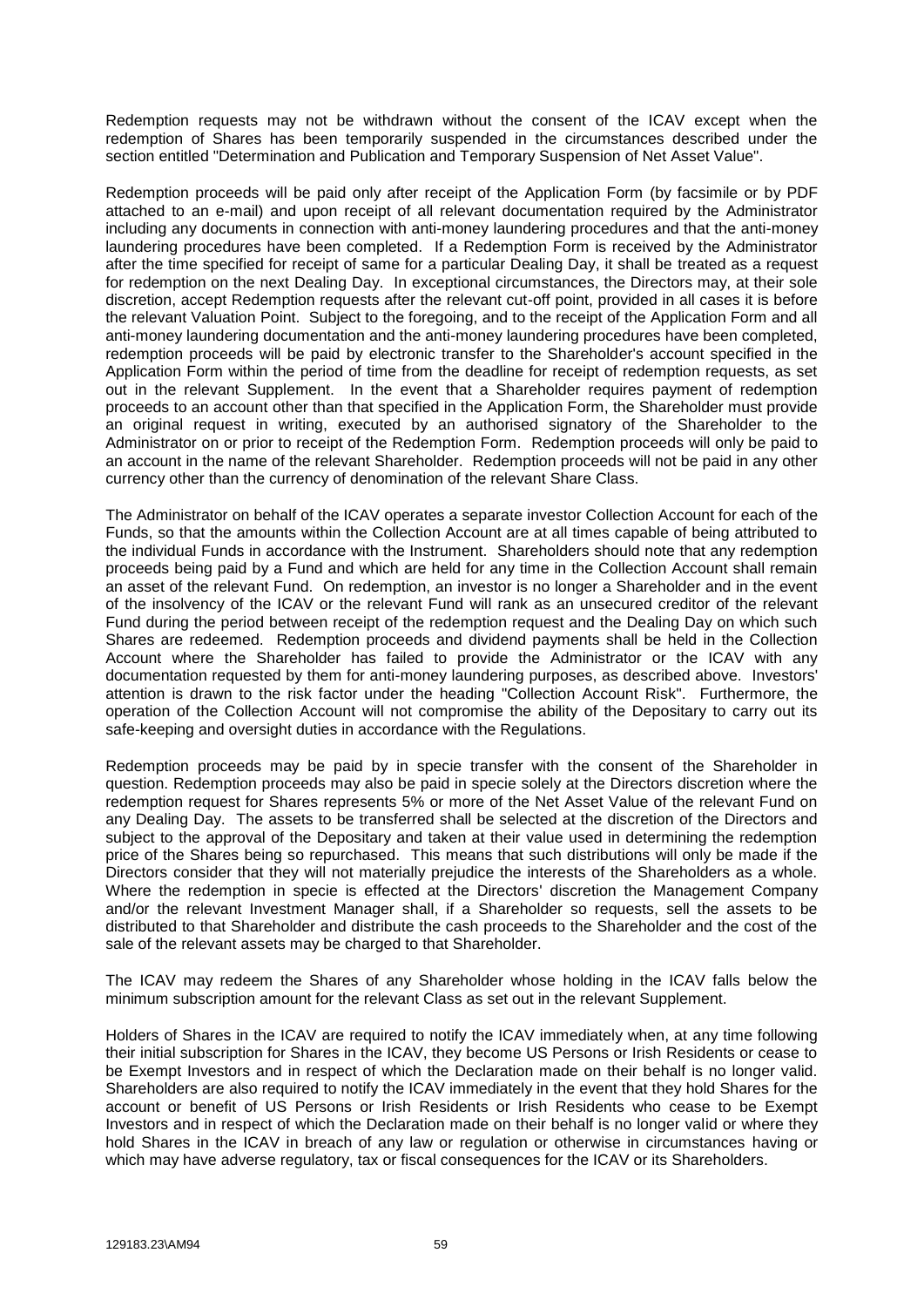Where the Directors become aware that a Shareholder in the ICAV (a) is a US Person or is holding Shares for the account of a US Person, so that the number of US Persons known to the Directors to be beneficial owners of Shares for the purposes of the 1940 Act exceeds 100 or such other number as the Directors may determine from time to time; or (b) is holding Shares in breach of any law or regulation or otherwise in circumstances having or which may have adverse regulatory, tax or fiscal consequences for the ICAV or its Shareholders, or where the holding of Shares by a Shareholder causes the assets of the ICAV to be "plan assets" for the purposes of ERISA, the Directors may: (i) direct such Shareholder to dispose of the relevant Shares to a person who is qualified or entitled to own or hold such Shares; or (ii) redeem the relevant Shares at the Net Asset Value of the Shares as at the Dealing Day immediately following the date of notification of such mandatory redemption to the relevant Shareholder.

Under the Instrument, any person who becomes aware that he is holding Shares in contravention of any of the above provisions and who fails to transfer, or deliver for redemption, his Shares if so directed by the Directors pursuant to the above provisions or who fails to make the appropriate notification to the ICAV is obliged to indemnify and hold harmless each of the Directors, the ICAV, the Management Company, the Administrator, the Depositary, the relevant Investment Manager and the Shareholders of the ICAV (each an "**Indemnified Party**") from any claims, demands, proceedings, liabilities, damages, losses, costs and expenses directly or indirectly suffered or incurred by such Indemnified Party arising out of or in connection with the failure of such person to comply with his obligations pursuant to any of the above provisions.

The Instrument permits the ICAV to redeem the Shares of an untraced Shareholder where during a period of six years no acknowledgement has been received in respect of any contract note or other confirmation of ownership of the Shares sent to the Shareholder, and at the expiration of the said period of six years by notice sent by pre-paid letter addressed to the Shareholder or to the last known address given by the Shareholder or by advertisement in a national daily newspaper published in Ireland or in a newspaper circulating in the area in which such address is located, the ICAV has given notice of its intention to repurchase such Shares and during the period of three months after the date of the advertisement and prior to the exercise of the power of repurchase the ICAV has not received any communication from the Shareholder. The proceeds of such repurchase shall form part of the ICAV's assets in respect of which such Shares were issued.

#### **Compulsory Redemption**

The ICAV may also compulsorily redeem all (but not some) of the Shares in a Fund or Class in the following circumstances:

- (xxxv) the Shareholders of that Fund or Class shall have passed a Special Resolution to approve the redemption of all the Shares of that Fund or class;
- (xxxvi) in the opinion of the Directors, the holding of such shares may result in regulatory, preliminary legal, pecuniary, taxation or material administrative disadvantage to the ICAV or the Shareholder; or
- (xxxvii) if the Depositary shall have exercised its right to retire and no new depositary has been appointed by the ICAV in accordance with the provisions of the Instrument;
- (xxxviii) the Directors, or the Administrator acting on the ICAV's instructions, suspects Shares are held by any person who is not compliant with FATCA or may cause the ICAV or the relevant Fund to become non-compliant with FATCA;
- (xxxix) the investor fails to comply with the terms and/or conditions of the issue and/or settlement of its Shares or any agreement with the ICAV to subscribe for further Shares;
- (xl) the relevant Shareholder's ownership of Shares, as reasonably determined by the Directors, would preclude the relevant Fund from making any investment or any type of investments or render the making of any investment or any type of investments more difficult or burdensome for the relevant Fund;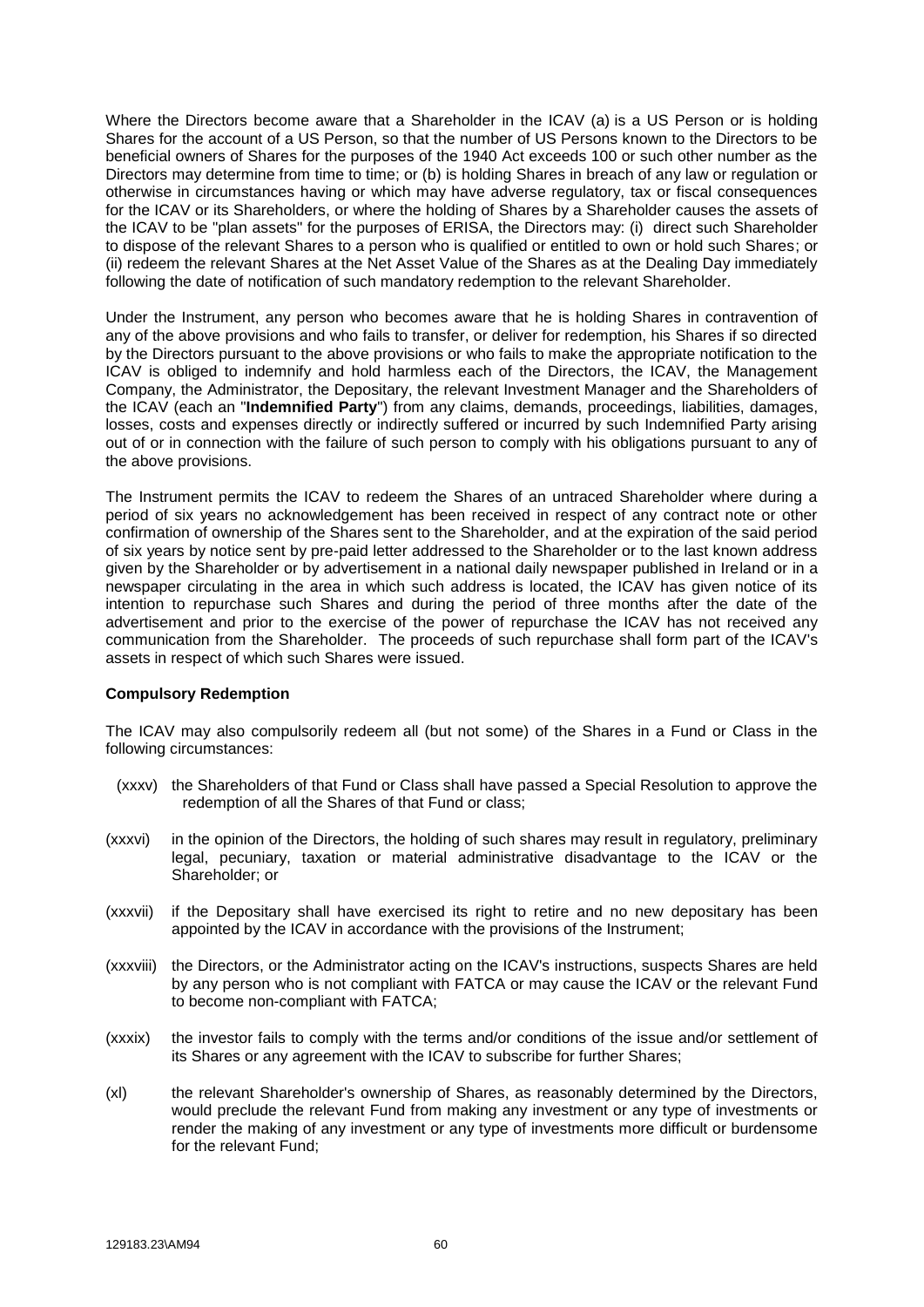- (xli) the investor holds Shares with an aggregate Net Asset Value of less than the Minimum Holding for the relevant Class of Shares; or (ii) where a transfer by any investor results in the Minimum Holding of that investor falling below an aggregate Net Asset Value of the Minimum Holding for the relevant Class of Shares;
- (xlii) redemption of the Shares is required to meet any liability or charge to Taxation arising in respect of the Shares or the Shareholder or is required to account for such appropriate tax to the relevant tax authorities;
- (xliii) where the Directors believe it is in the best interests of the ICAV, Fund or Shareholders.

#### **Transfers of Shares**

Transfers of Shares must be effected by transfer in writing in any usual or common form or in any other form approved by the Directors from time to time. Every form of transfer must state the full name and address of each of the transferor and the transferee and must be signed by or on behalf of the transferor. The Directors may decline to register any transfer of Shares unless the original transfer form is deposited at the registered office of the ICAV, or such other place as the Directors may reasonably require, accompanied by such other evidence as the Directors may reasonably require to show the right of the transferor to make the transfer. The transferor shall be deemed to remain the holder of the Shares until the name of the transferee is entered in the register. A transfer of Shares will not be registered unless the transferee, if not an existing Shareholder, has completed an Application Form and provided the necessary anti-money laundering documentation to the satisfaction of the Administrator. The Directors are not obliged to register the transfer of Shares in the ICAV. The ICAV shall give the transferee written notice of any refusal to register a transfer of Shares, provided that the ICAV is not required to give notice of a refusal to register a transfer where registering the transfer or giving the notice would result in a contravention of any provision of applicable law.

Shares are freely transferable except that the Directors may decline to register a transfer of Shares (a) if the transfer is in breach of US securities laws; (b) if in the opinion of the Directors the transfer would be unlawful or result or be likely to result in any adverse regulatory, tax or fiscal consequences or material administrative disadvantage to the ICAV or the Shareholders; (c) in the absence of satisfactory evidence of the transferee's identity; (d) the proposed transfer would result in a contravention of any provision of the Instrument or would produce a result inconsistent with any provision of the Prospectus; (e) where the ICAV is required to redeem deappropriate or cancel such number of Shares as are required to meet the appropriate tax of the Shareholder on such transfer; or (f) if the person to whom shares are to be transferred is prohibited from holding shares in the ICAV for any reason; or (g) where the Directors believe, in their discretion, that it is in the best interests of the ICAV or the Shareholders to do so. A proposed transferee may be required to provide such representations, warranties or documentation as the Directors may require in relation to the above matters. In the event that the ICAV does not receive a Declaration in respect of the transferee, the ICAV will be required to deduct appropriate tax in respect of any payment to the transferee or any sale, transfer, cancellation, redemption, repurchase or other payment in respect of the Shares as described in the section headed "Taxation" below.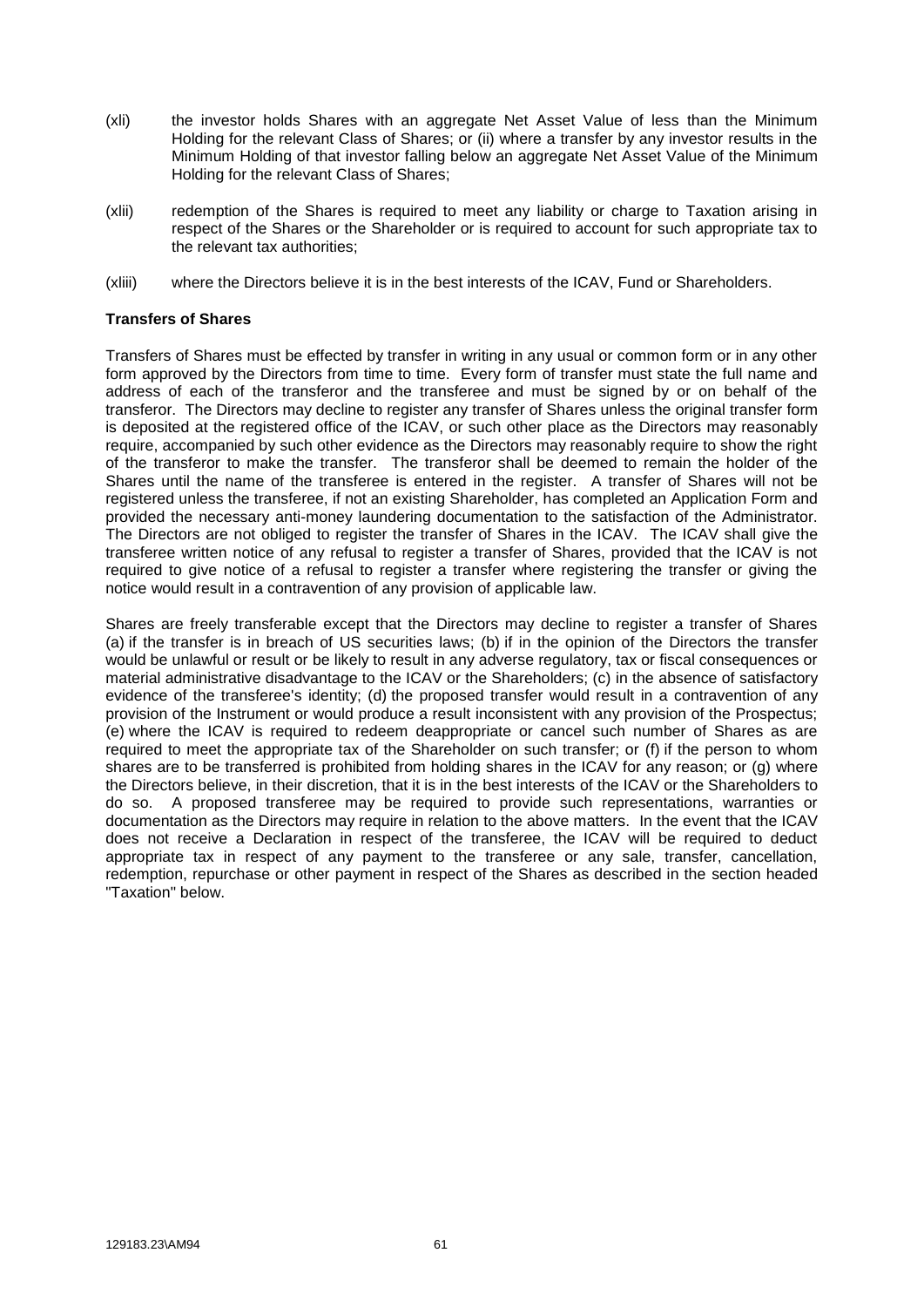## **TAXATION**

**The following is a summary of relevant Irish tax law. It does not purport to be a complete analysis of all tax considerations relating to the holding of Shares. Shareholders and potential investors are advised to consult their professional advisers concerning possible taxation or other consequences of purchasing, holding, selling, exchanging or otherwise disposing of Shares under the laws of their country of incorporation, establishment, citizenship, residence, ordinary residence or domicile.**

The following summary is based on advice received by the Directors regarding the law and practice in force in Ireland at the date of this Prospectus. As is the case with any investment, there can be no guarantee that the tax position or proposed tax position at the time of an investment in the ICAV will not change.

As Shareholders are no doubt aware, the tax consequences of any investment can vary considerably from one jurisdiction to another, and ultimately will depend on the tax regime of the jurisdictions within which a person is tax resident. Therefore the Directors strongly recommend that Shareholders obtain tax advice from an appropriate source in relation to the tax liability arising from the holding of Shares in the ICAV and any investment returns from those Shares.

Finance Act 2016 introduced a new regime for the tax treatment of investments in Irish real estate funds ("IREFs"). An IREF is as an investment undertaking, or sub-fund of an investment undertaking, in which 25% or more of the value of the assets at the end of the immediately preceding accounting period is derived directly or indirectly from Irish real estate and related assets, or where it would be reasonable to consider that the main purpose or one of the main purposes of the investment undertaking, or subfund, was to acquire such assets or carry on an Irish real estate business. The Irish tax summary below is based on the assumption that neither the ICAV nor any of its sub-funds is an IREF and that accordingly Chapter 1B of Part 27 of the TCA will not apply to the ICAV nor to any of its sub-funds.

### **Ireland**

## *The ICAV*

The ICAV is an investment undertaking within the meaning of Section 739B TCA and therefore is not chargeable to Irish tax on its relevant income or relevant gains. The ICAV shall be regarded as resident for tax purposes in Ireland if it is centrally managed and controlled in Ireland and the ICAV is not regarded as resident elsewhere. It is intended that the Directors of the ICAV will conduct the affairs of the ICAV in a manner that will ensure that it is resident in Ireland for tax purposes.

Tax may arise for the ICAV on the happening of a "chargeable event" in the ICAV ("appropriate tax"). A chargeable event includes:

- 1. any payments to a Shareholder by the ICAV in respect of their Shares;
- 2. any appropriation or cancellation of Shares for the purposes of meeting the amount of appropriate tax payable on any gain arising by virtue of a transfer of any Shares;
- 3. any repurchase, redemption, cancellation or transfer of Shares; and
- 4. any deemed disposal by a Shareholder of their Shares at the end of a "relevant period" (a "deemed disposal").

A "relevant period" means a period of eight years beginning with the acquisition of the Shares and each subsequent period of eight years beginning immediately after the preceding relevant period.

There are also certain express exclusions from the meaning of chargeable event. A chargeable event does not include:

1. any exchange by a Shareholder, effected by way of a bargain made at arm's length by the ICAV, of the Shares in the ICAV for other Shares in the ICAV;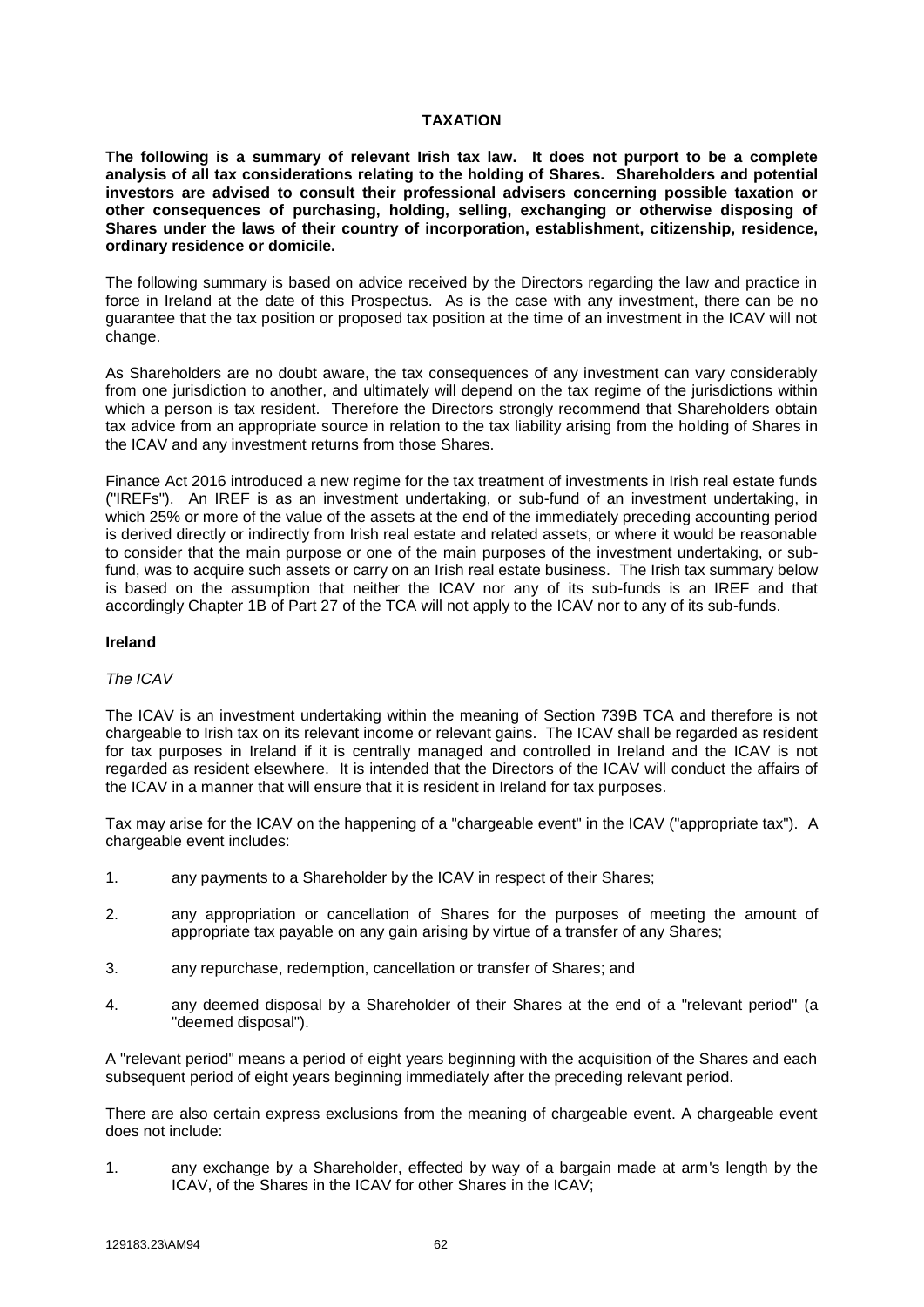- 2. any transaction in relation to, or in respect of, Shares which are held in a clearing system recognised by the Irish Revenue Commissioners;
- 3. certain transfers of Shares between spouses/civil partners and former spouses/civil partners;
- 4. any exchange of Shares arising on a scheme of reconstruction or amalgamation (within the meaning of Section 739H TCA) of the ICAV, subject to certain conditions.

On the happening of a chargeable event the ICAV will deduct the appropriate tax on any payment made to the Shareholder in respect of the chargeable event. On the occurrence of a chargeable event where no payment is made, the ICAV may appropriate or cancel the required number of Shares to meet the tax liability.

Where the chargeable event is a deemed disposal and the value of Shares held by Irish Residents who are not Exempt Investors (as defined below) is less than 10% of the value of the total Shares in the ICAV (or sub-fund, as applicable), and the ICAV has made an election to report annually to the Irish Revenue Commissioners certain details for such Shareholder and has advised the Shareholder concerned in writing, the ICAV will not be obliged to deduct appropriate tax. The Shareholder must instead pay tax on the deemed disposal on a self-assessment basis. To the extent that any tax arises on a deemed disposal, such tax will be allowed as a credit against any tax payable on a subsequent chargeable event in respect of the relevant Shares. On the eventual disposal by the Shareholder of their Shares, a refund of any unutilised credit will be payable. In the case of Shares held in a recognised clearing system, the Shareholders may have to account for the tax arising at the end of a relevant period on a self-assessment basis.

No gain will be treated as arising to the ICAV on the happening of a chargeable event in relation to a Shareholder who is not Irish Resident at the time of the chargeable event or in relation to an Irish Resident Shareholder which is an Exempt Investor provided in each case that the requisite tax declaration in the form prescribed by the Irish Revenue Commissioners for the purposes of Section 739D TCA, where applicable, (the "Declaration") has been provided to the ICAV by the Shareholder.

Income and capital gains in respect of assets of the ICAV situated in countries other than Ireland may be subject to taxes including withholding taxes, imposed by such countries. The ICAV may not be able to avail of an exemption from, or reduced rate of, withholding tax by virtue of the double taxation treaties in operation between Ireland and other countries. The ICAV may not therefore be able to reclaim withholding tax suffered by it in particular countries. If this position changes in the future and the application of an exemption or lower rate results in a repayment to the ICAV, the Net Asset Value of the ICAV or a Fund will not be restated and the benefit will be allocated to the then-existing Shareholders rateably at the time of repayment.

# **Taxation of Shareholders**

1. *Non-Irish Residents*

Non-Irish Resident Shareholders will not generally be chargeable to Irish income tax or capital gains tax in respect of their Shares.

No appropriate tax will be deducted by the ICAV provided that either:

- (a) the ICAV is in possession of a signed and completed Declaration from such Shareholder to the effect that the Shareholder is not an Irish Resident; or
- (b) the ICAV is in possession of written notice of approval from the Irish Revenue Commissioners to the effect that the requirement to provide a Declaration is deemed to have been complied with in respect of that Shareholder and the written notice of approval has not been withdrawn.

If the ICAV is not in possession of a Declaration or a written notice of approval, or the ICAV is in possession of information which would reasonably suggest that the information contained in the Declaration is not or is no longer materially correct, the ICAV must deduct tax on the happening of a chargeable event in relation to such Shareholders. The tax deducted will generally not be refunded.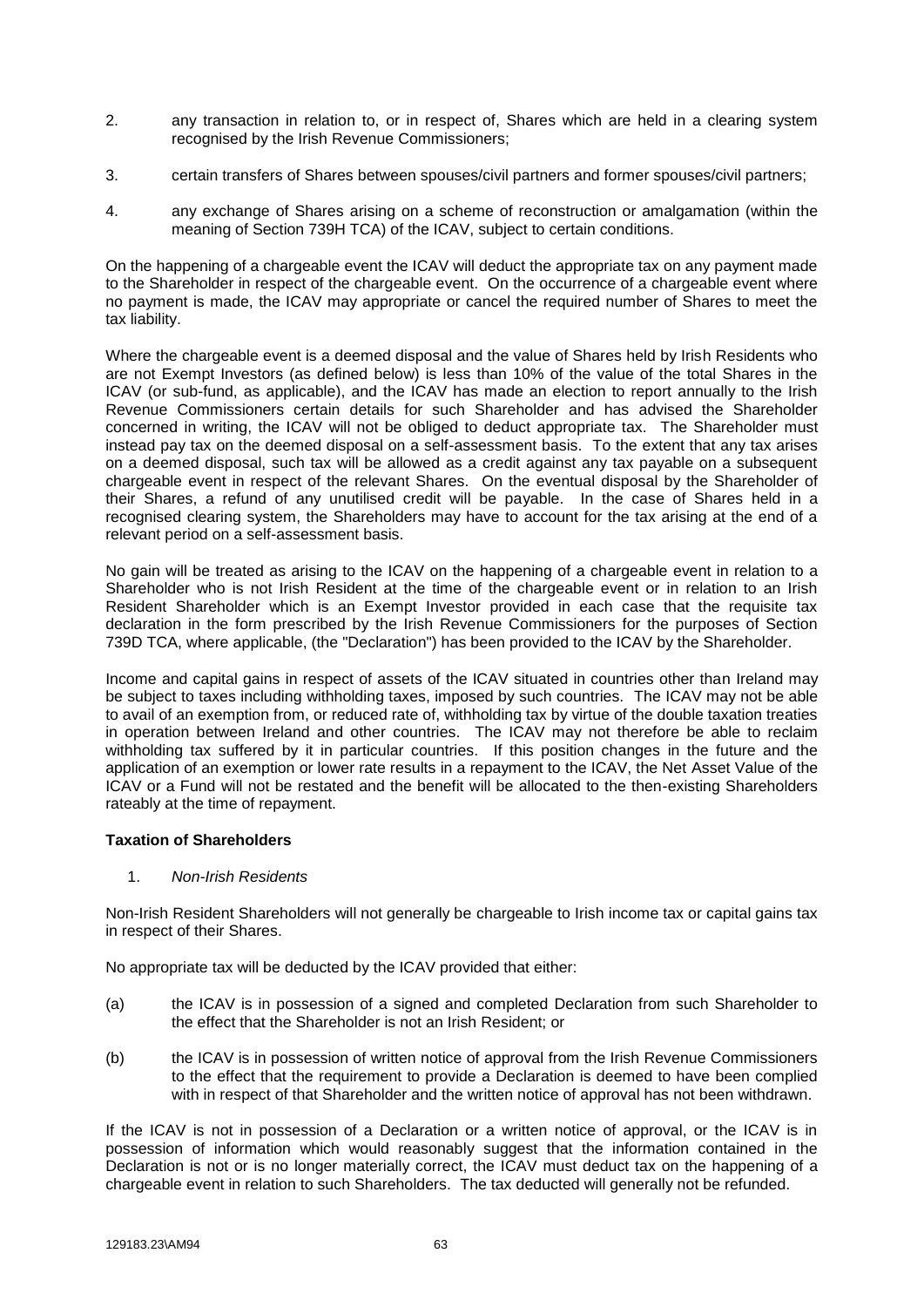In the absence of such a Declaration or a written notice of approval, the ICAV must presume that the Shareholder is Irish Resident and the ICAV will deduct the appropriate tax (at the rates set out below) on the happening of a chargeable event in relation to such Shareholder.

Intermediaries acting on behalf of non-Irish Resident Shareholders can make a Declaration on behalf of the Shareholders for whom they are acting provided that the ICAV is not in possession of any information which would reasonably suggest that the information contained in the Declaration is not or is no longer materially correct. The Intermediary must state in the Declaration that to the best of its knowledge and belief the Shareholders on whose behalf it acts are not Irish Resident.

A non-Irish Resident corporate Shareholder which holds Shares directly or indirectly by or for a trading branch or agency of the Shareholder in Ireland, will be liable to Irish corporation tax on income from the Shares or gains made on the disposal of the Shares under the self-assessment system.

## 2. *Taxable Irish Residents*

The following section describes the Irish tax treatment of Shareholders who are Irish Residents.

(a) *Deductions by the ICAV*

An Irish Resident Shareholder who is not an Exempt Investor will have appropriate tax deducted at the rate of 41% in respect of any distributions made by the ICAV and on any gain arising on a sale, transfer, deemed disposal (subject on election by the ICAV to the 10% threshold outlined above), redemption, repurchase or cancellation of Shares. Any gain will be computed on the difference between the value of the Shareholder's investment in the ICAV at the date of the chargeable event and the original cost of the investment as calculated under special rules. The ICAV will be entitled to deduct such appropriate tax from payments or, where no payment is made on the occurrence of a chargeable event, appropriate and cancel such number of Shares as are required to meet the appropriate tax in respect of the relevant Shareholder and will pay the appropriate tax to the Irish Revenue Commissioners.

Where the Shareholder is an Irish resident company which is not an Exempt Investor and the ICAV is in possession of a declaration from the Shareholder that it is a company and which includes the company's tax reference number, tax will be deducted by the ICAV from any distributions made by the ICAV to the Shareholder and from any gains arising on a sale, transfer, deemed disposal redemption, repurchase, cancellation or other disposal of shares by the Shareholder at the rate of 25%.

Refunds of tax where a declaration could be made but was not in place at the time of a chargeable event are generally not available except in the case of certain corporate Shareholders within the charge to Irish corporation tax.

(b) *Residual tax Liability*

An Irish Resident Shareholder who is not a company and who is not an Exempt Investor (and has therefore had appropriate tax deducted), will not be liable to any further Irish income or capital gains tax in respect of any sale, transfer, deemed disposal, redemption, repurchase, cancellation of Shares or the making of any other payment in respect of their Shares.

Where an Irish Resident Shareholder is not a company and appropriate tax has not been deducted, the payment shall be treated as if it were a payment from an offshore fund and the Shareholder will be liable to account for Irish income tax at the rate of 41% on the payment or on the amount of the gain under the self-assessment system and in particular, Part 41A TCA. No further Irish tax will be payable by the Shareholder in respect of that payment or gain.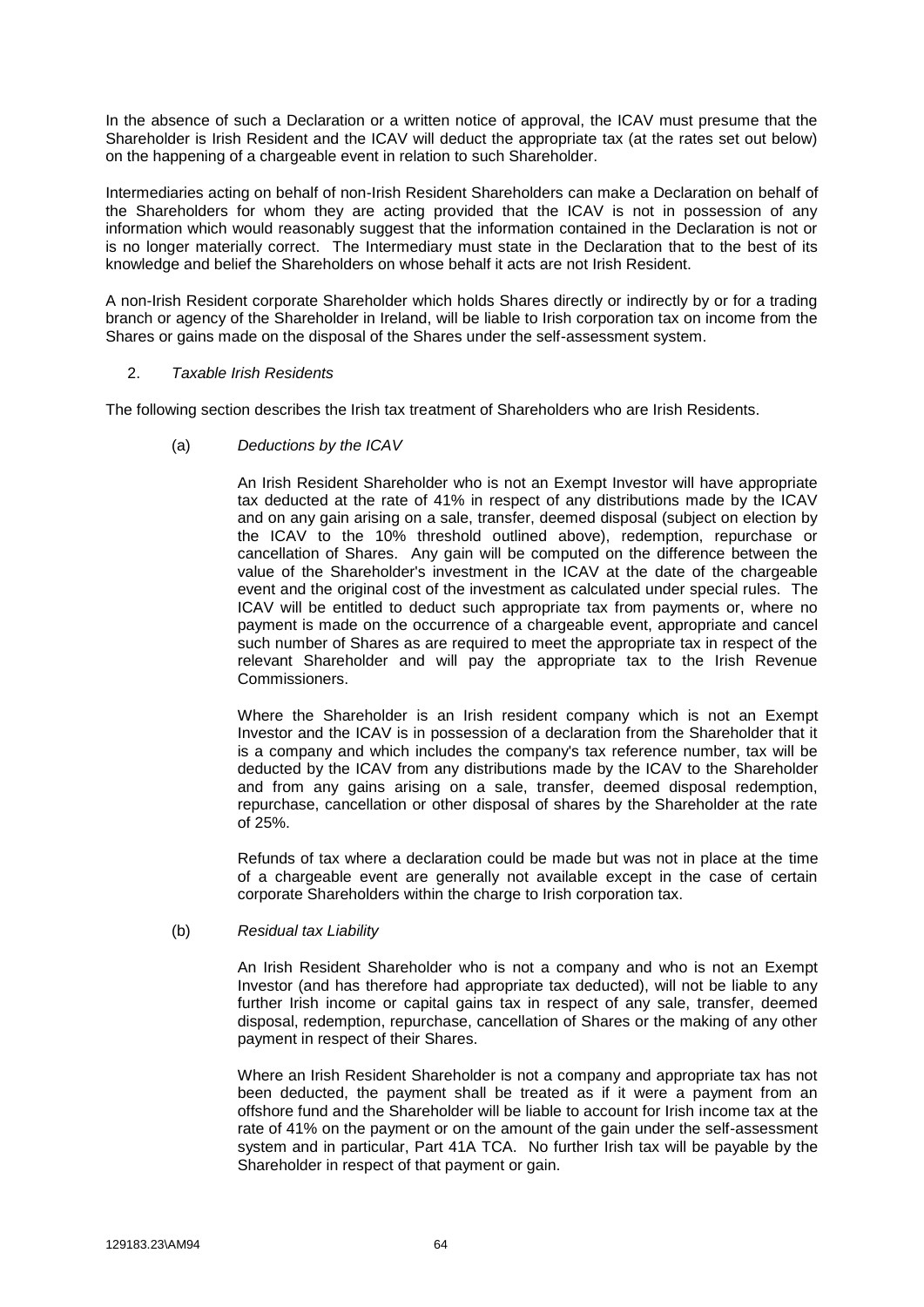Where an Irish Resident Shareholder is a company which is not an Exempt Investor (and has therefore had appropriate tax deducted), and the payment is not taxable as trading income under Schedule D Case I, the Shareholder will be treated as having received an annual payment chargeable to tax under Case IV of Schedule D from which tax at the rate of 25% (or 41% if no Declaration has been made) has been deducted. In practice, where tax at a rate higher than 25% has been deducted from payments to a corporate Shareholder resident in Ireland, a credit of the excess tax deducted over the higher corporation tax rate of 25% should be available.

Where an Irish Resident Shareholder is a company which is not an Exempt Investor (and has therefore had appropriate tax deducted), and the payment is taxable as trading income under Schedule D Case I, the following provisions apply:

- (xliv) the amount received by the Shareholder is increased by any amount of appropriate tax deducted and will be treated as income of the Shareholder for the chargeable period in which the payment is made;
- (xlv) where the payment is made on the redemption, repurchase or cancellation of Shares, such income will be reduced by the amount of consideration in money or money's worth given by the Shareholder for the acquisition of those Shares; and
- (xlvi) the amount of appropriate tax deducted will be set off against the Irish corporation tax assessable on the Shareholder in respect of the chargeable period in which the payment is made.

Where an Irish Resident Shareholder is a company and appropriate tax has not been deducted, the amount of the payment will be treated as income arising to the Shareholder which is chargeable to Irish tax. Where the payment is in respect of the cancellation, redemption, repurchase or transfer of Shares, such income shall be reduced by the amount of the consideration in money or money's worth given by the Shareholder on the acquisition of the Shares. Where the payment is not taxable as trading income for the company, it will be chargeable to tax under Schedule D Case IV. Where the payment is taxable as trading income for the company, it will be chargeable to tax under Schedule D Case I.

Should an excess payment of appropriate tax arise on the occurrence of a Chargeable Event as a result of tax paid on an earlier deemed disposal in respect of the Shareholder, the ICAV, on notification in writing to the Shareholder, is not obliged to process the refund arising on behalf of the Shareholder provided if immediately before the chargeable event the value of Shares held by Irish Residents who are not Exempt Investors does not exceed 15% of the value of the total Shares in the ICAV. Instead the Shareholder should seek such a repayment directly from the Irish Revenue Commissioners. Irish legislation also provides in the case of a deemed disposal for the making of an irrevocable election by the ICAV to value the Shares in respect of all Shareholders at the later of 30 June or 31 December immediately prior to the date of the deemed disposal, rather than on the date of the deemed disposal.

Other than in the instances described above the ICAV will have no liability to Irish taxation on income or chargeable gains.

(c) *Reporting*

Pursuant to Section 891C TCA and the Return of Values (Investment Undertakings) Regulations 2013, the ICAV is obliged to report certain details in relation to Shares held by Shareholders to the Irish Revenue Commissioners on an annual basis. The details to be reported include the name, address and, in the case of individual Shareholders, date of birth if on record of, and the value of the Shares held by, a Shareholder. In respect of Shares acquired on or after 1 January 2014, the details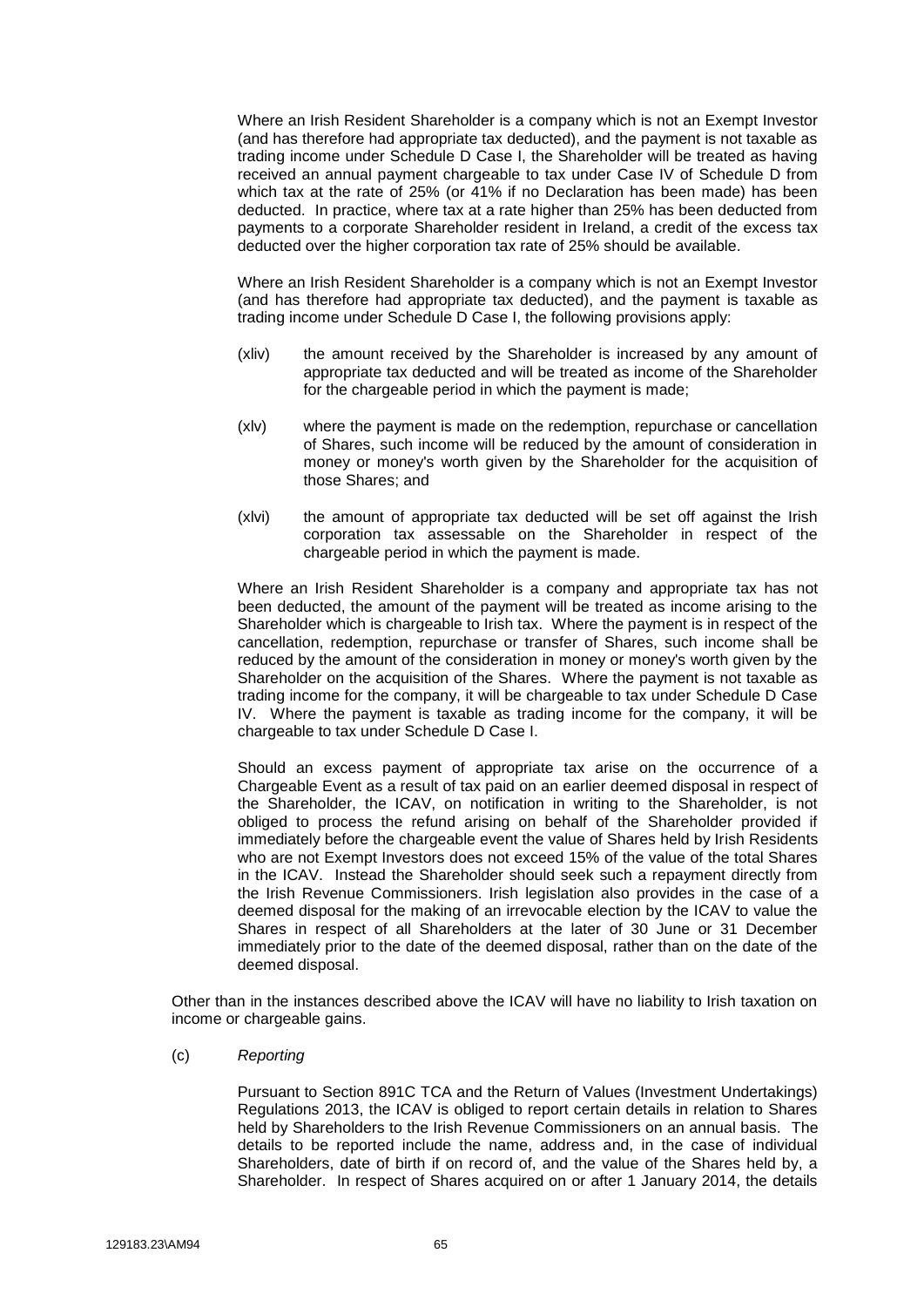to be reported also include the tax reference number of the Shareholder (being an Irish tax reference number or VAT registration number, or in the case of an individual, the individual's PPS number) or, in the absence of a tax reference number, a marker indicating that this was not provided. No details are to be reported in respect of Shareholders who are:

- (xlvii) Exempt Investors;
	- (xlviii) Non-Irish Resident Shareholders (provided a Declaration has been made); or
	- (xlix) Shareholders whose Shares are held in a recognised clearing system.
	- 3. *Exempt Investors*
		- (a) Deductions by the ICAV

Appropriate tax will not be deducted on the happening of a chargeable event in respect of Shares held by an Exempt Investor where the ICAV is in possession of a Declaration in relation to such Shares. It is the Exempt Investor's obligation to account for any tax to the Irish Revenue Commissioners and return such details as are required to the Irish Revenue Commissioners. It is also the Exempt Investor's obligation to notify the ICAV if it ceases to be an Exempt Investor.

Exempt Investors in respect of whom the ICAV is not in possession of a Declaration will be treated by the ICAV in all respects as if they are not Exempt Investors (see above).

(b) Residual tax Liability

Exempt Investors may be liable to Irish tax on their income, profits and gains in relation to any sale, transfer, repurchase, redemption or cancellation of Shares or dividends or distributions or other payments in respect of their Shares.

## **Other Taxes – All Shareholders**

#### *Personal Portfolio Investment Undertaking*

An investment undertaking such as the ICAV will be considered to be a personal portfolio investment undertaking ("PPIU") in relation to a specific Irish Resident Shareholder where that Shareholder is an individual and the Shareholder or certain persons connected with the Shareholder can select or influence the selection of some or all of the property of the undertaking. The appropriate tax deducted on the happening of a Chargeable Event in relation to a PPIU will be at the rate of 60% (or 80% where details of the payment/disposal are not correctly included in the individual's tax returns). An investment undertaking is not a PPIU if the only property which may be or has been selected was acquired on arm's length terms as part of a general offering to the public.

### *Currency Gains*

Where a currency gain is made by an Irish Resident Shareholder on the disposal of Shares, such Shareholder may be liable to Irish capital gains tax or corporation tax in respect of such gain in the year of assessment in which the Shares are disposed of.

### *Stamp Duty*

Generally no stamp, documentary, transfer or registration tax is payable in Ireland on the issue, sale, transfer, redemption, repurchase, cancellation of or subscription for Shares on the basis that the ICAV qualifies as an investment undertaking within the meaning of Section 739B TCA. If any redemption is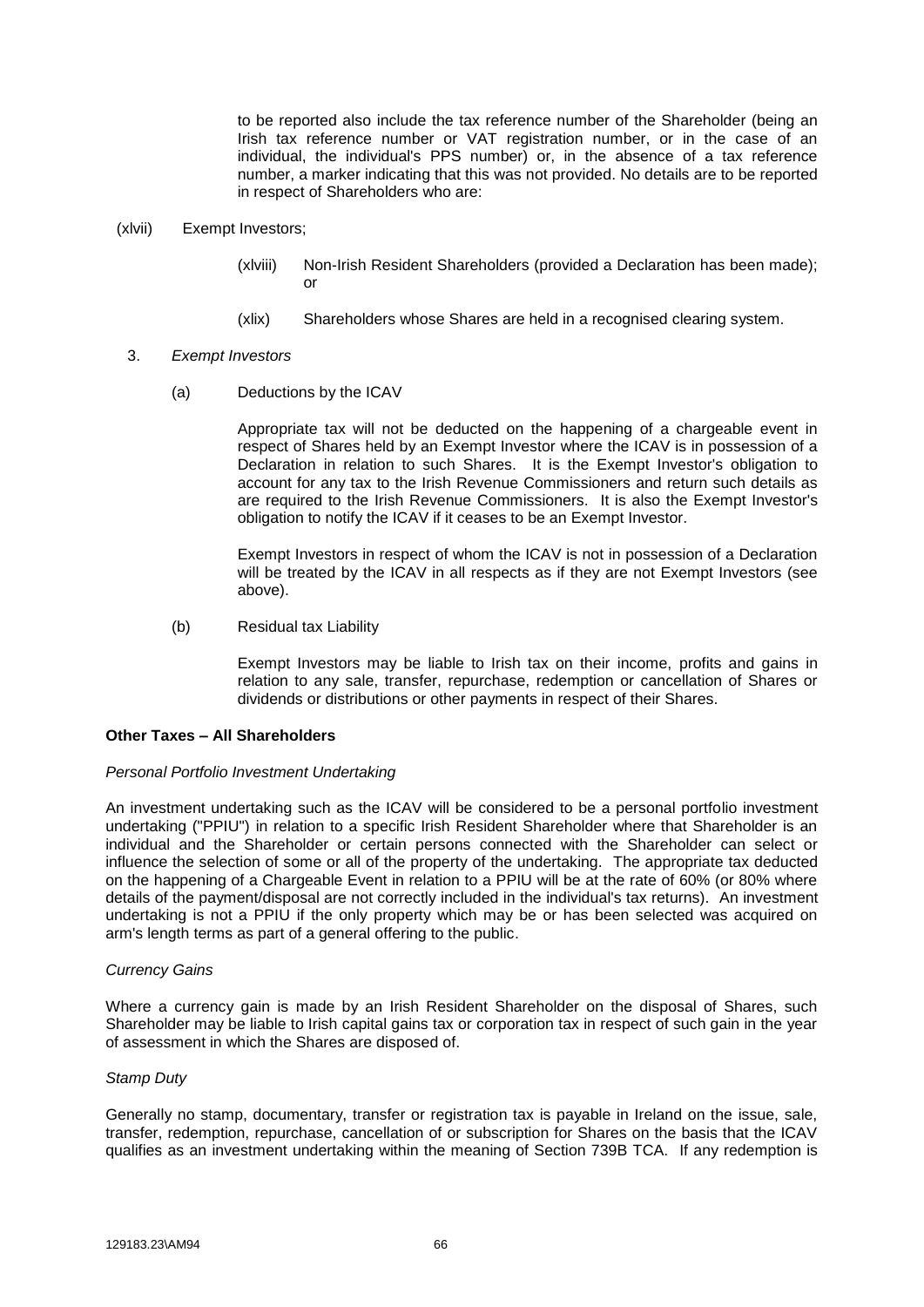satisfied by the transfer in specie to any Shareholder of any Irish assets, a charge to Irish stamp duty may arise.

## *Capital Acquisitions Tax*

Provided the ICAV continues to qualify as an investment undertaking as defined by Section 739B TCA any Shares which are comprised in a gift or an inheritance will be exempt from capital acquisitions tax ("CAT") and will not be taken into account in computing CAT on any gift or inheritance taken by the donee or successor if (i) the Shares are comprised in the gift or inheritance at the date of the gift or at the date of the inheritance, and at the relevant valuation date; (ii) at the date of the disposition, the Shareholder making the disposition is neither domiciled nor ordinarily resident in Ireland; and (iii) at the date of the gift, or at the date of the inheritance, the donee or successor is neither domiciled nor ordinarily resident in Ireland.

## **Residence and Ordinary Residence**

The following summary of the concepts of residence and ordinary residence under Irish tax law has been issued by the Irish Revenue Commissioners for the purposes of the Declaration set out in the Application Form. Shareholders and potential investors are advised to contact their professional advisers if they have any concerns in relation to the Declaration.

## **Residence – Company**

Prior to Finance Act 2014, company residence was determined with regard to the long-established common law rules based on central management and control. These rules were significantly revised in Finance Act 2014 to provide that a company incorporated in Ireland will be regarded as resident for tax purposes in Ireland, unless it is treated as resident in a territory with which Ireland has a double taxation agreement. While the common law rule based on central management and control remains in place, it is subject to the statutory rule for determining company residence based on incorporation in Ireland. A company which has its central management and control in Ireland is resident in Ireland irrespective of where it is incorporated.

The incorporation rule for determining the tax residence of a company incorporated in Ireland applies to companies incorporated on or after 1 January 2015. For companies incorporated in Ireland before this date, a transition period will apply until 31 December 2020. Under these transitional arrangements, a further exception from the incorporation rule applies where the company or a related company carries on a trade in Ireland, and either the company is ultimately controlled by persons resident in EU Member States or, in countries with which Ireland has a double taxation treaty (a "taxation treaty country") or the company or a related company are quoted companies on a recognised stock exchange in the EU or in a taxation treaty country.

A company coming within this additional exception from the incorporation rule which has its central management and control outside of Ireland will still be regarded as resident in Ireland if (i) it would by virtue of the law of a taxation treaty country be tax resident in that taxation treaty country if it were incorporated in that taxation treaty country but would not otherwise be tax resident in that taxation treaty country, (ii) it is managed and controlled in that taxation treaty country and (iii) it would not otherwise by virtue of the law of any territory be regarded as resident in that territory for tax purposes.

As noted above, the additional exception from the incorporation rule of tax residence in respect of a company incorporated before 1 January 2015 will however cease to apply or be available after 31 December 2020, or, if earlier, from the date, after 31 December 2014, of a change in ownership (direct or indirect) of the company where there is a major change in the nature or conduct of the business of the company within the period beginning on the later of 1 January 2015 or the date which occurs one year before the date of the change in ownership of the company, and ending 5 years after the date of the change in ownership. For these purposes a major change in the nature or conduct of the business of the company includes the commencement by the company of a new trade or a major change arising from the acquisition by the company of property or of an interest in or right over property. These rules are relatively complex and we would recommend that any Irish incorporated company that considers it is not Irish tax resident seeks professional advice before asserting this in any Declaration given to the ICAV.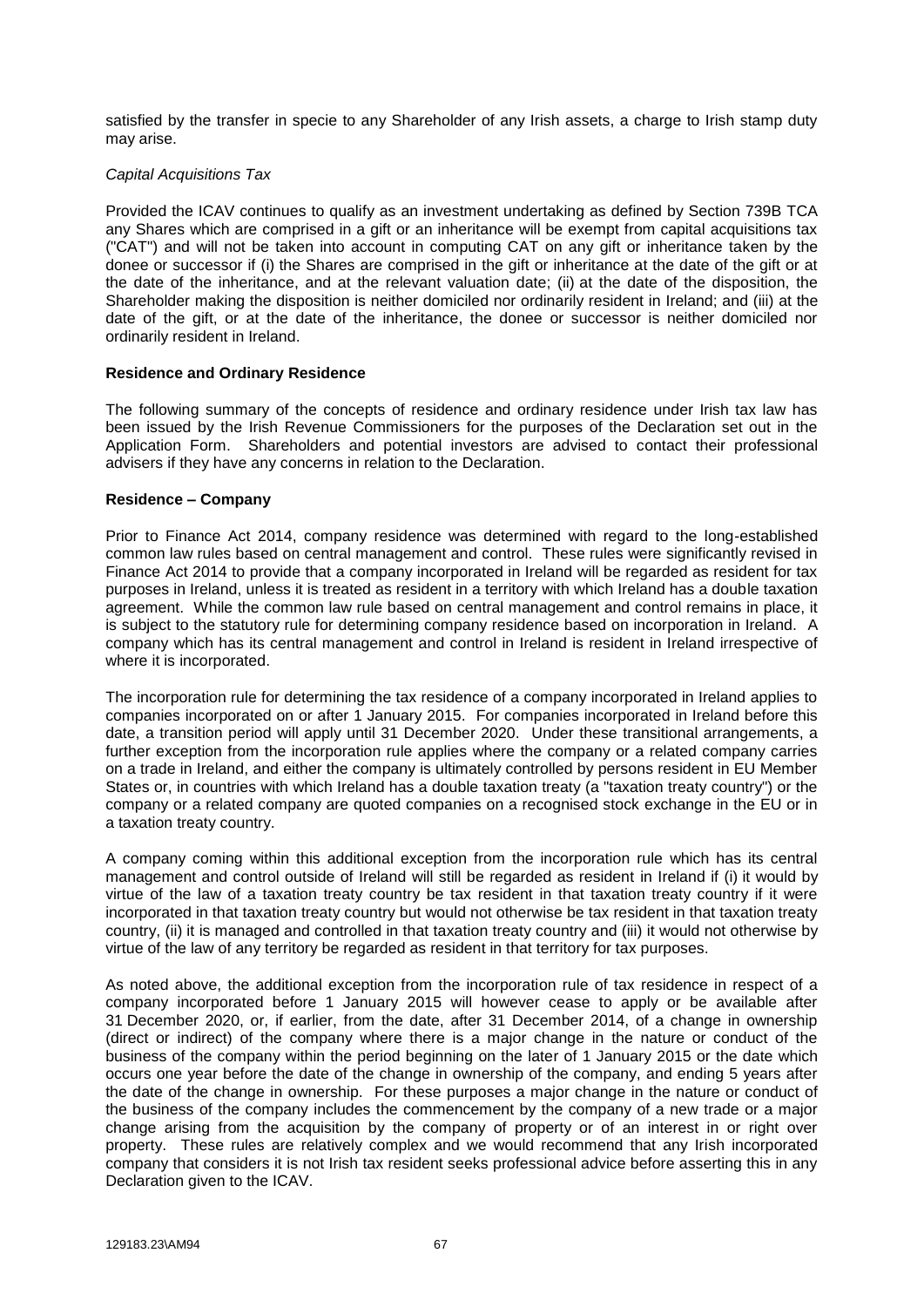### **Residence – Individual**

The normal rule is an individual will be regarded as being resident in Ireland for a tax year if that individual:

- 1. spends 183 days or more in Ireland in that tax year; or
- 2. has a combined presence of 280 days in Ireland, taking into account the number of days spent in Ireland in that tax year together with the number of days spent in Ireland in the preceding year.

Presence in a tax year by an individual of not more than 30 days in Ireland will not be reckoned for the purpose of applying the two year test. Presence in Ireland for a day means the personal presence of an individual at any time during that day.

## **Ordinary Residence – Individual**

The Irish tax year operates on the calendar year basis. The term "ordinary residence" (as distinct from 'residence') denotes residence in a place with some degree of continuity.

An individual who has been resident in Ireland for three consecutive tax years becomes ordinarily resident with effect from the commencement of the fourth tax year. An individual who has been ordinarily resident in Ireland ceases to be ordinarily resident at the end of the third consecutive tax year in which the individual is not resident in Ireland. For example, an individual who is resident and ordinarily resident in Ireland in 2018 and departs Ireland in that year will remain ordinarily resident in Ireland up to the end of the year in 2021.

## *Common Reporting Standard*

The common reporting standard framework was first released by the OECD in February 2014 and on 21 July 2014 the Standard for Automatic Exchange of Financial Account Information in Tax Matters was published by the OECD which includes the text of the Common Reporting Standard ("**CRS**" or the "**Standard**"). The goal of the Standard is to provide for the annual automatic exchange between governments of financial account information reported to them by local reporting financial institutions (as defined) ("**FIs**") relating to account holders who are tax resident in other participating jurisdictions.

Ireland is a signatory to the Multilateral Competent Authority Agreement on Automatic Exchange of Financial Account Information. Over 100 jurisdictions have committed to exchanging information under the Standard and a group of 50 countries, including Ireland, committed to the early adoption of the CRS from 1 January 2016 (known as the "**Early Adopter Group**"). The first data exchanges took place in September 2017. All EU Member States (with the exception of Austria) are members of the Early Adopter Group.

CRS was legislated for in Ireland under the Returns of Certain Information By Reporting Financial Institutions Regulations 2015 which came into effect on 31 December 2015 (the "**Irish CRS Regulations**"). The Irish CRS Regulations provide for the collection and reporting of certain financial account information by Irish FIs, being FIs that are resident in Ireland (excluding any non-Irish branch of such FIs), Irish branches of Irish resident FIs and branches of non-Irish resident FIs that are located in Ireland. Ireland elected to adopt the 'wider approach' to the Standard. This means that Irish FIs will collect and report information to the Irish Revenue Commissioners on all non-Irish and non-U.S. resident account holders rather than just account holders who are resident in a jurisdiction with which Ireland has an exchange of information agreement. The Irish Revenue Commissioners will exchange this information with the tax authorities of other participating jurisdictions, as applicable.

Directive 2014/107/EU on Administrative Cooperation in the Field of Taxation ("**DAC II**") implements CRS in a European context and creates a mandatory obligation for all EU Member States to exchange certain financial account information on residents in other EU Member States on an annual basis. The Irish Revenue Commissioners issued regulations to implement the requirements of DAC II into Irish law on 31 December 2015 and an Irish FIs (such as the ICAV) is obliged to make a single return in respect of CRS and DAC II using the Revenue Online Service (ROS). Failure by an Irish FI to comply with its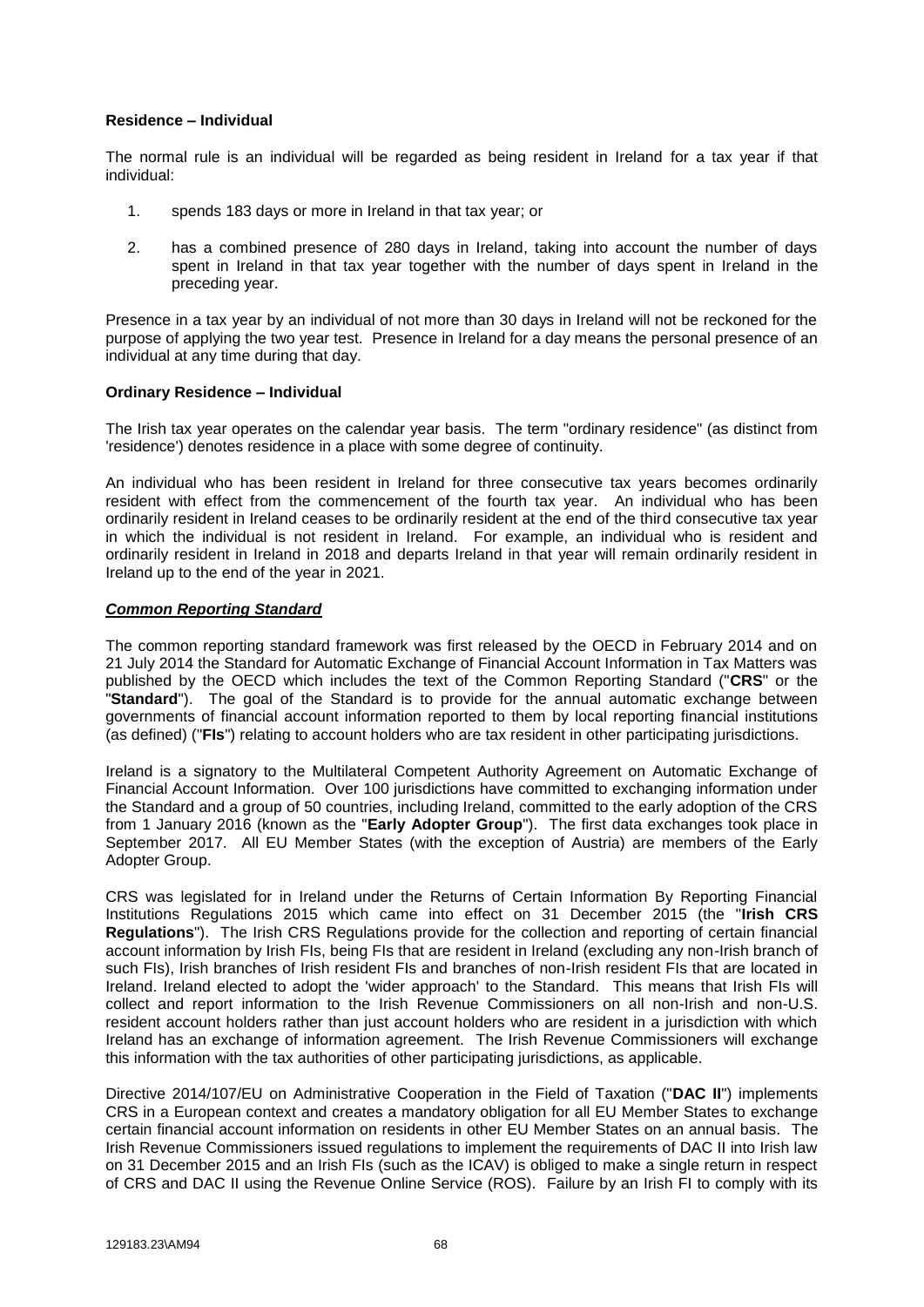CRS or DAC II obligations may result in an Irish FI being deemed to be non-compliant in respect of its CRS or DAC II obligations and monetary penalties may be imposed on a non-compliant Irish FI under Irish legislation.

It is expected that the ICAV will be classified as an Irish FI for CRS purposes and will be obliged to report certain information in respect of certain of its equity holders and debt holders to the Irish Revenue Commissioners using the Revenue Online Service (ROS). The relevant information must be reported to the Irish Revenue Commissioners by 30 June in each calendar year.

For the purposes of complying with its obligations under CRS and DAC II, an Irish FI (such as the ICAV) shall be entitled to require Shareholders to provide any information regarding their (and, in certain circumstances, their controlling persons') tax status, identity, jurisdiction of residence, taxpayer identification number and, in the case of individual shareholders, their date and place of birth in order to satisfy any reporting requirements which the ICAV may have as a result of CRS and DAC II and Shareholders will be deemed by their holding, to have authorised the automatic disclosure of such information, together with certain financial account information in respect of the Shareholder's investment in the ICAV (including, but not limited to, account number, account balance or value and details of any payments made in respect of the Shares) by the ICAV (or any nominated service provider) or any other person on the ICAV's behalf to the Irish Revenue Commissioners and any other relevant tax authorities.

The ICAV (or any nominated service provider) agrees that information (including the identity of any Shareholder (and its controlling persons (if applicable)) supplied for the purposes of CRS or DAC II is intended for the ICAV's (or any nominated service provider's) use for the purposes of satisfying its CRS and DAC II obligations and the ICAV (or any nominated service provider) agrees, to the extent permitted by applicable law, that it will take reasonable steps to treat such information in a confidential manner, except that the ICAV may disclose such information (i) to its officers, directors, agents and advisers, (ii) to the extent reasonably necessary or advisable in connection with tax matters, including achieving CRS and DAC II compliance, (iii) to any person with the consent of the applicable Shareholder, or (iv) as otherwise required by law or court order or on the advice of its advisers.

Prospective investors should consult their advisers about the potential application of CRS.

## *U.S. Foreign Account Tax Compliance Act*

The foreign account tax compliance provisions contained in Sections 1471 to 1474 of the United States Internal Revenue Code and the regulations promulgated thereunder ("**FATCA**") impose a reporting regime which may impose a 30% withholding tax on certain U.S. source payments, including interest (and original issue discounts), dividends, other fixed or determinable annual or periodical gains, profits and income, made on or after 1 July 2014 and the gross proceeds from a disposition of property of a type which can produce U.S. source interest or dividends made on or after 1 January 2019 (collectively, "**Withholdable Payments**"), if paid to certain non-U.S. financial institutions (any such non-U.S. financial institution, an "**FFI**") that fail to enter into, or fail to comply with once entered into, an agreement with the U.S. Internal Revenue Service to provide certain information about their U.S. accountholders, including certain account holders that are non-U.S. entities with U.S. owners. The ICAV expects that it will constitute an FFI. The United States and the Government of Ireland have entered into an intergovernmental agreement to facilitate the implementation of FATCA (the "**IGA**"). An FFI (such as the ICAV) that complies with the terms of the IGA, as well as applicable local law requirements will not be subject to withholding under FATCA with respect to Withholdable Payments that it receives. Further, an FFI that complies with the terms of the IGA (including applicable local law requirements) will not be required to withhold under FATCA on Withholdable Payments it makes to accountholders of such FFI (unless it has agreed to do so under the U.S. "qualified intermediary," "withholding foreign partnership," or "withholding foreign trust" regimes). Pursuant to the IGA, an FFI is required to report certain information in respect of certain of its accountholders to its home tax authority, whereupon such information will be provided to the U.S. Internal Revenue Service. The ICAV will undertake to comply with the IGA and any local implementing legislation, but there is no assurance that it will be able to do so.

The ICAV (or any nominated service provider) shall be entitled to require Shareholders to provide any information regarding their (and, in certain circumstances, their controlling persons') tax status, identity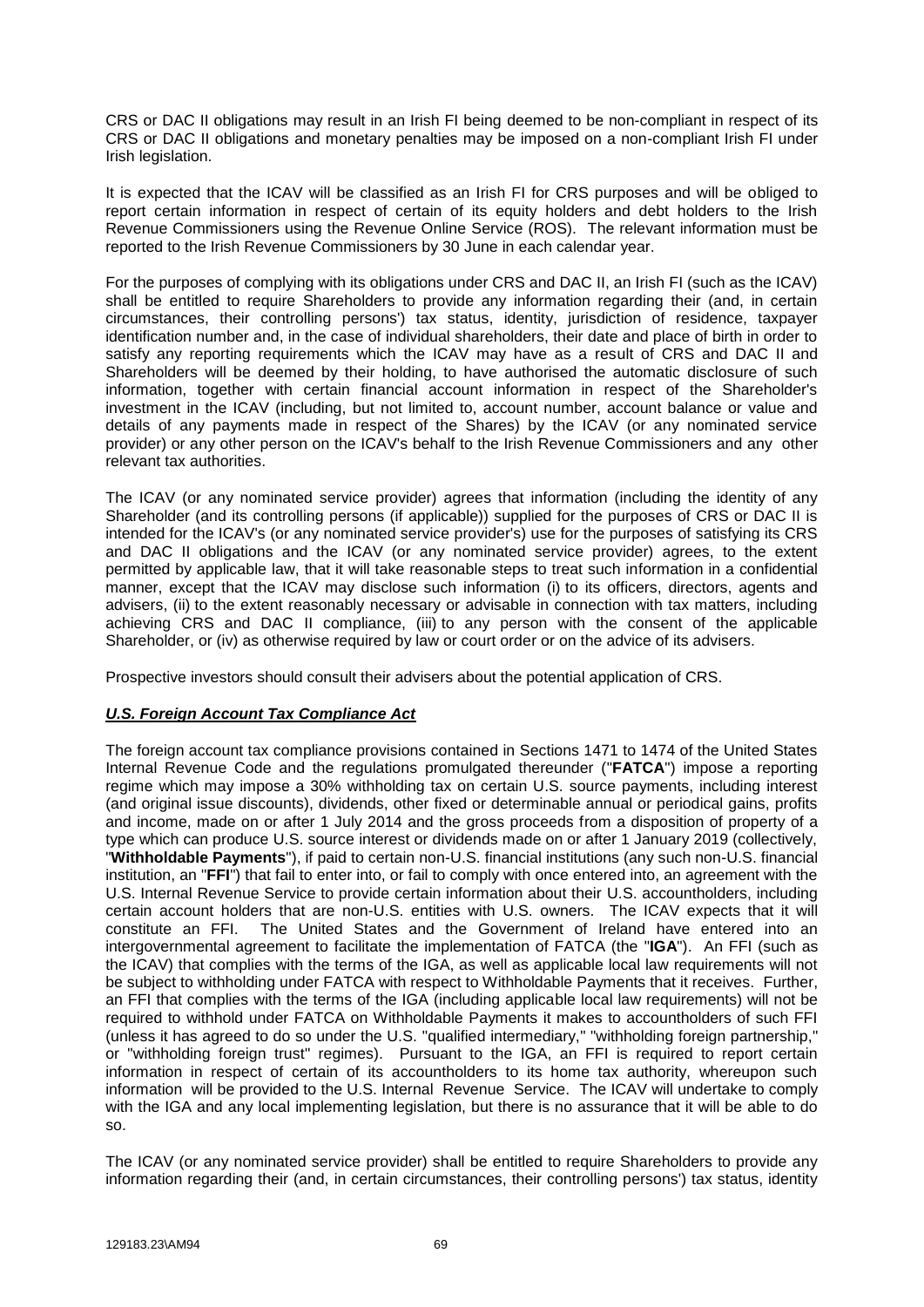or residency in order to satisfy any reporting requirements which the ICAV may have as a result of the IGA or any legislation promulgated in connection with the agreement and Shareholders will be deemed by their shareholding to have authorized the automatic disclosure of such information by the ICAV (or any nominated service provider) or any other person on the ICAV's behalf to the relevant tax authorities.

The ICAV (or any nominated service provider) agrees that information (including the identity of any Shareholder) (and its controlling persons (if applicable)) supplied for purposes of FATCA compliance is intended for the ICAV's (or any nominated service provider) use for purposes of satisfying FATCA requirements and the ICAV (or any nominated service provider) agrees, to the extent permitted by applicable law, that it will take reasonable steps to treat such information in a confidential manner, except that the ICAV may disclose such information (i) to its officers, directors, agents and advisers, (ii) to the extent reasonably necessary or advisable in connection with tax matters, including achieving FATCA compliance, (iii) to any person with the consent of the applicable Shareholder, or (iv) as otherwise required by law or court order or on the advice of its advisers.

Prospective investors should consult their advisers about the potential application of FATCA.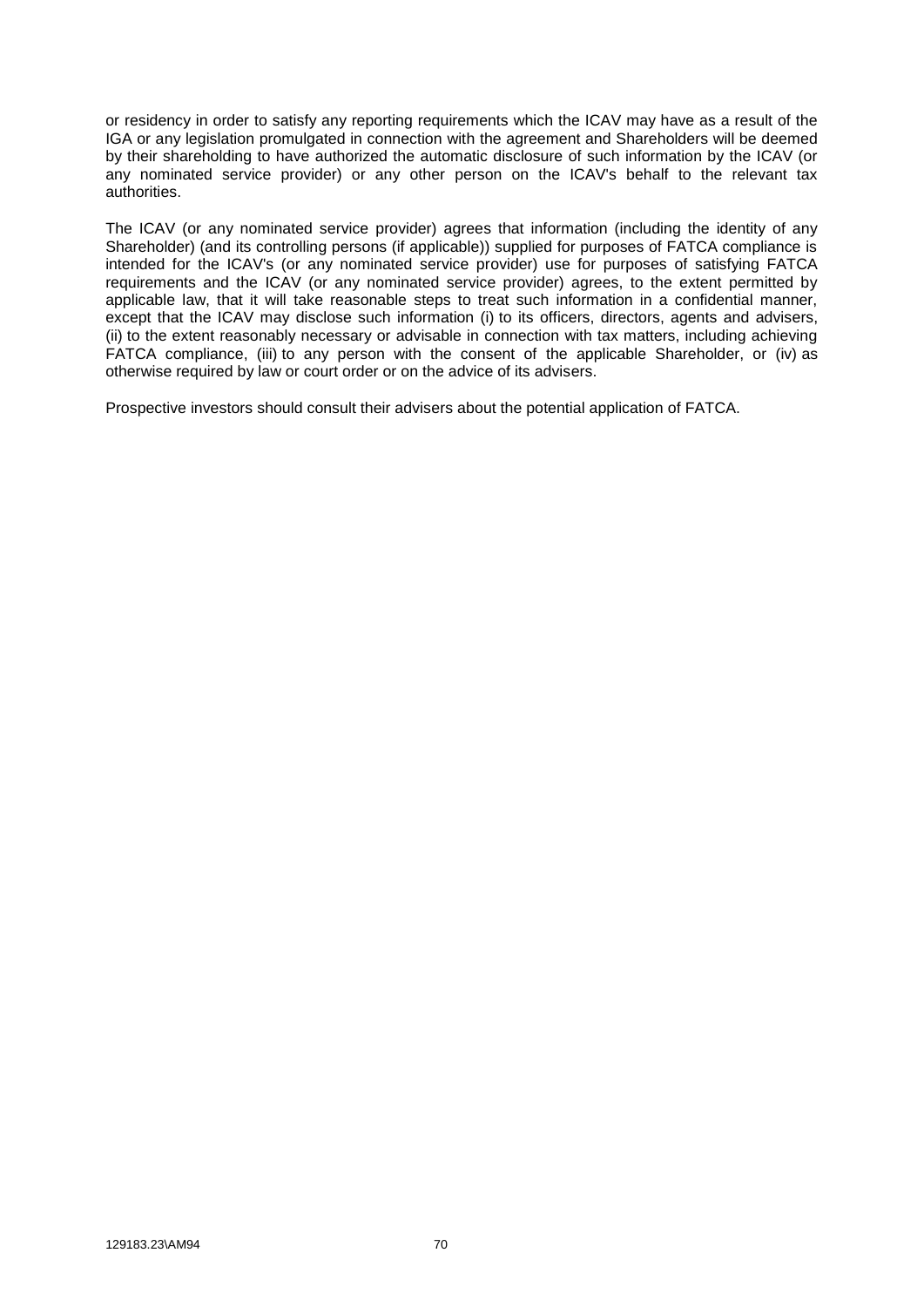## **GENERAL**

## **THE SHARE CAPITAL**

The minimum authorised share capital of the ICAV is  $E$ 2.00 (two euro) represented by 2 (two) Subscriber Shares of no par value issued at €1.00 (one euro) each. The maximum authorised share capital of the ICAV, as may be amended by the Directors from time to time and notified to Shareholders, is 500,000,000,002 Shares of no par value represented by 2 (two) Subscriber Shares of no par value and 500,000,000,000 (five hundred billion) Shares of no par value, initially designated as unclassified Shares. The Directors are empowered to issue up to 500,000,000,000 Shares of no par value designated as Shares of any Class on such items as they think fit.

The Subscriber Shares entitle the holders to attend and vote at general meetings of the ICAV but do not entitle the holders to participate in the profits or assets of the ICAV except for a return of capital on a winding-up. The Shares entitle the holders to attend and vote at general meetings of the ICAV and to participate in the profits and assets of the ICAV. There are no pre-emption rights attaching to the Shares.

### **VARIATION OF SHAREHOLDER RIGHTS**

The rights attached to each Class (and for these purposes, reference to any Class shall include reference to any Class) may, whether or not the ICAV is being wound up be varied with the consent in writing of the holders of three-fourths of the issued Shares of that Class or with the sanction of a Special Resolution passed at a separate general meeting of the holders of the Shares of that Class. The provisions of the Instrument in relation to general meetings shall apply to every such separate general meeting except that the necessary quorum at any such meeting shall be two persons holding or representing by proxy at least one third of the issued Shares of the Class in question or, at an adjourned meeting, one person holding Shares of the Class in question or his proxy. Any holder of Shares representing one tenth of the Shares in issue of the Class in question present in person or by proxy may demand a poll. The rights attaching to any Class shall not be deemed to be varied by the creation or issue of further Shares of that Class ranking pari passu with Shares already in issue, unless otherwise expressly provided by the terms of issue of those Shares.

### **VOTING RIGHTS**

The Instrument provides that on a show of hands at a general meeting of the ICAV every Shareholder, Subscriber Shareholder present in person or by proxy shall have one vote and on a poll at a general meeting every Shareholder, Subscriber Shareholder shall have one vote in respect of each Share or Subscriber Share as the case may be, held by him; provided, however, that, in relation to a resolution which in the opinion of the Directors affects more than one Class or gives or may give rise to a conflict of interest between the shareholders of the respective Classes, such resolution shall be deemed to have been duly passed, only if, in lieu of being passed at a single meeting of the Shareholders of all of those Classes, such resolution shall have been passed at a separate meeting of the Shareholders of each such Class.

### **INSTRUMENT**

The sole object of the ICAV, as set out in the Instrument, is the collective investment of funds in transferable securities and/or other liquid financial assets and giving members of the ICAV the benefit of the results of the management of its funds. The ICAV may take any measure and carry out any operations which it may deem useful or necessary to the accomplishment and development of its purpose to the fullest extent permitted by the Regulations.

All holders of Shares are entitled to the benefit of, are bound by and are deemed to have notice of, the provisions of the Instrument of the ICAV, copies of which are available as described under the section entitled "General – Documents for Inspection".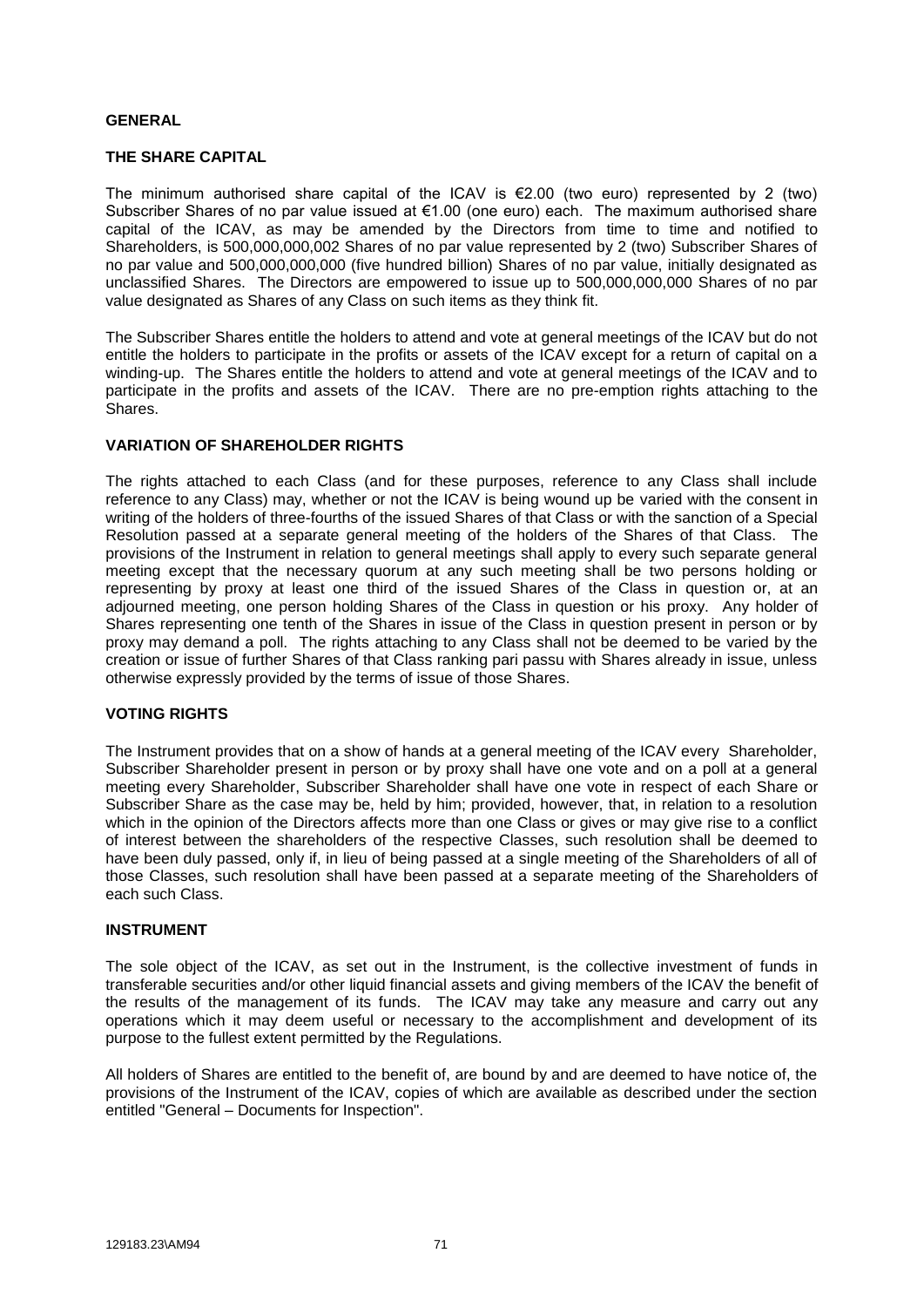## **CONFLICTS OF INTEREST**

The Management Company, the relevant Investment Manager, any sub-investment manager, any investment adviser, each of the Directors, the Administrator, the Depositary and/or their respective affiliates or any person connected with them may from time to time act as manager, investment manager, sub-investment manager, depositary, sub-custodian, registrar, broker, execution broker, director, administrator, investment adviser, dealer, service provider, distributor or sales agent ("**Connected Person**") in relation to, or be otherwise involved in, other investment funds and other vehicles (which may invest, either directly or indirectly, in any Fund) which may have similar or different objectives to those of any Fund. It is, therefore, possible that any of the foregoing may, in the course of business, have potential conflicts of interest with any Fund. Each will, at all times, have regard in such event to its obligations to the Funds, as the case may be, and will endeavour to ensure that such conflicts are resolved fairly. Each will at all times have regard in such event to its obligations under the Instrument and/or any agreements to which it is party or by which it is bound in relation to the ICAV and, in particular, but without limitation to their obligations to act in the best interests of the Shareholders when undertaking any investments where conflicts of interest may arise and they will each respectively endeavour to ensure that such conflicts are resolved fairly. Where deemed appropriate by the Directors and approved for such purpose by the Depositary, a valuation committee of the Management Company and/or the relevant Investment Manager may be established to value unlisted, illiquid or infrequently traded securities. In the regard, the Directors may accept the valuation of the valuation committee and investors should be aware that in these circumstances, a possible conflict of interest may arise, as the higher estimated value of the unlisted securities the higher the fees payable to the Management Company and/or the relevant Investment Manager.

There is no prohibition on dealing in assets of the Funds by a Connected Person provided that such transactions are carried out as if negotiated at arm's length and in the best interests of the Shareholders.

All transactions between the ICAV and a Connected Person must be conducted at arm's length and in the best interests of the Shareholders.

The ICAV will not enter into a transaction with a Connected Person unless at least one of the following conditions is complied with:

- (i) the value of the transaction is certified by a person approved by the Depositary (or in the case of any such transaction entered into by the Depositary, the Directors) as independent and competent; or
- (ii) the transaction has been executed on best terms on an organised investment exchange under its rules; or
- (iii) the transaction has been executed on terms which the Depositary is (or in the case of any such transaction entered into by the Depositary, the Directors are) satisfied conform with the requirement to be conducted at arm's length and in the best interests of the Shareholders.

The Depositary or the Directors, in case of transactions involving the Depositary must document how it complied with (i), (ii) or (iii) above. Where transactions are conducted in accordance with paragraph (iii), the Depositary or the ICAV in the case of transactions involving the Depositary, must document the rationale for being satisfied that the transaction conformed to the principles outlined here.

Subject to applicable law and the Central Bank's requirements, employees or officers of, or their affiliates may directly or indirectly acquire Shares. Any acquisition or divestment of Shares by such individuals shall be on the terms applicable to all Shareholders and in satisfaction of professional requirements.

### **Soft Commissions**

In selecting brokers to make purchases and sales for a Fund, the Management Company and/or the relevant Investment Manager will choose those brokers who provide best execution to that Fund. Best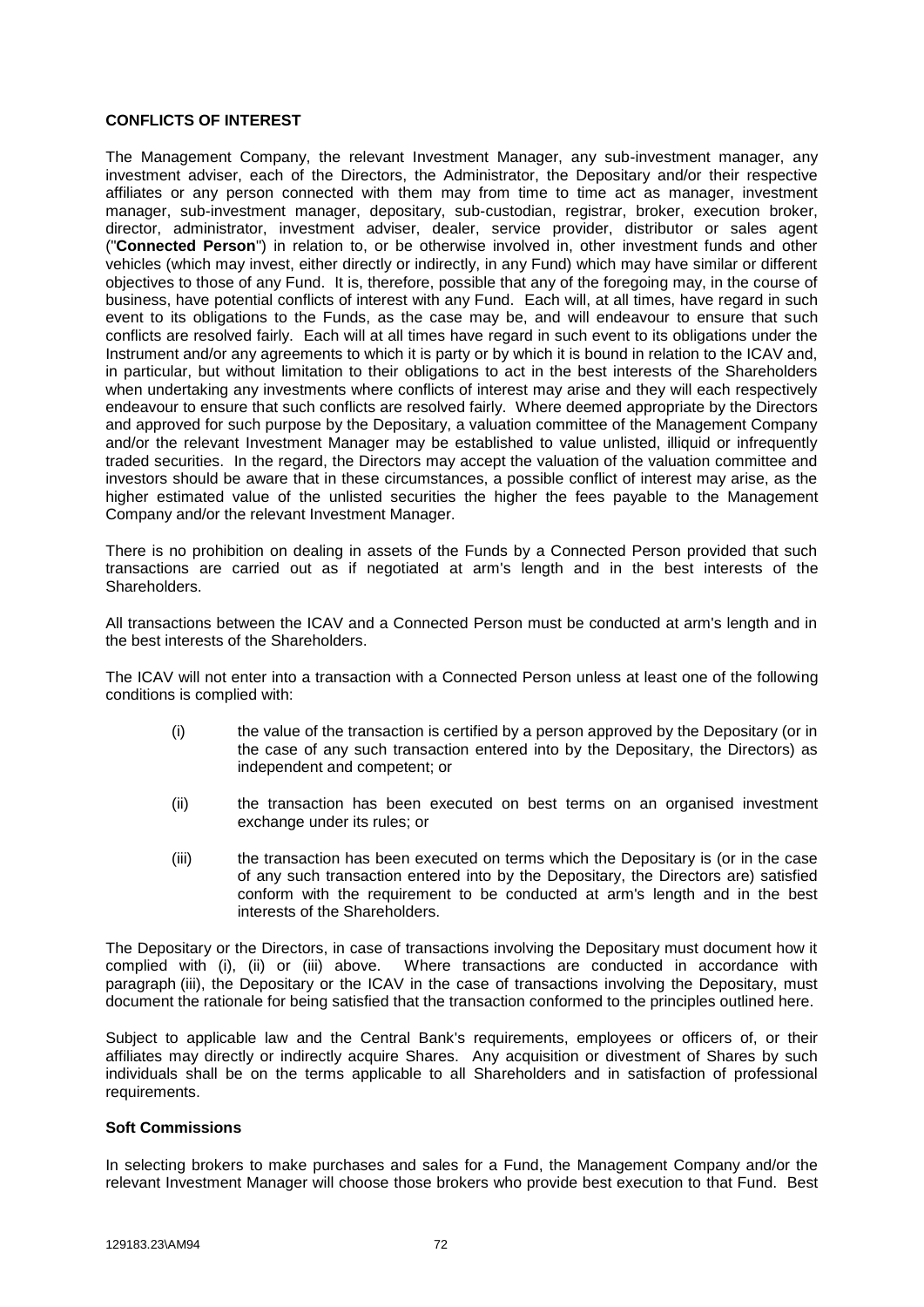execution will be the best price available in the market, exclusive of any charges but taking account of any other exceptional circumstances such as counterparty risk, order size or client instructions. In determining what constitutes best execution, the Management Company and/or the relevant Investment Manager may take into consideration the overall economic result to the Fund (price and commission plus other costs), the efficiency of the transaction, the brokers' ability to effect the transaction if a large block is involved, availability of the broker for difficult transactions in the future, other services provided by the broker such as research and the provision of statistical and other information, and the financial strength and stability of the broker. In managing the assets of the Fund, the Management Company and/or the relevant Investment Manager may receive certain research and statistical and other information and assistance from brokers. The Management Company and/or the relevant Investment Manager may allocate brokerage business to brokers who have provided such research and assistance to a Fund and/or other accounts for which the Management Company and/or the relevant Investment Manager exercises investment discretion. The benefits provided under any soft commission arrangements must assist in the provision of investment services to a Fund. Any soft commission arrangements will be disclosed in the periodic reports of the ICAV. The Management Company and/or the relevant Investment Manager will also have regard to the rules and guidance of the Management Company's and/or the Investment Manager's regulator.

In addition, the Administrator may have relationships with providers of technology, data or other services to the ICAV, its Funds, the Management Company and/or the relevant Investment Manager, any sub-investment manager, any investment adviser and the Administrator may receive economic and/or other benefits in connection with the ICAV's, the Management Company's and/or the relevant Investment Manager's activities in respect of one or more Funds, including but not limited to its or their use of technological, communication or other services. Where the technological, communication or other services relate to execution, the providers of the technology, data or other services have agreed to provide best execution to the ICAV, its Funds, the Management Company or the relevant Investment Manager. The benefits provided under any such soft commission arrangement must assist in the provision of investment services to a Fund. Any soft commission arrangements will be disclosed in the periodic reports of the ICAV.

Conflicts of interest may arise in the Depositary's performance of its duties in circumstances outlined above in the section entitled "The Depositary", sub-heading "Conflicts of Interest".

The Management Company and/or the relevant Investment Manager or any other member or any person connected with them may invest in, directly or indirectly, or manage or advise other investment funds, vehicles or accounts which invest in assets which may also be purchased or sold by the ICAV. None of Manager and/or the relevant Investment Manager, any other member or any person connected with them is under any obligation to offer investment opportunities of which any of them becomes aware to the ICAV or to account to the ICAV in respect of (or share with the ICAV or inform the ICAV of) any such transaction or any benefit received by any of them from any such transaction, but will allocate such opportunities at its discretion on an equitable basis between the ICAV and other clients.

Members of the Management Company and/or the relevant Investment Manager will allocate resources as they in their sole discretion consider appropriate in managing the Funds and any other funds in accordance with their respective investment objectives and approaches.

A Director may be a party to, or otherwise interested in, any transaction or arrangement with a Fund or in which a Fund is interested, provided that he has disclosed to the Directors prior to the conclusion of any such transaction or arrangement the nature and extent of any material interest of his therein in addition to complying with the requirements of the Central Bank. Unless the Directors determine otherwise, a Director may not vote in respect of any contract or arrangement or any proposal whatsoever in which he has a material interest, without having first disclosed such interest. At the date of this Prospectus other than as disclosed below, no Director nor any connected person has any interest, beneficial or non-beneficial, in the share capital of the ICAV or any material interest in the ICAV or in any agreement or arrangement with the ICAV. The Directors shall endeavour to ensure that any conflict of interest is resolved fairly.

At the date of this prospectus, the Directors have the following conflicts of interest with the ICAV:

• Howard Colvin is a director of the Global Distributor and Investment Manager.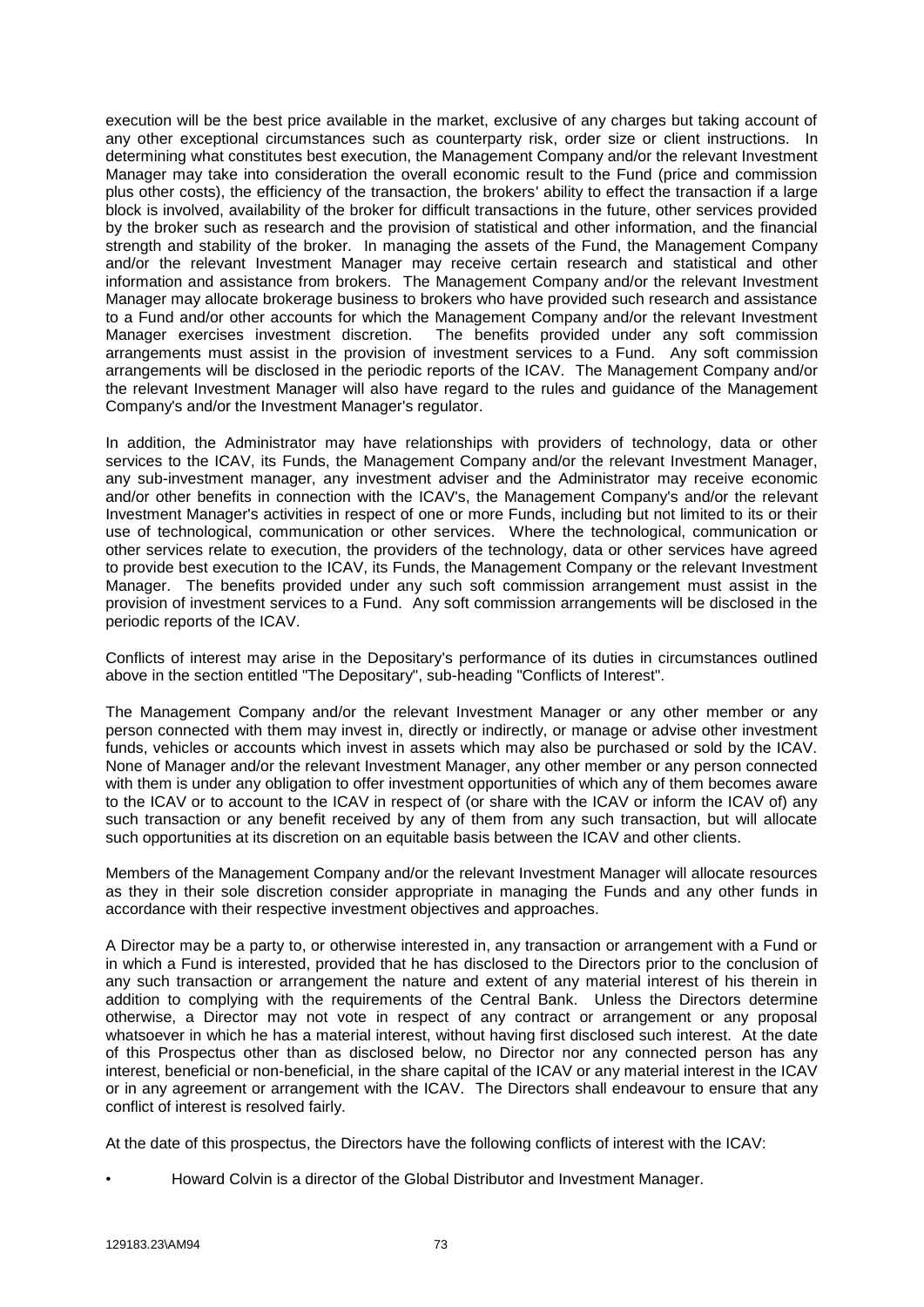The foregoing does not purport to be a complete list of all potential conflicts of interest involved in an investment in the Fund.

By acquiring or continuing to hold Shares, each investor will be deemed to have acknowledged the existence of the actual or potential conflicts of interests described above and to have waived, to the fullest extent permitted by applicable law, any claim with respect to the existence of any such conflicts.

Details of additional conflicts of interest with the ICAV may be set out in the relevant Supplement.

## **MEETINGS**

All general meetings of the ICAV or any Fund shall be held in Ireland. At least fourteen calendar days' notice (or such shorter time as may be agreed with the Shareholders from time to time) shall be given to Shareholders. The notice shall specify the place, the day and the hour of the meeting, and the general nature of the business of the meeting. A proxy may attend on behalf of any Shareholder. The voting rights attached to the Shares are set out under the heading "General – Voting Rights".

## **REPORTS AND ACCOUNTS**

The first audited annual report in respect of the ICAV (or the initial Fund of the ICAV as applicable) was prepared for the period ending 30 June 2017 and the first set of unaudited half yearly financial statements of the ICAV (or the initial Fund of the ICAV as applicable) was prepared for the period ending 31 December 2017. The second audited annual report in respect of the ICAV (or Funds of the ICAV as applicable) was prepared for the period ending 31 December 2017 and up to 31 December thereafter. Subsequent unaudited half yearly financial statements of the ICAV (or the Funds of the ICAV as applicable) will be prepared for the period ending 30 June. The audited annual reports in respect of the ICAV (or the Funds of the ICAV as applicable) will be made available to Shareholders within four months of the end of the relevant accounting period end and the unaudited half yearly financial statements of the ICAV (or the Funds of the ICAV as applicable) will be made available to Shareholders within two months of the end of the relevant accounting period.

### **WINDING UP**

The Instrument contains provisions to the following effect:

- 1. If the ICAV or a Fund shall be wound up the liquidator shall, subject to the provisions of Part 11 of the Companies Act 2014, apply the assets of the ICAV or Fund in such manner and order as he thinks fit in satisfaction of creditors' claims.
- 2. The assets available for distribution among the Shareholders of the ICAV or Fund shall then be applied in the following priority:
	- (c) firstly, in the payment to the holders of the Shares of each Fund or Class of a sum in the currency in which that Fund or Class is designated (or in any other currency selected by the liquidator) as nearly as possible equal (at a rate of exchange determined by the liquidator) to the Net Asset Value of the Shares of such Fund or Class held by such holders respectively as at the date of commencement to wind up provided that there are sufficient assets available to enable such payment to be made;
	- (d) secondly, in the payment to the holders of the Subscriber Shares sums up to the nominal amount paid thereon out of the assets of the ICAV not comprised within any Funds remaining after any recourse thereto under sub paragraph (a) above; and
	- (e) thirdly, in the payment to the holders of each Fund or Class of any balance then remaining, such payment being made in proportion to the number of Shares of that Fund or Class held.
- 3. If the ICAV shall be wound up (whether the liquidation is voluntary, under supervision or by the Court) the liquidator may, with the authority of a Special Resolution and any other sanction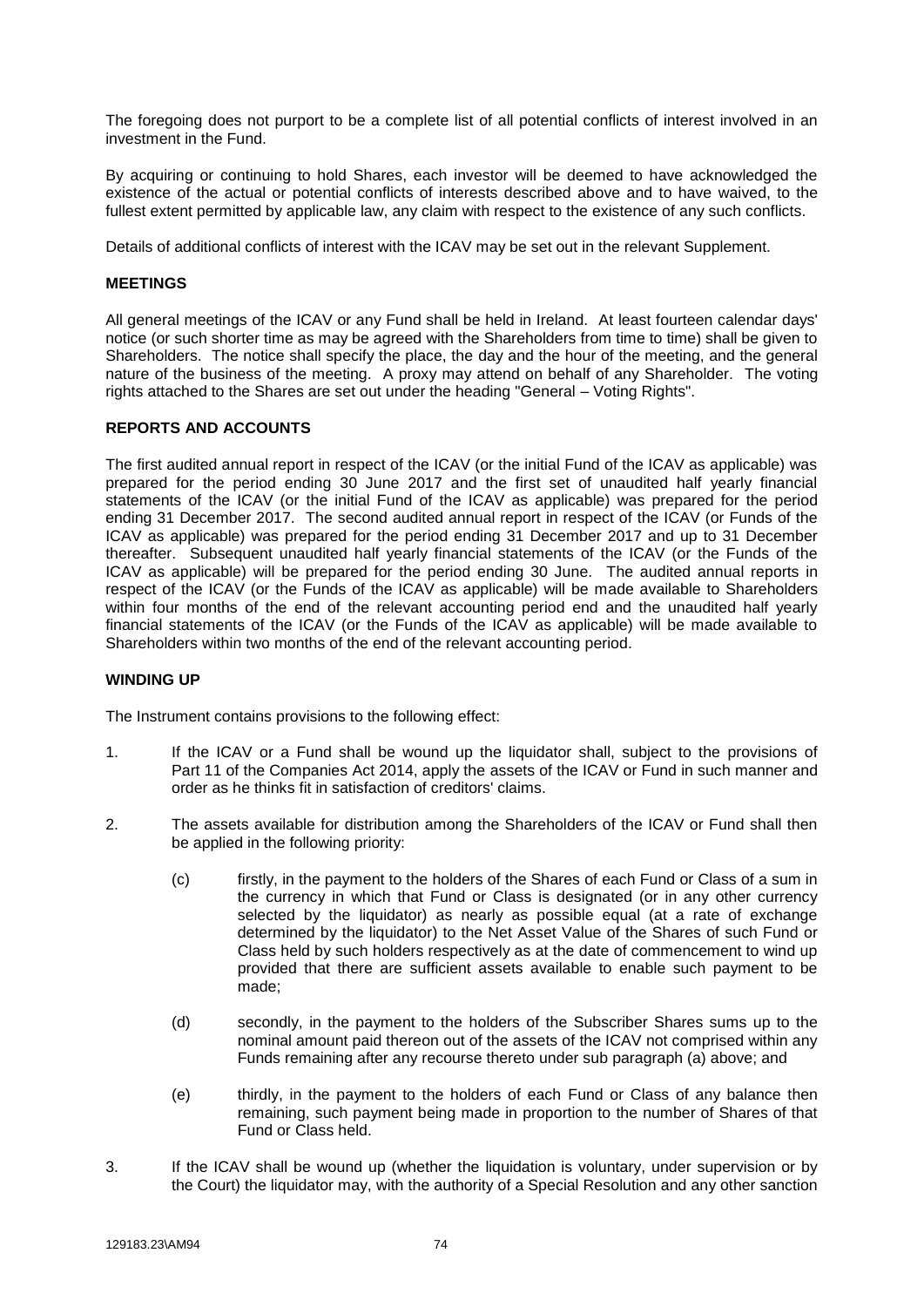required by Part 11 of the Companies Act 2014, divide among the Shareholders in specie the whole or any part of the assets of the ICAV, and whether or not the assets shall consist of property of a single kind, and may for such purposes set such value as he deems fair upon any one or more class or classes of property, and may determine how such division shall be carried out as between the member or different classes of Shareholders. If a Shareholder so requests, the liquidator shall procure the sale of assets to be distributed and shall distribute the proceeds to the Shareholders. The liquidator may, with the like authority, vest any part of the assets in trustees upon such trusts for the benefit of shareholders as the liquidator, with the like authority, shall think fit, and the liquidation of the ICAV may be closed and the ICAV dissolved, but so that no member shall be compelled to accept any assets in respect of which there is a liability.

## **TERMINATION OF THE ICAV, A FUND OR CLASS**

The Instrument contains provisions to the following effect:

- 1. The ICAV, any Fund or Class may be terminated by the Directors in their absolute discretion, by notice in writing to the Shareholders in any of the following events and as specified by the terms of the Prospectus:
	- (f) if the ICAV shall cease to be authorised by the Central Bank under the Regulations or if the Directors reasonably believe that the ICAV is likely to cease to be authorised by the Central Bank having taken legal advice in that regard;
	- (g) if any law shall be passed which renders it illegal or in the reasonable opinion of the Directors, in consultation with the Management Company, impracticable or inadvisable to continue the ICAV or the Fund;
	- (h) all of the Shares of a Fund have been redeemed; or
	- (i) if the Directors in their discretion consider termination of the ICAV or a Fund appropriate.
- 2. The decision of the Directors in any of the events specified herein shall be final and binding on all the parties concerned but the Directors shall be under no liability on account of any failure to terminate the relevant Fund pursuant to this Section or otherwise.
- 3. The Directors shall give notice of a termination of a Fund to the Shareholders in the relevant Fund and by such notice affix the date at which such termination is to take effect, which date shall be for such period after the service of such notice as the Directors shall in their sole and absolute discretion determine.
- 4. With effect on and from the date as at which any Fund is to terminate or such other date as the Directors may determine:
	- (j) No Shares of the relevant Fund may be issued or sold by the ICAV;
	- (k) the Management Company and/or the relevant Investment Manager shall, on the instructions of the Directors, realise all the Investments then comprised in the relevant Fund (which realisation shall be carried out and completed in such manner and within such period after the termination of the relevant Fund as the Directors think advisable); and
- 5. The Depositary shall, on the instructions of the Directors from time to time, distribute to the Shareholders of the relevant Fund in proportion to their respective interests in the relevant Fund all net cash proceeds derived from the realisation of Investments of the relevant Fund and available for the purpose of such distribution, provided that the Depositary shall not be bound (except in the case of the final distribution) to distribute any of the monies for the time being in its hands the amount of which is insufficient to pay EUR1 or its equivalent in the relevant currency in respect of each Share of the relevant Fund and provided also the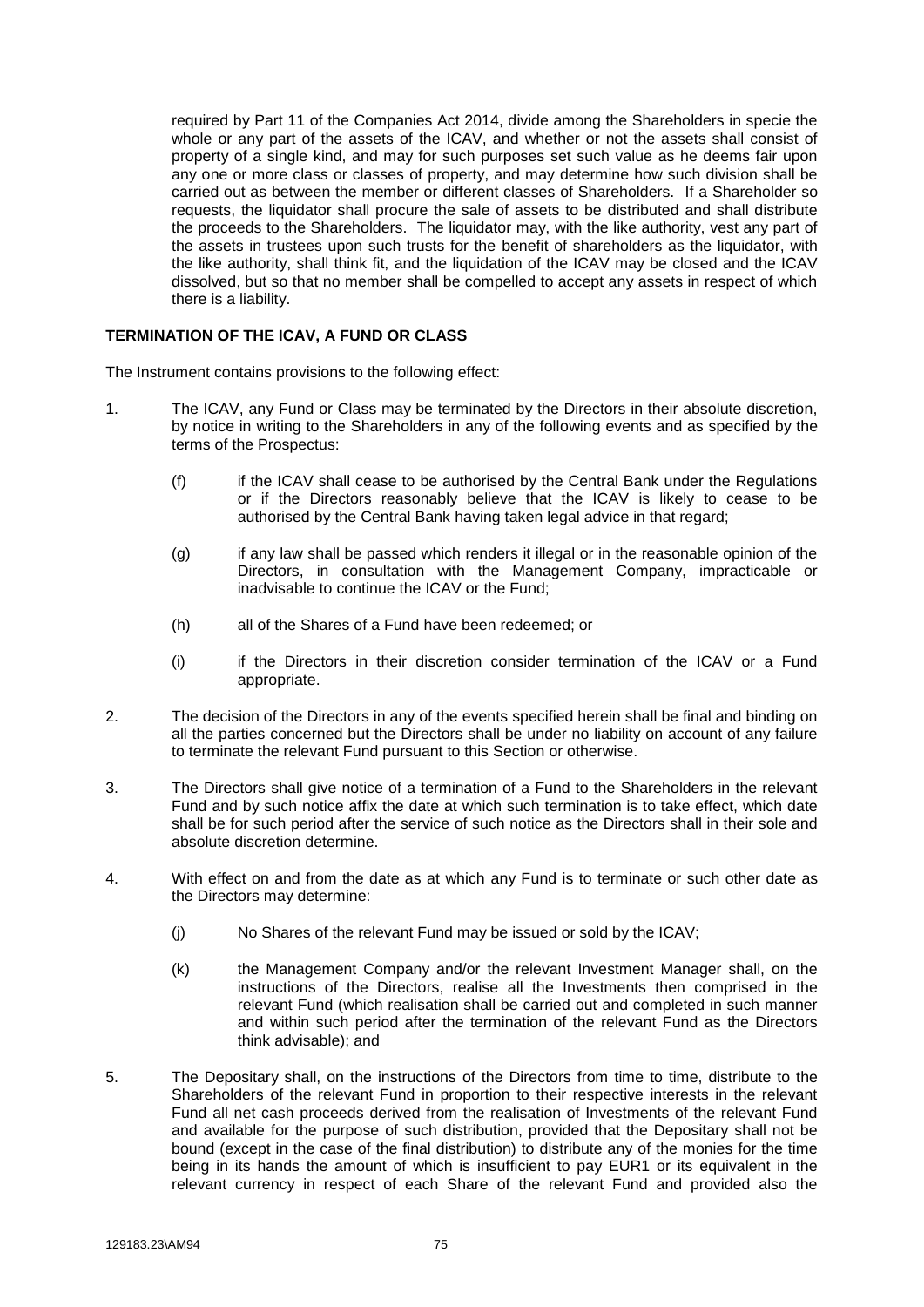Depositary shall be entitled to retain out of any monies in its hands full provision for all costs, charges, expenses, claims and demands incurred, made or apprehended by the Depositary or the Directors in connection with or arising out of the termination of the relevant Fund and out of the monies so retained to be indemnified and saved harmless against any such costs, charges, expenses, claims and demands.

### **MATERIAL CONTRACTS**

The following contracts, which are summarised in the Sections "the Management Company", "The Administrator" and "The Depositary" and under "Fees and Expenses" above, or any such other contract as may be disclosed in the relevant Supplement, have been entered into and are, or may be, material:

- 1. the Management Agreement;
- 2. the Administration Agreement;
- 3. the Depositary Agreement;

## **ELECTRONIC COMMUNICATION**

The Directors have arranged for electronic communication by the ICAV or any other person on behalf of the ICAV as the case may be of:

- 1. notices of general meetings;
- 2. the appointment of a proxy;
- 3. balance sheet, profit and loss account and group accounts and the Directors' and Auditors' reports;
- 4. confirmations of subscriptions and redemptions; and
- 5. the Net Asset Value.

If the Shareholder elects for electronic communication, all communication of notices, accounts, confirmations and Net Asset Value by the ICAV or any other person on behalf of the ICAV will be by way of electronic communication.

Shareholders electing to receive electronic communications will be required to provide the ICAV with their e-mail address. Hard copies of these documents continue to be available.

The ICAV or the Administrator on behalf of the ICAV is required to deliver to the investors of the ICAV certain notices and documents from time to time, such as Net Asset Value statements, notices of meetings and annual audited financial statements. The ICAV, or the Administrator on behalf of the ICAV, may in the future elect to deliver such notices and documents by e-mail to the address in the ICAV's records or by posting them on a password protected website. When delivering documents by email, the ICAV will generally distribute them as attachments to e-mails in Adobe's Portable Document Format (PDF) (Adobe Acrobat Reader software is available free of charge from Adobe's web site at www.adobe.com and the Reader software must correctly be installed on the investor's system before the investor will be able to view documents in PDF format). Investors who do not wish to receive such documents electronically, or who wish to change the method of notice, should elect to do so by notifying the Administrator in writing.

## **DOCUMENTS FOR INSPECTION**

Copies of the following documents may be inspected and obtained at the registered office of the ICAV at 2nd Floor, Block 5, Irish Life Centre, Abbey Street Lower, Dublin D01 P767, Ireland, during normal business hours on any Business Day: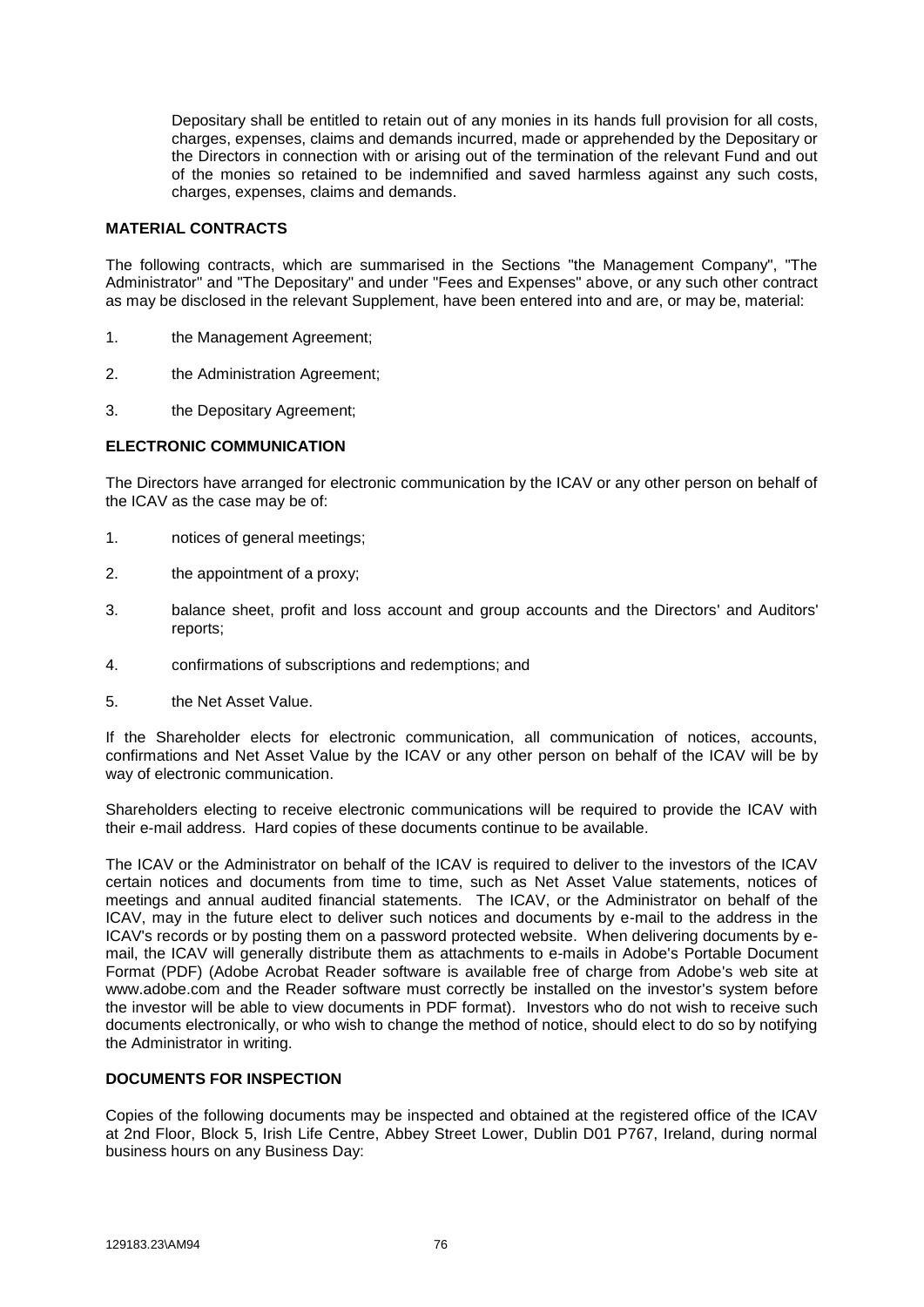- 1. the material contracts referred to above;
- 2. the Instrument of the ICAV;
- 3. the Regulations; and
- 4. the half-yearly reports, annual reports and audited accounts (if issued).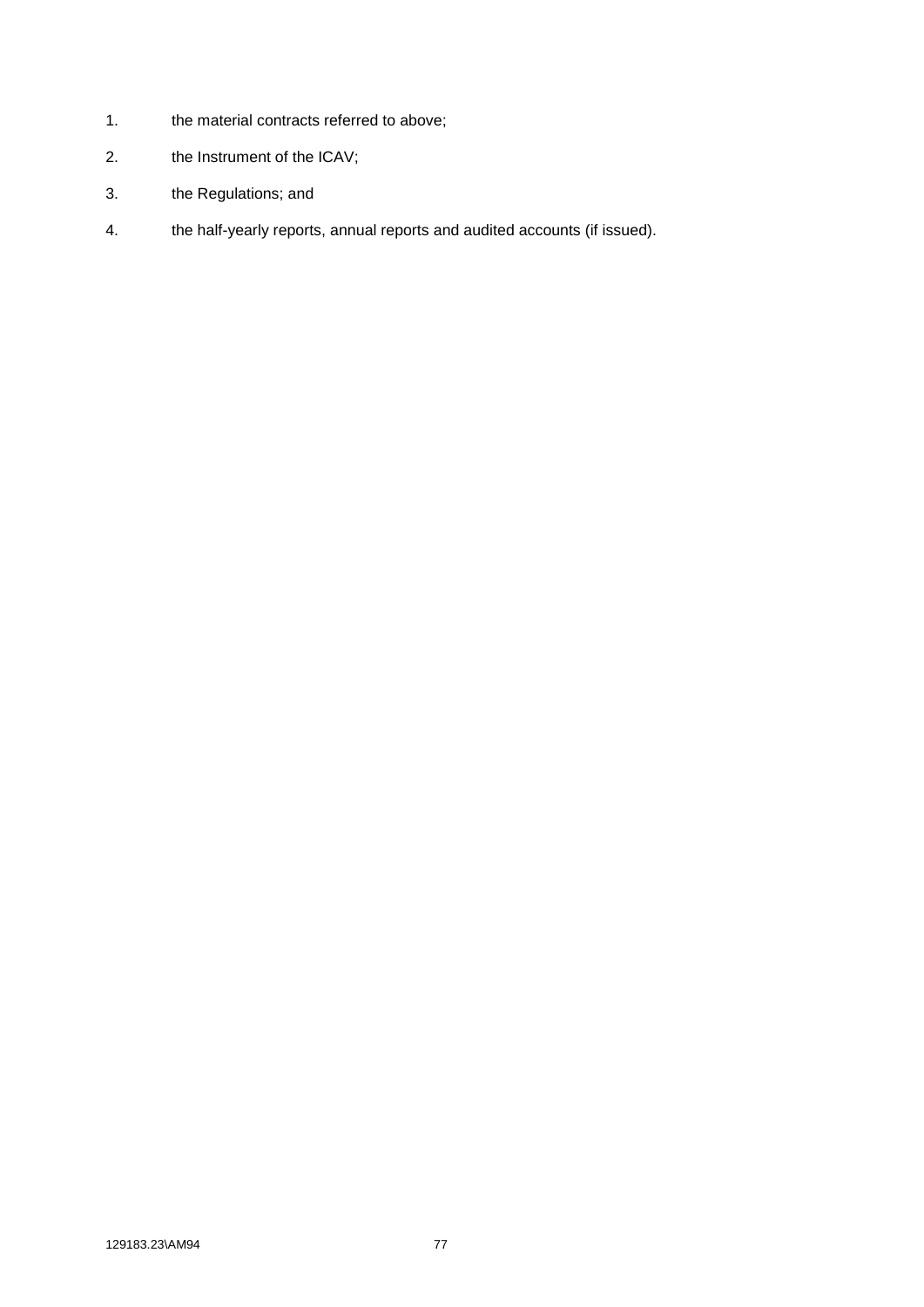# **APPENDIX I**

## **AUTHORITY GUIDELINES ON EFFICIENT PORTFOLIO MANAGEMENT**

## **Use of FDI and Portfolio Management Techniques**

The ICAV will employ an investment risk management process, which enables it to accurately monitor, measure and manage the risks attached to financial derivative instrument ("**FDI**") positions. Each Fund may only employ the FDI techniques provided in the relevant Supplement where full details are shown and described. The ICAV employs a risk management process which enables it to accurately measure, monitor and manage the various risks associated with FDI. Efficient portfolio management means investment decisions involving transactions that fulfil the following criteria:

- 1. they are economically appropriate in that they are realised in a cost-effective way;
- 2. they are entered into for one or more of the following specific aims:
	- (i) reduction of risk;
	- (ii) reduction of cost;
	- (iii) generation of additional capital or income for the UCITS with a level of risk which is consistent with the risk profile of the UCITS and the risk diversification rules set out in Central Bank UCITS Regulations:
- 3. their risks are adequately captured by the risk management process of the UCITS, and
- 4. they cannot result in a change to the UCITS declared investment objective or add substantial supplementary risks in comparison to the general risk policy as described in its sales documents.

Direct and indirect operational costs/fees arising from efficient portfolio management techniques may be deducted from the revenue delivered to the Fund. Only direct operational fees charged by third parties unrelated to the Management Company and/or the relevant Investment Manager will be deducted from any such revenues. Any such direct and indirect operational costs do not include hidden revenue for the Management Company and/or the relevant Investment Manager or parties related to such parties, although fees may be payable to counterparties and/or the Management Company and/or the relevant Investment Manager and/or the Depositary and/or entities related to them in relation to such techniques. The Fund will disclose in the financial statements the identity of the entity(ies) to which the direct and indirect costs and fees are paid and indicate if these are related parties to the ICAV, the Management Company and/or the relevant Investment Manager or the Depositary. All revenues from efficient portfolio management techniques, net of direct or indirect operational costs, will be returned to the Fund, if any such techniques are used.

Only where and to the extent specified in the relevant Supplement, each Fund may invest in FDI and/or utilise techniques and instruments for hedging and/or investment purposes and/or efficient portfolio management and/or to manage foreign exchange risks, subject to the conditions and within the limits laid down by the Central Bank. Any proposed investment in FDI is subject to a Risk Management Process document being submitted to, and approved by the Central Bank in advance.

The performance of swaps and contracts for difference which may be used for hedging and/or investment purposes and/or efficient portfolio management and/or to manage foreign exchange risks may be strongly influenced by movements in currency rates because a Fund may have exposure to a particular currency that is different to the currency in which the securities held by that Fund are denominated.

A description of some of the techniques and instruments that may be used for efficient portfolio management and/or investment purposes is set out below. This list is not exhaustive. Those FDI techniques which are being utilised by the Fund are set out in the relevant Supplement and the RMP document being submitted to, and approved by the Central Bank in advance.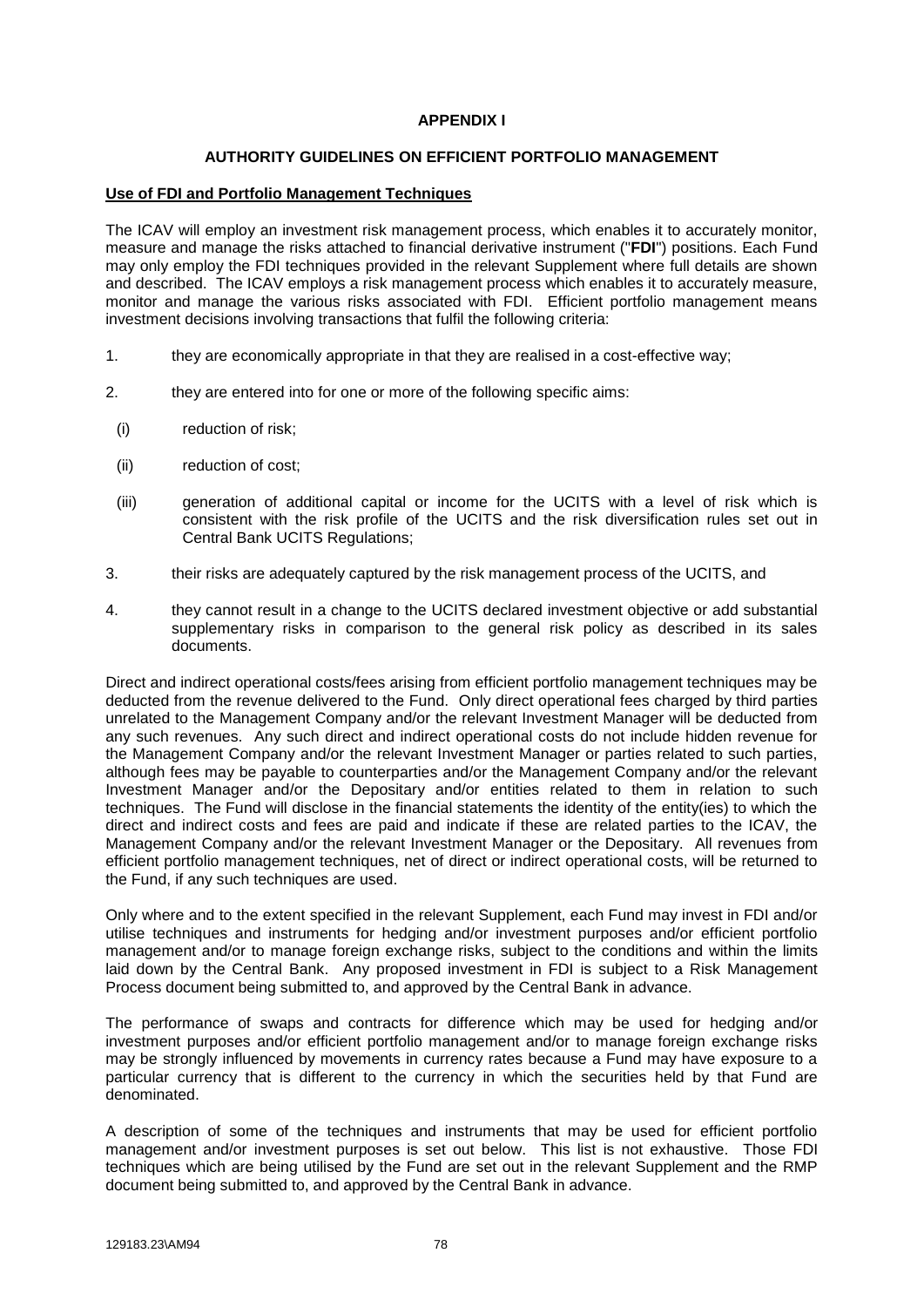## **Credit Default Swaps**

A Fund may enter into credit default swap agreements. The buyer in a credit default contract is obligated to pay the "seller" a periodic stream of payments over the term of the contract provided that no event of default on an underlying reference obligation has occurred. If an event of default occurs, the seller must pay the buyer the full notional value, or par value, of the reference obligation in exchange for the reference obligation. A Fund may be either the buyer or seller in a credit default swap transaction. If a Fund is a buyer and no event of default occurs, a Fund will lose its investment and recover nothing. However, if an event of default occurs, a Fund (if the buyer) will receive the full notional value of the reference obligation. As a seller, a Fund receives a fixed rate of income throughout the term of the contract, which typically is between six months and three years, provided that there is no default event. If an event of default occurs, the seller must pay the buyer the full notional value of the reference obligation. Credit default swaps may also be used to reduce credit exposure to issuers when liquidity in the cash bond market and large position size make it difficult to sell the securities. A Fund may also buy protection on names the Fund does not own (uncovered credit default swaps).

## **Contracts for Difference**

A contract for difference ("**CFD**") is an agreement to exchange the difference between the opening and closing price of the position under a contract for a financial instrument. CFD trading is a convenient instrument for trading shares and other instruments as it allows an exposure to a market, a sector or an individual security without buying into the underlying market, sector or security directly. The financial instrument underlying a CFD contract is not delivered to the purchaser of a CFD. CFDs do not usually have a defined maturity and are generally closed out at any time at the discretion of the position taker. A CFD on a company's shares will specify the price of the shares when the contract was started. The contract is an agreement whereby the party which is in profit on the closing day receives cash from the other party on the difference between the starting share price and the share price on the closing date of the contract. CFDs enable profits to be made from falling values of the underlying asset without actually selling short any assets although they may also result in losses, as further detailed in the paragraph below. Therefore, CFDs can be used for hedging purposes as well as for gaining positive exposure to the underlying instruments.

Price movements of CFD are influenced by, among other things, interest rates, changing supply and demand relationships, trade, fiscal, monetary, and exchange control programmes and policies of governments, and national and international political and economic events and policies. Such intervention is often intended directly to influence prices and may, together with other factors, cause all of such markets to move rapidly in the same direction because of, among other things, interest rate fluctuations. For more details in relation to potential risks and losses please refer to section entitled "Highly Volatile Markets" under the risk disclosures.

### **Futures and Options Contracts**

A Fund may purchase futures and options contracts for both investment and efficient portfolio management purposes.

Futures are contracts to buy or sell a standard quantity of a specific asset (or, in some cases, receive or pay cash based on the performance of an underlying asset, instrument or index) at a pre- determined future date and at a price agreed through a transaction undertaken on an exchange. The commercial purpose of futures contracts can be to allow investors to hedge against market risk or gain exposure to the underlying market. Since these contracts are marked-to-market daily, investors can, by closing out their position, exit from their obligation to buy or sell the underlying assets prior to the contract's delivery date. Using futures to achieve a particular strategy instead of using the underlying or related security or index frequently results in lower transaction costs being incurred.

An option is a contract which gives the contract buyer the right, but not the obligation, to exercise a feature of the option, such as buying a specified quantity of a particular product, asset or financial instrument, on, or up to and including, a future date (the exercise date). The 'writer' (seller) has the obligation to honour the specified feature of the contract. Since the option gives the buyer a right and the seller an obligation, the buyer pays the seller a premium. Put options are contracts that give the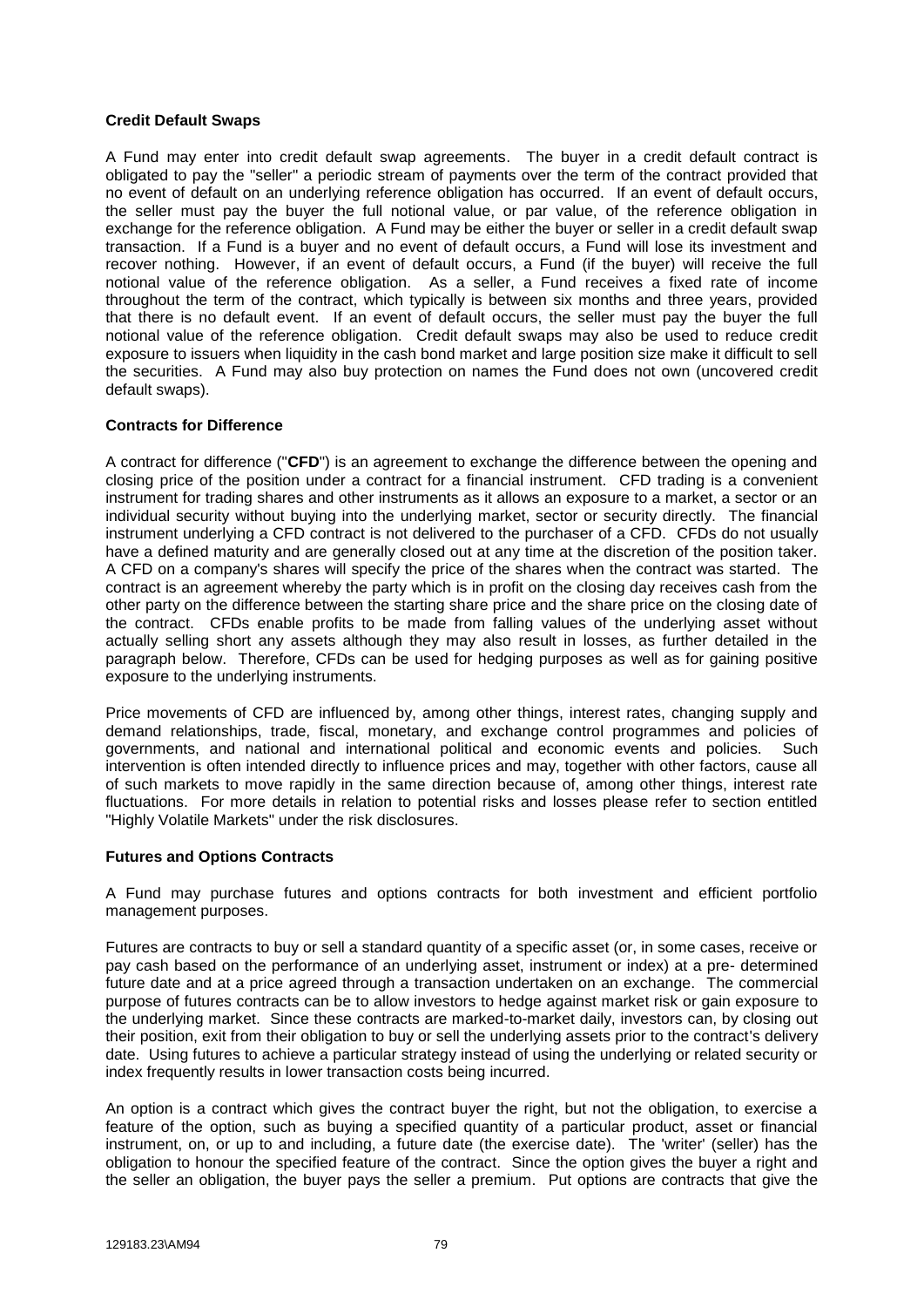option buyer the right to sell to the seller of the option the underlying product or financial instrument at a specified price on, or before, the exercise date. Call options are contracts that give the option buyer the right to buy from the seller of the option the underlying product or financial instrument at a specified price on, or before, the exercise date. Options may also be cash settled. The commercial purpose of options can be to hedge against the movements of a particular market or financial instrument, including futures, or to gain exposure to a particular market or financial instrument instead of using a physical security. Unlike exchange-traded options, which are standardized with respect to the underlying instrument, expiration date, contract size, and strike price, the terms of over-the- counter (OTC) options (options not traded on exchanges) generally are established through negotiation with the other party to the option contract. This type of arrangement allows a Fund greater flexibility to tailor an option to its needs.

## **Forwards**

A forward contract locks in the price at which an asset may be purchased or sold on a future date. In forward foreign exchange contracts, the contract holders are obligated to buy or sell from another a specified amount of one currency at a specified price (exchange rate) with another currency on a specified future date. Forward contracts cannot be transferred but they can be 'closed out' by entering into a reverse contract. The commercial purpose of a forward foreign exchange contract may include, but is not limited to, altering the currency exposure of securities held, hedging against exchange risks, increasing exposure to a currency, and shifting exposure to currency fluctuations from one currency to another. Forward foreign exchange contracts are specifically useful and may be used for the hedging in connection with hedged currency classes of shares. Forward contracts are similar to futures contract but are generally entered into as an over-the-counter contract rather than on exchange.

## **Swaps**

A Fund may use swap agreements (swaps) of any kind, including such swaps where the swap counterparties agree to exchange the proceeds (including or excluding capital gains/losses) of a reference asset such as a deposit, financial security, money market instrument, units/shares of collective investment schemes, FDI, financial index or security or index basket against the proceeds of any other such reference asset. Generally, a swap is a contractual agreement between two counterparties in which the cash flows from two reference assets are exchanged as they are received for a predetermined time period, with the terms initially set so that the present value of the swap is zero. Swaps may extend over substantial periods of time, and typically call for the making of payments on a periodic basis. In most swap contracts, the notional principal of the swap is not exchanged but is used to calculate the periodic payments. Swaps are usually traded over the counter.

Interest rate swaps involve the exchange by a Fund with another party of their respective commitments to make or receive interest payments (e.g. an exchange of fixed rate payments for floating rate payments). On each payment date under an interest rate swap, the net payments owed by each party are paid by one party to the other. Currency swaps are agreements between two parties to exchange future payments in one currency for payments in another currency. These agreements are used to transform the currency denomination of assets and liabilities. Unlike interest rate swaps, currency swaps must include an exchange of principal at maturity.

Other types of swaps exist, which a Fund may, from time to time, utilise subject to the above conditions.

## **Total Return Swaps**

A Fund may enter into a total return swap in order to trade the return on an index which reflects the general composition of the assets of a Fund for a rate of return which will generally be at a fixed rate above or below LIBOR. The rate of return to be paid by a Fund will be negotiated prior to entering the total return swap and will remain fixed throughout the term of the swap. A Fund may enter into total return swaps in order to gain market exposure in circumstances where it is not practical or economical to use direct investments or other forms of derivatives such as futures.

## **Permitted FDIs**

Where specified in a Supplement: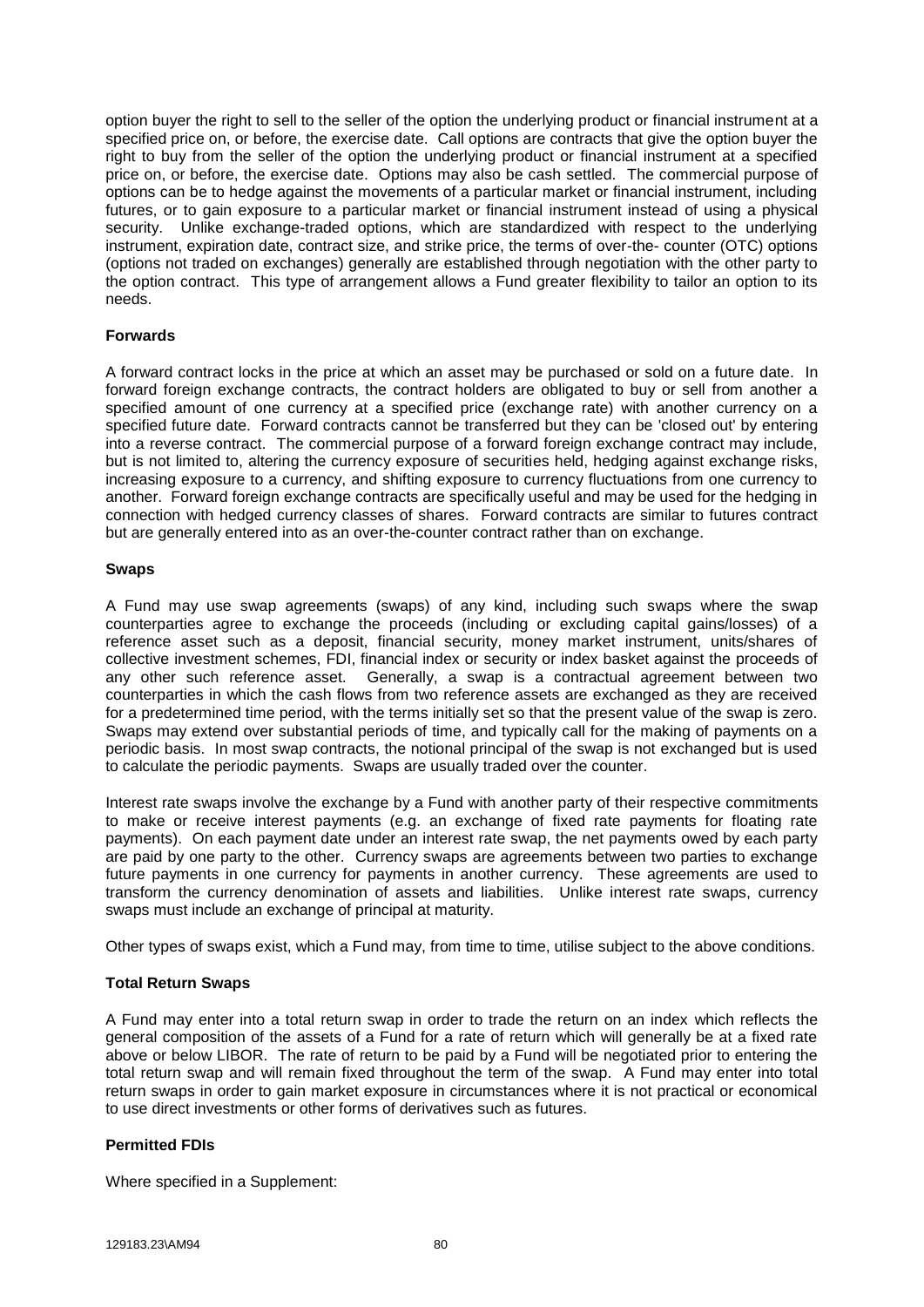- 1. Each Fund may invest in FDI provided that the relevant reference items or indices, consist of one or more of the following (noting that FDIs on commodities are excluded):
	- (l) instruments referred to in paragraphs 1.1 to 1.5 of the Investment Restrictions section of this Prospectus, deposits, financial indices, interest rates, foreign exchange rates or currencies;
	- (m) the FDI do not expose a Fund to risks which it could not otherwise assume (e.g. gain exposure to an instrument/issuer/currency to which a Fund cannot have a direct exposure);
	- (n) the FDI do not cause a Fund to diverge from its investment objectives; and
	- (o) the reference to financial indices above shall be understood as a reference to indices which fulfil the criteria set out in Central Bank UCITS Regulations and the Central Bank's guidance on "UCITS Financial Indices" and "UCITS Financial Derivative Instruments and Efficient Portfolio Management".
- 2. Credit derivatives as permitted in the circumstances outlined in the Central Bank's guidance on "UCITS Financial Derivative Instruments and Efficient Portfolio Management".
- 3. FDI must be dealt in on a market which is regulated, operating regularly, recognised and open to the public in a Member State or non-Member State, and included at Appendix II hereto.
- 4. Notwithstanding paragraph 3, each Fund may invest in FDI dealt in over-the-counter, "OTC derivatives" provided that:
	- (p) the counterparty is one of:
		- (i) a credit institution authorised in the EEA;
		- (ii) a credit institution authorised within a signatory state, other than a Member State of the EEA, to the Basle Capital Convergence Agreement of July 1988;
		- (iii) a credit institution authorised in Jersey, Guernsey, the Isle of Man, Australia or New Zealand;
		- (iv) an investment firm authorised in accordance with MiFID; or
		- (v) group company of an entity issued with a bank holding company licence from the Federal Reserve of the United States of America where that group company is subject to bank holding company consolidated supervision by that Federal Reserve;
	- (q) in the case of a counterparty which is not a credit institution but was subject to a credit rating by an agency registered and supervised by ESMA, that rating shall be taken into account by the relevant Fund in the credit assessment process and where such counterparty is downgraded to A-2 or below (or comparable rating) by that credit rating agency, the Fund shall conduct a new credit assessment of the counterparty without delay;
	- (r) in the case of subsequent novation of the OTC derivative contract, the counterparty is one of:
		- $(i)$  the entities set out in paragraph  $(a)$  or;
		- (ii) a central counterparty (CCP) authorised, or recognised by ESMA, under Regulation (EU) No 648/2012 on OTC derivatives, central counterparties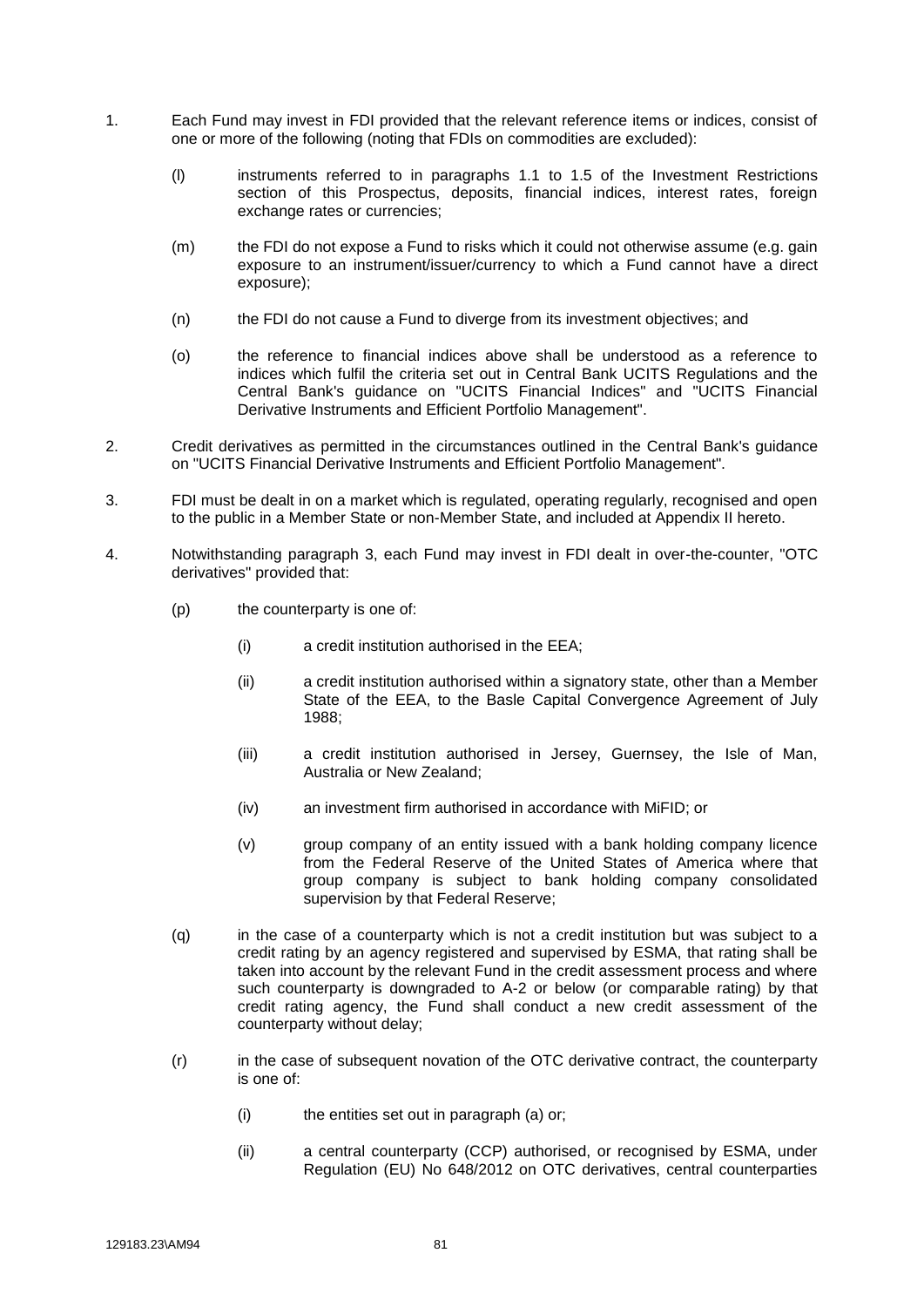and trade repositories (EMIR) or, pending recognition by ESMA under Article 25 of EMIR, an entity classified as a derivatives clearing organisation by the Commodity Futures Trading Commission or a clearing agency by the SEC (both CCP);

- (s) risk exposure to the counterparty does not exceed the limits set out in Regulation 70(1)(c) of the Regulations, assessed in accordance with subparagraph (e);
- (t) in assessing risk exposure to the counterparty to an OTC derivative for the purpose of Regulation 70(1)(c) of the Regulations: (i) the Management Company shall calculate the exposure to the counterparty using the positive mark-to-market value of the OTC derivative with that counterparty; (ii) the Management Company may net derivative positions with the same counterparty, provided that the Fund is able to legally enforce netting arrangements with the counterparty. For this purpose netting is permissible only in respect of OTC derivatives with the same counterparty and not in relation to any other exposures the Fund has with the same counterparty; (iii) the Management Company shall take into account of collateral received by the Fund in order to reduce the exposure to the counterparty provided that the collateral meets the requirements of the Central Bank UCITS Regulations;
- (u) a Fund must subject its OTC derivatives to reliable and verifiable valuation on a daily basis and ensure that it has appropriate systems, controls and processes in place to achieve this. Reliable and verifiable valuation shall be understood as a reference to a valuation, by a Fund, corresponding to fair value which does not rely only on market quotations by the counterparty and which fulfils the following criteria:
	- (i) the basis for the valuation is either a reliable up-to-date market value of the instrument, or, if such value is not available, a pricing model using an adequate recognised methodology;
	- (ii) verification of the valuation is carried out by one of the following:
		- (A) an appropriate third party which is approved by the Depositary as being independent from the counterparty of the OTC derivative, at an adequate frequency and in such a way that a Fund is able to check it;
		- (B) a unit within a Fund which is independent from the department in charge of managing the assets and which is adequately equipped for the purpose.
- 5. Risk exposure to an OTC derivative counterparty may be reduced where the counterparty will provide a Fund with collateral in accordance with the requirements of the Central Bank as set out in Central Bank UCITS Regulations. The Fund will require receipt of the necessary level of collateral so as to ensure counterparty exposure limits set out in the Regulations are not breached. Collateral received must at all times meet the requirements set out in Central Bank UCITS Regulations. Collateral passed to an OTC derivative counterparty by or on behalf of a Fund must be taken into account in calculating exposure of the Fund to counterparty risk as referred to in UCITS Regulation 70(1)(c). Collateral passed may be taken into account on a net basis only if the Fund is able to legally enforce netting arrangements with this counterparty.
- 6. Position exposure to the underlying assets of FDI, including embedded FDI in transferable securities or money market instruments or CIS, when combined where relevant with positions resulting from direct investments, may not exceed the investment limits set out in the Central Bank UCITS Regulations. This provision does not apply in the case of index based FDI provided the underlying index is one which meets with the criteria set out in Regulation 71(1) of the UCITS Regulations.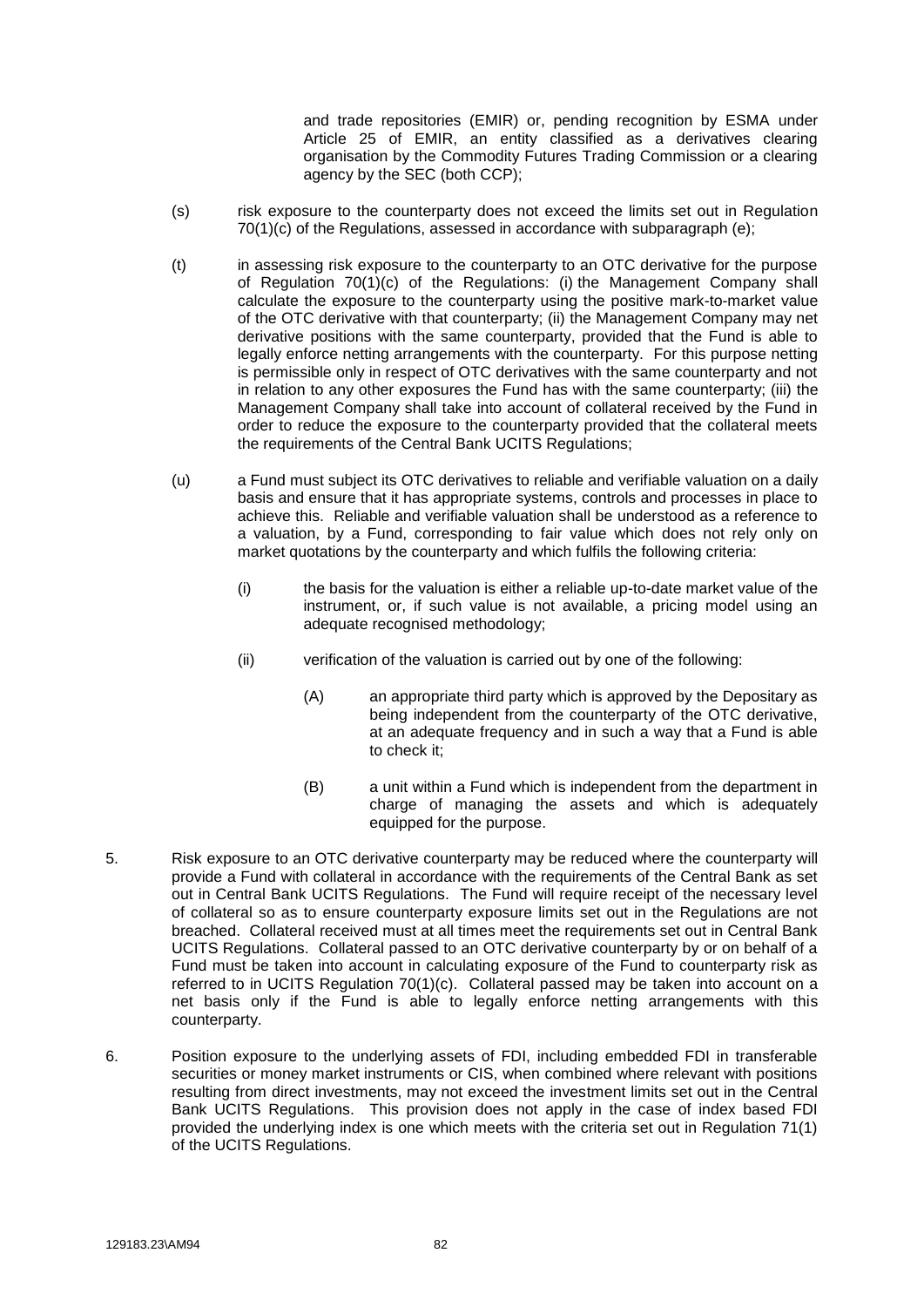- 7. A transferable security or money market instrument embedding a FDI shall be understood as a reference to financial instruments which fulfil the criteria for transferable securities or money market instruments set out in the Central Bank UCITS Regulations and which contain a component which fulfils the following criteria:
	- (a) by virtue of that component some or all of the cash flows that otherwise would be required by the transferable security or money market instrument which functions as a host contract can be modified according to a specific interest rate, financial instrument price, foreign exchange rate, index of prices or rate, credit rating or credit index, or other variable, and therefore vary in a way similar to a standalone derivative;
	- (b) its economic characteristics and risks are not closely related to the economic characteristics and risks of the host contract;
	- (c) it has significant impact on the risk profile and pricing of the transferable security or money market instrument.
- 8. A transferable security or a money market instrument shall not be regarded as embedding a FDI where it contains a component which is contractually transferable independently of the transferable security or the money market instrument. Such a component shall be deemed a separate financial instrument.
- 9. The ICAV may employ the commitment approach or the VAR approach to measure its global exposure. The method used to calculate global exposure for each Fund is set out in the relevant Supplement. The global exposure of any Fund will not exceed its total Net Asset Value at any time.

### **Cover requirements**

A Fund must, at any given time, be capable of meeting all its payment and delivery obligations incurred by transactions involving FDI. A transaction in FDI which gives rise, or may give rise, to a future commitment on behalf of a Fund must be covered as follows:

- 1. in the case of FDI which automatically, or at the discretion of a Fund, are cash settled a Fund must hold, at all times, liquid assets which are sufficient to cover the exposure.
- 2. in the case of FDI which require physical delivery of the underlying asset, the asset must be held at all times by the relevant Fund. Alternatively a Fund may cover the exposure with sufficient liquid assets where:
	- (i) the underlying assets consists of highly liquid fixed income securities; and/or
	- (ii) a Fund considers that the exposure can be adequately covered without the need to hold the underlying assets, the specific FDI are addressed in the Risk Management Process, which is described in the paragraph entitled "Risk Management" below, and details are provided in the Prospectus.

### **Risk Management**

- 1. Each Fund must employ a RMP to monitor, measure and manage the risks attached to FDI positions.
- 2. Each Fund must provide the Central Bank with details of its proposed RMP with details of its FDI activity. The initial filing is required to include information in relation to:
	- (b) permitted types of FDI, including embedded derivatives in transferable securities and money market instruments;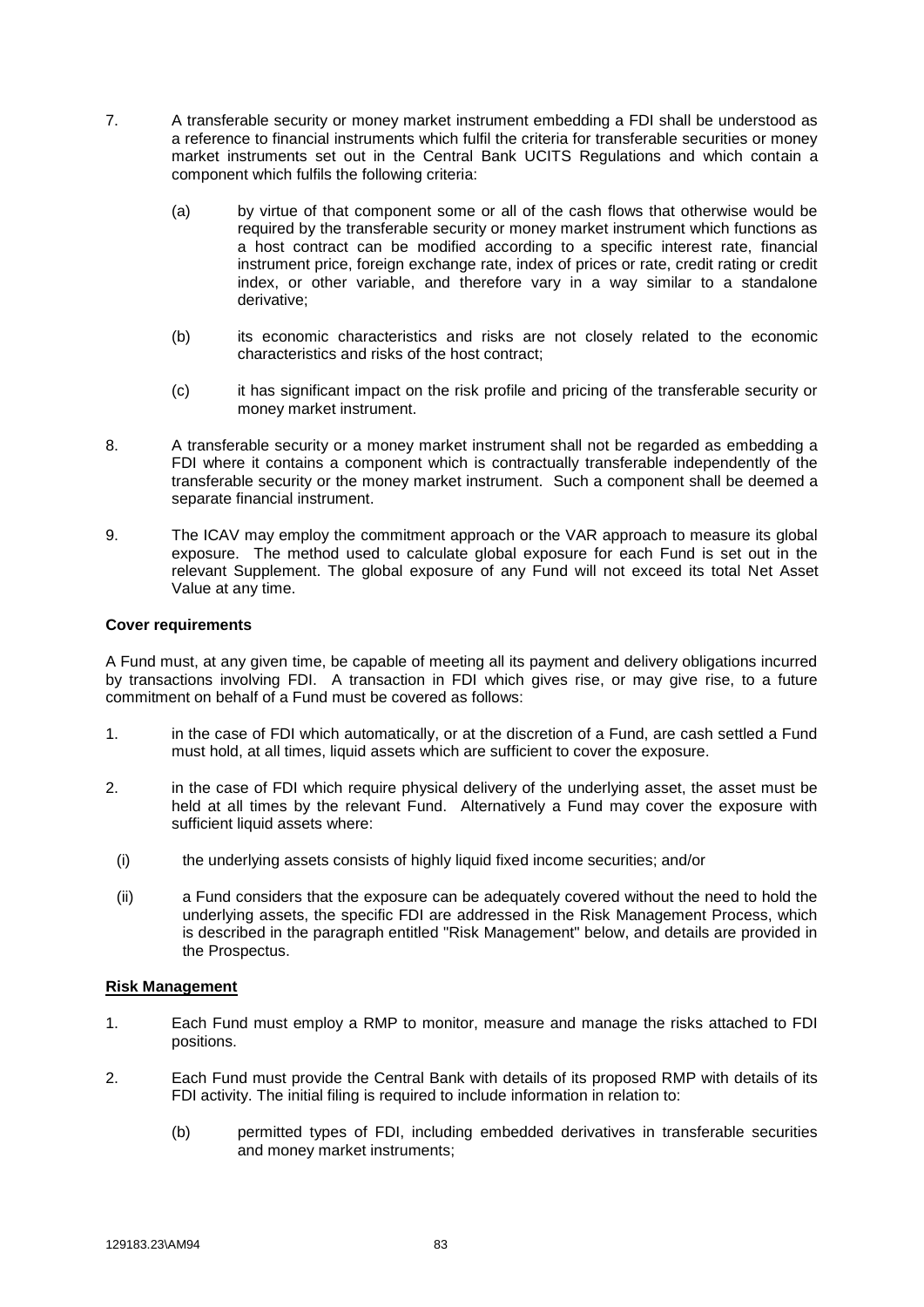- (c) details of the underlying risks; and
- (d) relevant quantitative limits and how these will be monitored and enforced;
- (e) methods for estimating risks.
- 3. Material amendments to the initial filing must be notified to the Central Bank in advance. The Central Bank may object to the amendments notified to it and amendments and/or associated activities objected to by the Central Bank may not be made.
- 4. Each Fund must submit a report to the Central Bank on its FDI positions on an annual basis. The report, which must include information under the different categories identified in paragraph 2 above, must be submitted with the annual report of the ICAV. A Fund must, at the request of the Central Bank, provide this report at any time.
- 5. The ICAV will, on request, provide supplementary information to shareholders relating to the risk management methods employed including the qualitative limits that are applied and any recent developments in the risk and yield characteristics of the main categories of investments.

### **Techniques and Instruments, including the use of Repurchase/Reverse Repurchase and Securities Lending Agreements, for the purposes of Efficient Portfolio Management**

- 1. Where set out in the relevant Supplement only, the Fund may enter into repurchase/reverse repurchase agreements, ("repo contracts") and securities lending subject to and in accordance with the conditions and limits set out in the Central Bank UCITS Regulations for the purposes of Efficient Portfolio Management. Repo contracts are transactions in which a Fund sells a security to the other party with a simultaneous agreement to repurchase the security at a fixed future date at a stipulated price. The repurchase price is usually greater than the original sale price, the difference effectively representing interest, sometimes called the repo rate. A reverse repurchase agreement is a transaction whereby a Fund purchases securities from a counterparty and simultaneously commits to resell the securities to the counterparty at an agreed upon date and price.
- 2. All assets received in the context of efficient portfolio management techniques and instruments or OTC FDI transactions should be considered as collateral and should comply with the following criteria:
	- (f) Liquidity: Collateral received other than cash should be highly liquid and traded on a Recognised Market or multilateral trading facility with transparent pricing in order that it can be sold quickly at a price that is close to pre-sale valuation. Collateral received should also comply with the provisions of UCITS Regulation 74.
	- (g) Valuation: Collateral received should be valued on at least a daily basis and assets that exhibit high price volatility should not be accepted as collateral unless suitably conservative haircuts are in place.
	- (h) Issuer credit quality: Collateral received should be high quality. Where the issuer is subject to a credit rating by an agency registered and supervised by the European Securities and Markets Authority, that rating shall be taken into account by the ICAV in the credit assessment process. Where an issuer is downgraded below the two highest short-term credit ratings by the credit rating agency referred to in the preceding sentence, this shall result in a new credit assessment being conducted of the issuer by the ICAV without delay.
	- (i) Correlation: Collateral received should be issued by an entity that is independent from the counterparty and is not expected to display a high correlation with the performance of the counterparty.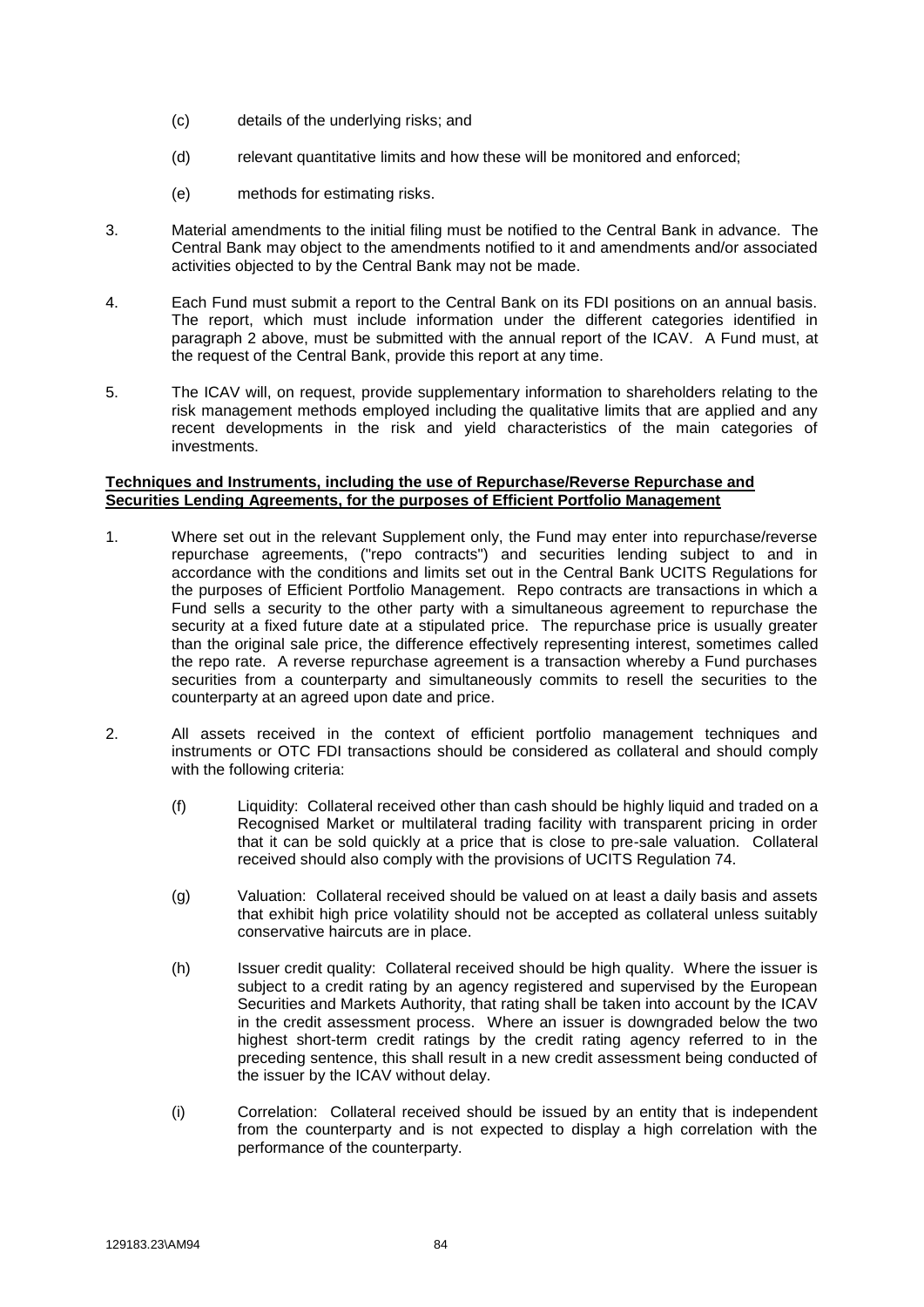- (j) Diversification (asset concentration): Diversification (asset concentration): (i) Collateral should be sufficiently diversified in terms of country, markets and issuers with a maximum exposure to a given issuer of 20% of the Net Asset Value. When exposed to different counterparties, the different baskets of collateral should be aggregated to calculate the 20% limit of exposure to a single issuer and (ii) a Fund may be fully collateralised in different transferable securities and money market instruments issued or guaranteed by a Member State, one or more of its local authorities, a third country, or a public international body to which one or more Member States belong. Such a Fund should receive securities from at least 6 different issues, but securities from any single issue should not account for more than 30 per cent of the Fund's net value. Where a Fund intends to be fully collateralised in securities issued or guaranteed by a Member State, this will be disclosed in the relevant Appendix in the Prospectus with respect to that Fund. The Appendix with respect to a Fund should also identify the Member States, local authorities, or public international bodies or guaranteeing securities which the Fund is able to accept as collateral for more than 20 per cent of its net asset value.
- (k) Immediately available: Collateral received should be capable of being fully enforced at any time without reference to or approval from the counterparty.
- 3. Risks linked to the management of collateral, such as operational and legal risks, should be identified, managed and mitigated by the risk management process.
- 4. Collateral received on a title transfer basis should be held by the Depositary. For other types of collateral arrangement, the collateral can be held by a third party depositary which is subject to prudential supervision, and which is unrelated to the provider of the collateral.
- 5. Non-cash collateral cannot be sold, pledged or re-invested.
- 6. Cash collateral may not be invested other than in the following:
	- (l) deposits with relevant institutions; (aa)high-quality government bonds;
	- (m) reverse repurchase agreements provided the transactions are with credit institutions subject to prudential supervision and the fund is able to recall at any time the full amount of cash on an accrued basis;
	- (n) short-term money market funds as defined in the ESMA Guidelines on a Common Definition of European Money Market Funds (ref CESR/10-049).

Invested cash collateral should be diversified in accordance with the diversification requirement applicable to non-cash collateral. Invested cash collateral may not be placed on deposit with the counterparty or a related entity. Exposure created through the reinvestment of collateral must be taken into account in determining risk exposures to a counterparty. Reinvestment of cash collateral in accordance with the provisions above can still present additional risk for the Fund. Please refer to the section of the Prospectus entitled "Reinvestment of Cash Collateral Risk" for more details.

- 7. A Fund receiving collateral for at least 30% of assets should have an appropriate stress testing policy in place to ensure regular stress tests are carried out under normal and exceptional liquidity conditions to assess the liquidity risk attached to the collateral. The liquidity stress testing policy should at least prescribe the following:
	- (o) design of stress test scenario analysis including calibration, certification and sensitivity analysis;
	- (p) empirical approach to impact assessment, including back testing of liquidity risk estimates;
	- (q) reporting frequency and limit/loss tolerance threshold/s; and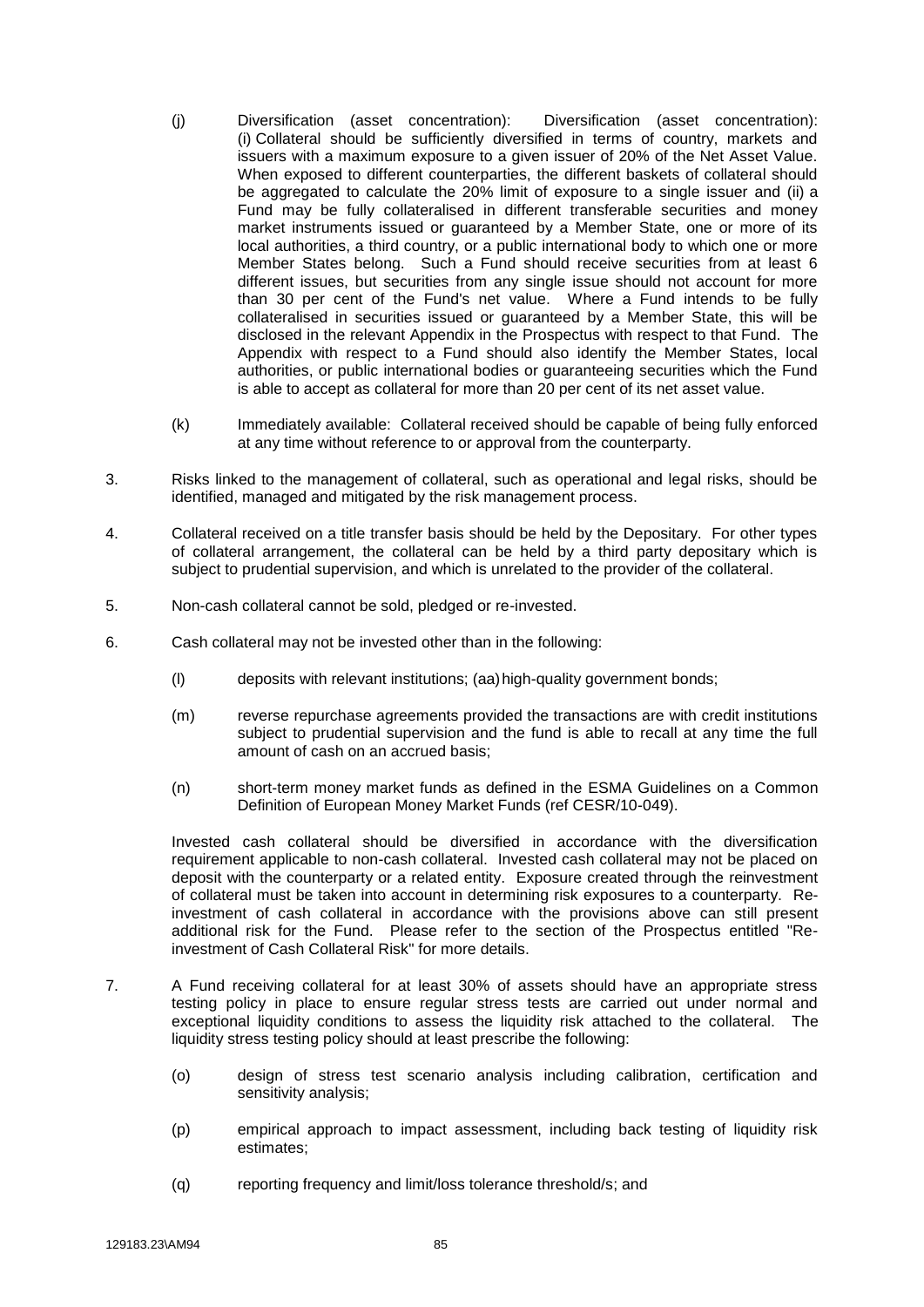- (r) mitigation actions to reduce loss including haircut policy and gap risk protection.
- 8. A clear haircut policy will be adopted for each class of assets received as collateral. When devising the haircut policy, the Fund will take into account the characteristics of the assets such as the credit standing or the price volatility, as well as the outcome of the stress tests performed in accordance with paragraph 7. This policy will be documented and should justify each decision to apply a specific haircut, or to refrain from applying any haircut, to a certain class of assets.
- 9. Where a counterparty to a repurchase or securities lending agreement which has been entered into by the Management Company on behalf of a Fund:
- (i) was subject to a credit rating by an agency registered and supervised by ESMA that rating shall be taken into account by the Fund in the credit assessment process;
- (ii) where a counterparty is downgraded to A-2 or below (or comparable rating) by the credit rating agency referred to in subparagraph (i) of this paragraph 9 this shall result in a new credit assessment being conducted of the counterparty by the Management Company without delay.
- 10. A Fund that enters into a reverse repurchase agreement will be able at any time to recall the full amount of cash or to terminate the reverse repurchase agreement on either an accrued basis or a mark-to-market basis. When the cash is recallable at any time on a mark-to-market basis, the mark-to-market value of the reverse repurchase agreement will be used for the calculation of the Net Asset Value.
- 11. A Fund that enters into a repurchase agreement will ensure that it is able at any time to recall any securities subject to the repurchase agreement or to terminate the repurchase agreement into which it has entered. Fixed-term repurchase and reverse repurchase agreements that do not exceed seven days should be considered as arrangements on terms that allow the assets to be recalled at any time by the Fund.
- 12. A Fund that enters into a securities lending agreement will ensure that it is at all times able to recall any security that has been lend out or to terminate any securities lending agreement to which it is a party.
- 13. Repurchase/reverse repurchase agreements or securities lending do not constitute borrowing or lending for the purposes of UCITS Regulation 103 and UCITS Regulation 111 respectively.
- 14. All the revenues arising from efficient portfolio management techniques, net of direct and indirect operational costs, will be returned to the Fund.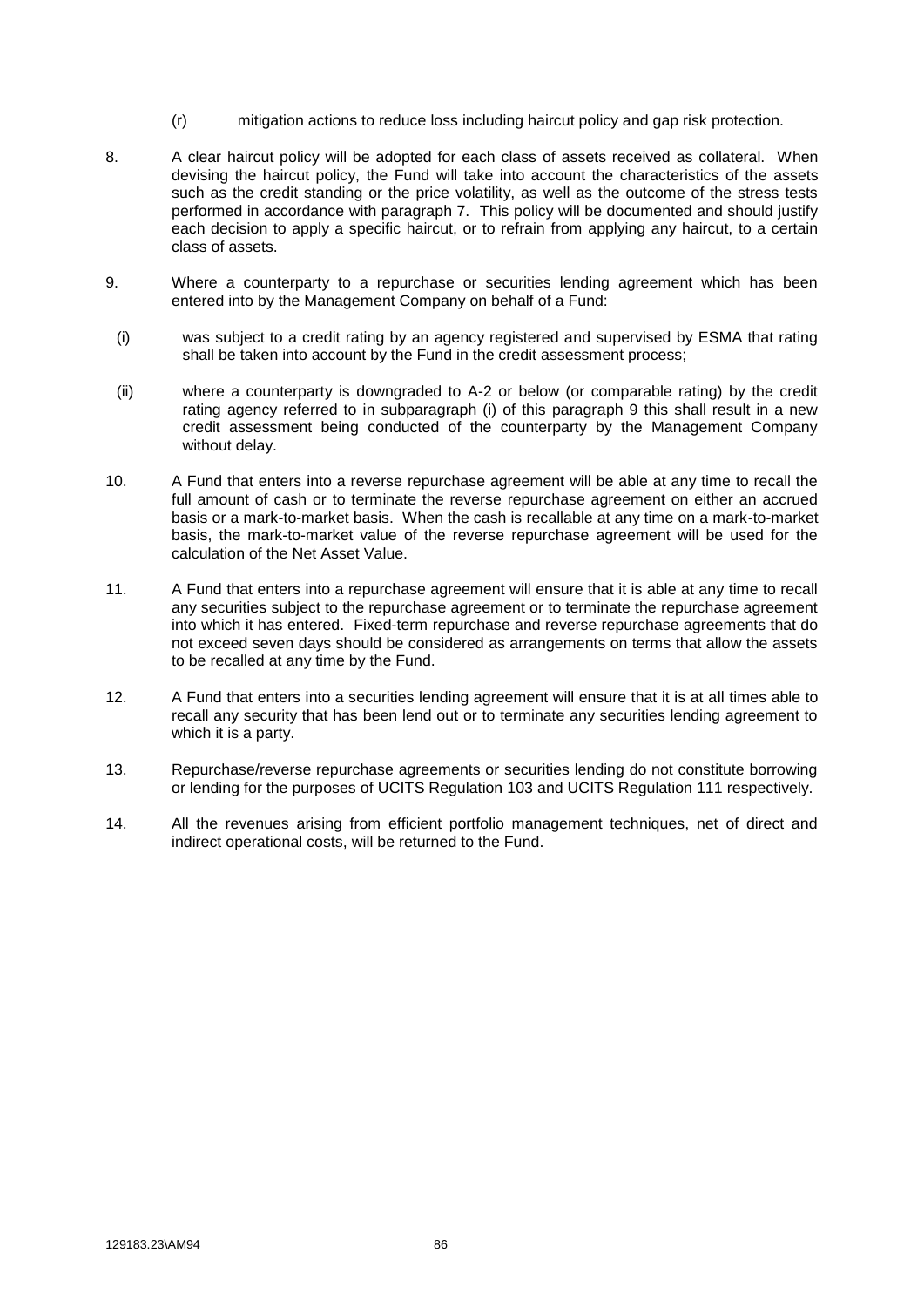### **APPENDIX II**

#### **MARKETS**

The markets and exchanges are listed in accordance with the requirements of the Central Bank which does not issue a list of approved markets and exchanges. With the exception of permitted investments in unlisted securities, the ICAV will only invest in securities traded on a stock exchange or market which the Directors consider as meeting with the regulatory criteria (regulated, operate regularly, be recognised and open to the public) and which are listed in the Prospectus. The Central Bank does not issue a list of approved stock exchanges or markets. The stock exchange and/or markets will be drawn from the following list:

- (i) any stock exchange which is:
	- (a) located in any Member State; or
	- (b) located in any of the following countries:

Australia Canada

Japan

New Zealand

Norway

**Switzerland** 

United Kingdom

United States of America; or

(ii) any stock exchange included in the following list:

| Argentina     | Bolsa de Comercio de Buenos Aires                    |  |  |  |
|---------------|------------------------------------------------------|--|--|--|
| Argentina     | Mercado Abierto Electronico S.A                      |  |  |  |
| <b>Brazil</b> | Bolsa De Valores De Sao Paulo                        |  |  |  |
| Chile         | La Bolsa Electronica De Chile                        |  |  |  |
| Chile         | Bolsa de Comercio de Santiago                        |  |  |  |
| Chile         | Bolsa de Valparaiso                                  |  |  |  |
| China         | Shanghai Stock Exchange                              |  |  |  |
| China         | Shenzhen Stock Exchange                              |  |  |  |
| Egypt         | <b>Egyptian Exchange</b>                             |  |  |  |
| Hong Kong     | Stock Exchange of Hong Kong Ltd                      |  |  |  |
| Hong Kong     | Hong Kong Futures Exchange                           |  |  |  |
| India         | National Stock Exchange of India                     |  |  |  |
| India         | <b>Bombay Stock Exchange</b>                         |  |  |  |
| Indonesia     | Indonesia Stock Exchange Korea,<br>Republic of Korea |  |  |  |
|               | Exchange                                             |  |  |  |
| Malaysia      | <b>Bursa Malaysia Securities Berhad</b>              |  |  |  |
| Malaysia      | Bursa Malaysia Derivatives Berhad                    |  |  |  |
| Mexico        | Bolsa Mexicana De Valores (Mexican Stock Exchange)   |  |  |  |
| Mexico        | Mercado Mexicano de Derivados                        |  |  |  |
| Peru          | Bolsa De Valores De Lima                             |  |  |  |
| Philippines   | Philippines Stock Exchange, Inc.                     |  |  |  |
| Singapore     | Singapore Exchange                                   |  |  |  |
| Singapore     | <b>CATALIST</b>                                      |  |  |  |
| South Africa  | <b>JSE Securities Exchange</b>                       |  |  |  |
| South Africa  | South African Futures Exchange                       |  |  |  |
| Taiwan        | <b>GreTai Securities Market</b>                      |  |  |  |
| Taiwan        | Taiwan Stock Exchange                                |  |  |  |
| Taiwan        | <b>Futures Exchange</b>                              |  |  |  |
|               |                                                      |  |  |  |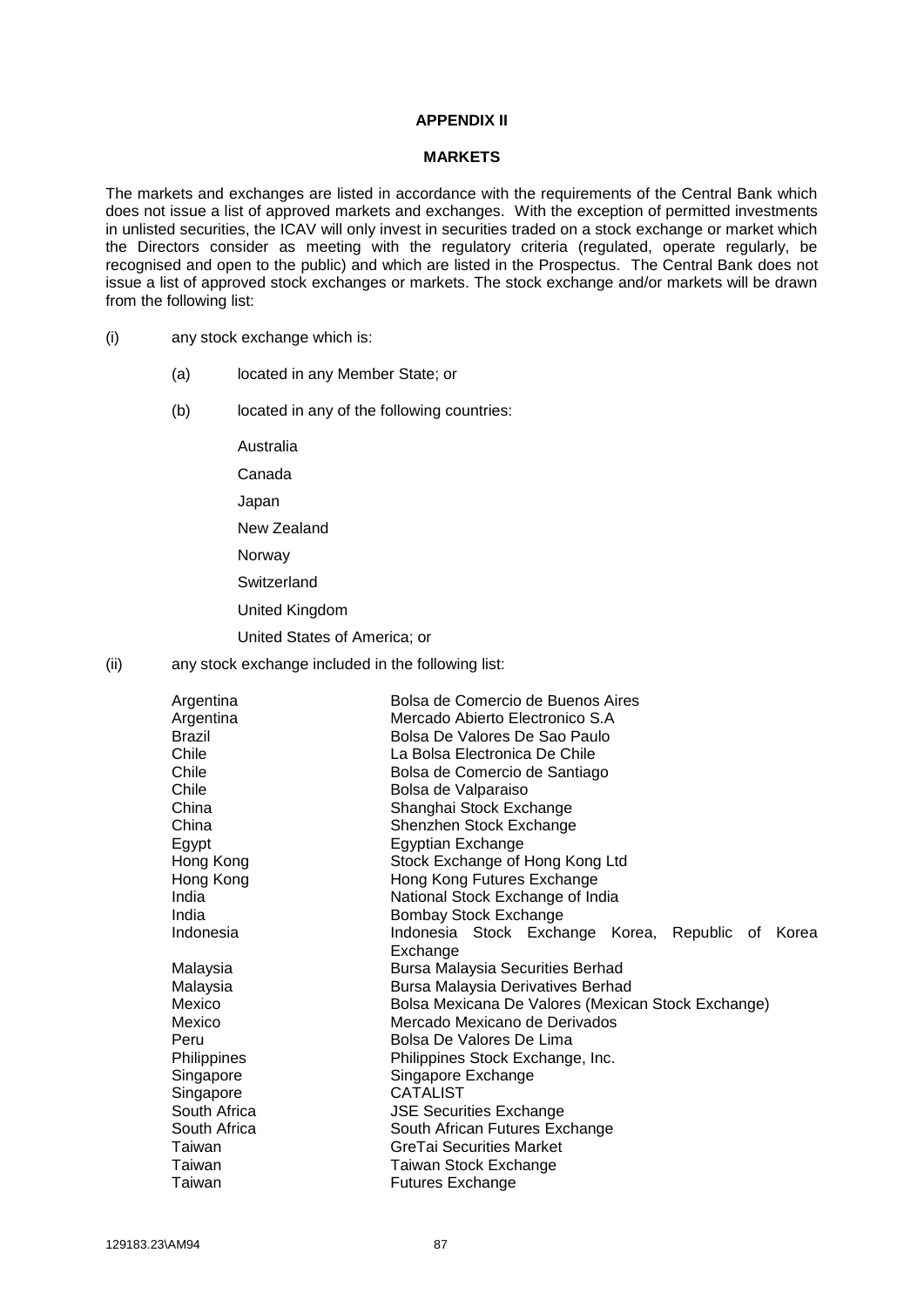| Thailand | Stock Exchange of Thailand          |
|----------|-------------------------------------|
| Thailand | Market for Alternative Investments  |
| Thailand | <b>Bond Electronic Exchange</b>     |
| Thailand | <b>Thailand Futures Exchange</b>    |
| Turkey   | <b>Istanbul Stock Exchange</b>      |
| Turkey   | <b>Turkish Derivatives Exchange</b> |

#### (iii) any of the following:

- (A) the market organised by the International Capital Market Association;
- (B) the "listed money market institutions", as described in the Bank of England publication "The Regulation of the Wholesale Markets in Sterling, Foreign Exchange and Bullion" dated April 1988 (as amended from time to time);
- (C) a market comprising dealers which are regulated by the Federal Reserve Bank of New York and the United States Securities and Exchange Commission;
- (D) a market comprising dealers which are regulated by the United States National Association of Securities Dealers and the United States Securities and Exchange Commission;
- (E) NASDAQ;
- (F) The over-the-counter market in the United States regulated by the National Association of Securities Dealers Inc. (also described as the over-the-counter market in the United States conducted by primary and secondary dealers regulated by the Securities and Exchanges Commission and by the National Association of Securities Dealers (and by banking institutions regulated by the US Comptroller of the Currency, the Federal Reserve System or Federal Deposit Insurance Corporation);
- (G) The French market for Titres de Créances Négotiables (over-the-counter market in negotiable debt instruments); and
- (H) the over-the-counter market in Canadian Government Bonds, regulated by the Investment Dealers Association of Canada.

### **Financial Derivative Instruments**

In the case of an investment in financial derivative instrument, in any derivative market approved in a member state of the European Economic Area, the United Kingdom, and the following exchanges or markets:

American Stock Exchange, Chicago Mercantile Exchange, Chicago Board of Options Exchange, Chicago Board of Trade, Coffee, Sugar and Cocoa Exchange, Iowa Electronic Markets, Kansas City Board of Trade, Mid-American Commodity Exchange, Minneapolis Grain Exchange, New York Cotton Exchange, New York Mercantile Exchange, Twin Cities Board of Trade.

For the purposes only of determining the value of the assets of a Fund, the term "**Recognised Market**" shall be deemed to include, in relation to any derivatives contract used, any market or exchange on which such contract may be acquired or sold which is referred to in (i)(a) or (iii) hereof or which is in the European Economic Area or the United Kingdom, is regulated, recognised, operates regularly and is open to the public.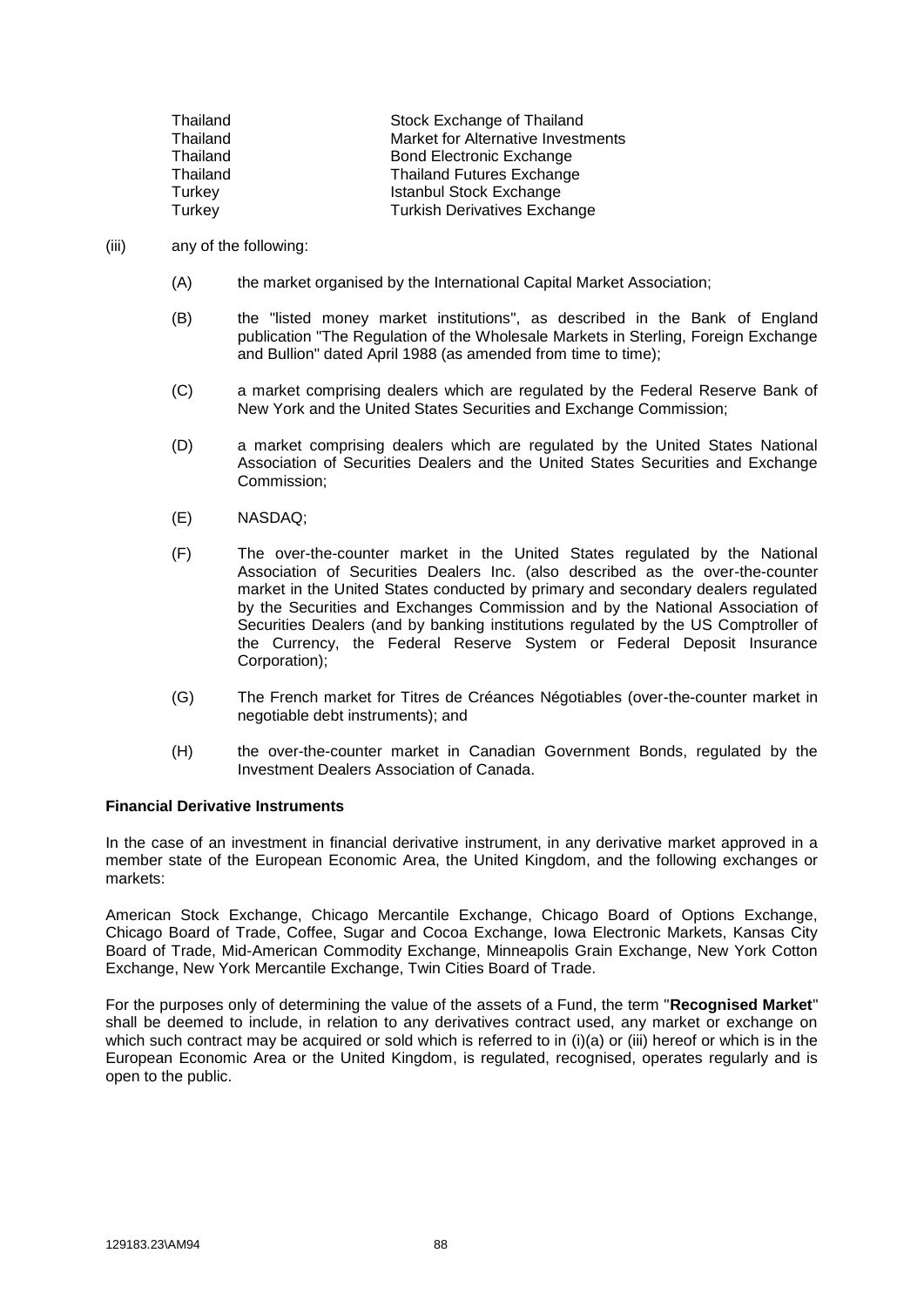# **SCHEDULE 1**

## **List of sub-custodial agents appointed by the Depositary**

The Depositary has appointed the following entities as sub-delegates in each of the markets set forth below. This list may be updated from time to time and is available upon request in writing from the Administrator or the Depositary. The Depositary does not anticipate that there would be any specific conflicts of interest arising as a result of any delegation to the Depositary or any of the sub-delegates listed below. The Depositary will notify the board of the ICAV of any such conflict should it so arise.

| <b>Country</b>                       | <b>Currency</b> | <b>Securities</b>                                                                                         | <b>Sub-Custodian</b>                              |
|--------------------------------------|-----------------|-----------------------------------------------------------------------------------------------------------|---------------------------------------------------|
| <b>ARGENTINA</b>                     | <b>ARS</b>      | <b>ALL</b>                                                                                                | BANCO SANTANDER RIO S.A.                          |
| <b>AUSTRALIA</b>                     | <b>AUD</b>      | <b>ALL</b>                                                                                                | <b>CITICORP NOMINEES PTY LTD</b>                  |
| <b>AUSTRIA</b>                       | <b>EUR</b>      | <b>EQUITIES &amp; Domestic Funds</b>                                                                      | UNICREDIT BANK AUSTRIA AG                         |
|                                      |                 | DOMESTIC BONDS & GDR                                                                                      | <b>EUROCLEAR BANK SA/NV</b>                       |
| <b>BAHRAIN</b>                       | <b>BHD</b>      | <b>ALL</b>                                                                                                | HSBC BANK MIDDLE EAST                             |
| <b>BELGIUM</b>                       | <b>EUR</b>      | <b>EQUITIES &amp; Domestic Funds</b>                                                                      | SOCIETE GENERALE NANTES                           |
|                                      |                 | <b>DOMESTIC BONDS &amp; GDR</b>                                                                           | EUROCLEAR BANK SA/NV                              |
| <b>BOTSWANA</b>                      | <b>BWP</b>      | <b>ALL</b>                                                                                                | STANDARD CHARTERED BANK<br><b>Mauritius</b>       |
| <b>BRAZIL</b>                        | <b>BRL</b>      | <b>ALL</b>                                                                                                | SANTANDER SECURITIES<br>SERVICES Brasil DTVM S.A. |
| <b>BULGARIA</b>                      | <b>BGN</b>      | <b>ALL</b>                                                                                                | SOCIETE GENERALE EXPRESS<br><b>BANK</b>           |
| <b>CANADA</b>                        | CAD             | <b>ALL</b>                                                                                                | ROYAL BANK OF CANADA                              |
| <b>CHILE</b>                         | <b>CLP</b>      | <b>ALL</b>                                                                                                | <b>BANCO SANTANDER CHILE</b>                      |
| CHINA/SHANGHAI                       | <b>USD</b>      | <b>EQUITIES</b>                                                                                           | <b>HSBC BANK CHINA COMPANY</b><br><b>LTD</b>      |
| CHINA/SHENZHEN                       | <b>HKD</b>      | <b>EQUITIES</b>                                                                                           | <b>HSBC BANK CHINA COMPANY</b><br>LD              |
| <b>CHINA STOCK</b><br><b>CONNECT</b> | <b>CNY</b>      | <b>EQUITIES</b>                                                                                           | DEUTSCHE BANK AG                                  |
|                                      | <b>USD</b>      | <b>EQUITIES</b>                                                                                           | DEUTSCHE BANK AG                                  |
| <b>COLOMBIA</b>                      | <b>COP</b>      | <b>ALL</b>                                                                                                | <b>CORPBANCA INV TRUST</b><br><b>COLOMBIA S.A</b> |
| <b>CROATIA</b>                       | <b>HRK</b>      | <b>ALL</b>                                                                                                | SOCIETE GENERALE-SPLITSKA<br><b>BANKA DD</b>      |
| <b>CYPRUS</b>                        | <b>EUR</b>      | <b>ALL</b>                                                                                                | <b>BNP PARIBAS SECURITIES</b><br>SERVICES, GREECE |
| <b>CZECH REPUBLIC</b>                | <b>CZK</b>      | <b>ALL</b>                                                                                                | <b>KOMERCNI BANKA</b>                             |
| <b>DENMARK</b>                       | <b>DKK</b>      | <b>EQUITIES &amp; Domestic Funds</b>                                                                      | NORDEA BANK DANMARK A/S                           |
|                                      | <b>DKK</b>      | DOMESTIC BONDS & GDR                                                                                      | EUROCLEAR BANK SA/NV                              |
| <b>EGYPT</b>                         | <b>EGP</b>      | <b>ALL</b>                                                                                                | <b>QATAR NATIONAL BANK</b><br>ALAHLI S.A.E        |
| <b>ESTONIA</b>                       | <b>EUR</b>      | <b>ALL</b>                                                                                                | NORDEA BANK FINLAND PLC                           |
| <b>EUROCLEAR</b>                     | Multi-ccy       | EUROBONDS,<br>REG'S, GDR;<br>INTL ISSUE & AT/ BE/ DK/ FI/<br>IE/; NO/ NL/ PT / SE/ CH/ UK<br><b>BONDS</b> | EUROCLEAR BANK SA/NV                              |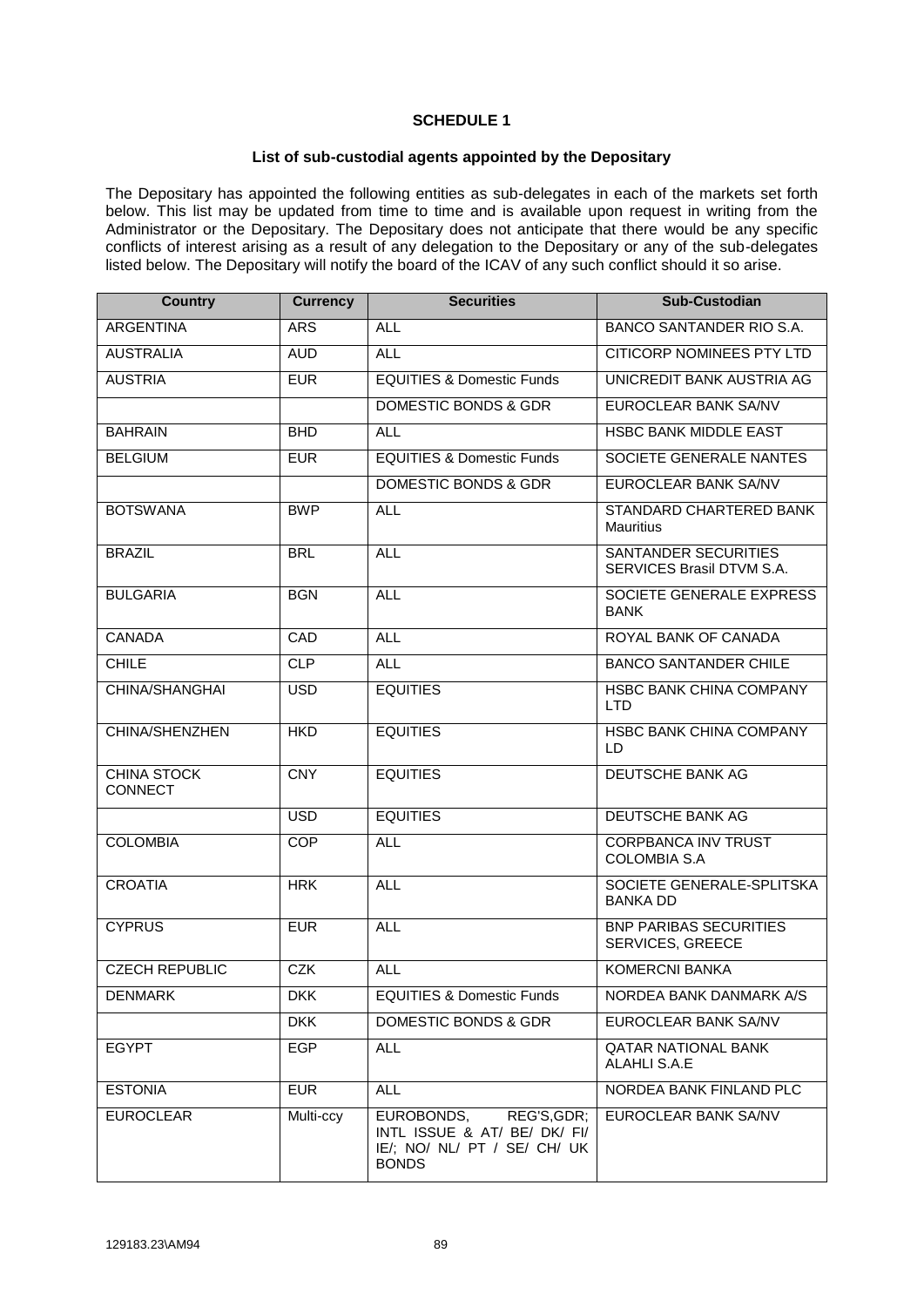|                    |            | <b>ITALIAN ISSUER</b>                                                                 | EUROCLEAR BANK SA/NV                                     |
|--------------------|------------|---------------------------------------------------------------------------------------|----------------------------------------------------------|
|                    |            | <b>IRISH ISSUER</b>                                                                   | EUROCLEAR BANK SA/NV                                     |
| <b>FINLAND</b>     | <b>EUR</b> | <b>EQUITIES</b>                                                                       | NORDEA BANK FINLAND PLC                                  |
|                    | <b>EUR</b> | <b>DOMESTIC BONDS &amp; GDR</b>                                                       | EUROCLEAR BANK SA/NV                                     |
| France             | <b>EUR</b> | <b>CORP</b><br>EQUITIES,<br>BONDS;<br><b>DOMESTIC</b><br>TREASURIES &<br><b>FUNDS</b> | SOCIETE GENERALE NANTES                                  |
| <b>GERMANY</b>     | <b>EUR</b> | <b>GERMAN</b><br><b>EQUITIES</b><br>&<br><b>DOMESTIC FUNDS</b>                        | EUROCLEAR BANK SA/NV                                     |
|                    | <b>EUR</b> | NON GERMAN EQUITIES traded<br>in Germany                                              | DEUTSCHE BANK FRANKFURT                                  |
|                    | <b>EUR</b> | <b>DOMESTIC BONDS &amp; GDR</b>                                                       | EUROCLEAR BANK SA/NV                                     |
| <b>GHANA</b>       | <b>GHS</b> | <b>ALL</b>                                                                            | STANDARD CHARTERED BANK<br><b>MAURITIUS</b>              |
| <b>GREECE</b>      | <b>EUR</b> | <b>ALL</b>                                                                            | <b>BNP PARIBAS SECURITIES</b><br>SERVICES, GREECE        |
| <b>HONG KONG</b>   | <b>HKD</b> | <b>ALL</b>                                                                            | DEUTSCHE BANK AG                                         |
|                    | <b>USD</b> | <b>ALL</b>                                                                            | <b>DEUTSCHE BANK AG</b>                                  |
| <b>HUNGARY</b>     | <b>HUF</b> | <b>ALL</b>                                                                            | <b>KBC SECURITIES N.V.</b>                               |
| <b>ICELAND</b>     | <b>ISK</b> | <b>ALL</b>                                                                            | <b>LANDSBANKINN HF</b>                                   |
| <b>INDIA</b>       | <b>INR</b> | <b>ALL</b>                                                                            | SBI Custodial Services Private Ltd                       |
| <b>INDONESIA</b>   | <b>IDR</b> | <b>ALL</b>                                                                            | STANDARD CHARTERED BANK<br><b>BUILDING</b>               |
| <b>IRELAND</b>     | Multi-ccy  | <b>EQUITIES &amp; Domestic Funds</b>                                                  | EUROCLEAR BANK SA/NV                                     |
|                    |            | <b>DOMESTIC BONDS &amp; GDR</b>                                                       | EUROCLEAR BANK SA/NV                                     |
| <b>ISRAEL</b>      | <b>ILS</b> | ALL.                                                                                  | <b>BANK HAPOALIM B.M.</b>                                |
| <b>ITALY</b>       | <b>EUR</b> | <b>EQUITIES &amp; Domestic Funds</b>                                                  | <b>SGSS SPA</b>                                          |
|                    | <b>EUR</b> | DOMESTIC BONDS                                                                        | <b>SGSS SPA</b>                                          |
| <b>IVORY COAST</b> | <b>XOF</b> | <b>ALL</b>                                                                            | SOCIETE GENERALE DE<br><b>BANQUES EN COTE D'IVOIRE</b>   |
| <b>JAPAN</b>       | JPY        | <b>ALL</b>                                                                            | THE HONGKONG AND<br><b>SHANGHAI BANKING CORP</b><br>LTD. |
| <b>JORDAN</b>      | <b>JOD</b> | <b>ALL</b>                                                                            | STANDARD CHARTERED BANK                                  |
| <b>KENYA</b>       | <b>KES</b> | <b>ALL</b>                                                                            | STANDARD CHARTERED<br><b>MAURITIUS</b>                   |
| <b>KUWAIT</b>      | <b>KWD</b> | <b>ALL</b>                                                                            | HSBC BANK MIDDLE EAST                                    |
| LATVIA             | <b>EUR</b> | <b>ALL</b>                                                                            | AS HANSABANKA                                            |
| <b>LITHUANIA</b>   | <b>EUR</b> | <b>ALL</b>                                                                            | SEB VILNIAUS BANKAS AB                                   |
| Luxembourg         | Multi-ccy  | DOMESTIC FUNDS                                                                        | SOCIETE GENERALE BANK<br>AND TRUST SA                    |
|                    |            | OFF-SHORE FUNDS                                                                       | SOCIETE GENERALE BANK                                    |
|                    |            |                                                                                       | AND TRUST SA                                             |
|                    |            | DOMESTIC BONDS & GDR                                                                  | EUROCLEAR BANK SA/NV                                     |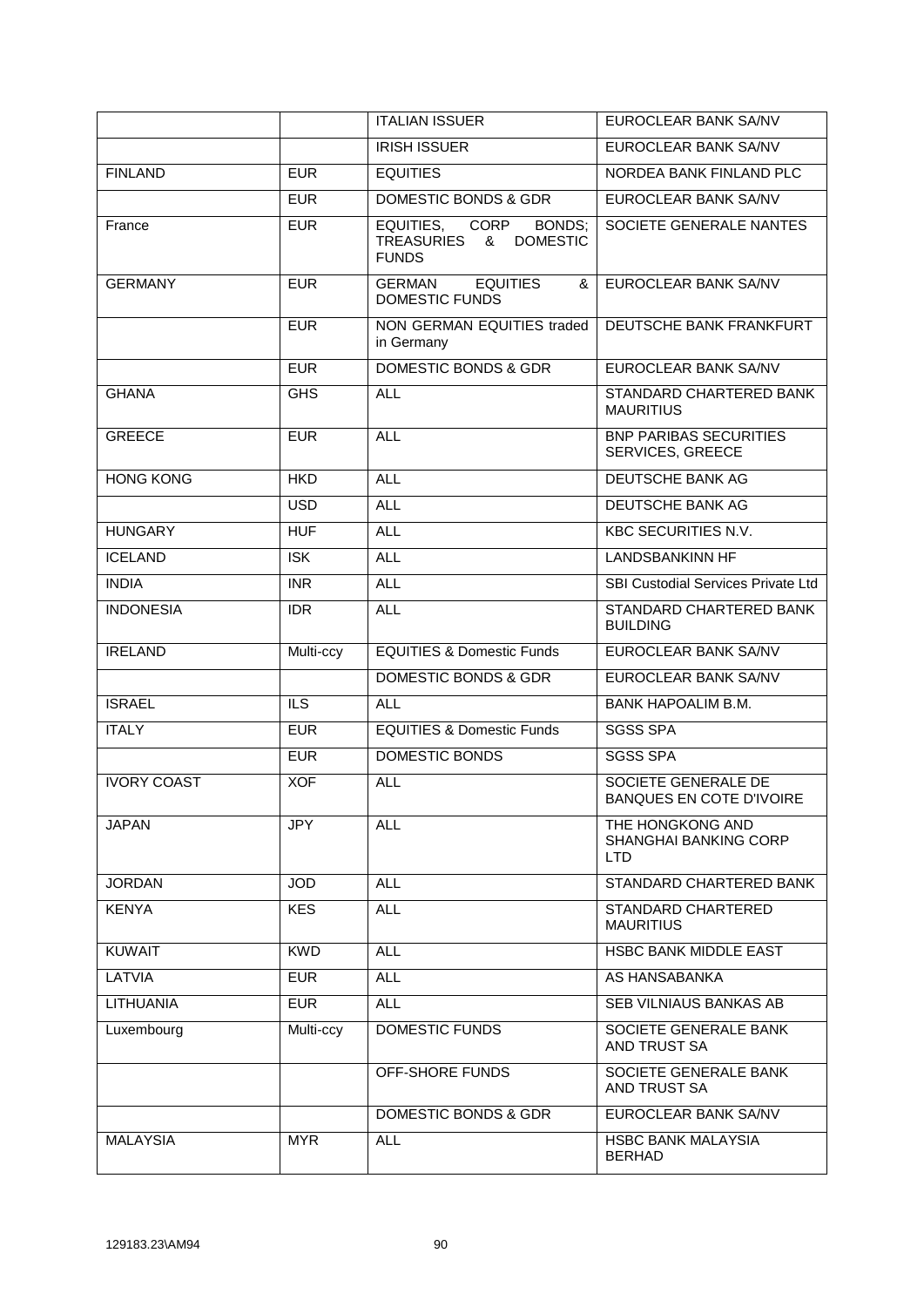| <b>MAURITIUS</b>    | <b>MUR</b> | <b>ALL</b>                           | <b>HSBC BANK MAURITIUS</b>                                     |
|---------------------|------------|--------------------------------------|----------------------------------------------------------------|
| <b>MEXICO</b>       | <b>MXN</b> | <b>ALL</b>                           | <b>BANCO SANTANDER</b><br><b>MEXICANO</b>                      |
| <b>MOROCCO</b>      | <b>MAD</b> | <b>ALL</b>                           | SOCIETE GENERALE<br>MAROCAINE DE BANQUE                        |
| <b>NETHERLANDS</b>  | <b>EUR</b> | <b>EQUITIES &amp; Domestic Funds</b> | SOCIETE GENERALE NANTES                                        |
|                     |            | DOMESTIC BONDS & GDR                 | EUROCLEAR BANK SA/NV                                           |
| <b>NEW ZEALAND</b>  | <b>NZD</b> | <b>ALL</b>                           | <b>HONGKONG SHANGHAI</b><br><b>BANKING CORP-AUCKLAND</b>       |
| <b>NIGERIA</b>      | <b>NGN</b> | <b>ALL</b>                           | STANDARD CHARTERED BANK<br><b>NIGERIA</b>                      |
| <b>NORWAY</b>       | <b>NOK</b> | <b>EQUITIES &amp; Domestic Funds</b> | NORDEA BANK                                                    |
|                     | <b>NOK</b> | DOMESTIC BONDS & GDR                 | EUROCLEAR BANK SA/NV                                           |
| <b>OMAN</b>         | <b>OMR</b> | <b>ALL</b>                           | HSBC BANK MIDDLE EAST                                          |
| PERU                | <b>PEN</b> | <b>ALL</b>                           | CITIBANK DEL PERU SA                                           |
| <b>PHILIPPINES</b>  | <b>PHP</b> | <b>ALL</b>                           | THE HONGKONG AND<br><b>SHANGHAI BANKING CORP</b><br><b>LTD</b> |
| <b>POLAND</b>       | <b>PLN</b> | <b>ALL</b>                           | SOCIETE GENERALE SPOLSKA                                       |
| Portugal            | <b>EUR</b> | <b>EQUITIES &amp; Domestic Funds</b> | <b>BANCO COMERCIAL</b><br><b>PORTUGUES</b>                     |
|                     | <b>EUR</b> | <b>DOMESTIC BONDS &amp; GDR</b>      | EUROCLEAR BANK SA/NV                                           |
| QATAR               | QAR        | <b>ALL</b>                           | HSBC BANK MIDDLE EAST<br><b>LIMITED</b>                        |
| <b>ROMANIA</b>      | <b>RON</b> | <b>ALL</b>                           | <b>BRD - GROUPE SOCIETE</b><br><b>GENERALE SA</b>              |
| <b>RUSSIA</b>       | <b>RUB</b> | <b>ALL</b>                           | ROSBANK OAO                                                    |
|                     | <b>USD</b> | <b>ALL</b>                           | ROSBANK OAO                                                    |
| <b>SAUDI ARABIA</b> | <b>SAR</b> | <b>BONDS &amp; MUTUAL FUNDS</b>      | THE SAUDI BRITISH BANK                                         |
| <b>SERBIA</b>       | <b>RSD</b> | <b>ALL</b>                           | SOCIETE GENERALE BANKA<br>SRBIJA AD BEOGRAD                    |
| <b>SINGAPORE</b>    | SGD        | <b>ALL</b>                           | THE HONGKONG AND<br>SHANGHAI BANKING CORP<br>LTD.              |
|                     | <b>USD</b> | <b>ALL</b>                           | THE HONGKONG AND<br><b>SHANGHAI BANKING CORP</b><br>LTD        |
| <b>SLOVAKIA</b>     | <b>EUR</b> | <b>ALL</b>                           | CESKOSLOVENSKA OBCHODNI<br><b>BANKA A.S</b>                    |
| <b>SLOVENIA</b>     | <b>EUR</b> | <b>EQUITIES &amp; Domestic Funds</b> | SKB BANKA D.D.                                                 |
|                     |            | DOMESTIC BONDS & GDR                 | EUROCLEAR BANK SA/NV                                           |
| <b>SOUTH AFRICA</b> | <b>ZAR</b> | <b>ALL</b>                           | <b>SOCIETE GENERALE</b><br><b>JOHANNESBURG</b>                 |
| <b>SOUTH KOREA</b>  | <b>KRW</b> | <b>ALL</b>                           | THE HONGKONG AND<br><b>SHANGHAI BANKING CORP</b><br>LTD.       |
| <b>SPAIN</b>        | <b>EUR</b> | <b>ALL</b>                           | SOCIETE GENERALE MADRID                                        |
| <b>SWEDEN</b>       | <b>SEK</b> | <b>EQUITIES &amp; Domestic Funds</b> | NORDEA BANK SWEDEN                                             |